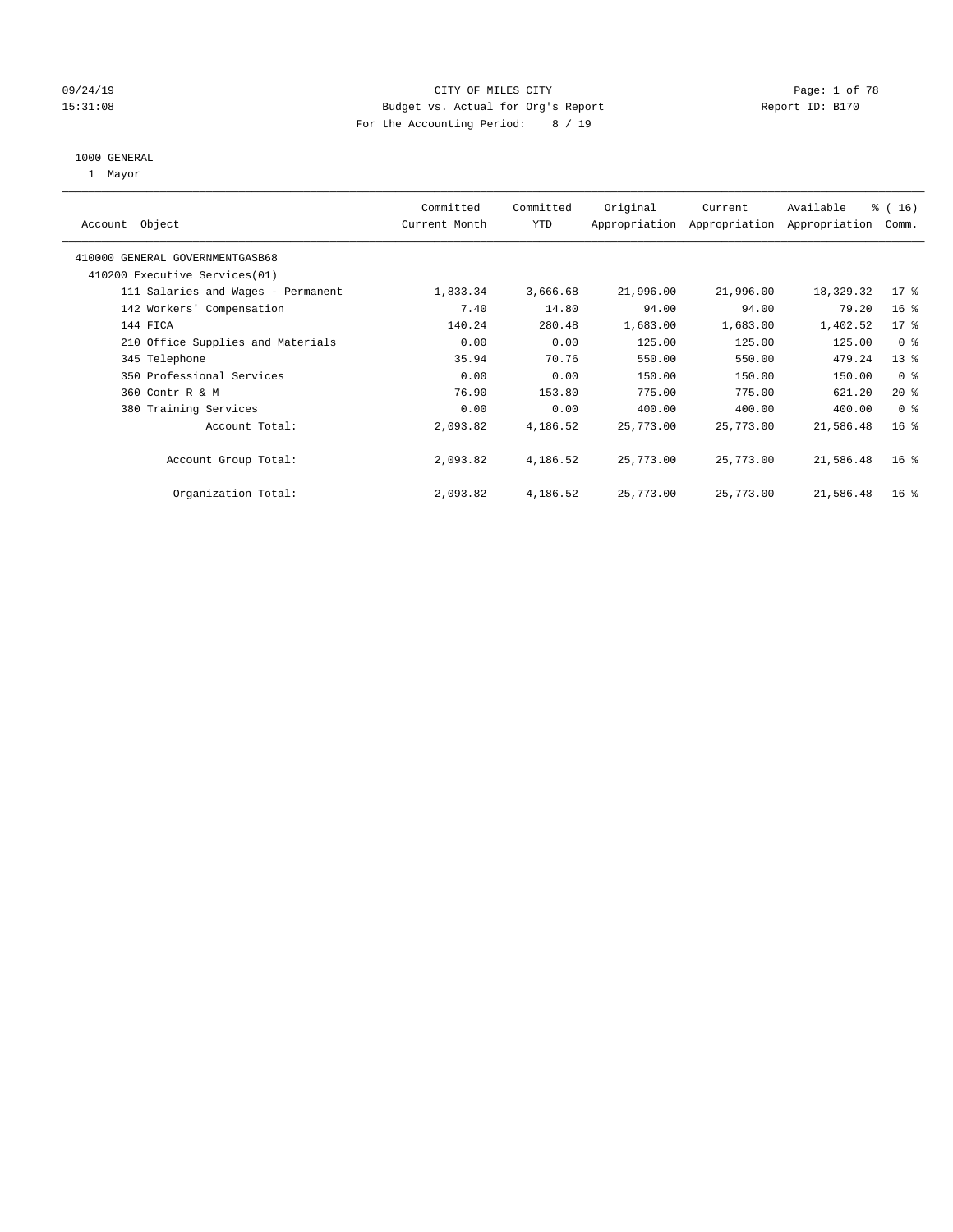### 09/24/19 CITY OF MILES CITY Page: 2 of 78 15:31:08 Budget vs. Actual for Org's Report Report ID: B170 For the Accounting Period: 8 / 19

#### 1000 GENERAL

2 City Council

| Account Object                           | Committed<br>Current Month | Committed<br><b>YTD</b> | Original  | Current   | Available<br>Appropriation Appropriation Appropriation | % (16)<br>Comm. |
|------------------------------------------|----------------------------|-------------------------|-----------|-----------|--------------------------------------------------------|-----------------|
| 410000 GENERAL GOVERNMENTGASB68          |                            |                         |           |           |                                                        |                 |
| 410100 Legislative Services(02)          |                            |                         |           |           |                                                        |                 |
| 111 Salaries and Wages - Permanent       | 2,666.72                   | 5,166.77                | 31,968.00 | 31,968.00 | 26,801.23                                              | 16 <sup>8</sup> |
| 142 Workers' Compensation                | 10.72                      | 20.77                   | 136.00    | 136.00    | 115.23                                                 | 15 <sup>°</sup> |
| 144 FICA                                 | 204.00                     | 395.25                  | 2,445.00  | 2,445.00  | 2,049.75                                               | 16 <sup>8</sup> |
| 145 PERS                                 | 28.90                      | 57.80                   | 346.00    | 346.00    | 288.20                                                 | $17*$           |
| 220 Operating Expenses                   | 0.00                       | 0.00                    | 100.00    | 100.00    | 100.00                                                 | 0 <sup>8</sup>  |
| 370 Travel                               | 0.00                       | 0.00                    | 380.00    | 380.00    | 380.00                                                 | 0 <sup>8</sup>  |
| 380 Training Services                    | 0.00                       | 0.00                    | 500.00    | 500.00    | 500.00                                                 | 0 <sup>8</sup>  |
| Account Total:                           | 2,910.34                   | 5,640.59                | 35,875.00 | 35,875.00 | 30,234.41                                              | 16 <sup>°</sup> |
| 410105 Safety Culture-Supplies           |                            |                         |           |           |                                                        |                 |
| 230 Repair and Maintenance Supplies      | 0.00                       | 0.00                    | 250.00    | 250.00    | 250.00                                                 | 0 <sup>8</sup>  |
| Account Total:                           | 0.00                       | 0.00                    | 250.00    | 250.00    | 250.00                                                 | 0 <sup>8</sup>  |
| Account Group Total:                     | 2,910.34                   | 5,640.59                | 36,125.00 | 36,125.00 | 30,484.41                                              | 16 <sup>°</sup> |
| 470000 Housing and Community Development |                            |                         |           |           |                                                        |                 |
| 470300 Ecomonic Development              |                            |                         |           |           |                                                        |                 |
| 350 Professional Services                | 15,492.00                  | 15,492.00               | 15,492.00 | 15,492.00 | 0.00                                                   | $100*$          |
| Account Total:                           | 15,492.00                  | 15,492.00               | 15,492.00 | 15,492.00 | 0.00                                                   | $100*$          |
| Account Group Total:                     | 15,492.00                  | 15,492.00               | 15,492.00 | 15,492.00 |                                                        | $0.00 100$ %    |
| Organization Total:                      | 18,402.34                  | 21, 132.59              | 51,617.00 | 51,617.00 | 30,484.41                                              | 41 %            |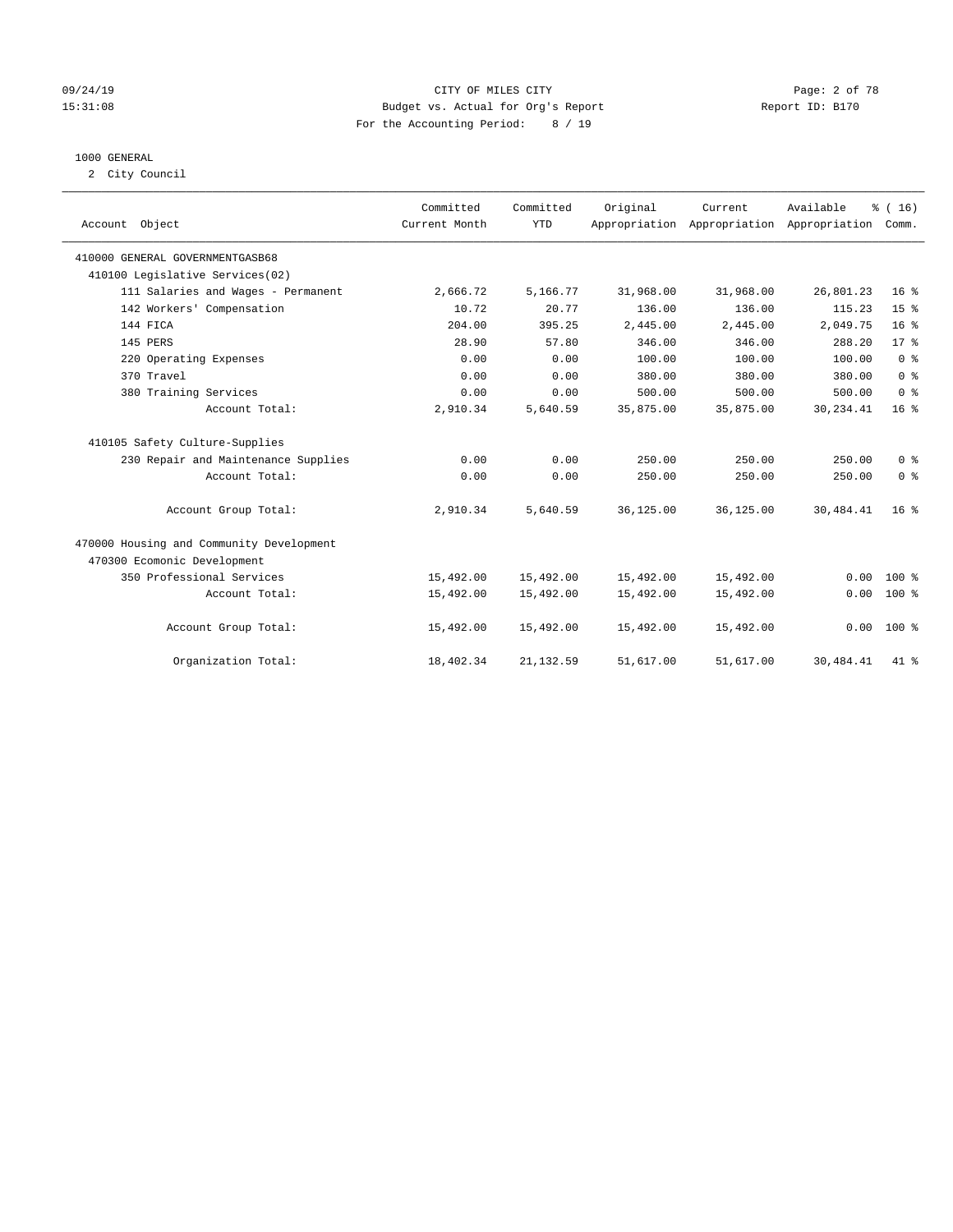#### 09/24/19 CITY OF MILES CITY Page: 3 of 78 15:31:08 Budget vs. Actual for Org's Report Report ID: B170 For the Accounting Period: 8 / 19

### 1000 GENERAL

3 City Clerk

| Account Object                             | Committed<br>Current Month | Committed<br><b>YTD</b> | Original   | Current    | Available<br>Appropriation Appropriation Appropriation Comm. | % (16)          |
|--------------------------------------------|----------------------------|-------------------------|------------|------------|--------------------------------------------------------------|-----------------|
| 410000 GENERAL GOVERNMENTGASB68            |                            |                         |            |            |                                                              |                 |
| 410500 Financial Services(03)              |                            |                         |            |            |                                                              |                 |
| 111 Salaries and Wages - Permanent         | 8,869.30                   | 18,149.95               | 113,048.00 | 113,048.00 | 94,898.05                                                    | 16 <sup>8</sup> |
| 131 VACATION                               | 1,111.67                   | 1,405.96                | 7,100.00   | 7,100.00   | 5,694.04                                                     | $20*$           |
| 132 SICK LEAVE                             | 355.59                     | 697.44                  | 4,100.00   | 4,100.00   | 3,402.56                                                     | $17*$           |
| 133 OTHER LEAVE PAY                        | 0.00                       | 118.52                  | 3,360.00   | 3,360.00   | 3,241.48                                                     | 4%              |
| 141 Unemployment Insurance                 | 15.50                      | 31.21                   | 191.00     | 191.00     | 159.79                                                       | 16 <sup>°</sup> |
| 142 Workers' Compensation                  | 63.57                      | 126.39                  | 1,562.00   | 1,562.00   | 1,435.61                                                     | 8 %             |
| 143 Health Insurance                       | 2,303.93                   | 4,607.91                | 27,656.00  | 27,656.00  | 23,048.09                                                    | 17 <sup>8</sup> |
| 144 FICA                                   | 788.38                     | 1,586.99                | 9,762.00   | 9,762.00   | 8,175.01                                                     | 16 <sup>°</sup> |
| 145 PERS                                   | 896.19                     | 1,766.25                | 11,064.00  | 11,064.00  | 9,297.75                                                     | 16 <sup>°</sup> |
| 196 CLOTHING ALLOTMENT                     | 0.00                       | 435.00                  | 450.00     | 450.00     | 15.00                                                        | 97 <sub>8</sub> |
| 210 Office Supplies and Materials          | 114.31                     | 114.31                  | 2,200.00   | 2,200.00   | 2,085.69                                                     | 5 <sup>8</sup>  |
| 214 Small Items of Equipment               | 0.00                       | 2,682.12                | 1,800.00   | 1,800.00   | $-882.12$                                                    | 149 %           |
| 220 Operating Expenses                     | 1,894.31                   | 2,268.33                | 2,500.00   | 2,500.00   | 231.67                                                       | 91 %            |
| 311 Postage, Box Rent, Etc.                | 693.70                     | 470.41                  | 1,500.00   | 1,500.00   | 1,029.59                                                     | 31.8            |
| 320 Printing, Duplicating, Typing &        | 0.00                       | 0.00                    | 100.00     | 100.00     | 100.00                                                       | 0 <sup>8</sup>  |
| 330 Publicity, Subscriptions & Dues        | 0.00                       | 182.38                  | 2,200.00   | 2,200.00   | 2,017.62                                                     | 8 %             |
| 334 Memberships, Registrations & Dues      | 0.00                       | 3,205.41                | 3,200.00   | 3,200.00   | $-5.41$                                                      | $100*$          |
| 345 Telephone                              | 52.44                      | 103.65                  | 650.00     | 650.00     | 546.35                                                       | 16 <sup>8</sup> |
| 347 Internet                               | 19.52                      | 39.04                   | 250.00     | 250.00     | 210.96                                                       | 16 <sup>°</sup> |
| 350 Professional Services                  | 6,637.24                   | 6,661.74                | 33,850.00  | 33,850.00  | 27, 188. 26                                                  | $20*$           |
| 360 Contr R & M                            | 230.70                     | 7,174.40                | 18,606.00  | 18,606.00  | 11,431.60                                                    | 39 <sup>8</sup> |
| 370 Travel                                 | 0.00                       | 0.00                    | 2,500.00   | 2,500.00   | 2,500.00                                                     | 0 <sup>8</sup>  |
| 380 Training Services                      | 50.00                      | 50.00                   | 1,600.00   | 1,600.00   | 1,550.00                                                     | 3 <sup>°</sup>  |
| 382 Books                                  | 0.00                       | 0.00                    | 350.00     | 350.00     | 350.00                                                       | 0 <sup>8</sup>  |
| 390 Other Purchased Services (Recorded     | 0.00                       | 0.00                    | 100.00     | 100.00     | 100.00                                                       | 0 <sup>8</sup>  |
| 513 Liability                              | 0.00                       | 91,300.05               | 91,301.00  | 91,301.00  | 0.95                                                         | $100*$          |
| 521 Surety Bonds for Officials & Employees | 0.00                       | 750.00                  | 750.00     | 750.00     | 0.00                                                         | $100*$          |
| 555 Bank Service Charges                   | 20.00                      | 40.00                   | 300.00     | 300.00     | 260.00                                                       | $13*$           |
| Account Total:                             | 24, 116.35                 | 143,967.46              | 342,050.00 | 342,050.00 | 198,082.54                                                   | 42 %            |
| 411101 Labor Negotiations                  |                            |                         |            |            |                                                              |                 |
| 350 Professional Services                  | 6,656.00                   | 6,656.00                | 13,400.00  | 13,400.00  | 6,744.00                                                     | 50 %            |
| Account Total:                             | 6,656.00                   | 6,656.00                | 13,400.00  | 13,400.00  | 6,744.00                                                     | 50%             |
| Account Group Total:                       | 30,772.35                  | 150,623.46              | 355,450.00 | 355,450.00 | 204,826.54                                                   | $42$ %          |
| Organization Total:                        | 30,772.35                  | 150,623.46              | 355,450.00 | 355,450.00 | 204,826.54                                                   | 42.8            |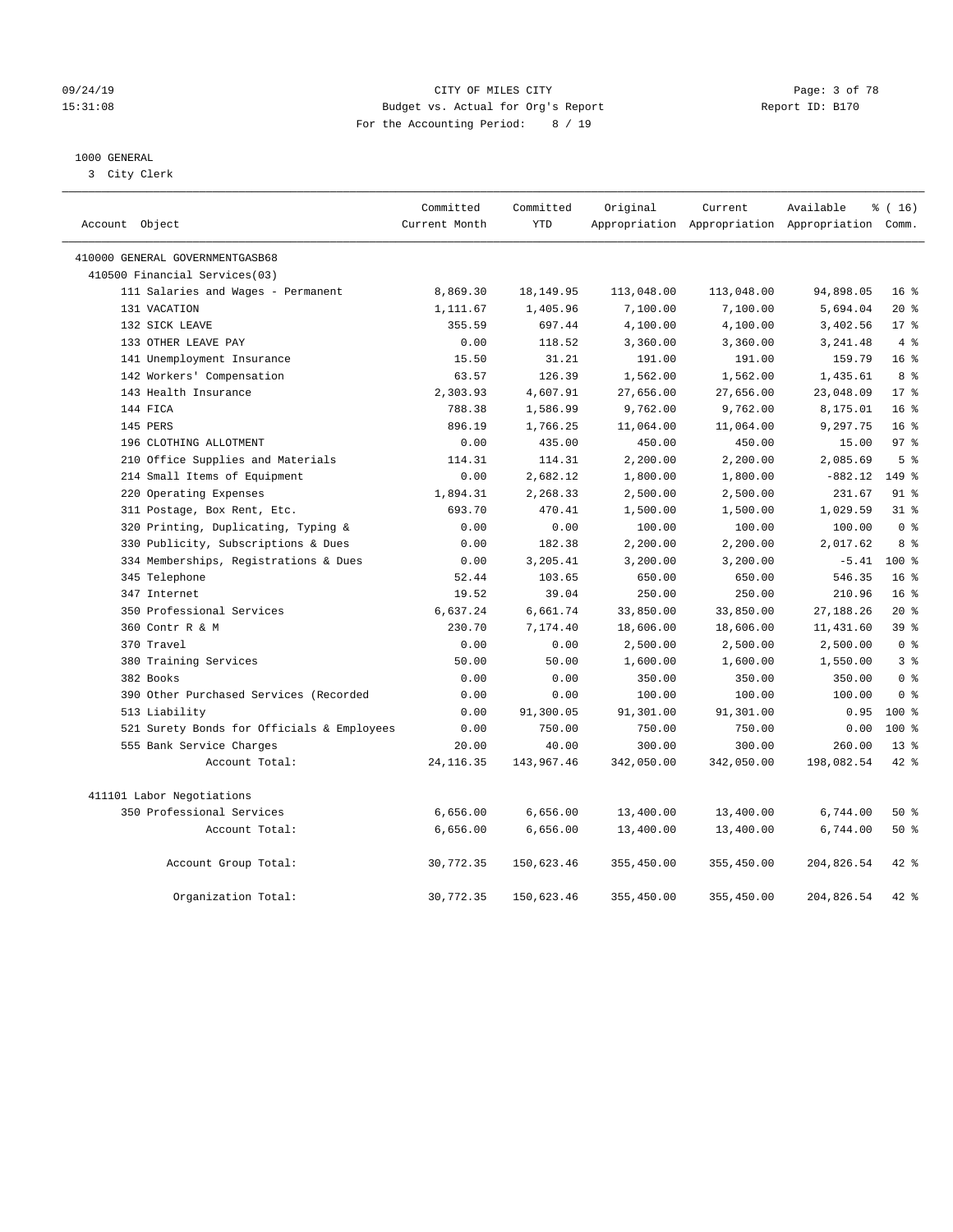### 09/24/19 CITY OF MILES CITY Page: 4 of 78 15:31:08 Budget vs. Actual for Org's Report Report ID: B170 For the Accounting Period: 8 / 19

# 1000 GENERAL

4 Attorney

| Account Object                     | Committed<br>Current Month | Committed<br><b>YTD</b> | Original    | Current<br>Appropriation Appropriation Appropriation | Available  | % (16)<br>Comm. |
|------------------------------------|----------------------------|-------------------------|-------------|------------------------------------------------------|------------|-----------------|
| 410000 GENERAL GOVERNMENTGASB68    |                            |                         |             |                                                      |            |                 |
| 411100 Legal Services(04)          |                            |                         |             |                                                      |            |                 |
| 111 Salaries and Wages - Permanent | 7,942.86                   | 15,970.22               | 103,796.00  | 103,796.00                                           | 87,825.78  | 15 <sup>8</sup> |
| 131 VACATION                       | 0.00                       | 104.64                  | 2,700.00    | 2,700.00                                             | 2,595.36   | 4%              |
| 132 SICK LEAVE                     | 0.00                       | 0.00                    | 1,900.00    | 1,900.00                                             | 1,900.00   | 0 <sup>8</sup>  |
| 141 Unemployment Insurance         | 11.91                      | 24.34                   | 163.00      | 163.00                                               | 138.66     | 15 <sup>8</sup> |
| 142 Workers' Compensation          | 52.30                      | 105.44                  | 689.00      | 689.00                                               | 583.56     | 15 <sup>°</sup> |
| 143 Health Insurance               | 794.70                     | 1,589.40                | 9,536.00    | 9,536.00                                             | 7,946.60   | $17*$           |
| 144 FICA                           | 593.66                     | 1,213.27                | 8,292.00    | 8,292.00                                             | 7,078.73   | 15 <sup>°</sup> |
| 145 PERS                           | 619.77                     | 1,312.07                | 9,398.00    | 9,398.00                                             | 8,085.93   | 14 %            |
| 196 CLOTHING ALLOTMENT             | 0.00                       | 150.00                  | 150.00      | 150.00                                               | 0.00       | $100*$          |
| 210 Office Supplies and Materials  | 0.00                       | 105.55                  | 1,000.00    | 1,000.00                                             | 894.45     | $11$ %          |
| 214 Small Items of Equipment       | 31.00                      | 69.99                   | 1,000.00    | 1,000.00                                             | 930.01     | 7 %             |
| 220 Operating Expenses             | 352.20                     | 384.28                  | 1,000.00    | 1,000.00                                             | 615.72     | 38 %            |
| 311 Postage, Box Rent, Etc.        | 29.05                      | 42.05                   | 500.00      | 500.00                                               | 457.95     | 8 %             |
| 345 Telephone                      | 4.67                       | 8.11                    | 100.00      | 100.00                                               | 91.89      | 8 %             |
| 350 Professional Services          | 100.00                     | 200.00                  | 4,000.00    | 4,000.00                                             | 3,800.00   | 5 <sup>°</sup>  |
| 360 Contr R & M                    | 0.00                       | 0.00                    | 207.00      | 207.00                                               | 207.00     | 0 <sup>8</sup>  |
| 370 Travel                         | 0.00                       | 0.00                    | 700.00      | 700.00                                               | 700.00     | 0 <sup>8</sup>  |
| Account Total:                     | 10,532.12                  | 21, 279.36              | 145, 131.00 | 145, 131.00                                          | 123,851.64 | 15 <sup>8</sup> |
| Account Group Total:               | 10,532.12                  | 21, 279.36              | 145, 131.00 | 145, 131.00                                          | 123,851.64 | 15 <sup>8</sup> |
| Organization Total:                | 10,532.12                  | 21, 279.36              | 145, 131.00 | 145, 131.00                                          | 123,851.64 | 15 <sup>8</sup> |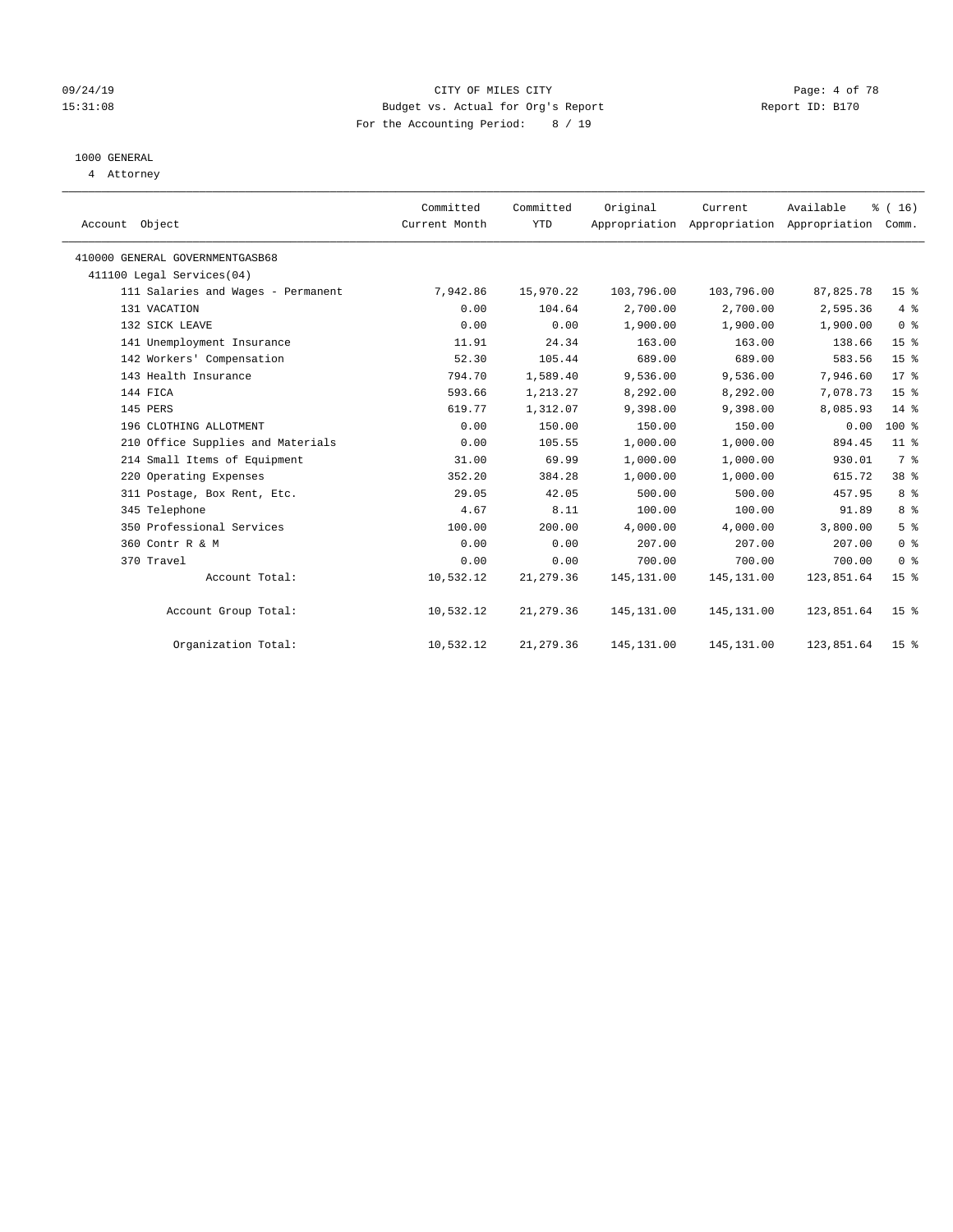#### 1000 GENERAL

5 Police

| Account Object                             | Committed<br>Current Month | Committed<br><b>YTD</b> | Original     | Current      | Available<br>Appropriation Appropriation Appropriation Comm. | % (16)          |
|--------------------------------------------|----------------------------|-------------------------|--------------|--------------|--------------------------------------------------------------|-----------------|
|                                            |                            |                         |              |              |                                                              |                 |
| 420000 PUBLIC SAFETY-GASB68                |                            |                         |              |              |                                                              |                 |
| 420140 Crime Control and Investigation(05) |                            |                         |              |              |                                                              |                 |
| 111 Salaries and Wages - Permanent         | 60,948.25                  | 115,939.66              | 668,624.00   | 668,624.00   | 552,684.34                                                   | $17$ %          |
| 121 OVERTIME-PERMANENT                     | 4,030.24                   | 17,989.34               | 30,000.00    | 30,000.00    | 12,010.66                                                    | 60 %            |
| 131 VACATION                               | 3,804.15                   | 11,178.28               | 51,000.00    | 51,000.00    | 39,821.72                                                    | $22$ %          |
| 132 STCK LEAVE                             | 1,896.64                   | 4,170.25                | 25,000.00    | 25,000.00    | 20,829.75                                                    | $17*$           |
| 133 OTHER LEAVE PAY                        | 2,879.21                   | 4,030.99                | 32,372.00    | 32,372.00    | 28, 341.01                                                   | $12*$           |
| 134 HOLIDAY PAY                            | 0.00                       | 0.00                    | 10,100.00    | 10,100.00    | 10,100.00                                                    | 0 <sup>8</sup>  |
| 141 Unemployment Insurance                 | 110.37                     | 229.96                  | 1,226.00     | 1,226.00     | 996.04                                                       | 19 <sup>°</sup> |
| 142 Workers' Compensation                  | 3,390.49                   | 6,813.80                | 38,997.00    | 38,997.00    | 32, 183. 20                                                  | $17*$           |
| 143 Health Insurance                       | 12,718.00                  | 25, 431.80              | 143,046.00   | 143,046.00   | 117,614.20                                                   | 18 <sup>8</sup> |
| 144 FICA                                   | 1,085.79                   | 2,253.85                | 11,848.00    | 11,848.00    | 9,594.15                                                     | 19 <sup>°</sup> |
| 145 PERS                                   | 88.18                      | 176.36                  | 600.00       | 600.00       | 423.64                                                       | 29%             |
| 146 Police Pension                         | 9,688.34                   | 18,835.32               | 108,619.00   | 108,619.00   | 89,783.68                                                    | $17*$           |
| 196 CLOTHING ALLOTMENT                     | 0.00                       | 0.00                    | 11,960.00    | 11,960.00    | 11,960.00                                                    | 0 <sup>8</sup>  |
| 210 Office Supplies and Materials          | 288.39                     | 787.02                  | 6,500.00     | 6,500.00     | 5,712.98                                                     | $12*$           |
| 214 Small Items of Equipment               | 2,255.34                   | 2,793.88                | 12,500.00    | 12,500.00    | 9,706.12                                                     | $22$ %          |
| 220 Operating Expenses                     | 647.96                     | 1,062.91                | 18,000.00    | 18,000.00    | 16,937.09                                                    | 6 %             |
| 226 Clothing and Uniforms                  | 0.00                       | 0.00                    | 500.00       | 500.00       | 500.00                                                       | 0 <sup>8</sup>  |
| 227 Firearm Supplies                       | 0.00                       | 0.00                    | 3,800.00     | 3,800.00     | 3,800.00                                                     | 0 <sup>8</sup>  |
| 230 Repair and Maintenance Supplies        | 126.58                     | 761.41                  | 9,000.00     | 9,000.00     | 8,238.59                                                     | 8 %             |
| 231 Gas, Oil, Diesel Fuel, Grease, etc.    | 2,988.20                   | 5,656.23                | 25,000.00    | 25,000.00    | 19, 343. 77                                                  | 23%             |
| 311 Postage, Box Rent, Etc.                | 27.74                      | 114.44                  | 1,000.00     | 1,000.00     | 885.56                                                       | $11$ %          |
| 334 Memberships, Registrations & Dues      | 100.00                     | 100.00                  | 2,000.00     | 2,000.00     | 1,900.00                                                     | 5 <sup>8</sup>  |
| 345 Telephone                              | 313.14                     | 625.05                  | 4,000.00     | 4,000.00     | 3,374.95                                                     | 16 <sup>°</sup> |
| 347 Internet                               | 65.60                      | 131.20                  | 800.00       | 800.00       | 668.80                                                       | 16 <sup>8</sup> |
| 350 Professional Services                  | 1,475.80                   | 2,377.95                | 16,260.00    | 16,260.00    | 13,882.05                                                    | 15 <sup>°</sup> |
| 360 Contr R & M                            | 27.00                      | 67.50                   | 600.00       | 600.00       | 532.50                                                       | $11$ %          |
| 366 R&M Vehicles - Police/Animal Control   | 1,405.13                   | 1,673.08                | 16,980.00    | 16,980.00    | 15,306.92                                                    | $10*$           |
| 370 Travel                                 | 182.30                     | 1,087.76                | 4,500.00     | 4,500.00     | 3, 412.24                                                    | $24$ %          |
| 380 Training Services                      | 249.00                     | 449.00                  | 6,600.00     | 6,600.00     | 6,151.00                                                     | 7 %             |
| 511 Insurance on Buildings                 | 0.00                       | 24.50                   | 25.00        | 25.00        | 0.50                                                         | 98 %            |
| 512 Insurance on Vehicles & Equipment      | 0.00                       | 1,203.63                | 1,204.00     | 1,204.00     | 0.37                                                         | 100 %           |
| 530 Rent                                   | 3,115.83                   | 9,347.49                | 37,380.00    | 37,380.00    | 28,032.51                                                    | 25%             |
| 700 Grants, Contributions & Indemnities    | 0.00                       | 0.00                    | 6,000.00     | 6,000.00     | 6,000.00                                                     | 0 <sup>8</sup>  |
| 790 K9 from contributions                  | 211.39                     | 211.39                  | 3,000.00     | 3,000.00     | 2,788.61                                                     | 7 %             |
| Account Total:                             | 114,119.06                 | 235,524.05              | 1,309,041.00 | 1,309,041.00 | 1,073,516.95                                                 | 18 <sup>8</sup> |
| 420160 Communications-Dispatch             |                            |                         |              |              |                                                              |                 |
| 111 Salaries and Wages - Permanent         | 20,866.00                  | 40,592.90               | 238,516.00   | 238,516.00   | 197,923.10                                                   | $17*$           |
| 121 OVERTIME-PERMANENT                     | 744.44                     | 2,788.82                | 24,800.00    | 24,800.00    | 22,011.18                                                    | $11$ %          |
| 131 VACATION                               | 1,139.28                   | 1,739.62                | 13,500.00    | 13,500.00    | 11,760.38                                                    | $13*$           |
| 132 SICK LEAVE                             | 976.54                     | 1,224.33                | 7,400.00     | 7,400.00     | 6,175.67                                                     | $17*$           |
| 133 OTHER LEAVE PAY                        | 0.00                       | 0.00                    | 5,266.00     | 5,266.00     | 5,266.00                                                     | 0 <sup>8</sup>  |
| 134 HOLIDAY PAY                            | 0.00                       | 0.00                    | 3,400.00     | 3,400.00     | 3,400.00                                                     | 0 <sup>8</sup>  |
| 141 Unemployment Insurance                 | 35.61                      | 69.53                   | 431.00       | 431.00       | 361.47                                                       | 16 <sup>8</sup> |
| 142 Workers' Compensation                  | 1,121.28                   | 2,151.59                | 12,944.00    | 12,944.00    | 10,792.41                                                    | $17*$           |
| 143 Health Insurance                       | 3,977.35                   | 7,954.70                | 57,218.00    | 57,218.00    | 49,263.30                                                    | 14 %            |
| 144 FICA                                   | 1,768.92                   | 3,453.19                | 22,003.00    | 22,003.00    | 18,549.81                                                    | 16 <sup>°</sup> |
| 145 PERS                                   | 2,057.06                   | 4,018.15                | 25,393.00    | 25,393.00    | 21, 374.85                                                   | 16 <sup>8</sup> |

09/24/19 CITY OF MILES CITY Page: 5 of 78 15:31:08 Budget vs. Actual for Org's Report Report ID: B170 For the Accounting Period: 8 / 19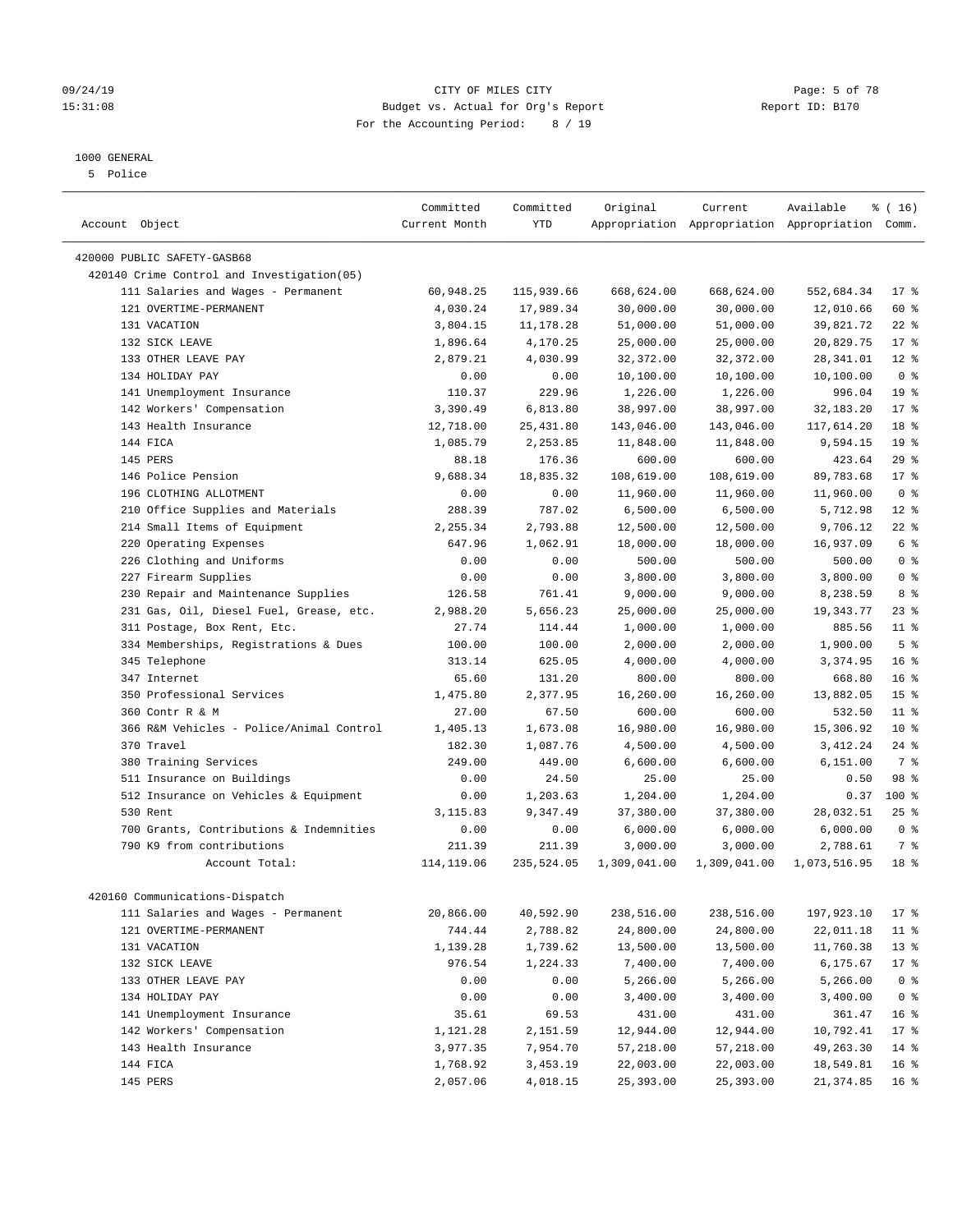### 09/24/19 CITY OF MILES CITY Page: 6 of 78 15:31:08 Budget vs. Actual for Org's Report Report ID: B170 For the Accounting Period: 8 / 19

# 1000 GENERAL

5 Police

| Account Object                          | Committed<br>Current Month | Committed<br><b>YTD</b> | Original     | Current      | Available<br>Appropriation Appropriation Appropriation | % (16)<br>Comm. |  |
|-----------------------------------------|----------------------------|-------------------------|--------------|--------------|--------------------------------------------------------|-----------------|--|
| 196 CLOTHING ALLOTMENT                  | 0.00                       | 0.00                    | 2,000.00     | 2,000.00     | 2,000.00                                               | 0 <sup>8</sup>  |  |
| 210 Office Supplies and Materials       | 335.59                     | 356.24                  | 2,000.00     | 2,000.00     | 1,643.76                                               | 18 %            |  |
| 214 Small Items of Equipment            | 100.00                     | 100.00                  | 1,500.00     | 1,500.00     | 1,400.00                                               | 7 %             |  |
| 220 Operating Expenses                  | 0.00                       | 0.00                    | 1,000.00     | 1,000.00     | 1,000.00                                               | 0 <sup>8</sup>  |  |
| 231 Gas, Oil, Diesel Fuel, Grease, etc. | 0.00                       | 0.00                    | 600.00       | 600.00       | 600.00                                                 | 0 <sup>8</sup>  |  |
| 311 Postage, Box Rent, Etc.             | 0.00                       | 0.00                    | 150.00       | 150.00       | 150.00                                                 | 0 <sup>8</sup>  |  |
| 320 Printing, Duplicating, Typing &     | 0.00                       | 0.00                    | 300.00       | 300.00       | 300.00                                                 | 0 <sup>8</sup>  |  |
| 330 Publicity, Subscriptions & Dues     | 0.00                       | 0.00                    | 100.00       | 100.00       | 100.00                                                 | 0 <sup>8</sup>  |  |
| 334 Memberships, Registrations & Dues   | 0.00                       | 0.00                    | 500.00       | 500.00       | 500.00                                                 | 0 <sup>8</sup>  |  |
| 345 Telephone                           | 311.16                     | 621.09                  | 5,000.00     | 5,000.00     | 4,378.91                                               | $12$ %          |  |
| 350 Professional Services               | 0.00                       | 0.00                    | 1,500.00     | 1,500.00     | 1,500.00                                               | 0 <sup>8</sup>  |  |
| 360 Contr R & M                         | 0.00                       | 0.00                    | 100.00       | 100.00       | 100.00                                                 | 0 <sup>8</sup>  |  |
| 370 Travel                              | 15.00                      | 683.58                  | 1,000.00     | 1,000.00     | 316.42                                                 | 68 %            |  |
| 380 Training Services                   | 0.00                       | 0.00                    | 1,000.00     | 1,000.00     | 1,000.00                                               | 0 <sup>8</sup>  |  |
| Account Total:                          | 33,448.23                  | 65,753.74               | 427,621.00   | 427,621.00   | 361,867.26                                             | 15 <sup>8</sup> |  |
| Account Group Total:                    | 147,567.29                 | 301,277.79              | 1,736,662.00 | 1,736,662.00 | 1,435,384.21                                           | $17*$           |  |
| Organization Total:                     | 147,567.29                 | 301,277.79              | 1,736,662.00 | 1,736,662.00 | 1,435,384.21                                           | $17*$           |  |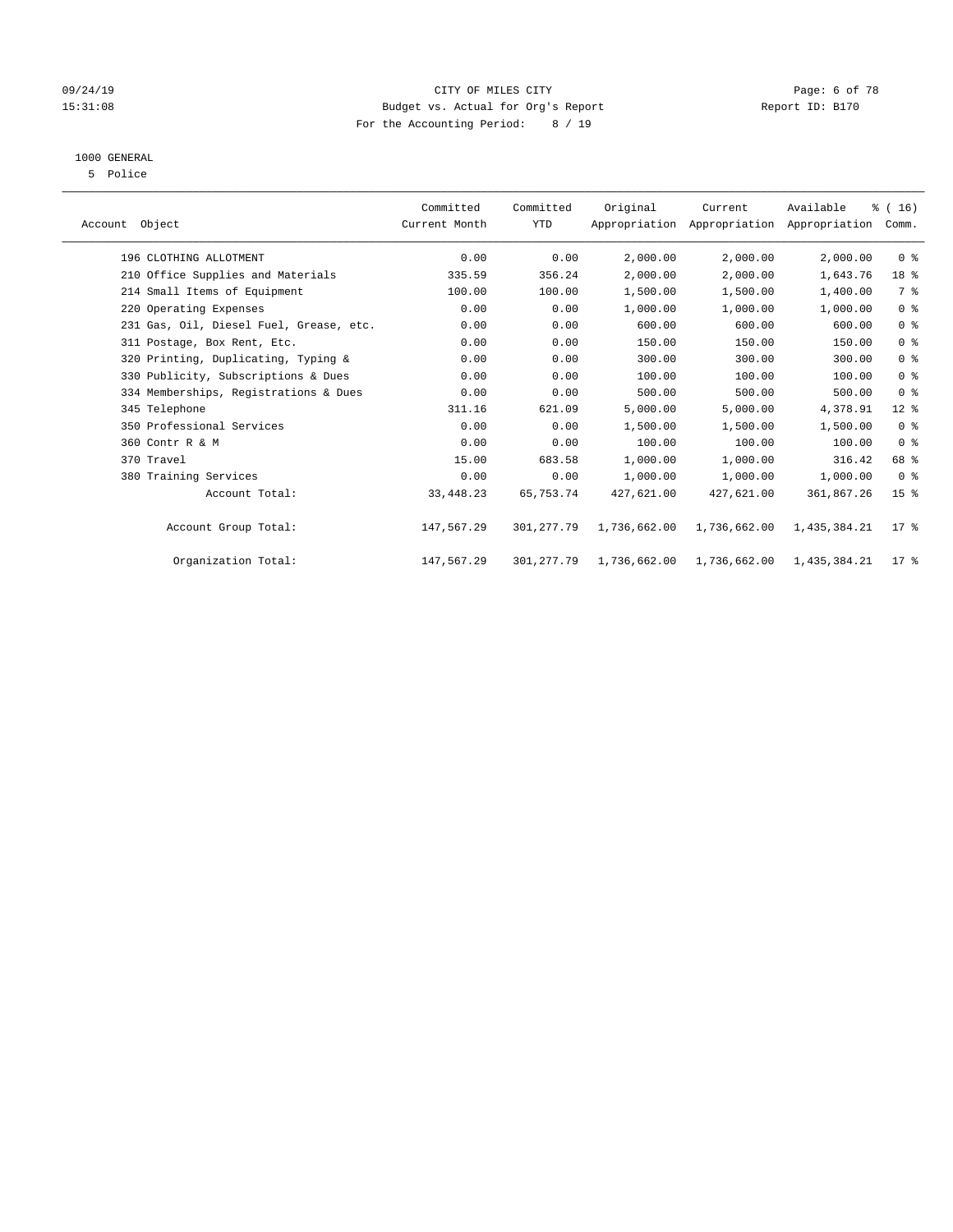#### 09/24/19 Page: 7 of 78 15:31:08 Budget vs. Actual for Org's Report Report ID: B170 For the Accounting Period: 8 / 19

#### 1000 GENERAL

6 Police Judge

| Account Object                        | Committed<br>Current Month | Committed<br>YTD | Original   | Current    | Available<br>Appropriation Appropriation Appropriation Comm. | % (16)         |
|---------------------------------------|----------------------------|------------------|------------|------------|--------------------------------------------------------------|----------------|
| 410000 GENERAL GOVERNMENTGASB68       |                            |                  |            |            |                                                              |                |
| 410300 Judicial Services(06)          |                            |                  |            |            |                                                              |                |
| 111 Salaries and Wages - Permanent    | 7,888.98                   | 15,541.47        | 87,276.00  | 87,276.00  | 71,734.53                                                    | 18 %           |
| 131 VACATION                          | 196.76                     | 352.17           | 4,000.00   | 4,000.00   | 3,647.83                                                     | 9 <sup>°</sup> |
| 132 SICK LEAVE                        | 137.92                     | 275.84           | 3,500.00   | 3,500.00   | 3,224.16                                                     | 8 %            |
| 141 Unemployment Insurance            | 9.59                       | 19.23            | 140.00     | 140.00     | 120.77                                                       | $14*$          |
| 142 Workers' Compensation             | 84.09                      | 168.45           | 1,009.00   | 1,009.00   | 840.55                                                       | $17*$          |
| 143 Health Insurance                  | 1,588.70                   | 3,177.40         | 19,073.00  | 19,073.00  | 15,895.60                                                    | $17*$          |
| 144 FICA                              | 621.36                     | 1,244.46         | 7,250.00   | 7,250.00   | 6,005.54                                                     | $17*$          |
| 145 PERS                              | 712.99                     | 1,401.89         | 8,217.00   | 8,217.00   | 6,815.11                                                     | $17*$          |
| 196 CLOTHING ALLOTMENT                | 0.00                       | 300.00           | 300.00     | 300.00     | 0.00                                                         | $100*$         |
| 210 Office Supplies and Materials     | 137.19                     | 137.19           | 800.00     | 800.00     | 662.81                                                       | $17*$          |
| 214 Small Items of Equipment          | 0.00                       | 0.00             | 600.00     | 600.00     | 600.00                                                       | 0 <sup>8</sup> |
| 220 Operating Expenses                | 0.00                       | 17.94            | 300.00     | 300.00     | 282.06                                                       | 6 %            |
| 230 Repair and Maintenance Supplies   | 0.00                       | 0.00             | 100.00     | 100.00     | 100.00                                                       | 0 <sup>8</sup> |
| 311 Postage, Box Rent, Etc.           | 20.20                      | 72.20            | 1,100.00   | 1,100.00   | 1,027.80                                                     | 7 %            |
| 334 Memberships, Registrations & Dues | 0.00                       | 0.00             | 1,100.00   | 1,100.00   | 1,100.00                                                     | 0 <sup>8</sup> |
| 345 Telephone                         | 105.94                     | 216.61           | 1,300.00   | 1,300.00   | 1,083.39                                                     | $17*$          |
| 347 Internet                          | 60.90                      | 121.20           | 700.00     | 700.00     | 578.80                                                       | $17*$          |
| 350 Professional Services             | 0.00                       | 0.00             | 700.00     | 700.00     | 700.00                                                       | 0 <sup>8</sup> |
| 360 Contr R & M                       | 0.00                       | 516.78           | 1,100.00   | 1,100.00   | 583.22                                                       | 47.8           |
| 370 Travel                            | 837.72                     | 837.72           | 2,000.00   | 2,000.00   | 1,162.28                                                     | 42 %           |
| 380 Training Services                 | 550.00                     | 550.00           | 500.00     | 500.00     | $-50.00$                                                     | 110 %          |
| 382 Books                             | 0.00                       | 0.00             | 600.00     | 600.00     | 600.00                                                       | 0 <sup>8</sup> |
| 394 Jury and Witness Fees             | 0.00                       | $-330.00$        | 500.00     | 500.00     | 830.00                                                       | $-66$ %        |
| 533 Machinery and Equipment Rental    | 0.00                       | 0.00             | 1,500.00   | 1,500.00   | 1,500.00                                                     | 0 <sup>8</sup> |
| Account Total:                        | 12,952.34                  | 24,620.55        | 143,665.00 | 143,665.00 | 119,044.45                                                   | $17*$          |
| Account Group Total:                  | 12,952.34                  | 24,620.55        | 143,665.00 | 143,665.00 | 119,044.45                                                   | $17$ %         |
| Organization Total:                   | 12,952.34                  | 24,620.55        | 143,665.00 | 143,665.00 | 119,044.45                                                   | $17*$          |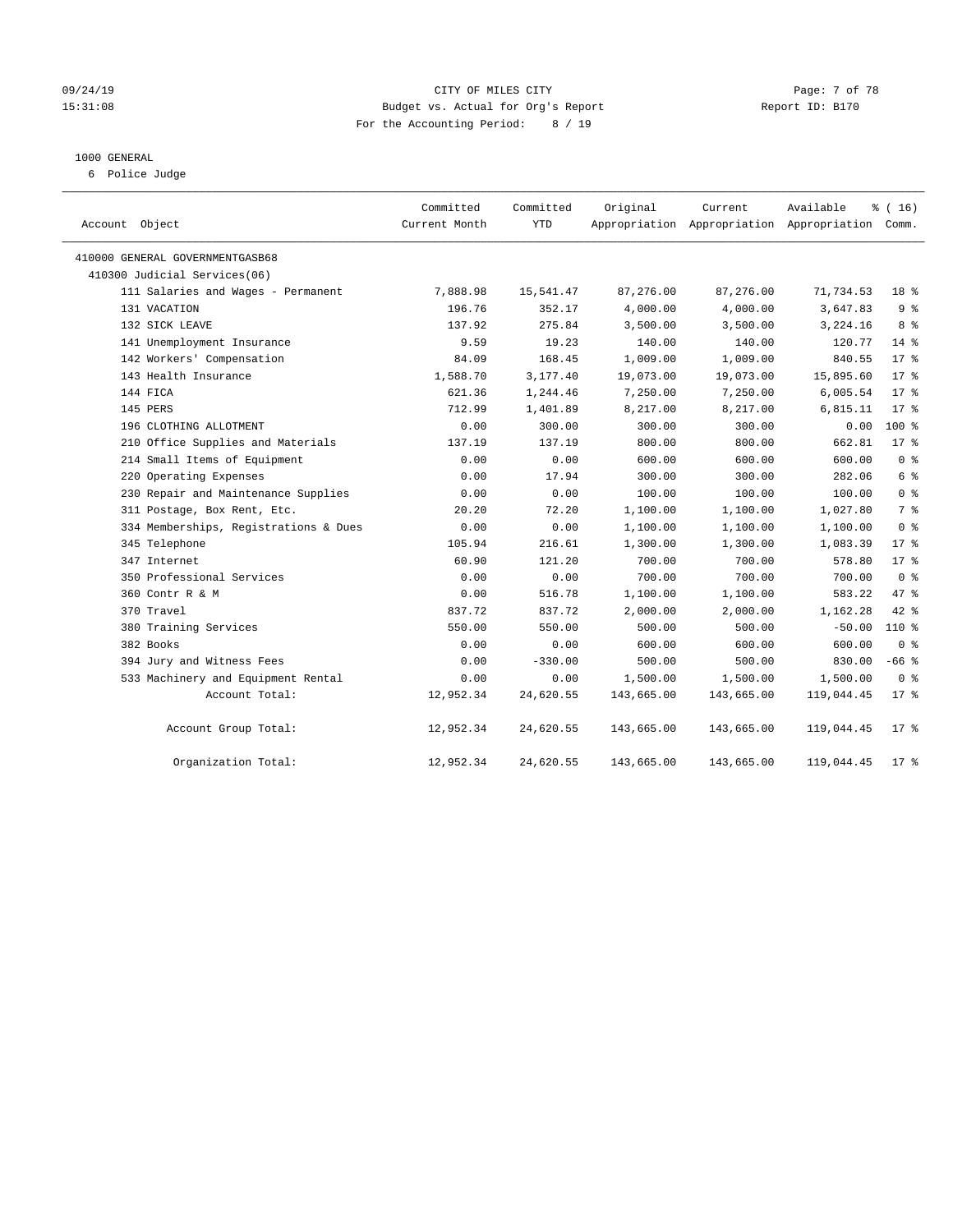#### 09/24/19 CITY OF MILES CITY Page: 8 of 78 15:31:08 Budget vs. Actual for Org's Report Report ID: B170 For the Accounting Period: 8 / 19

#### 1000 GENERAL

7 Fire

| Account Object                          | Committed<br>Current Month | Committed<br>YTD | Original     | Current      | Available<br>Appropriation Appropriation Appropriation Comm. | ៖ ( 16)         |
|-----------------------------------------|----------------------------|------------------|--------------|--------------|--------------------------------------------------------------|-----------------|
| 420000 PUBLIC SAFETY-GASB68             |                            |                  |              |              |                                                              |                 |
| 420460 Fire Suppression(07)             |                            |                  |              |              |                                                              |                 |
| 111 Salaries and Wages - Permanent      | 38,676.41                  | 80,755.25        | 460,572.00   | 460,572.00   | 379,816.75                                                   | 18 %            |
| 112 SALARIES AND WAGES - PART PAID      | 0.00                       | 248.00           | 6,480.00     | 6,480.00     | 6,232.00                                                     | $4\degree$      |
| 121 OVERTIME-PERMANENT                  | 6,121.85                   | 11,786.90        | 40,712.00    | 40,712.00    | 28,925.10                                                    | 29%             |
| 131 VACATION                            | 4,384.45                   | 7,933.91         | 26,600.00    | 26,600.00    | 18,666.09                                                    | $30*$           |
| 132 SICK LEAVE                          | 1,230.95                   | 2,619.26         | 10,600.00    | 10,600.00    | 7,980.74                                                     | $25$ %          |
| 133 OTHER LEAVE PAY                     | 0.00                       | 0.00             | 9,723.00     | 9,723.00     | 9,723.00                                                     | 0 <sup>8</sup>  |
| 134 HOLIDAY PAY                         | 0.00                       | 1,014.09         | 12,000.00    | 12,000.00    | 10,985.91                                                    | 8 %             |
| 141 Unemployment Insurance              | 75.68                      | 156.62           | 832.00       | 832.00       | 675.38                                                       | 19 <sup>°</sup> |
| 142 Workers' Compensation               | 3,084.31                   | 6,435.17         | 31,061.00    | 31,061.00    | 24,625.83                                                    | $21$ %          |
| 143 Health Insurance                    | 7,446.31                   | 14,892.27        | 89,447.00    | 89,447.00    | 74,554.73                                                    | $17*$           |
| 144 FICA                                | 727.84                     | 1,523.05         | 8,598.00     | 8,598.00     | 7,074.95                                                     | 18 %            |
| 147 Firemen's Pension                   | 6, 252.40                  | 12,406.18        | 84,145.00    | 84,145.00    | 71,738.82                                                    | 15 <sup>°</sup> |
| 210 Office Supplies and Materials       | 56.08                      | 116.30           | 11,500.00    | 11,500.00    | 11,383.70                                                    | 1 <sup>°</sup>  |
| 211 Clothing Allotment                  | 0.00                       | 0.00             | 9,600.00     | 9,600.00     | 9,600.00                                                     | 0 <sup>8</sup>  |
| 214 Small Items of Equipment            | 439.75                     | 525.72           | 14,500.00    | 14,500.00    | 13,974.28                                                    | $4\degree$      |
| 217 Small Item Equ/Inspector            | 0.00                       | 0.00             | 500.00       | 500.00       | 500.00                                                       | 0 <sup>8</sup>  |
| 220 Operating Expenses                  | 40.01                      | 496.46           | 10,000.00    | 10,000.00    | 9,503.54                                                     | 5 <sup>8</sup>  |
| 223 Operating Exp/Inspector             | 0.00                       | 0.00             | 2,000.00     | 2,000.00     | 2,000.00                                                     | 0 <sup>8</sup>  |
| 226 Clothing and Uniforms               | 0.00                       | 0.00             | 16,500.00    | 16,500.00    | 16,500.00                                                    | 0 <sup>8</sup>  |
| 230 Repair and Maintenance Supplies     | 58.65                      | 58.65            | 3,500.00     | 3,500.00     | 3,441.35                                                     | 2 <sup>8</sup>  |
| 231 Gas, Oil, Diesel Fuel, Grease, etc. | 661.12                     | 1,731.27         | 11,000.00    | 11,000.00    | 9,268.73                                                     | 16 <sup>°</sup> |
| 241 Consumable Tools                    | 0.00                       | 24.99            | 3,000.00     | 3,000.00     | 2,975.01                                                     | 1 <sup>8</sup>  |
| 311 Postage, Box Rent, Etc.             | 0.00                       | 0.00             | 150.00       | 150.00       | 150.00                                                       | 0 <sup>8</sup>  |
| 320 Printing, Duplicating, Typing &     | 0.00                       | $-93.53$         | 500.00       | 500.00       | 593.53                                                       | $-19$ %         |
| 330 Publicity, Subscriptions & Dues     | 0.00                       | 0.00             | 300.00       | 300.00       | 300.00                                                       | 0 <sup>8</sup>  |
| 334 Memberships, Registrations & Dues   | 0.00                       | 185.00           | 2,000.00     | 2,000.00     | 1,815.00                                                     | 9 <sup>°</sup>  |
| 341 Electric Utility Services           | 633.04                     | 1,176.40         | 5,130.00     | 5,130.00     | 3,953.60                                                     | $23$ $%$        |
| 342 Water Utility Services              | 32.35                      | 64.70            | 500.00       | 500.00       | 435.30                                                       | $13*$           |
| 343 Sewer Utility Services              | 43.02                      | 86.04            | 500.00       | 500.00       | 413.96                                                       | $17*$           |
| 344 Gas Utility Service                 | 17.24                      | 34.79            | 2,850.00     | 2,850.00     | 2,815.21                                                     | 1 <sup>8</sup>  |
| 345 Telephone                           | 220.48                     | 439.75           | 3,225.00     | 3,225.00     | 2,785.25                                                     | $14*$           |
| 346 Garbage Service                     | 0.00                       | 464.31           | 1,500.00     | 1,500.00     | 1,035.69                                                     | $31$ %          |
| 347 Internet                            | 135.60                     | 271.20           | 1,850.00     | 1,850.00     | 1,578.80                                                     | 15 <sup>°</sup> |
| 350 Professional Services               | 1,901.87                   | 2,206.80         | 28,710.00    | 28,710.00    | 26,503.20                                                    | 8 %             |
| 360 Contr R & M                         | 0.00                       | 4,975.62         | 13,500.00    | 13,500.00    | 8,524.38                                                     | 37%             |
| 364 R&M Vehicles - Fire/Amb             | 554.94                     | 561.75           | 33,000.00    | 33,000.00    | 32, 438.25                                                   | 2 <sup>8</sup>  |
| 370 Travel                              | 0.00                       | 948.63           | 6,500.00     | 6,500.00     | 5,551.37                                                     | 15 <sup>°</sup> |
| 375 Travel/Inspector                    | 0.00                       | 0.00             | 1,000.00     | 1,000.00     | 1,000.00                                                     | 0 <sup>8</sup>  |
| 380 Training Services                   | 0.00                       | 50.00            | 10,500.00    | 10,500.00    | 10,450.00                                                    | 0 <sup>8</sup>  |
| 382 Books                               | 0.00                       | 0.00             | 2,500.00     | 2,500.00     | 2,500.00                                                     | 0 <sup>8</sup>  |
| 400 BUILDING MATERIALS                  | 0.00                       | 33.26            | 2,500.00     | 2,500.00     | 2,466.74                                                     | 1 <sup>8</sup>  |
| 511 Insurance on Buildings              | 0.00                       | 1,381.46         | 1,382.00     | 1,382.00     | 0.54                                                         | 100 %           |
| 512 Insurance on Vehicles & Equipment   | 0.00                       | 4,621.12         | 4,621.00     | 4,621.00     | $-0.12$                                                      | 100 %           |
| 940 Machinery & Equipment               | 7,596.55                   | 7,596.55         | 50,000.00    | 50,000.00    | 42, 403.45                                                   | 15 <sup>°</sup> |
| Account Total:                          | 80,390.90                  | 167,727.94       | 1,035,588.00 | 1,035,588.00 | 867,860.06                                                   | 16 <sup>°</sup> |
| Account Group Total:                    | 80,390.90                  | 167,727.94       | 1,035,588.00 | 1,035,588.00 | 867,860.06                                                   | 16 <sup>°</sup> |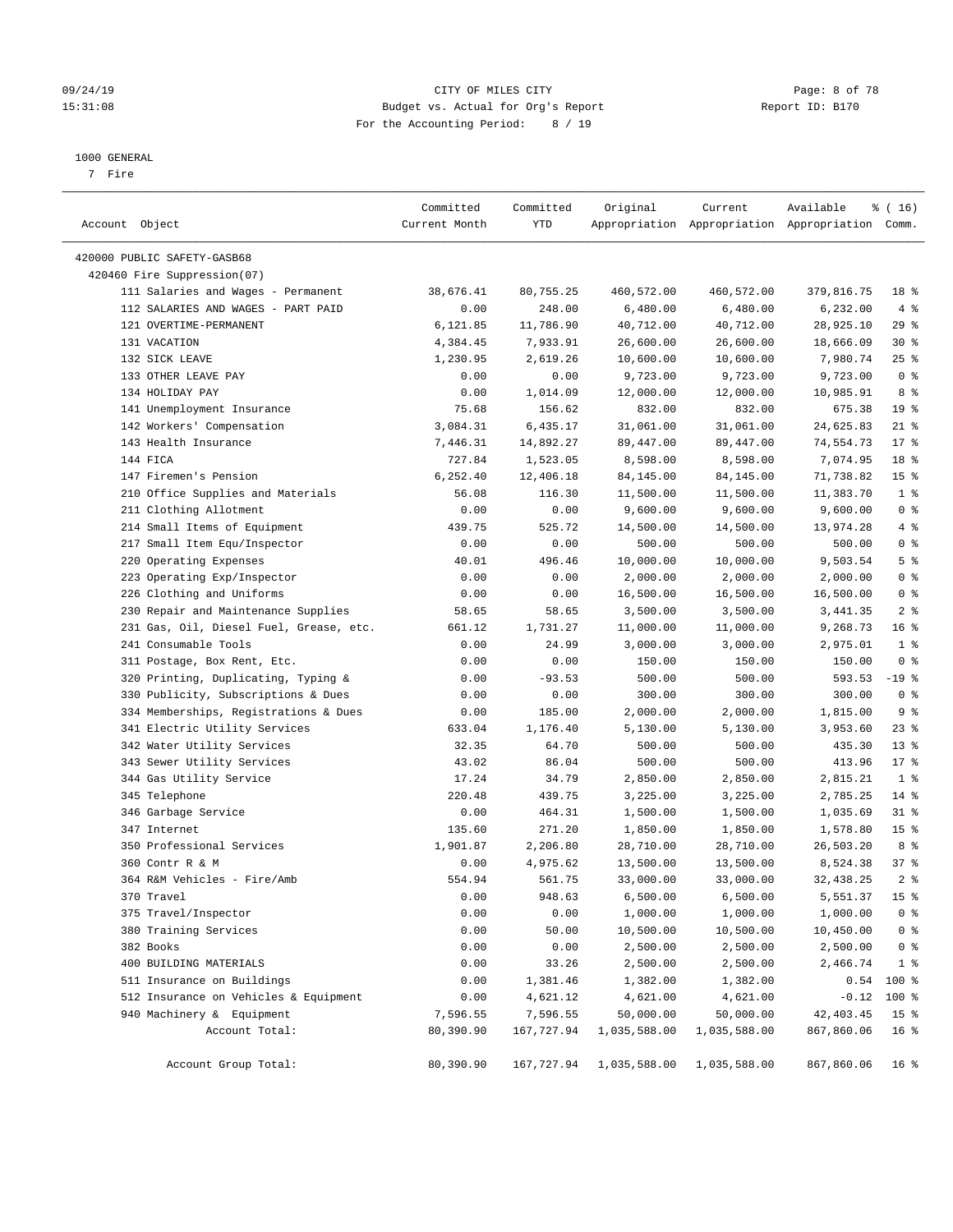### 09/24/19 CITY OF MILES CITY Page: 9 of 78 15:31:08 Budget vs. Actual for Org's Report Report ID: B170 For the Accounting Period: 8 / 19

#### 1000 GENERAL

7 Fire

| Account Object                                            | Committed<br>Current Month | Committed<br>YTD | Original<br>Appropriation | Current<br>Appropriation | Available<br>Appropriation | $\frac{3}{6}$ ( 16 )<br>Comm. |
|-----------------------------------------------------------|----------------------------|------------------|---------------------------|--------------------------|----------------------------|-------------------------------|
| 490000 DEBT SERVICE<br>490500 Other Debt Service Payments |                            |                  |                           |                          |                            |                               |
| 654 Training Center- Principal                            | 542.38                     | 1,043.36         | 6,707.00                  | 6,707.00                 | 5,663.64                   | 16 <sup>8</sup>               |
| 655 Training Center- Interest                             | 620.58                     | 1,282.56         | 7,252.00                  | 7,252.00                 | 5,969.44                   | 18 <sup>8</sup>               |
| Account Total:                                            | 1,162.96                   | 2,325.92         | 13,959.00                 | 13,959.00                | 11,633.08                  | $17*$                         |
| Account Group Total:                                      | 1,162.96                   | 2,325.92         | 13,959.00                 | 13,959.00                | 11,633.08                  | 17.8                          |
| Organization Total:                                       | 81,553.86                  | 170,053.86       | 1,049,547.00              | 1,049,547.00             | 879, 493. 14               | $16*$                         |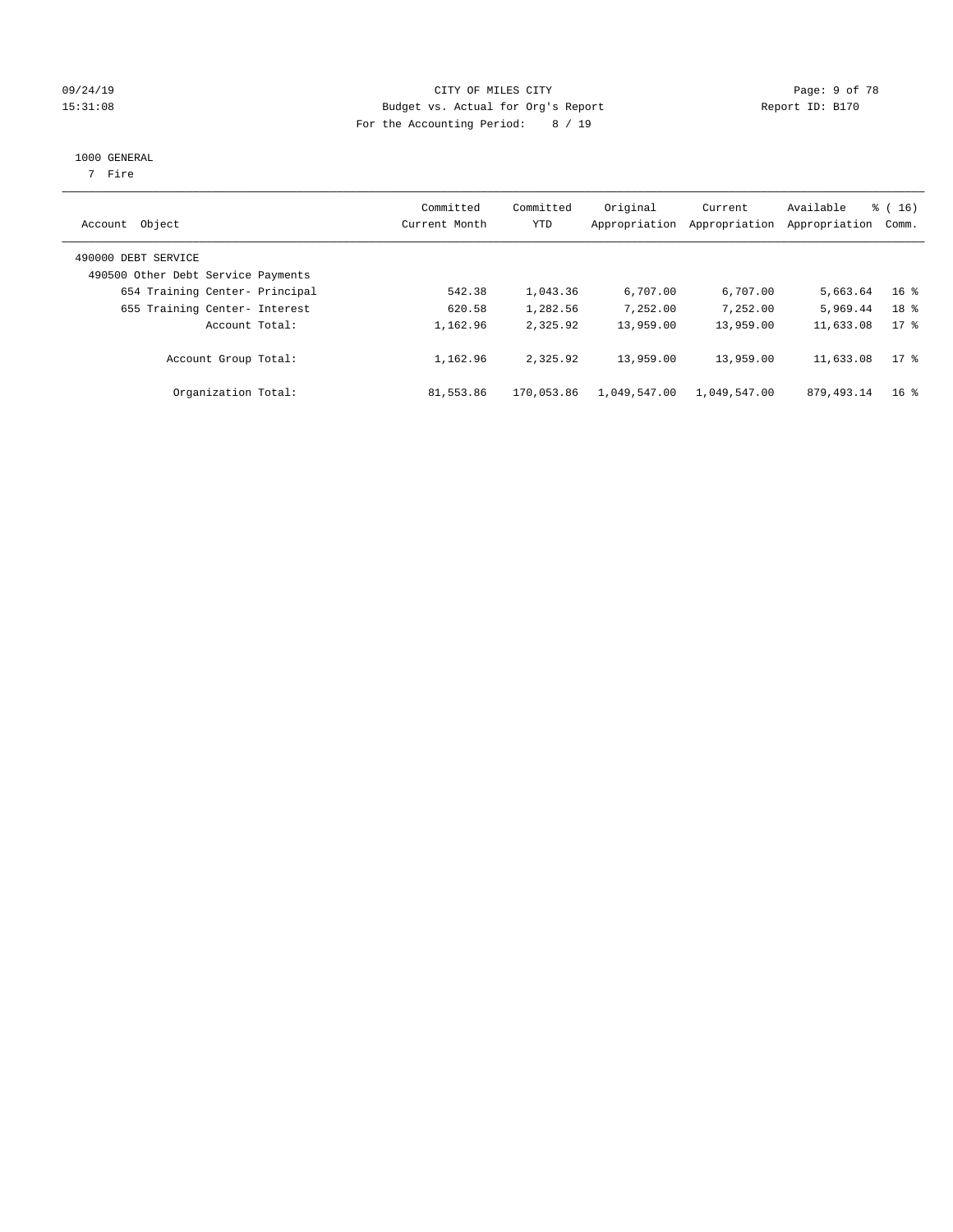#### 09/24/19 CITY OF MILES CITY Page: 10 of 78 15:31:08 Budget vs. Actual for Org's Report Report ID: B170 For the Accounting Period: 8 / 19

#### 1000 GENERAL

8 City Hall Maintenance

| Account Object                      | Committed<br>Current Month | Committed<br>YTD | Original  | Current<br>Appropriation Appropriation Appropriation | Available | % (16)<br>Comm. |  |
|-------------------------------------|----------------------------|------------------|-----------|------------------------------------------------------|-----------|-----------------|--|
| 410000 GENERAL GOVERNMENTGASB68     |                            |                  |           |                                                      |           |                 |  |
| 411230 City Hall                    |                            |                  |           |                                                      |           |                 |  |
| 214 Small Items of Equipment        | 0.00                       | 0.00             | 400.00    | 400.00                                               | 400.00    | 0 <sup>8</sup>  |  |
| 220 Operating Expenses              | 448.00                     | 533.50           | 2,000.00  | 2,000.00                                             | 1,466.50  | $27$ $\approx$  |  |
| 230 Repair and Maintenance Supplies | 0.00                       | 0.00             | 2,000.00  | 2,000.00                                             | 2,000.00  | 0 <sup>8</sup>  |  |
| 341 Electric Utility Services       | 906.58                     | 1,526.16         | 7,000.00  | 7,000.00                                             | 5,473.84  | $22$ %          |  |
| 342 Water Utility Services          | 56.77                      | 113.54           | 750.00    | 750.00                                               | 636.46    | 15 <sup>8</sup> |  |
| 343 Sewer Utility Services          | 67.95                      | 135.90           | 600.00    | 600.00                                               | 464.10    | $23$ %          |  |
| 344 Gas Utility Service             | 35.68                      | 75.95            | 2,500.00  | 2,500.00                                             | 2,424.05  | 3%              |  |
| 346 Garbage Service                 | 0.00                       | 0.00             | 250.00    | 250.00                                               | 250.00    | 0 <sup>8</sup>  |  |
| 360 Contr R & M                     | 600.00                     | 1,200.00         | 15,900.00 | 15,900.00                                            | 14,700.00 | 8 <sup>8</sup>  |  |
| 511 Insurance on Buildings          | 0.00                       | 2,940.00         | 2,940.00  | 2,940.00                                             | 0.00      | $100*$          |  |
| Account Total:                      | 2,114.98                   | 6,525.05         | 34,340.00 | 34,340.00                                            | 27,814.95 | 19 <sup>8</sup> |  |
|                                     |                            |                  |           |                                                      |           |                 |  |
| Account Group Total:                | 2,114.98                   | 6,525.05         | 34,340.00 | 34,340.00                                            | 27,814.95 | 19 <sup>°</sup> |  |
|                                     |                            |                  |           |                                                      |           |                 |  |
| Organization Total:                 | 2,114.98                   | 6,525.05         | 34,340.00 | 34,340.00                                            | 27,814.95 | $19*$           |  |
|                                     |                            |                  |           |                                                      |           |                 |  |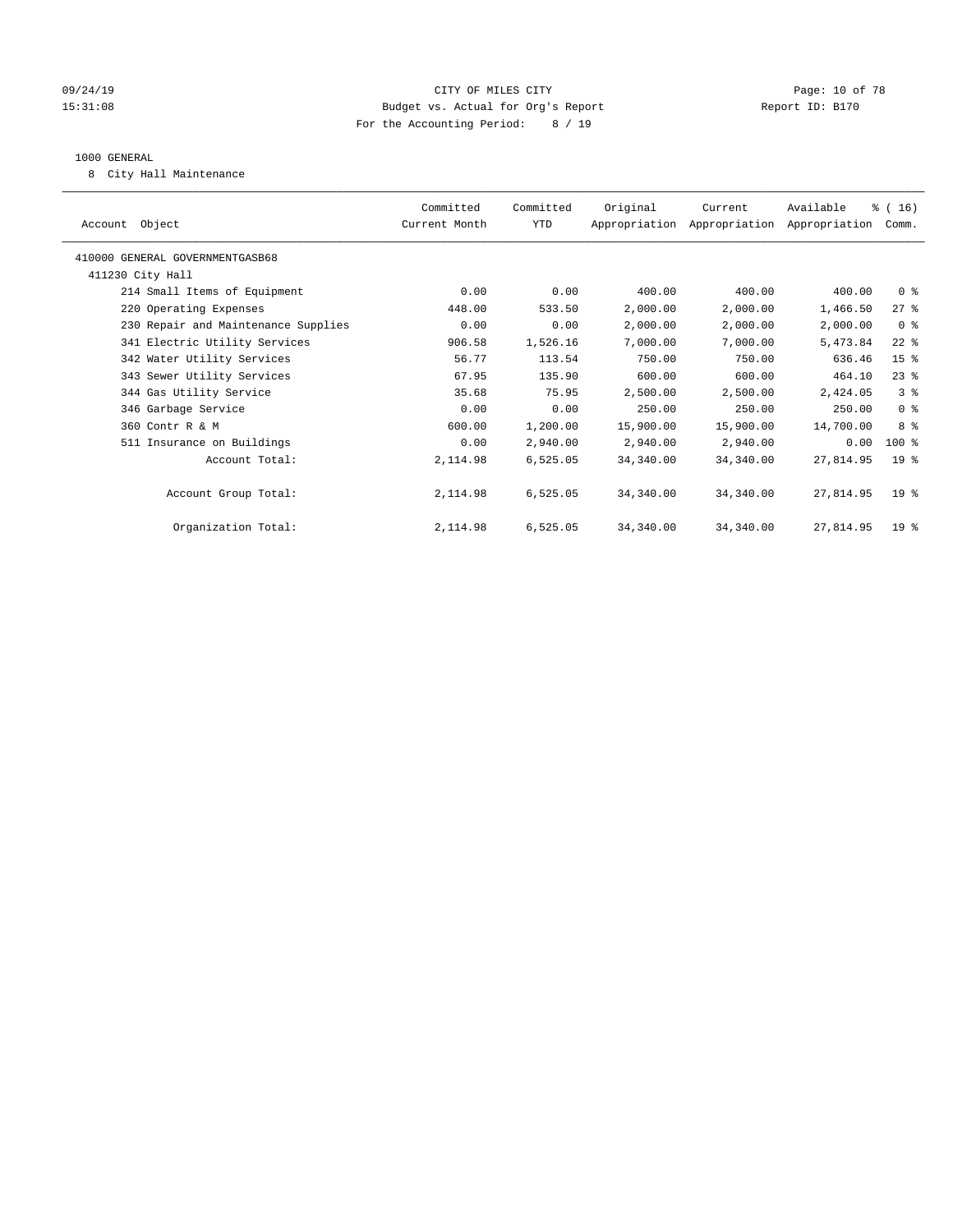### 09/24/19 Page: 11 of 78 15:31:08 Budget vs. Actual for Org's Report Report ID: B170 For the Accounting Period: 8 / 19

## 1000 GENERAL

9 Treasurer

|                                    | Committed     | Committed  | Original  | Current                     | Available     | % (16)          |
|------------------------------------|---------------|------------|-----------|-----------------------------|---------------|-----------------|
| Object<br>Account                  | Current Month | <b>YTD</b> |           | Appropriation Appropriation | Appropriation | Comm.           |
| 410000 GENERAL GOVERNMENTGASB68    |               |            |           |                             |               |                 |
| 410540 City Treasurer(09)          |               |            |           |                             |               |                 |
| 111 Salaries and Wages - Permanent | 1,833.34      | 3,666.68   | 21,996.00 | 21,996.00                   | 18,329.32     | $17*$           |
| 142 Workers' Compensation          | 7.40          | 14.80      | 94.00     | 94.00                       | 79.20         | 16 <sup>°</sup> |
| 144 FICA                           | 140.24        | 280.48     | 1,683.00  | 1,683.00                    | 1,402.52      | 17 <sup>°</sup> |
| 145 PERS                           | 158.96        | 317.92     | 1,907.00  | 1,907.00                    | 1,589.08      | $17$ %          |
| 214 Small Items of Equipment       | 0.00          | 0.00       | 1,200.00  | 1,200.00                    | 1,200.00      | 0 <sup>8</sup>  |
| 345 Telephone                      | 4.67          | 8.11       | 50.00     | 50.00                       | 41.89         | 16 <sup>°</sup> |
| 350 Professional Services          | 0.00          | 0.00       | 550.00    | 550.00                      | 550.00        | 0 <sup>8</sup>  |
| 360 Contr R & M                    | 76.90         | 153.80     | 1,000.00  | 1,000.00                    | 846.20        | 15 <sup>8</sup> |
| Account Total:                     | 2,221.51      | 4,441.79   | 28,480.00 | 28,480.00                   | 24,038.21     | 16 <sup>°</sup> |
|                                    |               |            |           |                             |               |                 |
| Account Group Total:               | 2,221.51      | 4,441.79   | 28,480.00 | 28,480.00                   | 24,038.21     | 16 <sup>°</sup> |
|                                    |               |            |           |                             |               |                 |
| Organization Total:                | 2,221.51      | 4,441.79   | 28,480.00 | 28,480.00                   | 24,038.21     | 16 <sup>8</sup> |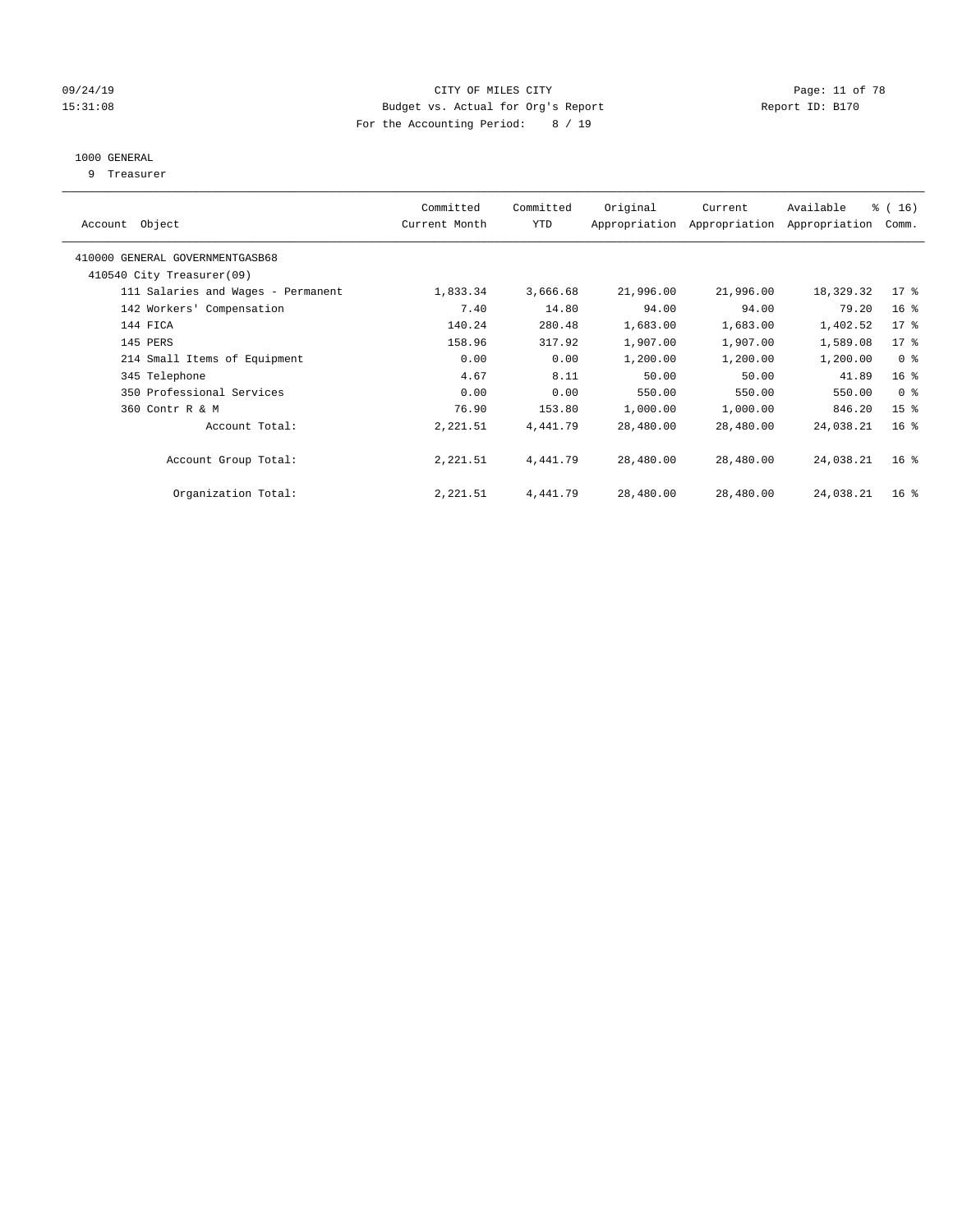### 09/24/19 **Page: 12 of 78** CITY OF MILES CITY **Page: 12 of 78** 15:31:08 Budget vs. Actual for Org's Report Report ID: B170 For the Accounting Period: 8 / 19

### 1000 GENERAL

11 Historic Preservation

| Object<br>Account                                                       | Committed<br>Current Month | Committed<br>YTD | Original<br>Appropriation | Current<br>Appropriation | Available<br>Appropriation | $\frac{1}{6}$ (16)<br>Comm. |
|-------------------------------------------------------------------------|----------------------------|------------------|---------------------------|--------------------------|----------------------------|-----------------------------|
| 520000 OTHER FINANCING USES<br>521000 Interfund Operating Transfers Out |                            |                  |                           |                          |                            |                             |
| 820 Transfers to Other Funds                                            | 0.00                       | 0.00             | 2,200.00                  | 2,200.00                 | 2,200.00                   | 0 %                         |
| Account Total:                                                          | 0.00                       | 0.00             | 2,200.00                  | 2,200.00                 | 2,200.00                   | 0 <sup>8</sup>              |
| Account Group Total:                                                    | 0.00                       | 0.00             | 2,200.00                  | 2,200.00                 | 2,200.00                   | 0 %                         |
| Organization Total:                                                     | 0.00                       | 0.00             | 2,200.00                  | 2,200.00                 | 2,200.00                   | 0 %                         |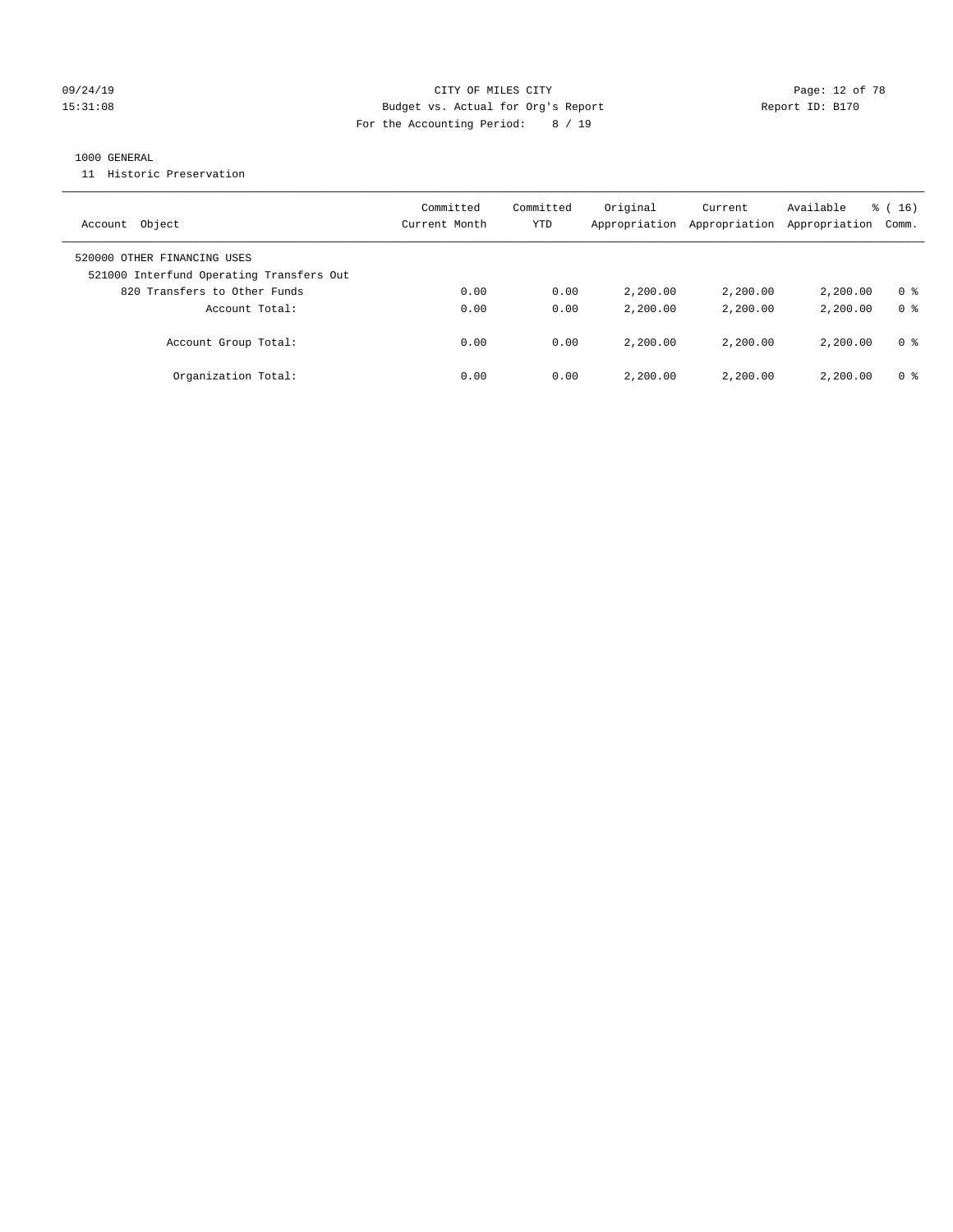#### 09/24/19 Page: 13 of 78 15:31:08 Budget vs. Actual for Org's Report Report ID: B170 For the Accounting Period: 8 / 19

#### 1000 GENERAL

13 Park

| Account Object                             | Committed<br>Current Month | Committed<br>YTD | Original   | Current    | Available<br>Appropriation Appropriation Appropriation Comm. | % (16)          |
|--------------------------------------------|----------------------------|------------------|------------|------------|--------------------------------------------------------------|-----------------|
| 460000 CULTURE AND RECREATION-GASB68       |                            |                  |            |            |                                                              |                 |
| 460433 Park Operations(13)                 |                            |                  |            |            |                                                              |                 |
| 111 Salaries and Wages - Permanent         | 17,813.60                  | 36,610.51        | 183,328.00 | 183,328.00 | 146,717.49                                                   | $20*$           |
| 121 OVERTIME-PERMANENT                     | 1,638.60                   | 4,071.62         | 7,300.00   | 7,300.00   | 3,228.38                                                     | 56%             |
| 131 VACATION                               | 3,307.06                   | 5,108.77         | 12,100.00  | 12,100.00  | 6,991.23                                                     | $42$ %          |
| 132 SICK LEAVE                             | 6.04                       | 17.67            | 9,400.00   | 9,400.00   | 9,382.33                                                     | 0 <sup>8</sup>  |
| 133 OTHER LEAVE PAY                        | 0.00                       | 0.00             | 747.00     | 747.00     | 747.00                                                       | 0 <sup>8</sup>  |
| 134 HOLIDAY PAY                            | 816.28                     | 1,793.40         | 5,500.00   | 5,500.00   | 3,706.60                                                     | 33%             |
| 141 Unemployment Insurance                 | 35.38                      | 72.84            | 331.00     | 331.00     | 258.16                                                       | $22$ %          |
| 142 Workers' Compensation                  | 1,182.82                   | 2,430.28         | 11,790.00  | 11,790.00  | 9,359.72                                                     | $21$ %          |
| 143 Health Insurance                       | 3,329.77                   | 6,659.57         | 39,958.00  | 39,958.00  | 33, 298.43                                                   | $17*$           |
| 144 FICA                                   | 1,751.00                   | 3,606.63         | 16,859.00  | 16,859.00  | 13,252.37                                                    | $21$ %          |
| 145 PERS                                   | 1,885.26                   | 3,794.23         | 19,107.00  | 19,107.00  | 15, 312.77                                                   | $20*$           |
| 196 CLOTHING ALLOTMENT                     | 0.00                       | 928.50           | 950.00     | 950.00     | 21.50                                                        | 98 %            |
| 210 Office Supplies and Materials          | 0.00                       | 0.00             | 350.00     | 350.00     | 350.00                                                       | 0 <sup>8</sup>  |
| 214 Small Items of Equipment               | 169.98                     | 169.98           | 0.00       | 0.00       | $-169.98$                                                    | $***$ $_{8}$    |
| 220 Operating Expenses                     | 259.47                     | 1,366.35         | 2,500.00   | 2,500.00   | 1,133.65                                                     | 55%             |
| 222 Chemicals, Lab & Med Supplies          | 0.00                       | 152.00           | 4,000.00   | 4,000.00   | 3,848.00                                                     | 4%              |
| 226 Clothing and Uniforms                  | 0.00                       | 0.00             | 750.00     | 750.00     | 750.00                                                       | 0 <sup>8</sup>  |
| 230 Repair and Maintenance Supplies        | 1,957.01                   | 1,960.92         | 15,000.00  | 15,000.00  | 13,039.08                                                    | $13*$           |
| 231 Gas, Oil, Diesel Fuel, Grease, etc.    | 986.07                     | 2,060.54         | 6,500.00   | 6,500.00   | 4,439.46                                                     | $32$ $%$        |
| 334 Memberships, Registrations & Dues      | 0.00                       | 0.00             | 300.00     | 300.00     | 300.00                                                       | 0 <sup>8</sup>  |
| 341 Electric Utility Services              | 1,296.94                   | 2,656.25         | 11,400.00  | 11,400.00  | 8,743.75                                                     | $23$ %          |
| 342 Water Utility Services                 | 3,709.71                   | 6,943.50         | 24,000.00  | 24,000.00  | 17,056.50                                                    | 29%             |
| 343 Sewer Utility Services                 | 282.67                     | 565.34           | 1,700.00   | 1,700.00   | 1,134.66                                                     | $33$ $%$        |
| 344 Gas Utility Service                    | 57.07                      | 123.40           | 4,235.00   | 4,235.00   | 4,111.60                                                     | 3 <sup>8</sup>  |
| 345 Telephone                              | 40.73                      | 80.23            | 500.00     | 500.00     | 419.77                                                       | 16 <sup>°</sup> |
| 346 Garbage Service                        | 0.00                       | 0.00             | 800.00     | 800.00     | 800.00                                                       | 0 <sup>8</sup>  |
| 347 Internet                               | 37.60                      | 75.20            | 450.00     | 450.00     | 374.80                                                       | $17*$           |
| 350 Professional Services                  | 0.00                       | 0.00             | 8,000.00   | 8,000.00   | 8,000.00                                                     | 0 <sup>8</sup>  |
| 360 Contr R & M                            | 397.26                     | 397.26           | 7,000.00   | 7,000.00   | 6,602.74                                                     | 6 %             |
| 363 R&M Vehicles/Equip/Labor-PW            | 665.02                     | 1,227.64         | 7,000.00   | 7,000.00   | 5,772.36                                                     | 18 %            |
| 370 Travel                                 | 0.00                       | 0.00             | 600.00     | 600.00     | 600.00                                                       | 0 <sup>8</sup>  |
| 380 Training Services                      | 0.00                       | 0.00             | 400.00     | 400.00     | 400.00                                                       | 0 <sup>8</sup>  |
| 511 Insurance on Buildings                 | 0.00                       | 3,197.51         | 3,198.00   | 3,198.00   | 0.49                                                         | 100%            |
| 512 Insurance on Vehicles & Equipment      | 0.00                       | 596.99           | 597.00     | 597.00     | 0.01                                                         | $100*$          |
| 936 Parks and Recreation Facilities        | 0.00                       | 370.97           | 0.00       | 0.00       | $-370.97$                                                    | $***$ %         |
| Account Total:                             | 41,625.34                  | 87,038.10        | 406,650.00 | 406,650.00 | 319,611.90                                                   | $21$ %          |
| 460436 Denton Complex Upgrades             |                            |                  |            |            |                                                              |                 |
| 350 Professional Services                  | 0.00                       | 0.00             | 1,000.00   | 1,000.00   | 1,000.00                                                     | 0 <sup>8</sup>  |
| Account Total:                             | 0.00                       | 0.00             | 1,000.00   | 1,000.00   | 1,000.00                                                     | 0 <sup>8</sup>  |
| 460439 Riverside Park Tennis Court Project |                            |                  |            |            |                                                              |                 |
| 230 Repair and Maintenance Supplies        | 0.00                       | 0.00             | 200.00     | 200.00     | 200.00                                                       | 0 <sup>8</sup>  |
| Account Total:                             |                            |                  |            |            |                                                              |                 |
|                                            | 0.00                       | 0.00             | 200.00     | 200.00     | 200.00                                                       | 0 <sup>8</sup>  |
| Account Group Total:                       | 41,625.34                  | 87,038.10        | 407,850.00 | 407,850.00 | 320,811.90                                                   | $21$ %          |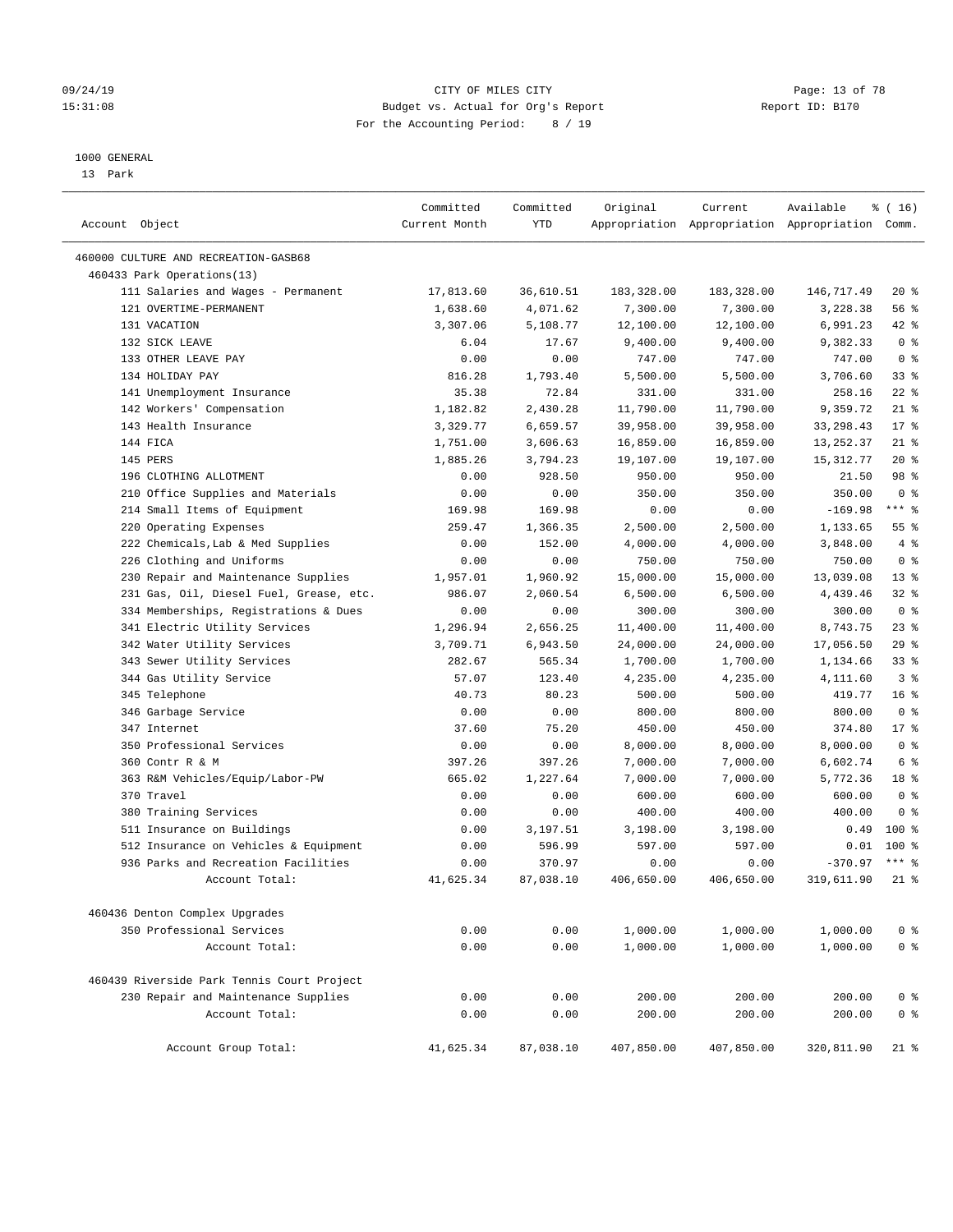### 09/24/19 Page: 14 of 78 15:31:08 Budget vs. Actual for Org's Report Report ID: B170 For the Accounting Period: 8 / 19

#### 1000 GENERAL

13 Park

| Account Object      | Committed<br>Current Month | Committed<br><b>YTD</b> | Original   | Current    | Available<br>Appropriation Appropriation Appropriation Comm. | * (16) |
|---------------------|----------------------------|-------------------------|------------|------------|--------------------------------------------------------------|--------|
| Organization Total: | 41,625.34                  | 87,038.10               | 407,850.00 | 407,850.00 | 320,811.90 21 %                                              |        |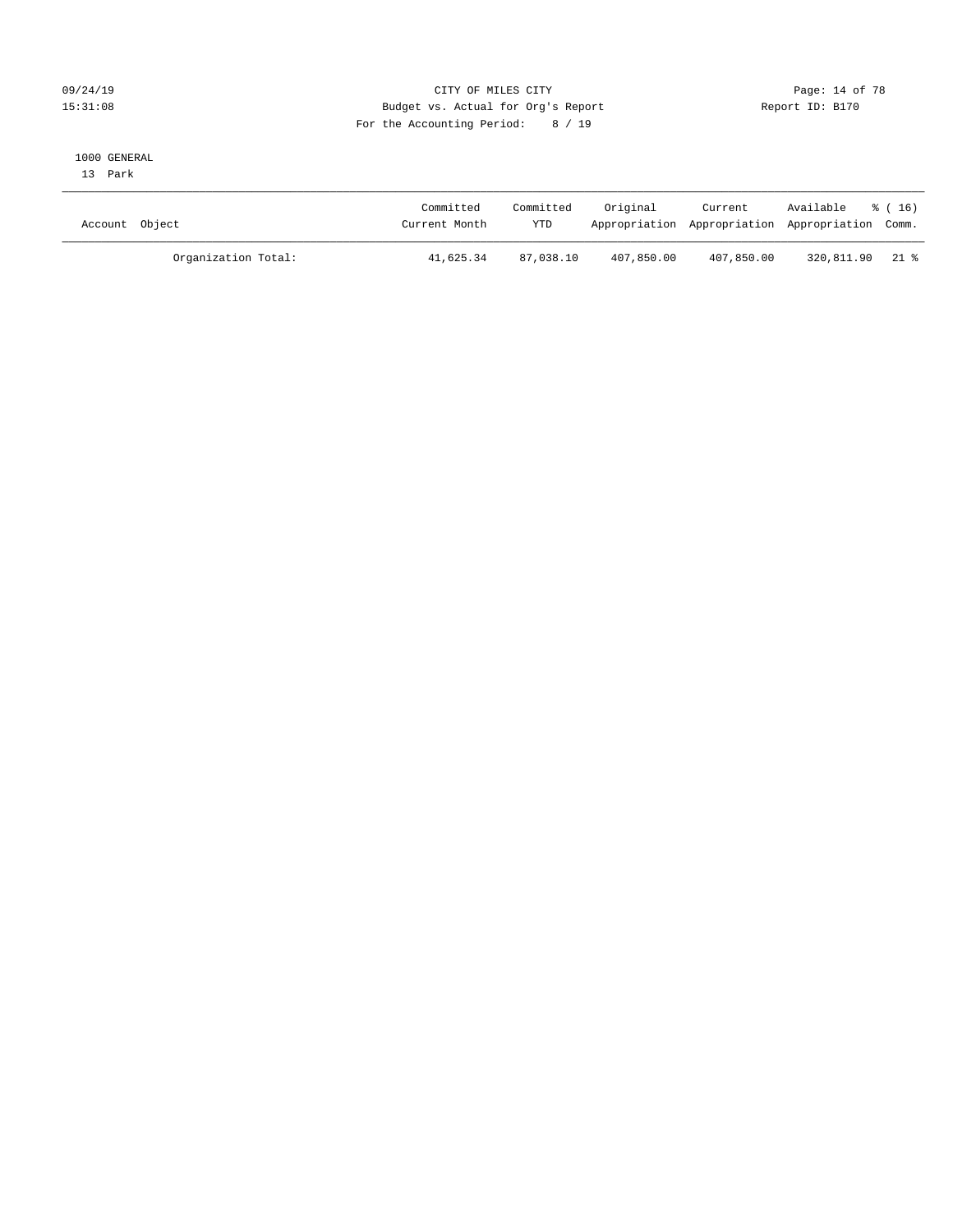### 09/24/19 Page: 15 of 78 15:31:08 Budget vs. Actual for Org's Report Report ID: B170 For the Accounting Period: 8 / 19

## 1000 GENERAL

14 Swim Pool

| Account Object                       | Committed<br>Current Month | Committed<br><b>YTD</b> | Original   | Current    | Available<br>Appropriation Appropriation Appropriation | % (16)<br>Comm. |
|--------------------------------------|----------------------------|-------------------------|------------|------------|--------------------------------------------------------|-----------------|
| 460000 CULTURE AND RECREATION-GASB68 |                            |                         |            |            |                                                        |                 |
| 460445 Swimming Pool                 |                            |                         |            |            |                                                        |                 |
| 111 Salaries and Wages - Permanent   | 14,437.08                  | 31,981.77               | 54, 315.00 | 54, 315.00 | 22, 333. 23                                            | 59%             |
| 121 OVERTIME-PERMANENT               | 309.15                     | 395.11                  | 0.00       | 0.00       | $-395.11$                                              | $***$ $-$       |
| 141 Unemployment Insurance           | 22.14                      | 48.60                   | 82.00      | 82.00      | 33.40                                                  | 59 <sub>8</sub> |
| 142 Workers' Compensation            | 799.90                     | 1,761.39                | 3,114.00   | 3,114.00   | 1,352.61                                               | 57%             |
| 144 FICA                             | 1,128.10                   | 2,476.90                | 4,156.00   | 4,156.00   | 1,679.10                                               | 60 %            |
| 145 PERS                             | 219.22                     | 438.44                  | 1,082.00   | 1,082.00   | 643.56                                                 | 41 %            |
| 214 Small Items of Equipment         | 0.00                       | 0.00                    | 300.00     | 300.00     | 300.00                                                 | 0 <sup>8</sup>  |
| 220 Operating Expenses               | 0.00                       | 0.00                    | 1,000.00   | 1,000.00   | 1,000.00                                               | 0 <sup>8</sup>  |
| 222 Chemicals, Lab & Med Supplies    | 0.00                       | 0.00                    | 3,500.00   | 3,500.00   | 3,500.00                                               | 0 <sup>8</sup>  |
| 226 Clothing and Uniforms            | 0.00                       | 0.00                    | 550.00     | 550.00     | 550.00                                                 | 0 <sup>8</sup>  |
| 230 Repair and Maintenance Supplies  | 200.88                     | 244.94                  | 500.00     | 500.00     | 255.06                                                 | 49 %            |
| 341 Electric Utility Services        | 387.77                     | 788.80                  | 1,568.00   | 1,568.00   | 779.20                                                 | 50%             |
| 342 Water Utility Services           | 39.18                      | 78.36                   | 300.00     | 300.00     | 221.64                                                 | 26%             |
| 343 Sewer Utility Services           | 44.59                      | 89.18                   | 200.00     | 200.00     | 110.82                                                 | 45 %            |
| 345 Telephone                        | 53.53                      | 104.10                  | 150.00     | 150.00     | 45.90                                                  | 69 %            |
| 350 Professional Services            | 0.00                       | 0.00                    | 250.00     | 250.00     | 250.00                                                 | 0 <sup>8</sup>  |
| 360 Contr R & M                      | 0.00                       | 0.00                    | 200.00     | 200.00     | 200.00                                                 | 0 <sup>8</sup>  |
| 363 R&M Vehicles/Equip/Labor-PW      | 0.00                       | 0.00                    | 300.00     | 300.00     | 300.00                                                 | 0 <sup>8</sup>  |
| 380 Training Services                | 0.00                       | 0.00                    | 700.00     | 700.00     | 700.00                                                 | 0 <sup>8</sup>  |
| 540 Special Assessments              | 0.00                       | 0.00                    | 700.00     | 700.00     | 700.00                                                 | 0 <sup>8</sup>  |
| Account Total:                       | 17,641.54                  | 38,407.59               | 72,967.00  | 72,967.00  | 34,559.41                                              | 53%             |
| Account Group Total:                 | 17,641.54                  | 38,407.59               | 72,967.00  | 72,967.00  | 34,559.41                                              | 53%             |
| Organization Total:                  | 17,641.54                  | 38,407.59               | 72,967.00  | 72,967.00  | 34,559.41                                              | 53%             |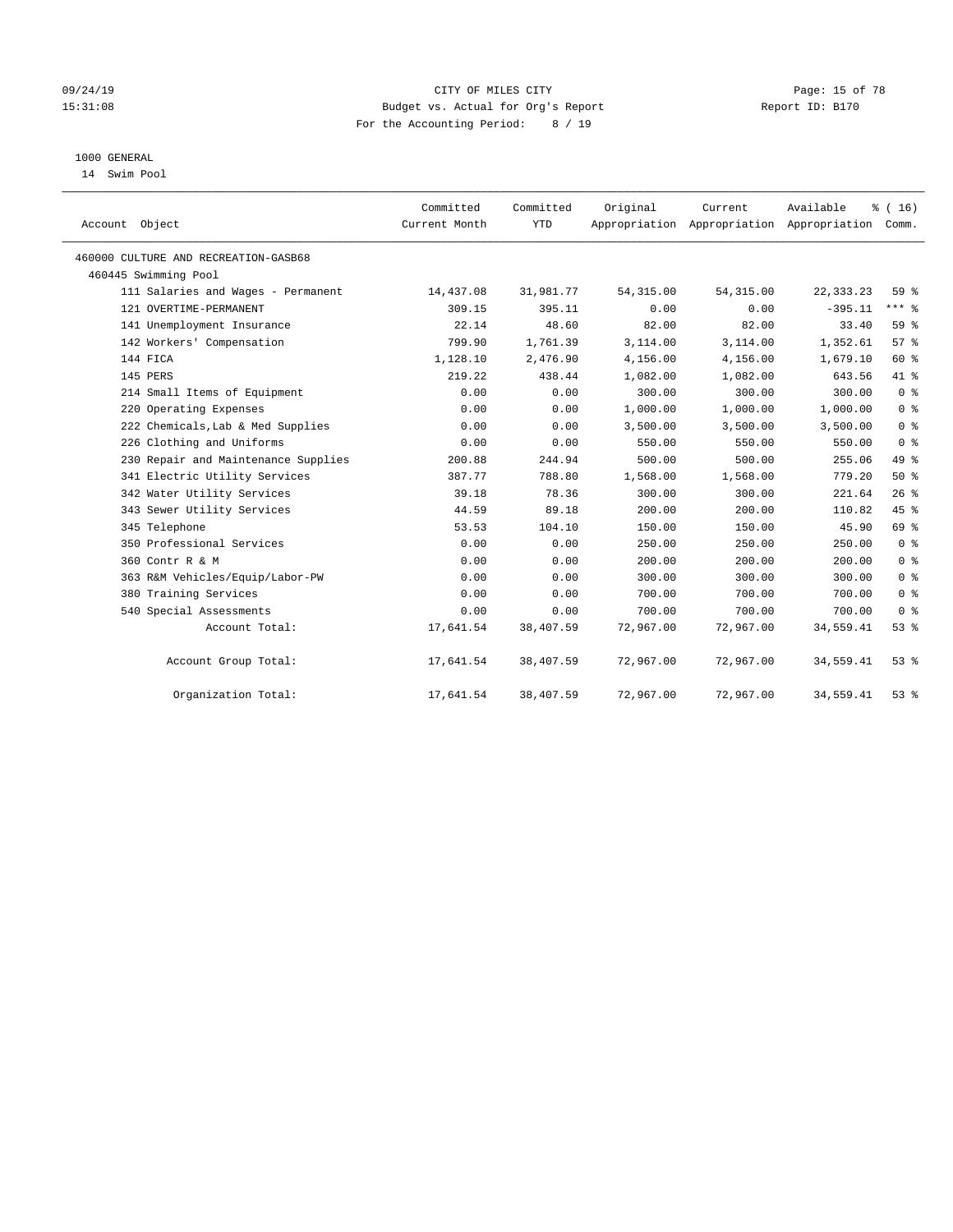### 09/24/19 CITY OF MILES CITY Page: 16 of 78 15:31:08 Budget vs. Actual for Org's Report Report ID: B170 For the Accounting Period: 8 / 19

# 1000 GENERAL

16 Library

| Object<br>Account                                                       | Committed<br>Current Month | Committed<br>YTD | Original<br>Appropriation | Current<br>Appropriation | Available<br>Appropriation | $\frac{3}{6}$ ( 16 )<br>Comm. |
|-------------------------------------------------------------------------|----------------------------|------------------|---------------------------|--------------------------|----------------------------|-------------------------------|
| 520000 OTHER FINANCING USES<br>521000 Interfund Operating Transfers Out |                            |                  |                           |                          |                            |                               |
| 820 Transfers to Other Funds                                            | 25,445.00                  | 50,890.00        | 305, 344, 00              | 305, 344, 00             | 254,454.00                 | $17*$                         |
| Account Total:                                                          | 25,445.00                  | 50,890.00        | 305, 344, 00              | 305, 344, 00             | 254,454.00                 | $17*$                         |
| Account Group Total:                                                    | 25,445.00                  | 50,890.00        | 305, 344, 00              | 305,344.00               | 254,454.00                 | $17*$                         |
| Organization Total:                                                     | 25,445.00                  | 50,890.00        | 305, 344, 00              | 305, 344, 00             | 254,454.00                 | $17$ %                        |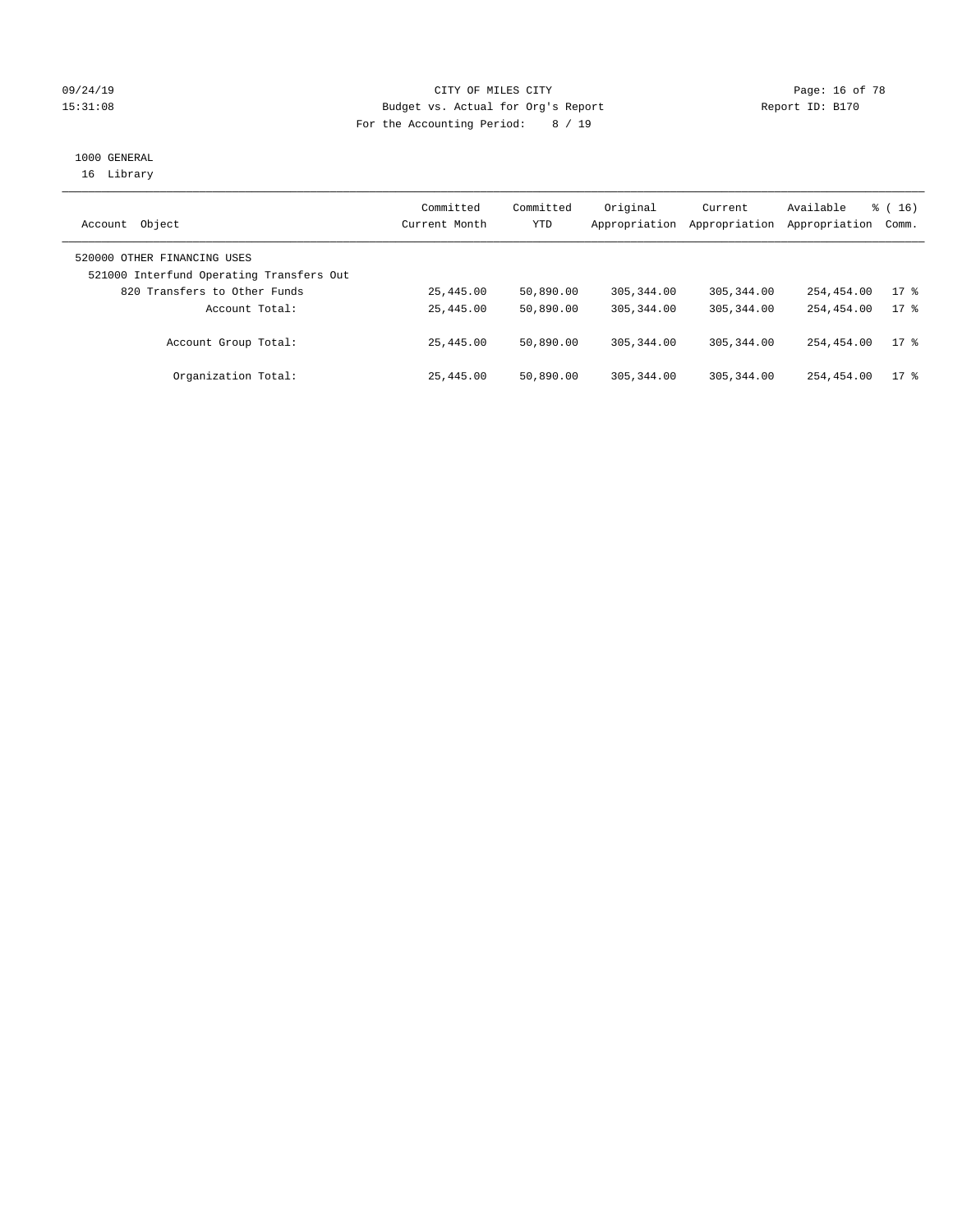#### 09/24/19 CITY OF MILES CITY Page: 17 of 78 15:31:08 Budget vs. Actual for Org's Report Report ID: B170 For the Accounting Period: 8 / 19

#### 1000 GENERAL

21 Animal Control

| Account Object                           | Committed<br>Current Month | Committed<br><b>YTD</b> | Original  | Current   | Available<br>Appropriation Appropriation Appropriation Comm. | % (16)           |
|------------------------------------------|----------------------------|-------------------------|-----------|-----------|--------------------------------------------------------------|------------------|
| 440000 PUBLIC HEALTH-GASB68              |                            |                         |           |           |                                                              |                  |
| 440600 Animal Control Services (21)      |                            |                         |           |           |                                                              |                  |
| 111 Salaries and Wages - Permanent       | 3,580.50                   | 6,410.88                | 42,860.00 | 42,860.00 | 36, 449.12                                                   | 15 <sup>°</sup>  |
| 121 OVERTIME-PERMANENT                   | 0.00                       | 42.50                   | 500.00    | 500.00    | 457.50                                                       | 9 <sup>8</sup>   |
| 131 VACATION                             | 324.00                     | 1,296.00                | 1,500.00  | 1,500.00  | 204.00                                                       | 86 %             |
| 132 SICK LEAVE                           | 0.00                       | 0.00                    | 700.00    | 700.00    | 700.00                                                       | 0 <sup>8</sup>   |
| 133 OTHER LEAVE PAY                      | 0.00                       | 50.63                   | 500.00    | 500.00    | 449.37                                                       | $10*$            |
| 134 HOLIDAY PAY                          | 0.00                       | 0.00                    | 300.00    | 300.00    | 300.00                                                       | 0 <sup>8</sup>   |
| 141 Unemployment Insurance               | 5.85                       | 11.69                   | 70.00     | 70.00     | 58.31                                                        | 17 <sup>8</sup>  |
| 142 Workers' Compensation                | 185.55                     | 369.45                  | 2,583.00  | 2,583.00  | 2,213.55                                                     | 14 %             |
| 143 Health Insurance                     | 794.70                     | 1,589.40                | 9,536.00  | 9,536.00  | 7,946.60                                                     | $17*$            |
| 144 FICA                                 | 298.69                     | 596.70                  | 3,547.00  | 3,547.00  | 2,950.30                                                     | $17*$            |
| 145 PERS                                 | 323.04                     | 632.04                  | 3,456.00  | 3,456.00  | 2,823.96                                                     | 18 <sup>8</sup>  |
| 196 CLOTHING ALLOTMENT                   | 0.00                       | 0.00                    | 807.00    | 807.00    | 807.00                                                       | 0 <sup>8</sup>   |
| 210 Office Supplies and Materials        | 0.00                       | 0.00                    | 150.00    | 150.00    | 150.00                                                       | 0 <sup>8</sup>   |
| 214 Small Items of Equipment             | 0.00                       | 31.75                   | 400.00    | 400.00    | 368.25                                                       | 8 %              |
| 220 Operating Expenses                   | 201.34                     | 213.28                  | 1,200.00  | 1,200.00  | 986.72                                                       | 18 <sup>8</sup>  |
| 230 Repair and Maintenance Supplies      | 0.00                       | 0.00                    | 250.00    | 250.00    | 250.00                                                       | 0 <sup>8</sup>   |
| 231 Gas, Oil, Diesel Fuel, Grease, etc.  | 128.05                     | 255.30                  | 1,400.00  | 1,400.00  | 1,144.70                                                     | 18 <sup>8</sup>  |
| 311 Postage, Box Rent, Etc.              | 4.05                       | 21.80                   | 20.00     | 20.00     | $-1.80$                                                      | 109 <sub>8</sub> |
| 320 Printing, Duplicating, Typing &      | 0.00                       | 0.00                    | 25.00     | 25.00     | 25.00                                                        | 0 <sup>8</sup>   |
| 330 Publicity, Subscriptions & Dues      | 0.00                       | 0.00                    | 25.00     | 25.00     | 25.00                                                        | 0 <sup>8</sup>   |
| 341 Electric Utility Services            | 92.68                      | 142.46                  | 529.00    | 529.00    | 386.54                                                       | 27%              |
| 342 Water Utility Services               | 23.02                      | 46.04                   | 350.00    | 350.00    | 303.96                                                       | 13 <sup>8</sup>  |
| 343 Sewer Utility Services               | 27.07                      | 54.14                   | 150.00    | 150.00    | 95.86                                                        | 36%              |
| 344 Gas Utility Service                  | 27.35                      | 54.64                   | 635.00    | 635.00    | 580.36                                                       | 9 <sup>8</sup>   |
| 345 Telephone                            | 40.09                      | 80.18                   | 500.00    | 500.00    | 419.82                                                       | 16 <sup>8</sup>  |
| 347 Internet                             | 0.00                       | 0.00                    | 560.00    | 560.00    | 560.00                                                       | 0 <sup>8</sup>   |
| 350 Professional Services                | 0.00                       | 1,099.57                | 3,000.00  | 3,000.00  | 1,900.43                                                     | 37 <sup>8</sup>  |
| 366 R&M Vehicles - Police/Animal Control | 0.00                       | 0.00                    | 100.00    | 100.00    | 100.00                                                       | 0 <sup>8</sup>   |
| 370 Travel                               | 0.00                       | 0.00                    | 200.00    | 200.00    | 200.00                                                       | 0 <sup>8</sup>   |
| 380 Training Services                    | 0.00                       | 0.00                    | 100.00    | 100.00    | 100.00                                                       | 0 <sup>8</sup>   |
| 511 Insurance on Buildings               | 0.00                       | 85.34                   | 86.00     | 86.00     | 0.66                                                         | 99 %             |
| Account Total:                           | 6,055.98                   | 13,083.79               | 76,039.00 | 76,039.00 | 62,955.21                                                    | $17*$            |
| Account Group Total:                     | 6,055.98                   | 13,083.79               | 76,039.00 | 76,039.00 | 62,955.21                                                    | $17*$            |
| Organization Total:                      | 6,055.98                   | 13,083.79               | 76,039.00 | 76,039.00 | 62,955.21                                                    | $17*$            |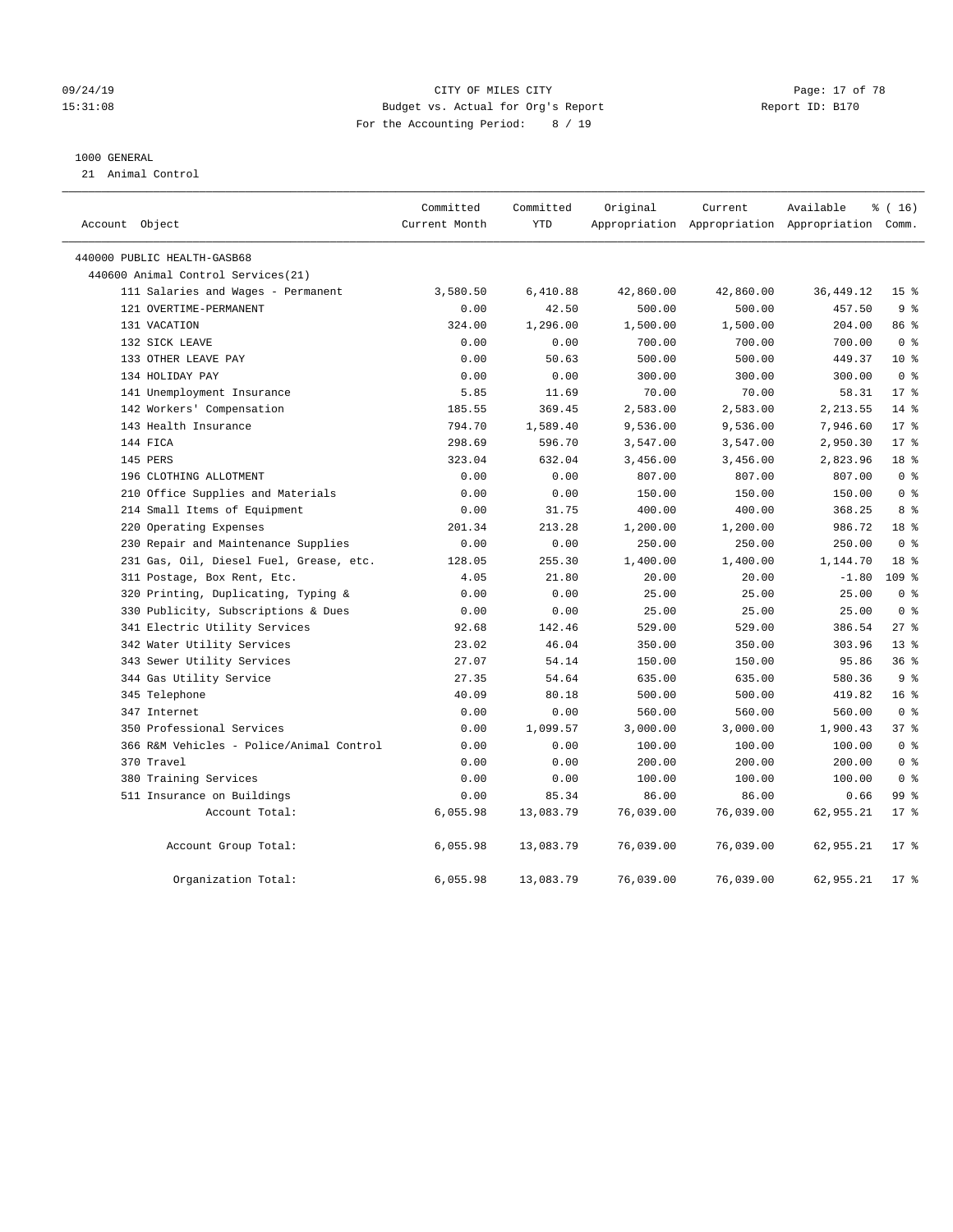#### 09/24/19 Page: 18 of 78 15:31:08 Budget vs. Actual for Org's Report Report ID: B170 For the Accounting Period: 8 / 19

#### 1000 GENERAL

36 Planning & Community Services

| Account Object                            | Committed<br>Current Month | Committed<br><b>YTD</b> | Original   | Current    | Available<br>Appropriation Appropriation Appropriation Comm. | % (16)          |
|-------------------------------------------|----------------------------|-------------------------|------------|------------|--------------------------------------------------------------|-----------------|
| 410000 GENERAL GOVERNMENTGASB68           |                            |                         |            |            |                                                              |                 |
| 411020 Community Services & Planning      |                            |                         |            |            |                                                              |                 |
| 111 Salaries and Wages - Permanent        | 2,411.21                   | 5,567.24                | 36,472.00  | 36,472.00  | 30,904.76                                                    | 15 <sup>°</sup> |
| 121 OVERTIME-PERMANENT                    | 5.69                       | 5.69                    | 200.00     | 200.00     | 194.31                                                       | 3 <sup>8</sup>  |
| 131 VACATION                              | 706.36                     | 751.81                  | 2,800.00   | 2,800.00   | 2,048.19                                                     | 27%             |
| 132 SICK LEAVE                            | 220.40                     | 324.45                  | 1,300.00   | 1,300.00   | 975.55                                                       | 25%             |
| 133 OTHER LEAVE PAY                       | 51.84                      | 120.96                  | 2,112.00   | 2,112.00   | 1,991.04                                                     | 6 %             |
| 141 Unemployment Insurance                | 5.08                       | 10.38                   | 64.00      | 64.00      | 53.62                                                        | 16 <sup>°</sup> |
| 142 Workers' Compensation                 | 16.53                      | 33.57                   | 215.00     | 215.00     | 181.43                                                       | 16 <sup>°</sup> |
| 143 Health Insurance                      | 865.87                     | 1,731.77                | 10,395.00  | 10,395.00  | 8,663.23                                                     | $17*$           |
| 144 FICA                                  | 259.73                     | 530.39                  | 3,281.00   | 3,281.00   | 2,750.61                                                     | 16 <sup>°</sup> |
| 145 PERS                                  | 294.38                     | 586.95                  | 3,718.00   | 3,718.00   | 3,131.05                                                     | 16 <sup>8</sup> |
| 196 CLOTHING ALLOTMENT                    | 0.00                       | 163.50                  | 164.00     | 164.00     | 0.50                                                         | $100*$          |
| 210 Office Supplies and Materials         | 0.00                       | 42.03                   | 500.00     | 500.00     | 457.97                                                       | 8 %             |
| 214 Small Items of Equipment              | 0.00                       | 0.00                    | 800.00     | 800.00     | 800.00                                                       | 0 <sup>8</sup>  |
| 220 Operating Expenses                    | 0.00                       | 0.00                    | 300.00     | 300.00     | 300.00                                                       | 0 <sup>8</sup>  |
| 311 Postage, Box Rent, Etc.               | 1.00                       | 2.00                    | 3,000.00   | 3,000.00   | 2,998.00                                                     | 0 <sup>8</sup>  |
| 320 Printing, Duplicating, Typing &       | 0.00                       | 97.50                   | 1,000.00   | 1,000.00   | 902.50                                                       | 10 <sup>8</sup> |
| 327 Map Printing                          | 0.00                       | 0.00                    | 200.00     | 200.00     | 200.00                                                       | 0 <sup>8</sup>  |
| 330 Publicity, Subscriptions & Dues       | 0.00                       | 0.00                    | 500.00     | 500.00     | 500.00                                                       | 0 <sup>8</sup>  |
| 331 Publication of Formal & Legal Notices | 0.00                       | 0.00                    | 1,000.00   | 1,000.00   | 1,000.00                                                     | 0 <sup>8</sup>  |
| 334 Memberships, Registrations & Dues     | 0.00                       | 0.00                    | 1,200.00   | 1,200.00   | 1,200.00                                                     | 0 <sup>8</sup>  |
| 345 Telephone                             | 77.60                      | 153.97                  | 900.00     | 900.00     | 746.03                                                       | $17*$           |
| 347 Internet                              | 0.00                       | 0.00                    | 170.00     | 170.00     | 170.00                                                       | 0 <sup>8</sup>  |
| 350 Professional Services                 | 0.00                       | 2,303.00                | 36,000.00  | 36,000.00  | 33,697.00                                                    | 6 %             |
| 360 Contr R & M                           | 76.90                      | 153.80                  | 10,000.00  | 10,000.00  | 9,846.20                                                     | 2 <sup>8</sup>  |
| 370 Travel                                | 198.45                     | 347.31                  | 1,500.00   | 1,500.00   | 1,152.69                                                     | $23$ $%$        |
| 380 Training Services                     | 49.50                      | 319.50                  | 2,000.00   | 2,000.00   | 1,680.50                                                     | 16 <sup>°</sup> |
| 382 Books                                 | 0.00                       | 0.00                    | 200.00     | 200.00     | 200.00                                                       | 0 <sup>8</sup>  |
| Account Total:                            | 5,240.54                   | 13, 245.82              | 119,991.00 | 119,991.00 | 106,745.18                                                   | $11$ %          |
| Account Group Total:                      | 5,240.54                   | 13, 245.82              | 119,991.00 | 119,991.00 | 106,745.18                                                   | $11$ %          |
| Organization Total:                       | 5,240.54                   | 13, 245.82              | 119,991.00 | 119,991.00 | 106,745.18                                                   | $11$ %          |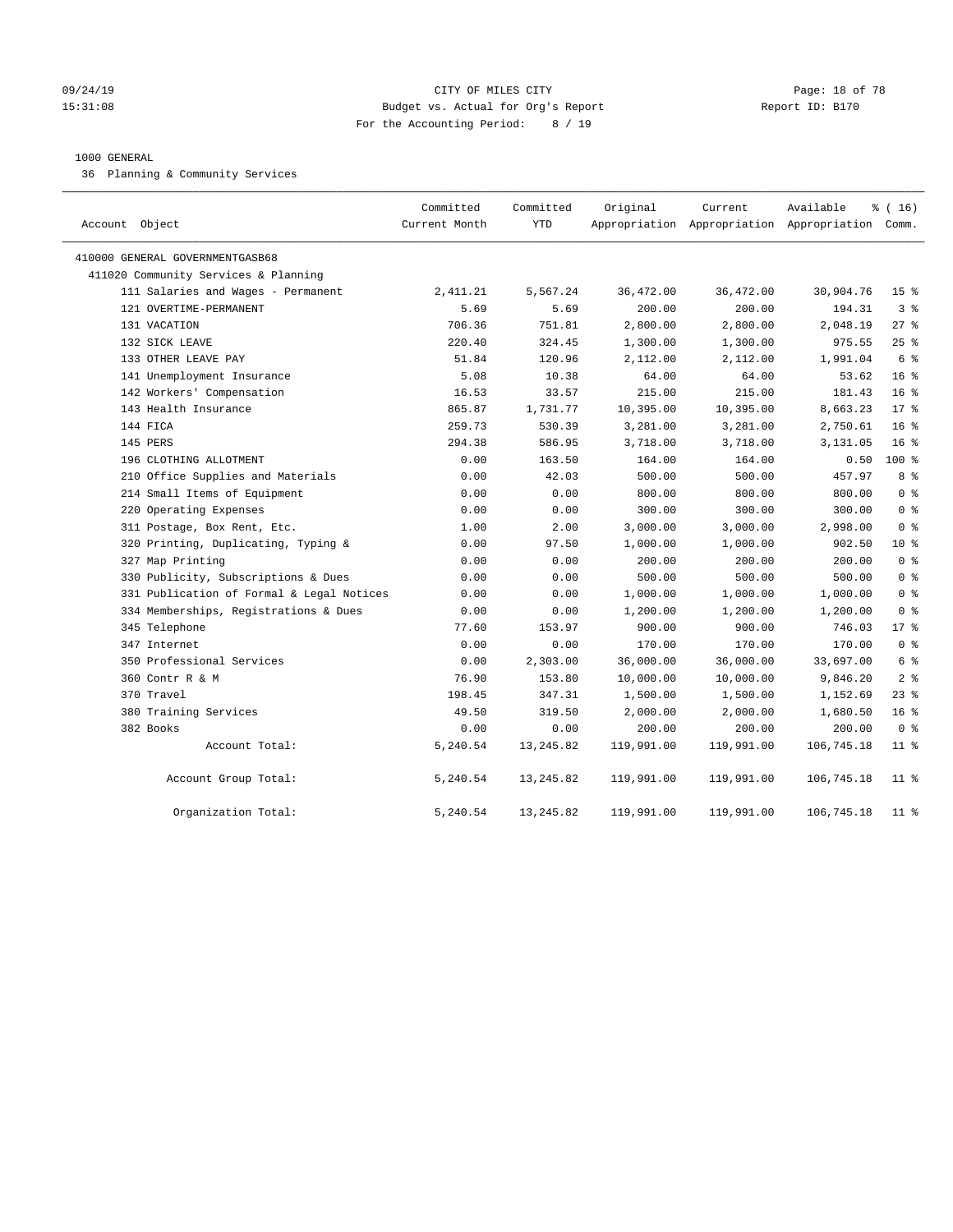### 09/24/19 Page: 19 of 78 15:31:08 Budget vs. Actual for Org's Report Report ID: B170 For the Accounting Period: 8 / 19

# 1000 GENERAL

37 CITY HEALTH

| Object<br>Account                                                       | Committed<br>Current Month | Committed<br><b>YTD</b> | Original<br>Appropriation | Current<br>Appropriation | Available<br>Appropriation | $\frac{1}{6}$ (16)<br>Comm. |
|-------------------------------------------------------------------------|----------------------------|-------------------------|---------------------------|--------------------------|----------------------------|-----------------------------|
| 520000 OTHER FINANCING USES<br>521000 Interfund Operating Transfers Out |                            |                         |                           |                          |                            |                             |
| 820 Transfers to Other Funds                                            | 0.00                       | 0.00                    | 11,500.00                 | 11,500.00                | 11,500.00                  | 0 %                         |
| Account Total:                                                          | 0.00                       | 0.00                    | 11,500.00                 | 11,500.00                | 11,500.00                  | 0 <sup>8</sup>              |
| Account Group Total:                                                    | 0.00                       | 0.00                    | 11,500.00                 | 11,500.00                | 11,500.00                  | 0 <sup>8</sup>              |
| Organization Total:                                                     | 0.00                       | 0.00                    | 11,500.00                 | 11,500.00                | 11,500.00                  | 0 <sup>8</sup>              |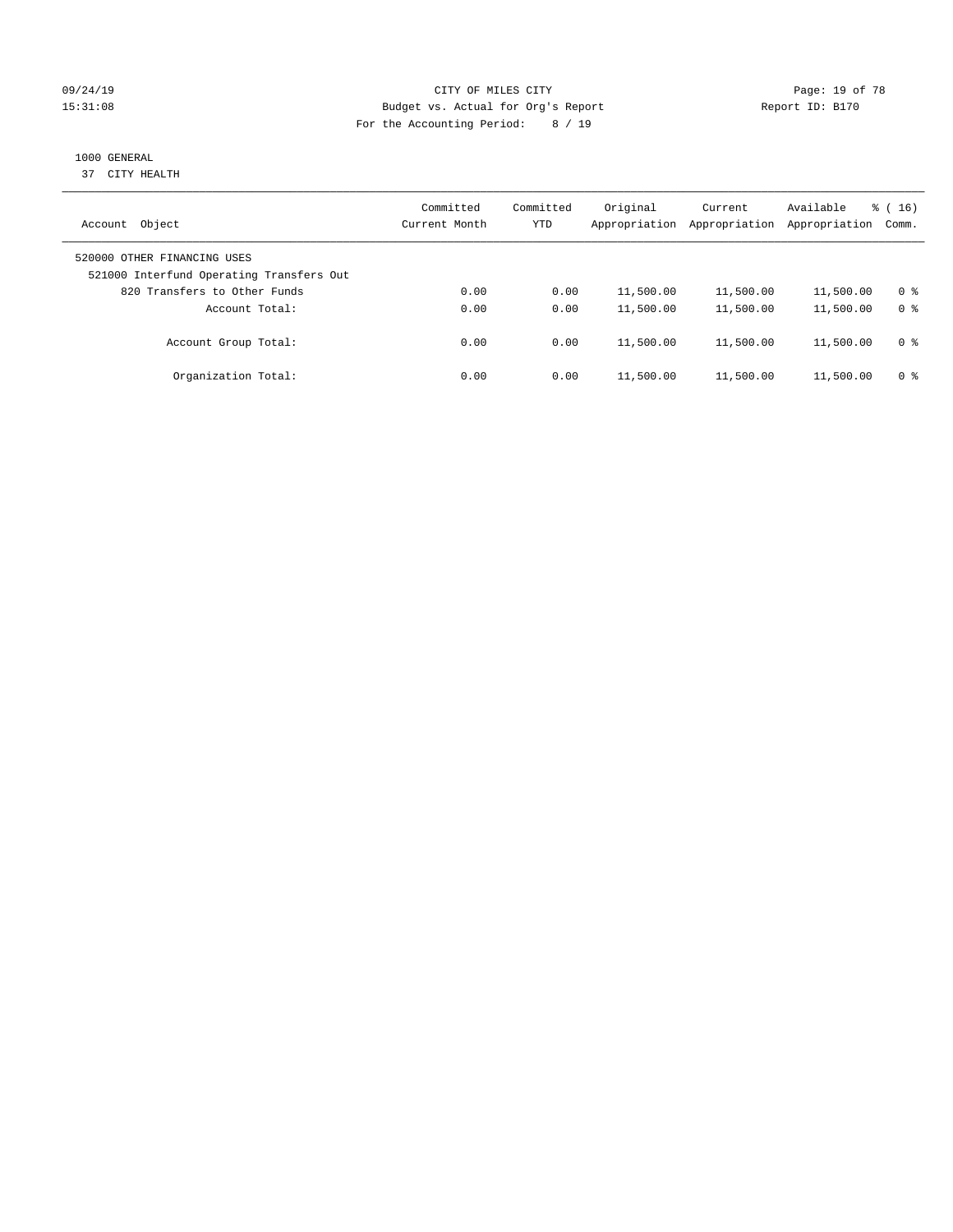#### 09/24/19 Page: 20 of 78 15:31:08 Budget vs. Actual for Org's Report Report ID: B170 For the Accounting Period: 8 / 19

#### 1000 GENERAL

201 Flood Prevention

| Account Object                            | Committed<br>Current Month | Committed<br><b>YTD</b> | Original   | Current    | Available<br>Appropriation Appropriation Appropriation Comm. | % (16)          |
|-------------------------------------------|----------------------------|-------------------------|------------|------------|--------------------------------------------------------------|-----------------|
|                                           |                            |                         |            |            |                                                              |                 |
| 430000 Public Works-GASB68                |                            |                         |            |            |                                                              |                 |
| 431200 Flood Control                      |                            |                         |            |            |                                                              |                 |
| 111 Salaries and Wages - Permanent        | 1,365.92                   | 2,717.25                | 16,128.00  | 16,128.00  | 13, 410.75                                                   | $17*$           |
| 131 VACATION                              | 83.30                      | 197.82                  | 1,000.00   | 1,000.00   | 802.18                                                       | $20*$           |
| 132 SICK LEAVE                            | 16.67                      | 16.67                   | 500.00     | 500.00     | 483.33                                                       | 3 <sup>8</sup>  |
| 133 OTHER LEAVE PAY                       | 0.00                       | 0.00                    | 1,017.00   | 1,017.00   | 1,017.00                                                     | 0 <sup>8</sup>  |
| 141 Unemployment Insurance                | 2.21                       | 4.51                    | 28.00      | 28.00      | 23.49                                                        | 16 <sup>8</sup> |
| 142 Workers' Compensation                 | 5.92                       | 12.06                   | 1,069.00   | 1,069.00   | 1,056.94                                                     | 1 <sup>°</sup>  |
| 143 Health Insurance                      | 317.84                     | 635.71                  | 3,815.00   | 3,815.00   | 3,179.29                                                     | $17*$           |
| 144 FICA                                  | 110.91                     | 226.46                  | 1,426.00   | 1,426.00   | 1,199.54                                                     | 16 <sup>8</sup> |
| 145 PERS                                  | 127.06                     | 254.12                  | 1,616.00   | 1,616.00   | 1,361.88                                                     | 16 <sup>°</sup> |
| 196 CLOTHING ALLOTMENT                    | 0.00                       | 60.00                   | 60.00      | 60.00      | 0.00                                                         | 100%            |
| 210 Office Supplies and Materials         | 0.00                       | 31.05                   | 400.00     | 400.00     | 368.95                                                       | 8 <sup>8</sup>  |
| 214 Small Items of Equipment              | 0.00                       | 0.00                    | 500.00     | 500.00     | 500.00                                                       | 0 <sup>8</sup>  |
| 220 Operating Expenses                    | 0.00                       | 0.00                    | 500.00     | 500.00     | 500.00                                                       | 0 <sup>8</sup>  |
| 231 Gas, Oil, Diesel Fuel, Grease, etc.   | 0.00                       | 0.00                    | 500.00     | 500.00     | 500.00                                                       | 0 <sup>8</sup>  |
| 311 Postage, Box Rent, Etc.               | 28.35                      | 40.85                   | 3,000.00   | 3,000.00   | 2,959.15                                                     | 1 <sup>8</sup>  |
| 330 Publicity, Subscriptions & Dues       | 0.00                       | 0.00                    | 100.00     | 100.00     | 100.00                                                       | 0 <sup>8</sup>  |
| 331 Publication of Formal & Legal Notices | 0.00                       | 273.00                  | 2,000.00   | 2,000.00   | 1,727.00                                                     | $14*$           |
| 334 Memberships, Registrations & Dues     | 0.00                       | 80.00                   | 200.00     | 200.00     | 120.00                                                       | 40 %            |
| 345 Telephone                             | 0.00                       | 0.00                    | 50.00      | 50.00      | 50.00                                                        | 0 <sup>8</sup>  |
| 350 Professional Services                 | 210.52                     | 210.52                  | 58,000.00  | 58,000.00  | 57,789.48                                                    | 0 <sup>8</sup>  |
| 370 Travel                                | 0.00                       | 0.00                    | 1,000.00   | 1,000.00   | 1,000.00                                                     | 0 <sup>8</sup>  |
| 380 Training Services                     | 0.00                       | 0.00                    | 200.00     | 200.00     | 200.00                                                       | 0 <sup>8</sup>  |
| 382 Books                                 | 0.00                       | 0.00                    | 50.00      | 50.00      | 50.00                                                        | 0 <sup>8</sup>  |
| 532 Land Rental                           | 0.00                       | 0.00                    | 150.00     | 150.00     | 150.00                                                       | 0 <sup>8</sup>  |
| 540 Special Assessments                   | 0.00                       | 0.00                    | 300.00     | 300.00     | 300.00                                                       | 0 <sup>8</sup>  |
| Account Total:                            | 2,268.70                   | 4,760.02                | 93,609.00  | 93,609.00  | 88,848.98                                                    | 5 <sup>8</sup>  |
| Account Group Total:                      | 2,268.70                   | 4,760.02                | 93,609.00  | 93,609.00  | 88,848.98                                                    | 5 <sup>8</sup>  |
| 490000 DEBT SERVICE                       |                            |                         |            |            |                                                              |                 |
| 490500 Other Debt Service Payments        |                            |                         |            |            |                                                              |                 |
| 652 Principle- Flood Study Loan           | 14,321.14                  | 14,321.14               | 28,799.00  | 28,799.00  | 14,477.86                                                    | 50%             |
| 653 Interest- Flood Study Loan            | 1,987.04                   | 1,987.04                | 3,764.00   | 3,764.00   | 1,776.96                                                     | 53%             |
| Account Total:                            | 16,308.18                  | 16,308.18               | 32,563.00  | 32,563.00  | 16,254.82                                                    | 50%             |
| Account Group Total:                      | 16,308.18                  | 16,308.18               | 32,563.00  | 32,563.00  | 16, 254.82                                                   | 50%             |
| Organization Total:                       | 18,576.88                  | 21,068.20               | 126,172.00 | 126,172.00 | 105,103.80                                                   | $17*$           |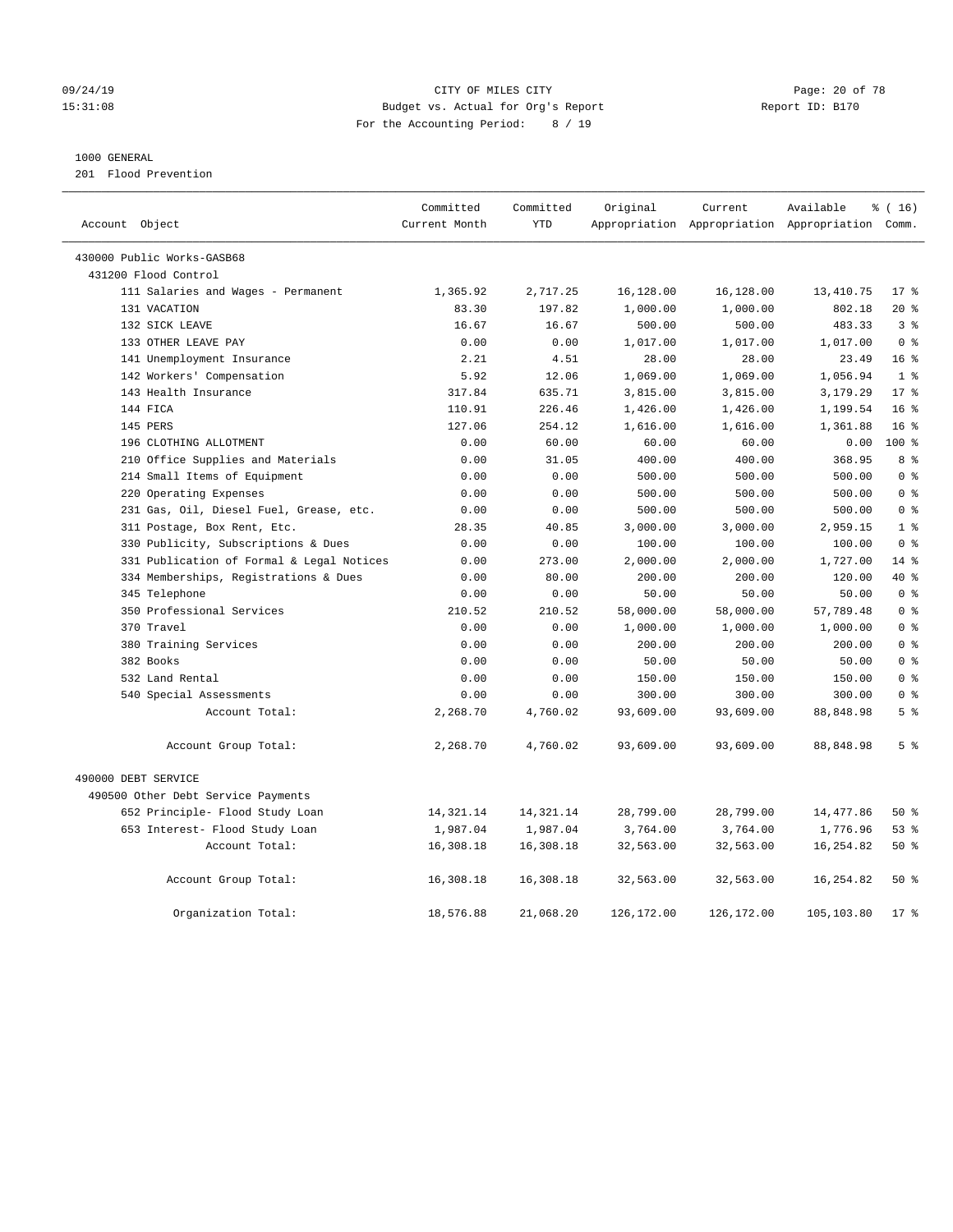#### 09/24/19 Page: 21 of 78 CITY OF MILES CITY CONTROL PAGE: 21 of 78 15:31:08 Budget vs. Actual for Org's Report Report ID: B170 For the Accounting Period: 8 / 19

# 1000 GENERAL

301 Elections

| Object<br>Account                                   | Committed<br>Current Month | Committed<br><b>YTD</b> | Original<br>Appropriation | Current<br>Appropriation | Available<br>Appropriation | $\frac{1}{6}$ ( 16 )<br>Comm. |
|-----------------------------------------------------|----------------------------|-------------------------|---------------------------|--------------------------|----------------------------|-------------------------------|
| 410000 GENERAL GOVERNMENTGASB68<br>410600 Elections |                            |                         |                           |                          |                            |                               |
| PURCHASED SERVICES<br>300                           | 0.00                       | 0.00                    | 10,000.00                 | 10,000.00                | 10,000.00                  | 0 <sup>8</sup>                |
| Account Total:                                      | 0.00                       | 0.00                    | 10,000.00                 | 10,000.00                | 10,000.00                  | 0 <sup>8</sup>                |
| Account Group Total:                                | 0.00                       | 0.00                    | 10,000.00                 | 10,000.00                | 10,000.00                  | 0 <sup>8</sup>                |
| Organization Total:                                 | 0.00                       | 0.00                    | 10,000.00                 | 10,000.00                | 10,000.00                  | 0 <sup>8</sup>                |

Fund Total: 422,795.89 927,874.47 4,702,728.00 4,702,728.00 3,774,853.53 20 %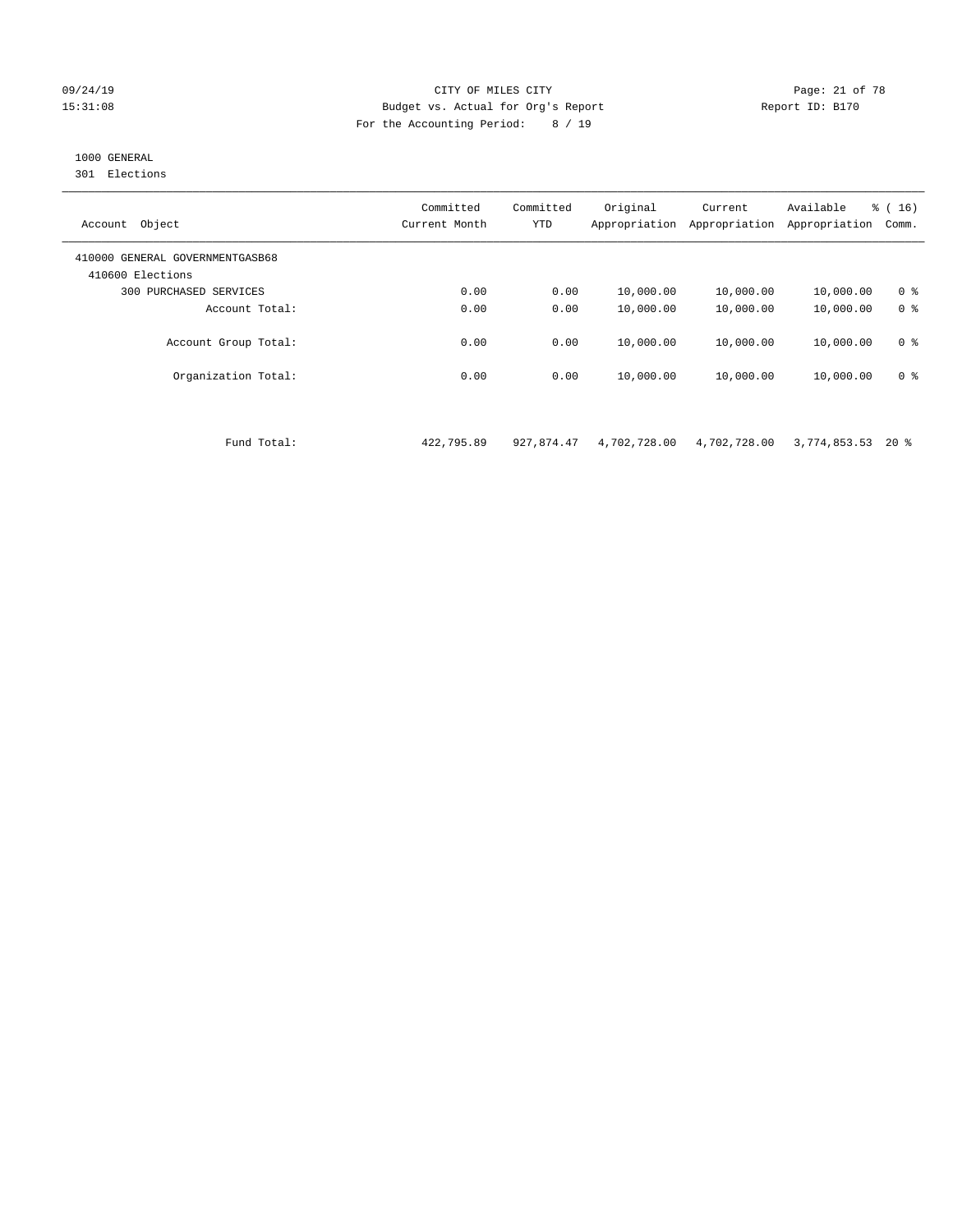#### 09/24/19 Page: 22 of 78 15:31:08 Budget vs. Actual for Org's Report Report ID: B170 For the Accounting Period: 8 / 19

————————————————————————————————————————————————————————————————————————————————————————————————————————————————————————————————————

# 2220 LIBRARY

16 Library

| Account Object                         |                                                         | Committed<br>Current Month | Committed<br>YTD | Original             | Current          | Available<br>Appropriation Appropriation Appropriation Comm. | $*(16)$                 |  |
|----------------------------------------|---------------------------------------------------------|----------------------------|------------------|----------------------|------------------|--------------------------------------------------------------|-------------------------|--|
|                                        |                                                         |                            |                  |                      |                  |                                                              |                         |  |
| 460000 CULTURE AND RECREATION-GASB68   |                                                         |                            |                  |                      |                  |                                                              |                         |  |
| 460100 Library Services(16)            |                                                         |                            |                  |                      |                  |                                                              |                         |  |
|                                        | 111 Salaries and Wages - Permanent                      | 12,226.77                  | 24, 273. 18      | 180,964.00           | 180,964.00       | 156,690.82                                                   | $13*$<br>0 <sup>8</sup> |  |
| 121 OVERTIME-PERMANENT<br>131 VACATION |                                                         | 0.00                       | 0.00             | 600.00               | 600.00           | 600.00                                                       |                         |  |
| 132 SICK LEAVE                         |                                                         | 1,243.46                   | 1,919.45         | 16,000.00            | 16,000.00        | 14,080.55                                                    | $12*$<br>7 %            |  |
| 133 OTHER LEAVE PAY                    |                                                         | 319.84                     | 511.43           | 7,300.00             | 7,300.00         | 6,788.57                                                     | 0 <sup>8</sup>          |  |
|                                        |                                                         | 0.00                       | 0.00<br>41.00    | 4,071.00             | 4,071.00         | 4,071.00                                                     | 6 <sup>°</sup>          |  |
|                                        | 141 Unemployment Insurance<br>142 Workers' Compensation | 20.70<br>55.61             | 110.12           | 731.00<br>887.00     | 731.00<br>887.00 | 690.00<br>776.88                                             | $12*$                   |  |
| 143 Health Insurance                   |                                                         | 3,178.45                   | 6,356.90         | 47,682.00            | 47,682.00        |                                                              | $13*$                   |  |
| 144 FICA                               |                                                         |                            |                  |                      |                  | 41,325.10                                                    | $13*$                   |  |
| 145 PERS                               |                                                         | 1,045.78                   | 2,065.40         | 15,983.00            | 15,983.00        | 13,917.60                                                    | $13*$                   |  |
| 196 CLOTHING ALLOTMENT                 |                                                         | 1,195.59                   | 2,315.24         | 18,115.00            | 18,115.00        | 15,799.76                                                    | 80 %                    |  |
|                                        | 210 Office Supplies and Materials                       | 0.00<br>0.00               | 600.00<br>36.55  | 750.00<br>500.00     | 750.00<br>500.00 | 150.00<br>463.45                                             | 7 %                     |  |
|                                        | 214 Small Items of Equipment                            | 0.00                       | 779.00           | 3,000.00             | 3,000.00         | 2,221.00                                                     | 26%                     |  |
| 220 Operating Expenses                 |                                                         | 0.00                       | 0.00             | 500.00               | 500.00           | 500.00                                                       | 0 <sup>8</sup>          |  |
| 224 Janitorial Supplies                |                                                         | 0.00                       | 0.00             |                      | 1,200.00         |                                                              | 0 <sup>8</sup>          |  |
|                                        | 311 Postage, Box Rent, Etc.                             | 84.51                      | 169.84           | 1,200.00<br>1,500.00 | 1,500.00         | 1,200.00<br>1,330.16                                         | $11*$                   |  |
|                                        | 320 Printing, Duplicating, Typing &                     | 0.00                       | 4.01             | 1,500.00             | 1,500.00         | 1,495.99                                                     | 0 <sup>8</sup>          |  |
|                                        | 334 Memberships, Registrations & Dues                   | 0.00                       | 0.00             | 250.00               | 250.00           | 250.00                                                       | 0 <sup>8</sup>          |  |
|                                        | 341 Electric Utility Services                           | 1,124.97                   | 2,121.20         | 9,000.00             | 9,000.00         | 6,878.80                                                     | $24$ %                  |  |
|                                        | 342 Water Utility Services                              | 33.03                      | 61.65            | 750.00               | 750.00           | 688.35                                                       | 8 %                     |  |
|                                        | 343 Sewer Utility Services                              | 41.02                      | 82.04            | 800.00               | 800.00           | 717.96                                                       | $10*$                   |  |
| 344 Gas Utility Service                |                                                         | 36.77                      | 77.04            | 5,000.00             | 5,000.00         | 4,922.96                                                     | 2 <sup>°</sup>          |  |
| 345 Telephone                          |                                                         | 177.92                     | 313.03           | 1,750.00             | 1,750.00         | 1,436.97                                                     | 18 %                    |  |
| 346 Garbage Service                    |                                                         | 0.00                       | 0.00             | 400.00               | 400.00           | 400.00                                                       | 0 <sup>8</sup>          |  |
| 347 Internet                           |                                                         | 192.90                     | 375.30           | 2,500.00             | 2,500.00         | 2,124.70                                                     | 15 <sup>°</sup>         |  |
|                                        | 350 Professional Services                               | 1,290.21                   | 1,390.21         | 9,500.00             | 9,500.00         | 8,109.79                                                     | 15 <sup>°</sup>         |  |
| 360 Contr R & M                        |                                                         | 425.00                     | 1,533.00         | 10,000.00            | 10,000.00        | 8,467.00                                                     | 15 <sup>°</sup>         |  |
| 370 Travel                             |                                                         | 0.00                       | 0.00             | 1,500.00             | 1,500.00         | 1,500.00                                                     | 0 <sup>8</sup>          |  |
| 380 Training Services                  |                                                         | 0.00                       | 0.00             | 1,000.00             | 1,000.00         | 1,000.00                                                     | 0 <sup>8</sup>          |  |
| 382 Books                              |                                                         | 436.60                     | 594.65           | 15,000.00            | 15,000.00        | 14,405.35                                                    | 4%                      |  |
|                                        | 511 Insurance on Buildings                              | 0.00                       | 2,994.06         | 2,995.00             | 2,995.00         | 0.94                                                         | $100*$                  |  |
| 513 Liability                          |                                                         | 0.00                       | 2,931.16         | 2,932.00             | 2,932.00         | 0.84                                                         | $100*$                  |  |
|                                        | Account Total:                                          | 23, 129. 13                | 51,655.46        | 364,660.00           | 364,660.00       | 313,004.54                                                   | $14*$                   |  |
|                                        |                                                         |                            |                  |                      |                  |                                                              |                         |  |
|                                        | Account Group Total:                                    | 23, 129. 13                | 51,655.46        | 364,660.00           | 364,660.00       | 313,004.54                                                   | $14*$                   |  |
| 520000 OTHER FINANCING USES            |                                                         |                            |                  |                      |                  |                                                              |                         |  |
|                                        | 521000 Interfund Operating Transfers Out                |                            |                  |                      |                  |                                                              |                         |  |
|                                        | 820 Transfers to Other Funds                            | 1,748.00                   | 3,496.00         | 20,972.00            | 20,972.00        | 17,476.00                                                    | $17*$                   |  |
|                                        | Account Total:                                          | 1,748.00                   | 3,496.00         | 20,972.00            | 20,972.00        | 17,476.00                                                    | $17*$                   |  |
|                                        |                                                         |                            |                  |                      |                  |                                                              |                         |  |
|                                        | Account Group Total:                                    | 1,748.00                   | 3,496.00         | 20,972.00            | 20,972.00        | 17,476.00                                                    | $17*$                   |  |
|                                        | Organization Total:                                     | 24,877.13                  | 55,151.46        | 385,632.00           | 385,632.00       | 330,480.54                                                   | 14 %                    |  |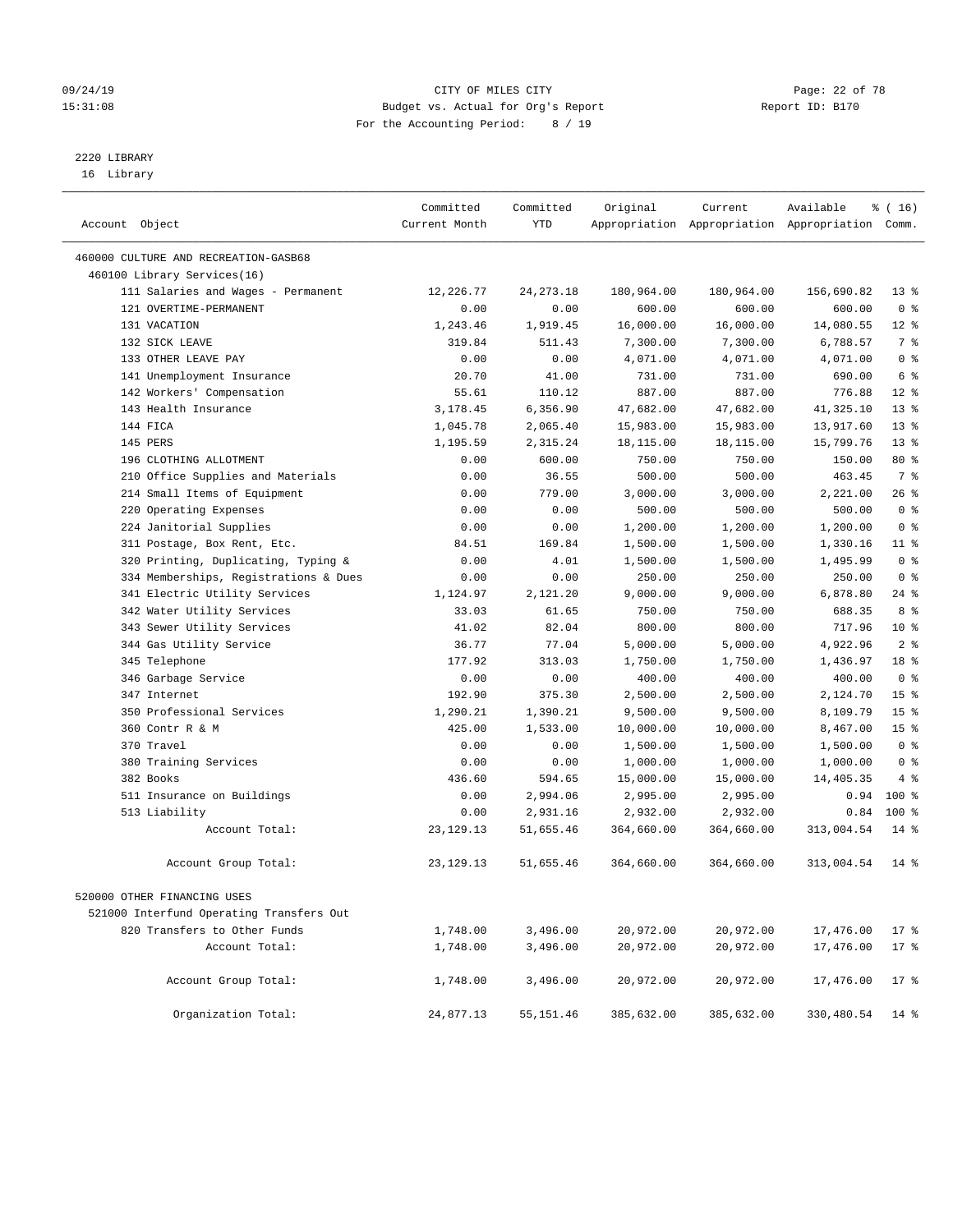### 09/24/19 Page: 23 of 78 15:31:08 Budget vs. Actual for Org's Report Report ID: B170 For the Accounting Period: 8 / 19

# 2220 LIBRARY

16 Library

| Account Object |             | Committed<br>Current Month | Committed<br><b>YTD</b> | Original   | Current    | Available % (16)<br>Appropriation Appropriation Appropriation Comm. |  |
|----------------|-------------|----------------------------|-------------------------|------------|------------|---------------------------------------------------------------------|--|
|                | Fund Total: | 24,877.13                  | 55,151.46               | 385,632.00 | 385,632.00 | 330,480.54 14 %                                                     |  |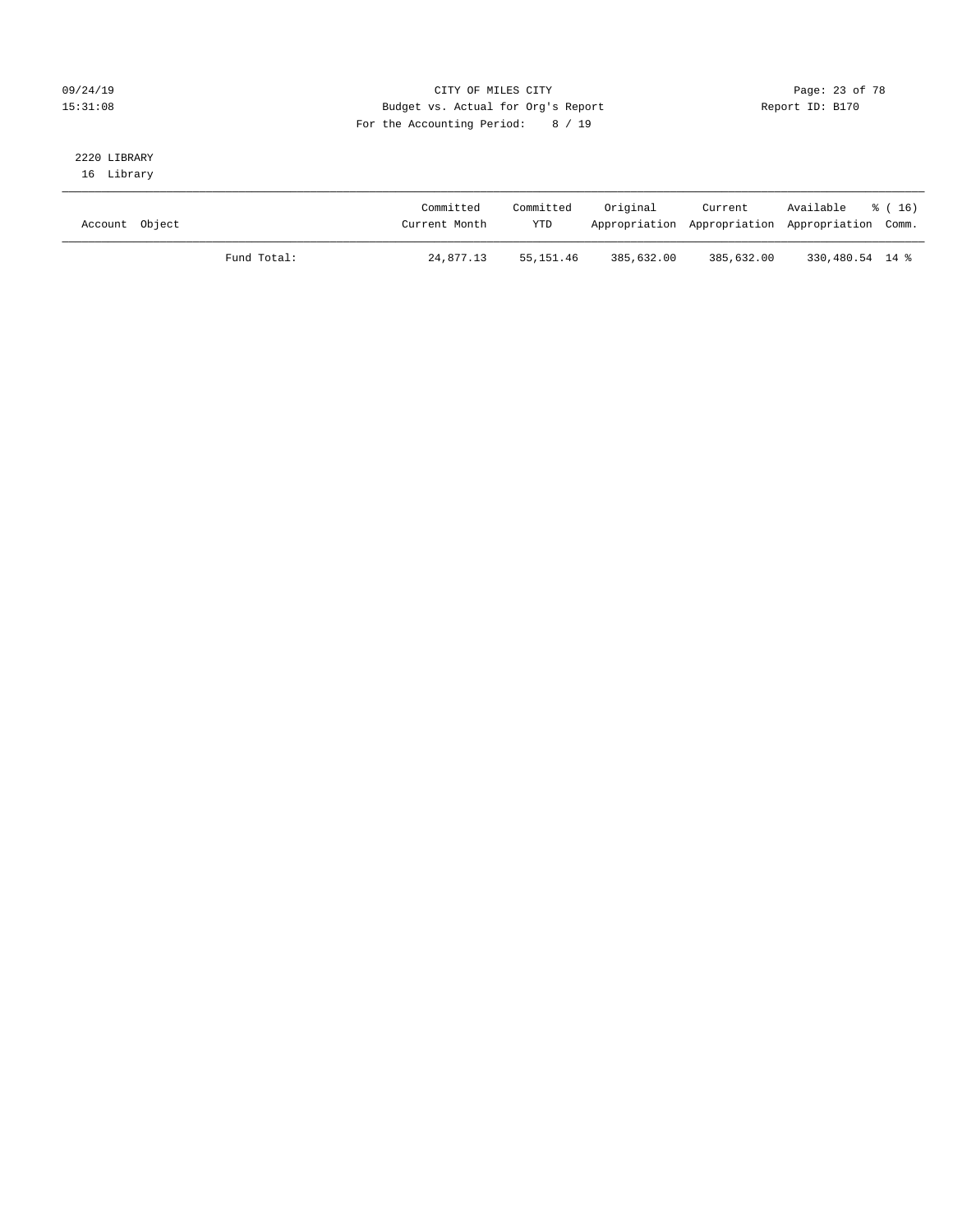### 09/24/19 Page: 24 of 78 15:31:08 Budget vs. Actual for Org's Report Report ID: B170 For the Accounting Period: 8 / 19

# 2260 EMERGENCY DISASTER

201 Flood Prevention

| Account Object                                                          | Committed<br>Current Month | Committed<br><b>YTD</b> | Original | Current<br>Appropriation Appropriation | Available<br>Appropriation | $\frac{16}{16}$<br>Comm. |
|-------------------------------------------------------------------------|----------------------------|-------------------------|----------|----------------------------------------|----------------------------|--------------------------|
| 520000 OTHER FINANCING USES<br>521000 Interfund Operating Transfers Out |                            |                         |          |                                        |                            |                          |
| 820 Transfers to Other Funds                                            | 0.00                       | 0.00                    | 549.00   | 549.00                                 | 549.00                     | 0 <sup>8</sup>           |
| Account Total:                                                          | 0.00                       | 0.00                    | 549.00   | 549.00                                 | 549.00                     | 0 <sup>8</sup>           |
| Account Group Total:                                                    | 0.00                       | 0.00                    | 549.00   | 549.00                                 | 549.00                     | 0 <sup>8</sup>           |
| Organization Total:                                                     | 0.00                       | 0.00                    | 549.00   | 549.00                                 | 549.00                     | 0 <sup>8</sup>           |
|                                                                         |                            |                         |          |                                        |                            |                          |
| Fund Total:                                                             | 0.00                       | 0.00                    | 549.00   | 549.00                                 | 549.00                     | 0 %                      |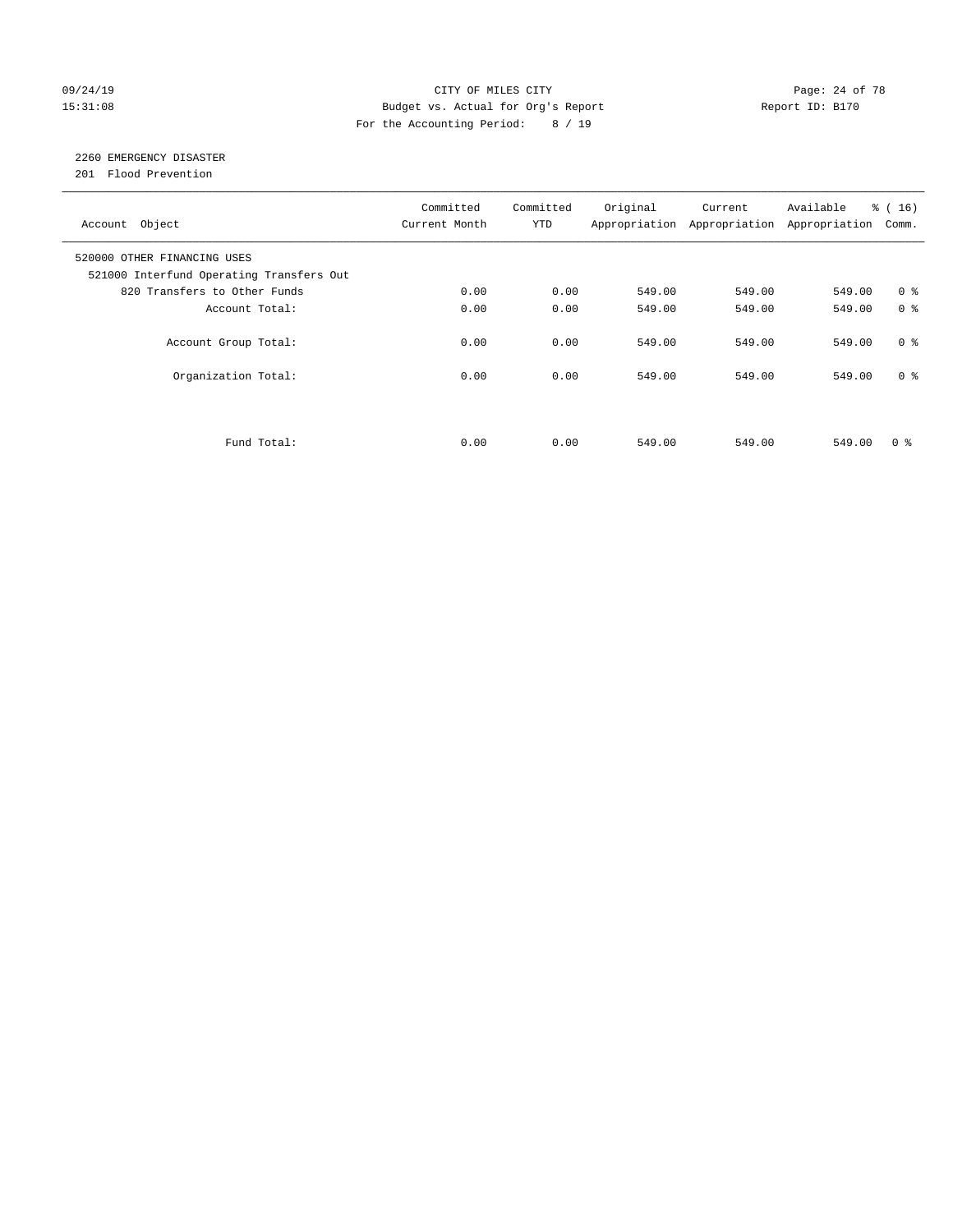#### 09/24/19 Page: 25 of 78 15:31:08 Budget vs. Actual for Org's Report Report ID: B170 For the Accounting Period: 8 / 19

#### 2270 Health 37 CITY HEALTH

| Object<br>Account                                                 | Committed<br>Current Month | Committed<br><b>YTD</b> | Original<br>Appropriation | Current<br>Appropriation | Available<br>Appropriation | % (16)<br>Comm. |
|-------------------------------------------------------------------|----------------------------|-------------------------|---------------------------|--------------------------|----------------------------|-----------------|
| 440000 PUBLIC HEALTH-GASB68<br>440140 Registration and Inspection |                            |                         |                           |                          |                            |                 |
| 350 Professional Services                                         | 0.00                       | 0.00                    | 16,500.00                 | 16,500.00                | 16,500.00                  | 0 <sup>8</sup>  |
| Account Total:                                                    | 0.00                       | 0.00                    | 16,500.00                 | 16,500.00                | 16,500.00                  | 0 <sup>8</sup>  |
| Account Group Total:                                              | 0.00                       | 0.00                    | 16,500.00                 | 16,500.00                | 16,500.00                  | 0 <sup>8</sup>  |
| Organization Total:                                               | 0.00                       | 0.00                    | 16,500.00                 | 16,500.00                | 16,500.00                  | 0 <sup>8</sup>  |
| Fund Total:                                                       | 0.00                       | 0.00                    | 16,500.00                 | 16,500.00                | 16,500.00                  | 0 <sup>8</sup>  |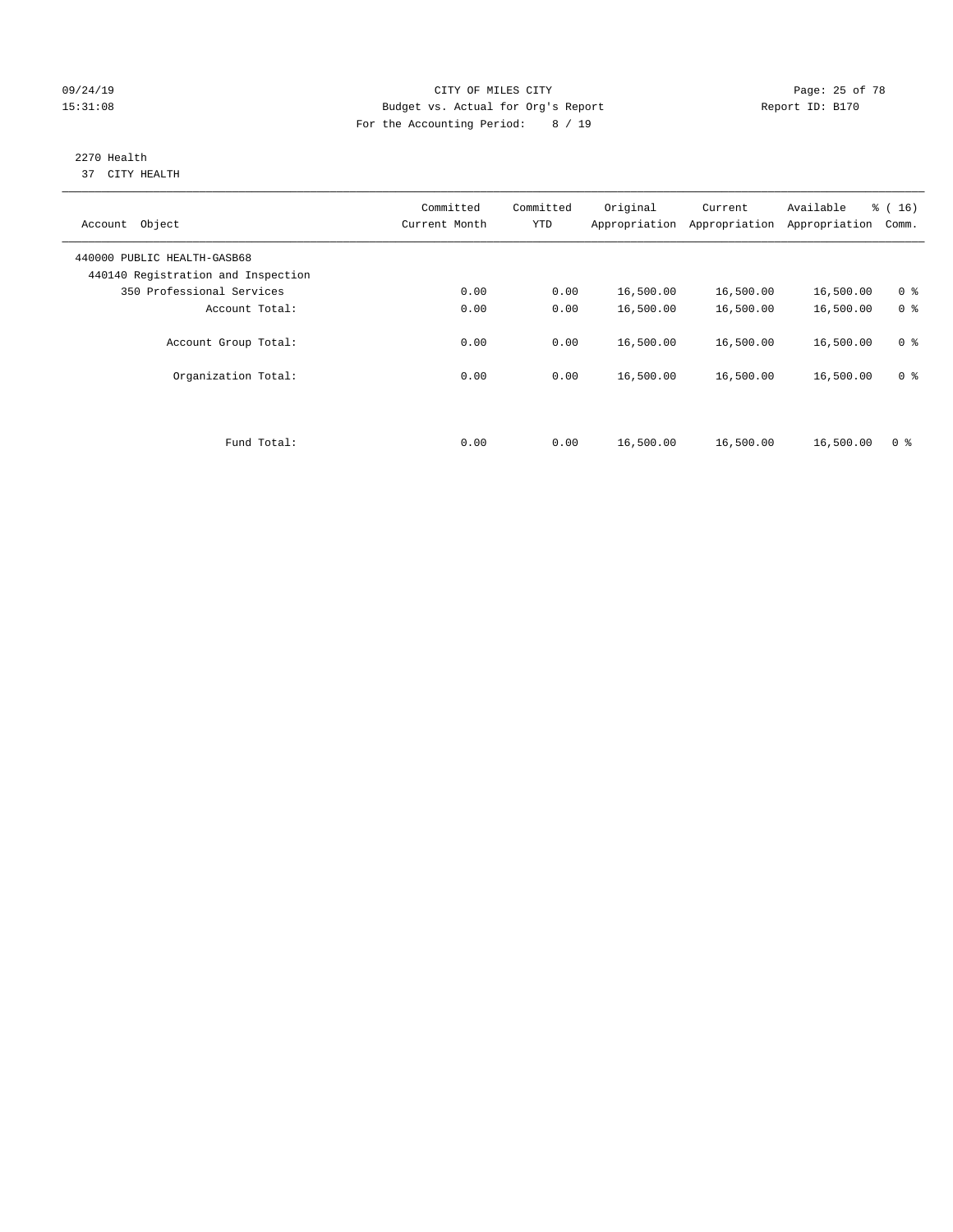### 09/24/19 Page: 26 of 78 15:31:08 Budget vs. Actual for Org's Report Report ID: B170 For the Accounting Period: 8 / 19

#### 2310 TIFD-Downtown

11 Historic Preservation

|                                           | Committed     | Committed  | Original  | Current   | Available                                       | % (16)         |
|-------------------------------------------|---------------|------------|-----------|-----------|-------------------------------------------------|----------------|
| Account Object                            | Current Month | <b>YTD</b> |           |           | Appropriation Appropriation Appropriation Comm. |                |
| 460000 CULTURE AND RECREATION-GASB68      |               |            |           |           |                                                 |                |
| 460462 Urban Renewal District             |               |            |           |           |                                                 |                |
| 111 Salaries and Wages - Permanent        | 0.00          | 0.00       | 14,740.00 | 14,740.00 | 14,740.00                                       | 0 <sup>8</sup> |
| 131 VACATION                              | 0.00          | 0.00       | 1,600.00  | 1,600.00  | 1,600.00                                        | 0 <sup>8</sup> |
| 132 SICK LEAVE                            | 0.00          | 0.00       | 400.00    | 400.00    | 400.00                                          | 0 <sup>8</sup> |
| 141 Unemployment Insurance                | 0.00          | 0.00       | 25.00     | 25.00     | 25.00                                           | 0 <sup>8</sup> |
| 142 Workers' Compensation                 | 0.00          | 0.00       | 210.00    | 210.00    | 210.00                                          | 0 <sup>8</sup> |
| 144 FICA                                  | 0.00          | 0.00       | 1,281.00  | 1,281.00  | 1,281.00                                        | 0 <sup>8</sup> |
| 145 PERS                                  | 0.00          | 0.00       | 1,451.00  | 1,451.00  | 1,451.00                                        | 0 <sup>8</sup> |
| 196 CLOTHING ALLOTMENT                    | 0.00          | 0.00       | 70.00     | 70.00     | 70.00                                           | 0 <sup>8</sup> |
| 210 Office Supplies and Materials         | 0.00          | 5.99       | 75.00     | 75.00     | 69.01                                           | 8 <sup>8</sup> |
| 220 Operating Expenses                    | 0.00          | 0.00       | 1,000.00  | 1,000.00  | 1,000.00                                        | 0 <sup>8</sup> |
| 311 Postage, Box Rent, Etc.               | 0.00          | 6.08       | 100.00    | 100.00    | 93.92                                           | 6 %            |
| 320 Printing, Duplicating, Typing &       | 0.00          | 0.00       | 200.00    | 200.00    | 200.00                                          | 0 <sup>8</sup> |
| 330 Publicity, Subscriptions & Dues       | 0.00          | 0.00       | 100.00    | 100.00    | 100.00                                          | 0 <sup>8</sup> |
| 331 Publication of Formal & Legal Notices | 0.00          | 0.00       | 300.00    | 300.00    | 300.00                                          | 0 <sup>8</sup> |
| 345 Telephone                             | 19.94         | 37.43      | 219.00    | 219.00    | 181.57                                          | $17*$          |
| 347 Internet                              | 12.25         | 23.35      | 785.00    | 785.00    | 761.65                                          | 3 <sup>8</sup> |
| 350 Professional Services                 | 132.89        | 132.89     | 1,500.00  | 1,500.00  | 1,367.11                                        | 9 <sup>°</sup> |
| 360 Contr R & M                           | 76.90         | 148.80     | 500.00    | 500.00    | 351.20                                          | $30*$          |
| 370 Travel                                | 0.00          | 0.00       | 1,000.00  | 1,000.00  | 1,000.00                                        | 0 <sup>8</sup> |
| 513 Liability                             | 0.00          | 143.50     | 144.00    | 144.00    | 0.50                                            | 100 %          |
| 721 Redevelopment                         | 0.00          | 0.00       | 11,067.00 | 11,067.00 | 11,067.00                                       | 0 <sup>8</sup> |
| Account Total:                            | 241.98        | 498.04     | 36,767.00 | 36,767.00 | 36,268.96                                       | 1 <sup>°</sup> |
| Account Group Total:                      | 241.98        | 498.04     | 36,767.00 | 36,767.00 | 36,268.96                                       | 1 <sup>°</sup> |
| Organization Total:                       | 241.98        | 498.04     | 36,767.00 | 36,767.00 | 36,268.96                                       | 1 <sup>8</sup> |
| Fund Total:                               | 241.98        | 498.04     | 36,767.00 | 36,767.00 | 36,268.96                                       | 1 <sup>8</sup> |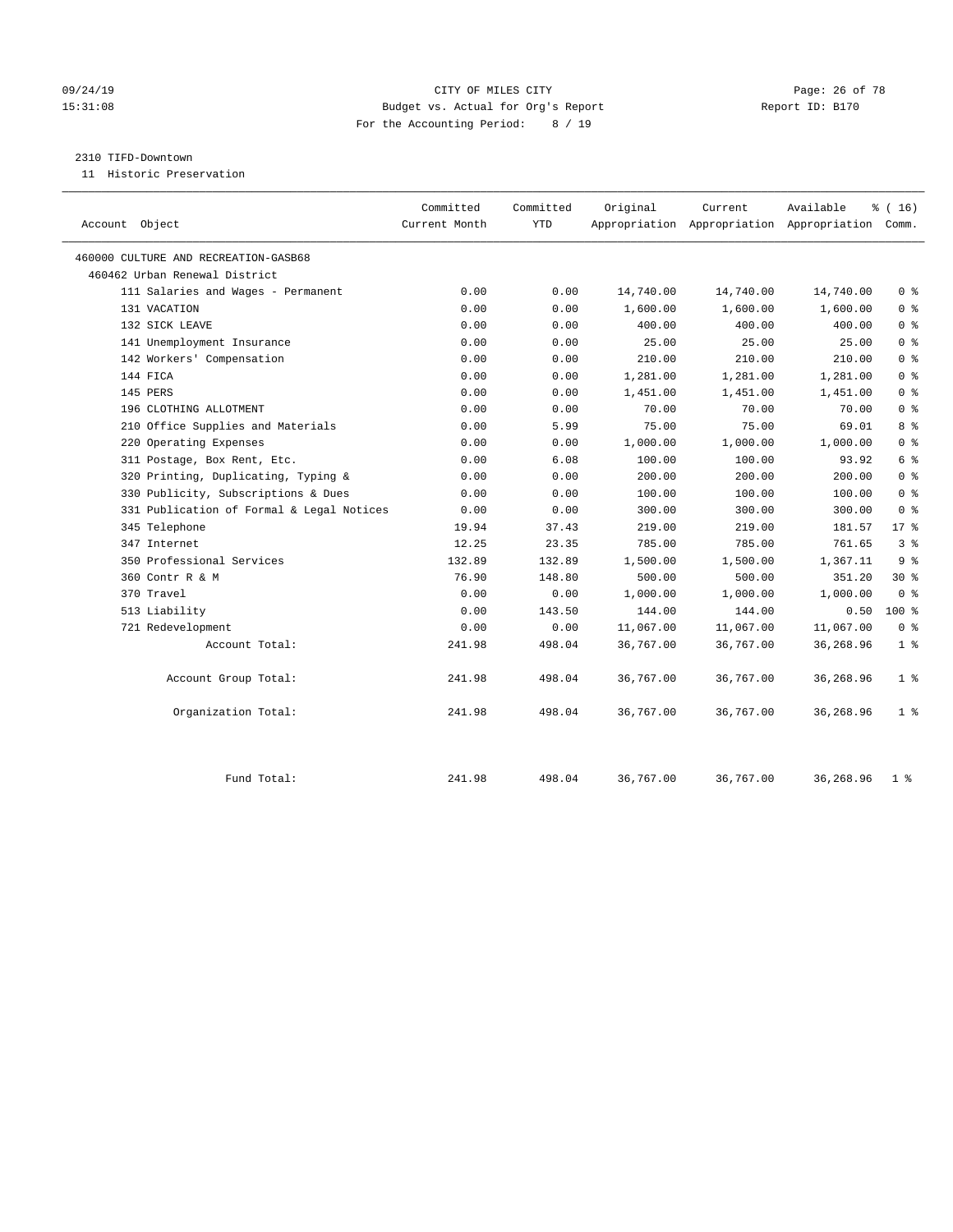#### 09/24/19 Page: 27 of 78 15:31:08 Budget vs. Actual for Org's Report Report ID: B170 For the Accounting Period: 8 / 19

# 2350 Local Government/Study Commission

302 Local Government/Study Commission

| Account Object                                                          | Committed<br>Current Month | Committed<br><b>YTD</b> | Original | Current<br>Appropriation Appropriation | Available<br>Appropriation | % (16)<br>Comm. |
|-------------------------------------------------------------------------|----------------------------|-------------------------|----------|----------------------------------------|----------------------------|-----------------|
| 520000 OTHER FINANCING USES<br>521000 Interfund Operating Transfers Out |                            |                         |          |                                        |                            |                 |
| 820 Transfers to Other Funds                                            | 0.00                       | 0.00                    | 25.00    | 25.00                                  | 25.00                      | 0 <sup>8</sup>  |
| Account Total:                                                          | 0.00                       | 0.00                    | 25.00    | 25.00                                  | 25.00                      | 0 <sup>8</sup>  |
| Account Group Total:                                                    | 0.00                       | 0.00                    | 25.00    | 25.00                                  | 25.00                      | 0 <sup>8</sup>  |
| Organization Total:                                                     | 0.00                       | 0.00                    | 25.00    | 25.00                                  | 25.00                      | 0 <sup>8</sup>  |
| Fund Total:                                                             | 0.00                       | 0.00                    | 25.00    | 25.00                                  | 25.00                      | 0 ៖             |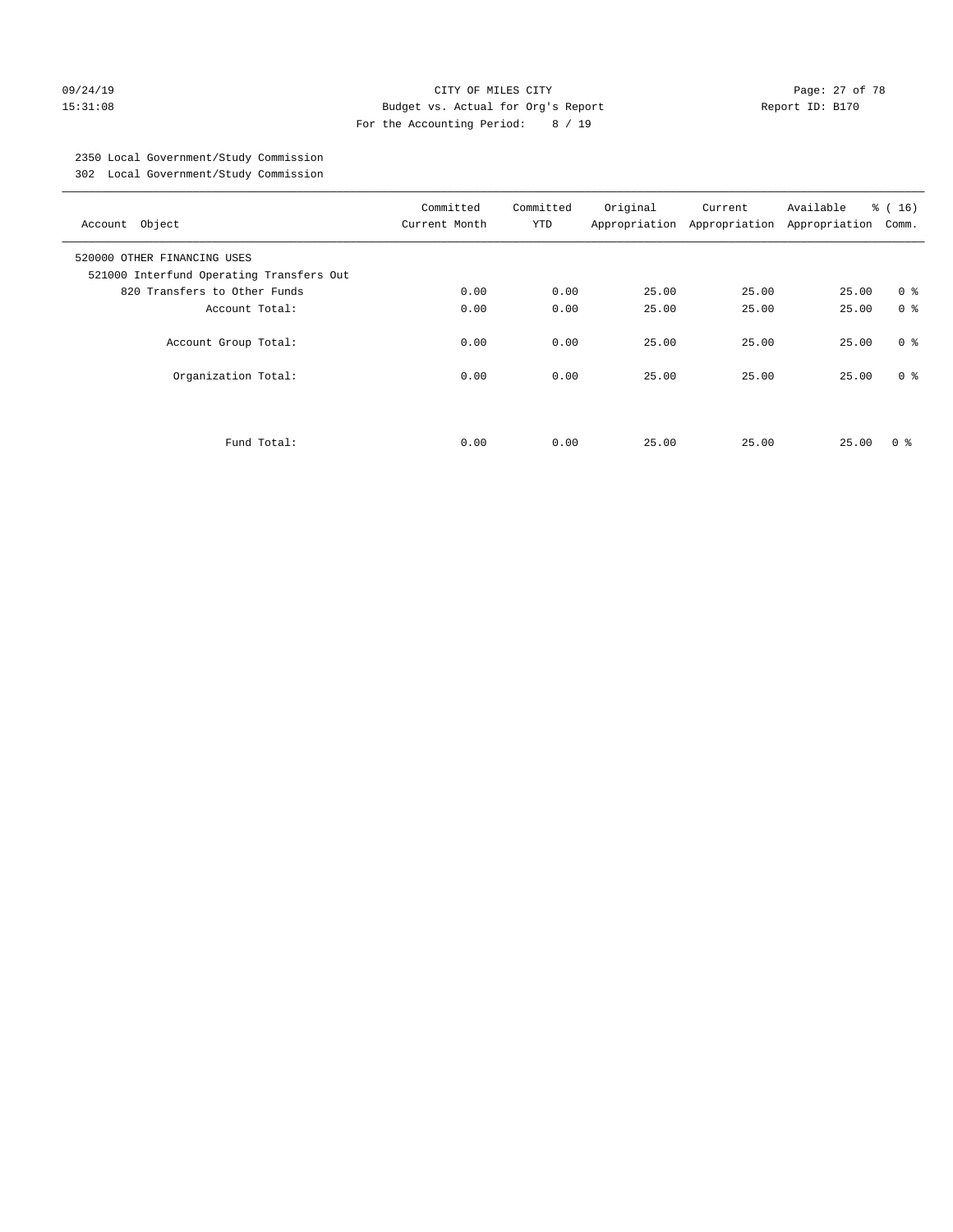#### 09/24/19 CITY OF MILES CITY Page: 28 of 78 15:31:08 Budget vs. Actual for Org's Report Report ID: B170 For the Accounting Period: 8 / 19

# 2372 Permissive Medical Levy

20 Permissive Medical Levy

| Account Object                                                          | Committed<br>Current Month | Committed<br><b>YTD</b> | Original   | Current<br>Appropriation Appropriation | Available<br>Appropriation | % (16)<br>Comm. |
|-------------------------------------------------------------------------|----------------------------|-------------------------|------------|----------------------------------------|----------------------------|-----------------|
| 520000 OTHER FINANCING USES<br>521000 Interfund Operating Transfers Out |                            |                         |            |                                        |                            |                 |
| 820 Transfers to Other Funds                                            | 0.00                       | 0.00                    | 259,721.00 | 259,721.00                             | 259,721.00                 | 0 <sup>8</sup>  |
| Account Total:                                                          | 0.00                       | 0.00                    | 259,721.00 | 259,721.00                             | 259,721.00                 | 0 <sup>8</sup>  |
| Account Group Total:                                                    | 0.00                       | 0.00                    | 259,721.00 | 259,721.00                             | 259,721.00                 | 0 <sup>8</sup>  |
| Organization Total:                                                     | 0.00                       | 0.00                    | 259,721.00 | 259,721.00                             | 259,721.00                 | 0 <sup>8</sup>  |
|                                                                         |                            |                         |            |                                        |                            |                 |
| Fund Total:                                                             | 0.00                       | 0.00                    | 259,721.00 | 259,721.00                             | 259,721.00                 | 0 <sup>8</sup>  |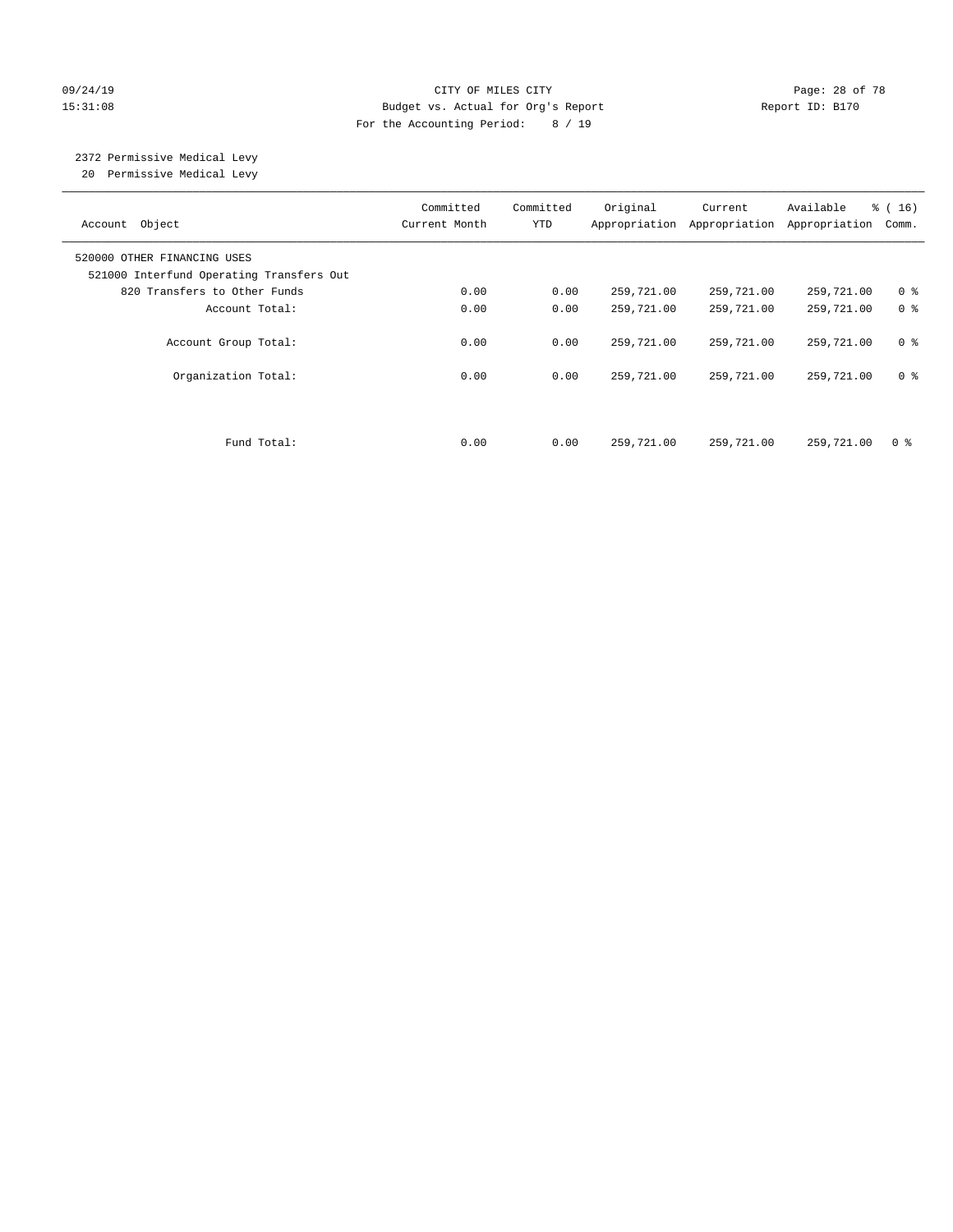### 09/24/19 Page: 29 of 78 15:31:08 Budget vs. Actual for Org's Report Report ID: B170 For the Accounting Period: 8 / 19

### 2390 DRUG FORFEITURE

5 Police

| Account Object                    | Committed<br>Current Month | Committed<br>YTD | Original | Current<br>Appropriation Appropriation | Available<br>Appropriation | % (16)<br>Comm. |
|-----------------------------------|----------------------------|------------------|----------|----------------------------------------|----------------------------|-----------------|
| 420000 PUBLIC SAFETY-GASB68       |                            |                  |          |                                        |                            |                 |
| 420100 Law Enforcement Services   |                            |                  |          |                                        |                            |                 |
| 210 Office Supplies and Materials | 0.00                       | 0.00             | 100.00   | 100.00                                 | 100.00                     | 0 <sub>8</sub>  |
| 220 Operating Expenses            | 0.00                       | 0.00             | 500.00   | 500.00                                 | 500.00                     | 0 <sup>8</sup>  |
| 380 Training Services             | 0.00                       | 0.00             | 100.00   | 100.00                                 | 100.00                     | 0 <sup>8</sup>  |
| 900 Capital Outlay                | 0.00                       | 0.00             | 1,000.00 | 1,000.00                               | 1,000.00                   | 0 <sup>8</sup>  |
| Account Total:                    | 0.00                       | 0.00             | 1,700.00 | 1,700.00                               | 1,700.00                   | 0 <sup>8</sup>  |
| Account Group Total:              | 0.00                       | 0.00             | 1,700.00 | 1,700.00                               | 1,700.00                   | 0 <sup>8</sup>  |
| Organization Total:               | 0.00                       | 0.00             | 1,700.00 | 1,700.00                               | 1,700.00                   | 0 <sup>8</sup>  |
|                                   |                            |                  |          |                                        |                            |                 |
| Fund Total:                       | 0.00                       | 0.00             | 1,700.00 | 1,700.00                               | 1,700.00                   | 0 %             |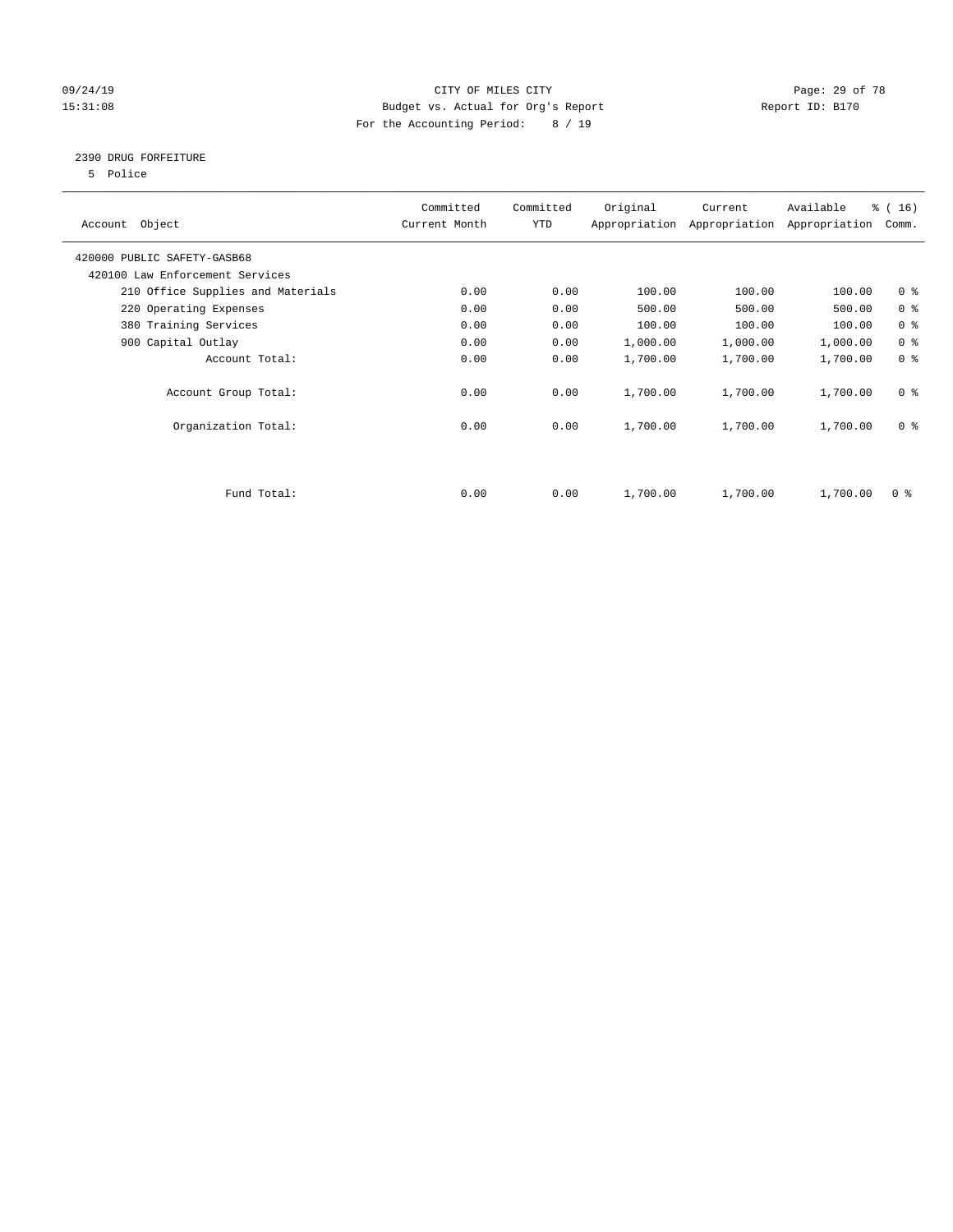#### 09/24/19 Page: 30 of 78 CITY OF MILES CITY CHECK PAGE: 30 of 78 15:31:08 Budget vs. Actual for Org's Report Report ID: B170 For the Accounting Period: 8 / 19

————————————————————————————————————————————————————————————————————————————————————————————————————————————————————————————————————

### 2394 BUILDING CODE ENFORCEMENT

18 BUILDING INSPECTION

|                                           | Committed     | Committed  | Original   | Current    | Available                                       | ៖ ( 16)         |
|-------------------------------------------|---------------|------------|------------|------------|-------------------------------------------------|-----------------|
| Account Object                            | Current Month | <b>YTD</b> |            |            | Appropriation Appropriation Appropriation Comm. |                 |
| 420000 PUBLIC SAFETY-GASB68               |               |            |            |            |                                                 |                 |
| 420531 Building Inspection                |               |            |            |            |                                                 |                 |
| 111 Salaries and Wages - Permanent        | 1,014.77      | 1,992.23   | 11,612.00  | 11,612.00  | 9,619.77                                        | $17*$           |
| 121 OVERTIME-PERMANENT                    | 12.62         | 12.62      | 240.00     | 240.00     | 227.38                                          | 5 <sup>°</sup>  |
| 131 VACATION                              | 54.48         | 184.09     | 1,000.00   | 1,000.00   | 815.91                                          | 18 %            |
| 132 SICK LEAVE                            | 71.48         | 71.48      | 600.00     | 600.00     | 528.52                                          | $12*$           |
| 133 OTHER LEAVE PAY                       | 0.00          | 0.00       | 254.00     | 254.00     | 254.00                                          | 0 <sup>8</sup>  |
| 141 Unemployment Insurance                | 1.74          | 3.47       | 21.00      | 21.00      | 17.53                                           | $17*$           |
| 142 Workers' Compensation                 | 10.86         | 21.65      | 363.00     | 363.00     | 341.35                                          | 6 <sup>°</sup>  |
| 143 Health Insurance                      | 238.43        | 476.83     | 2,861.00   | 2,861.00   | 2,384.17                                        | $17*$           |
| 144 FICA                                  | 87.85         | 175.61     | 1,049.00   | 1,049.00   | 873.39                                          | $17*$           |
| 145 PERS                                  | 100.01        | 196.01     | 1,188.00   | 1,188.00   | 991.99                                          | 16 <sup>8</sup> |
| 196 CLOTHING ALLOTMENT                    | 0.00          | 45.00      | 45.00      | 45.00      | 0.00                                            | 100 %           |
| 210 Office Supplies and Materials         | 0.00          | 337.06     | 2,000.00   | 2,000.00   | 1,662.94                                        | $17*$           |
| 214 Small Items of Equipment              | 0.00          | 0.00       | 1,500.00   | 1,500.00   | 1,500.00                                        | 0 <sup>8</sup>  |
| 220 Operating Expenses                    | 0.00          | 0.00       | 5,000.00   | 5,000.00   | 5,000.00                                        | 0 <sup>8</sup>  |
| 311 Postage, Box Rent, Etc.               | 36.90         | 162.65     | 500.00     | 500.00     | 337.35                                          | 33 %            |
| 320 Printing, Duplicating, Typing &       | 0.00          | 0.00       | 500.00     | 500.00     | 500.00                                          | 0 <sup>8</sup>  |
| 330 Publicity, Subscriptions & Dues       | 0.00          | 0.00       | 500.00     | 500.00     | 500.00                                          | 0 <sup>8</sup>  |
| 331 Publication of Formal & Legal Notices | 0.00          | 0.00       | 1,000.00   | 1,000.00   | 1,000.00                                        | 0 <sup>8</sup>  |
| 334 Memberships, Registrations & Dues     | 0.00          | 0.00       | 400.00     | 400.00     | 400.00                                          | 0 <sup>8</sup>  |
| 345 Telephone                             | 26.36         | 52.72      | 500.00     | 500.00     | 447.28                                          | $11$ %          |
| 347 Internet                              | 0.00          | 0.00       | 200.00     | 200.00     | 200.00                                          | 0 <sup>8</sup>  |
| 350 Professional Services                 | 9,309.50      | 22,741.17  | 120,000.00 | 120,000.00 | 97,258.83                                       | 19 <sup>°</sup> |
| 360 Contr R & M                           | 166.10        | 1,459.20   | 3,000.00   | 3,000.00   | 1,540.80                                        | 49 %            |
| 380 Training Services                     | 0.00          | 2,495.00   | 6,000.00   | 6,000.00   | 3,505.00                                        | $42$ %          |
| 382 Books                                 | 0.00          | 0.00       | 8,000.00   | 8,000.00   | 8,000.00                                        | 0 <sup>8</sup>  |
| 531 Building & Office Rental              | 200.00        | 400.00     | 2,400.00   | 2,400.00   | 2,000.00                                        | $17*$           |
| 540 Special Assessments                   | 0.00          | 704.78     | 800.00     | 800.00     | 95.22                                           | 88 %            |
| Account Total:                            | 11,331.10     | 31,531.57  | 171,533.00 | 171,533.00 | 140,001.43                                      | 18 <sup>°</sup> |
| Account Group Total:                      | 11,331.10     | 31,531.57  | 171,533.00 | 171,533.00 | 140,001.43                                      | 18 %            |
| 510000 MISCELLANEOUS                      |               |            |            |            |                                                 |                 |
| 510330 Comprehensive Liability Insurance  |               |            |            |            |                                                 |                 |
| 513 Liability                             | 0.00          | 201.26     | 202.00     | 202.00     |                                                 | $0.74$ 100 %    |
| Account Total:                            | 0.00          | 201.26     | 202.00     | 202.00     |                                                 | $0.74$ 100 %    |
| Account Group Total:                      | 0.00          | 201.26     | 202.00     | 202.00     |                                                 | $0.74$ 100 %    |
| 520000 OTHER FINANCING USES               |               |            |            |            |                                                 |                 |
| 521000 Interfund Operating Transfers Out  |               |            |            |            |                                                 |                 |
| 820 Transfers to Other Funds              | 544.00        | 1,088.00   | 6,522.00   | 6,522.00   | 5,434.00                                        | $17$ %          |
| Account Total:                            | 544.00        | 1,088.00   | 6,522.00   | 6,522.00   | 5,434.00                                        | $17*$           |
| Account Group Total:                      | 544.00        | 1,088.00   | 6,522.00   | 6,522.00   | 5,434.00                                        | $17$ %          |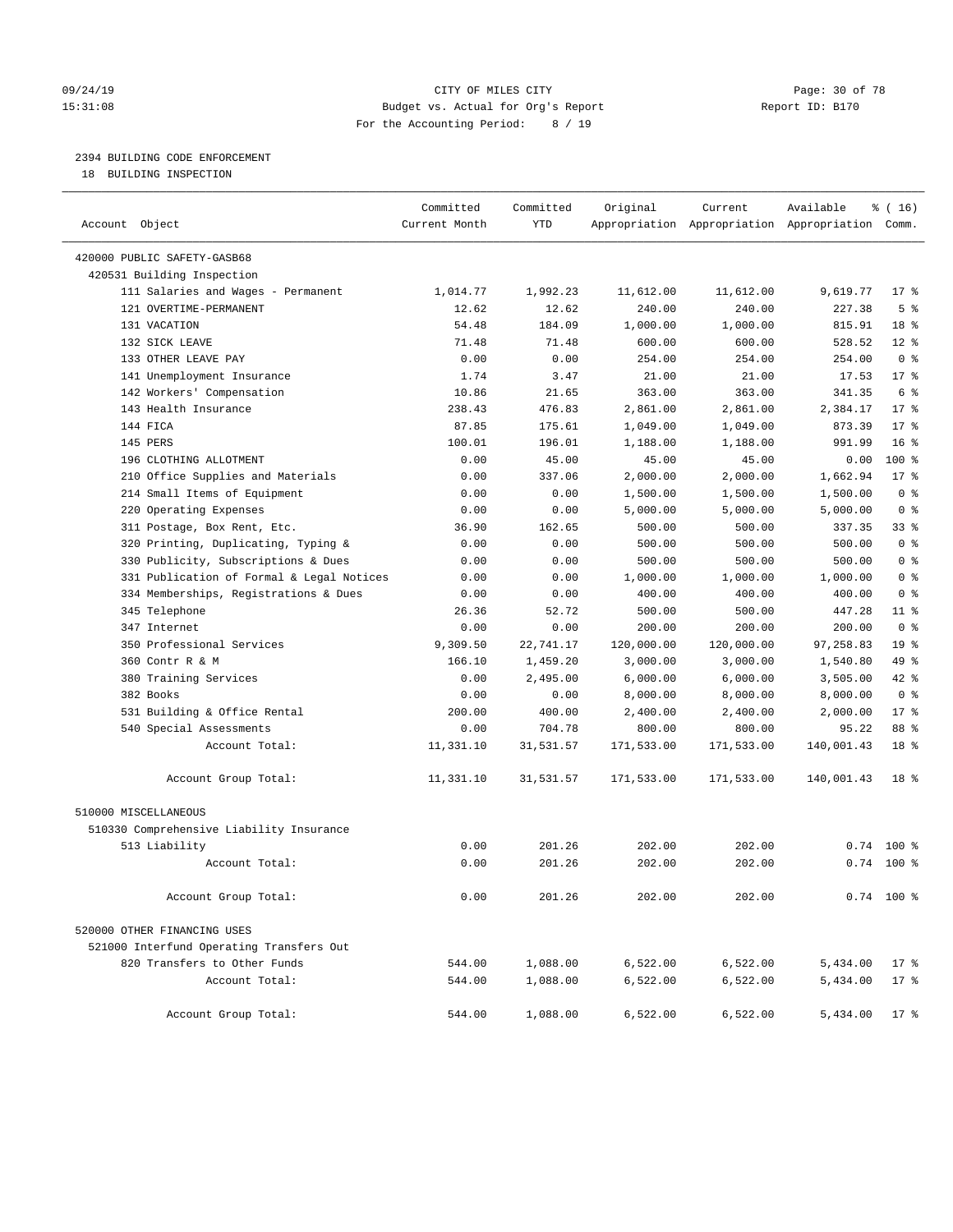#### 09/24/19 Page: 31 of 78 CITY OF MILES CITY CHE PAGE: 31 of 78 15:31:08 Budget vs. Actual for Org's Report Report ID: B170 For the Accounting Period: 8 / 19

#### 2394 BUILDING CODE ENFORCEMENT

18 BUILDING INSPECTION

| Account Object      | Committed<br>Current Month | Committed<br>YTD | Original   | Current<br>Appropriation Appropriation | Available<br>Appropriation Comm. | $\frac{3}{6}$ ( 16 ) |
|---------------------|----------------------------|------------------|------------|----------------------------------------|----------------------------------|----------------------|
| Organization Total: | 11,875.10                  | 32,820.83        | 178,257.00 | 178,257.00                             | 145,436.17                       | 18 %                 |
| Fund Total:         | 11,875.10                  | 32,820.83        | 178,257.00 | 178,257.00                             | 145,436.17 18 %                  |                      |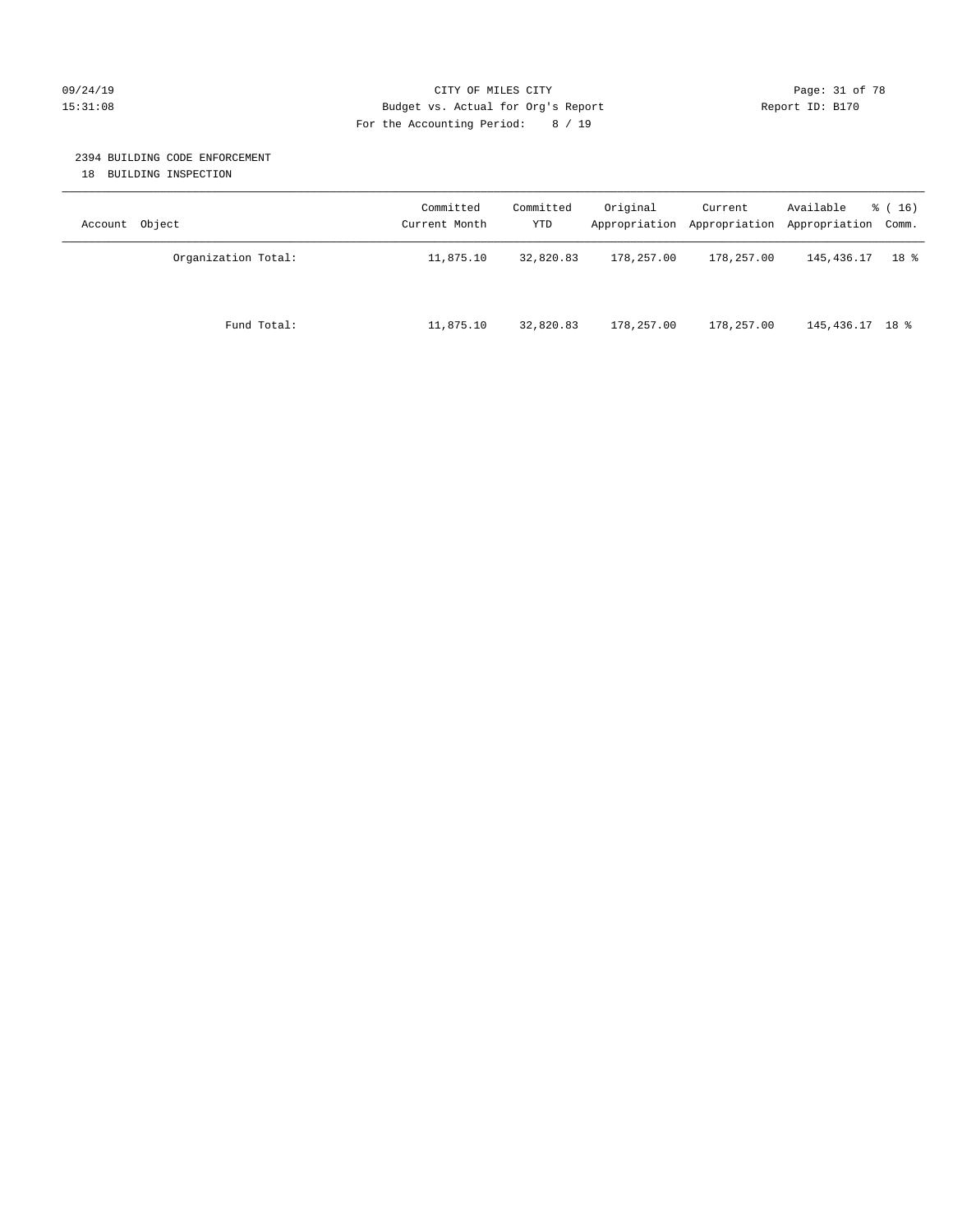#### 09/24/19 Page: 32 of 78 15:31:08 Budget vs. Actual for Org's Report Report ID: B170 For the Accounting Period: 8 / 19

 2400 LTG M D#165-(Gen City) 46 SID #165

| Account Object                           | Committed<br>Current Month | Committed<br><b>YTD</b> | Original   | Current<br>Appropriation Appropriation | Available<br>Appropriation | % (16)<br>Comm. |  |
|------------------------------------------|----------------------------|-------------------------|------------|----------------------------------------|----------------------------|-----------------|--|
| 430000 Public Works-GASB68               |                            |                         |            |                                        |                            |                 |  |
| 430263 STREET LIGHTING                   |                            |                         |            |                                        |                            |                 |  |
| 341 Electric Utility Services            | 4,066.07                   | 8,602.80                | 50,000.00  | 50,000.00                              | 41,397.20                  | $17*$           |  |
| 533 Machinery and Equipment Rental       | 12,165.40                  | 24,330.80               | 120,000.00 | 120,000.00                             | 95,669.20                  | 20%             |  |
| Account Total:                           | 16,231.47                  | 32,933.60               | 170,000.00 | 170,000.00                             | 137,066.40                 | 19 <sup>°</sup> |  |
| Account Group Total:                     | 16,231.47                  | 32,933.60               | 170,000.00 | 170,000.00                             | 137,066.40                 | 19 <sup>8</sup> |  |
| 520000 OTHER FINANCING USES              |                            |                         |            |                                        |                            |                 |  |
| 521000 Interfund Operating Transfers Out |                            |                         |            |                                        |                            |                 |  |
| 820 Transfers to Other Funds             | 0.00                       | 1,000.00                | 1,000.00   | 1,000.00                               | 0.00                       | 100 %           |  |
| Account Total:                           | 0.00                       | 1,000.00                | 1,000.00   | 1,000.00                               | 0.00                       | 100 %           |  |
| Account Group Total:                     | 0.00                       | 1,000.00                | 1,000.00   | 1,000.00                               |                            | $0.00$ 100 %    |  |
| Organization Total:                      | 16, 231.47                 | 33,933.60               | 171,000.00 | 171,000.00                             | 137,066.40                 | $20*$           |  |
|                                          |                            |                         |            |                                        |                            |                 |  |
| Fund Total:                              | 16,231.47                  | 33,933.60               | 171,000.00 | 171,000.00                             | 137,066.40                 | $20*$           |  |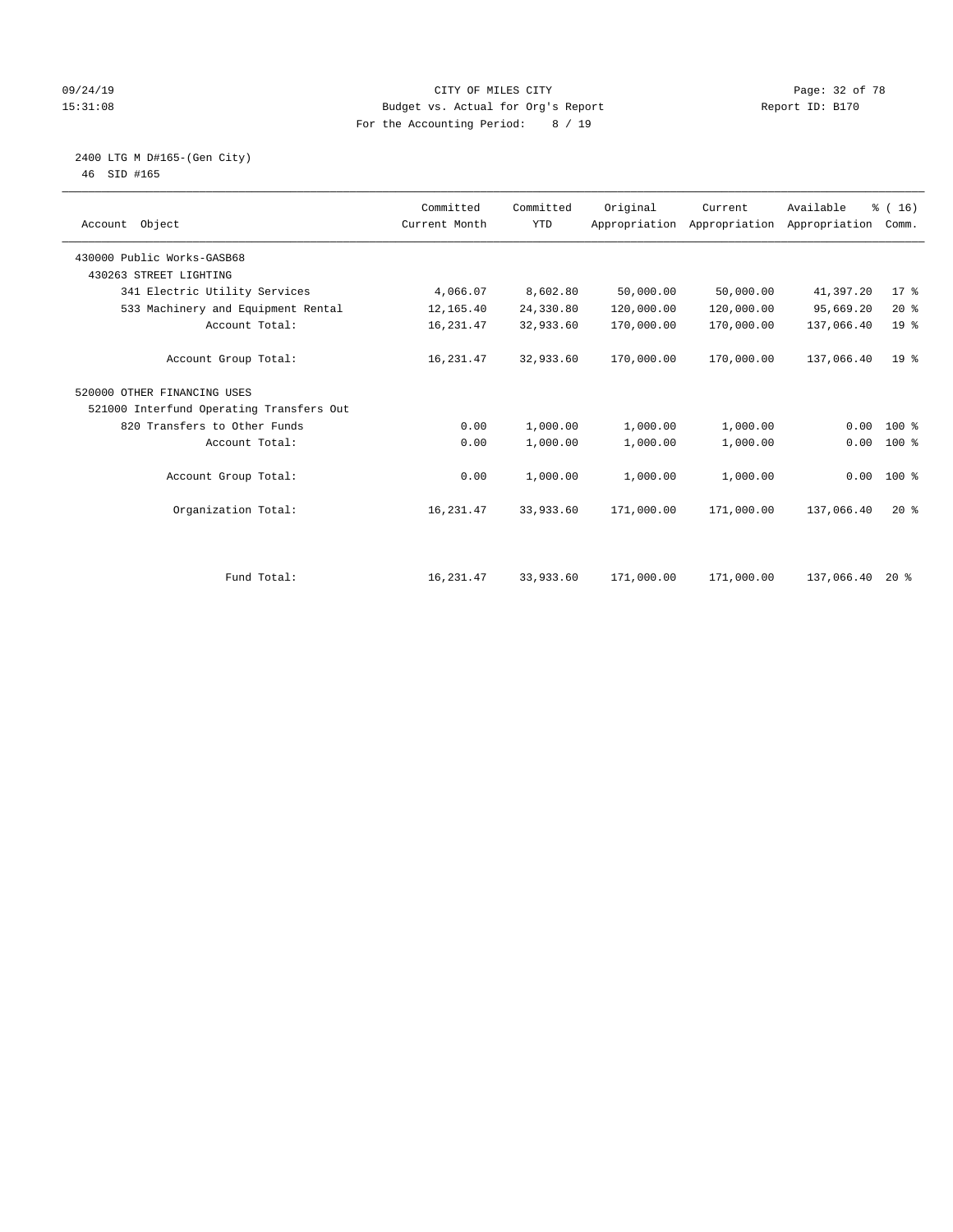#### 09/24/19 Page: 33 of 78 15:31:08 Budget vs. Actual for Org's Report Report ID: B170 For the Accounting Period: 8 / 19

2420 LTG M D#167-(MilesAddn Etc)

48 SID #167

| Object<br>Account                        | Committed<br>Current Month | Committed<br><b>YTD</b> | Original  | Current<br>Appropriation Appropriation | Available<br>Appropriation | % (16)<br>Comm. |  |
|------------------------------------------|----------------------------|-------------------------|-----------|----------------------------------------|----------------------------|-----------------|--|
| 430000 Public Works-GASB68               |                            |                         |           |                                        |                            |                 |  |
| 430263 STREET LIGHTING                   |                            |                         |           |                                        |                            |                 |  |
| 341 Electric Utility Services            | 573.80                     | 1,213.95                | 9,000.00  | 9,000.00                               | 7,786.05                   | $13*$           |  |
| 533 Machinery and Equipment Rental       | 1,453.50                   | 2,907.00                | 16,000.00 | 16,000.00                              | 13,093.00                  | 18 %            |  |
| Account Total:                           | 2,027.30                   | 4,120.95                | 25,000.00 | 25,000.00                              | 20,879.05                  | 16 <sup>°</sup> |  |
| Account Group Total:                     | 2,027.30                   | 4,120.95                | 25,000.00 | 25,000.00                              | 20,879.05                  | 16 <sup>8</sup> |  |
| 520000 OTHER FINANCING USES              |                            |                         |           |                                        |                            |                 |  |
| 521000 Interfund Operating Transfers Out |                            |                         |           |                                        |                            |                 |  |
| 820 Transfers to Other Funds             | 0.00                       | 1,000.00                | 1,000.00  | 1,000.00                               | 0.00                       | 100 %           |  |
| Account Total:                           | 0.00                       | 1,000.00                | 1,000.00  | 1,000.00                               | 0.00                       | $100$ %         |  |
| Account Group Total:                     | 0.00                       | 1,000.00                | 1,000.00  | 1,000.00                               | 0.00                       | $100*$          |  |
| Organization Total:                      | 2,027.30                   | 5,120.95                | 26,000.00 | 26,000.00                              | 20,879.05                  | $20*$           |  |
|                                          |                            |                         |           |                                        |                            |                 |  |
| Fund Total:                              | 2,027.30                   | 5,120.95                | 26,000.00 | 26,000.00                              | 20,879.05                  | $20*$           |  |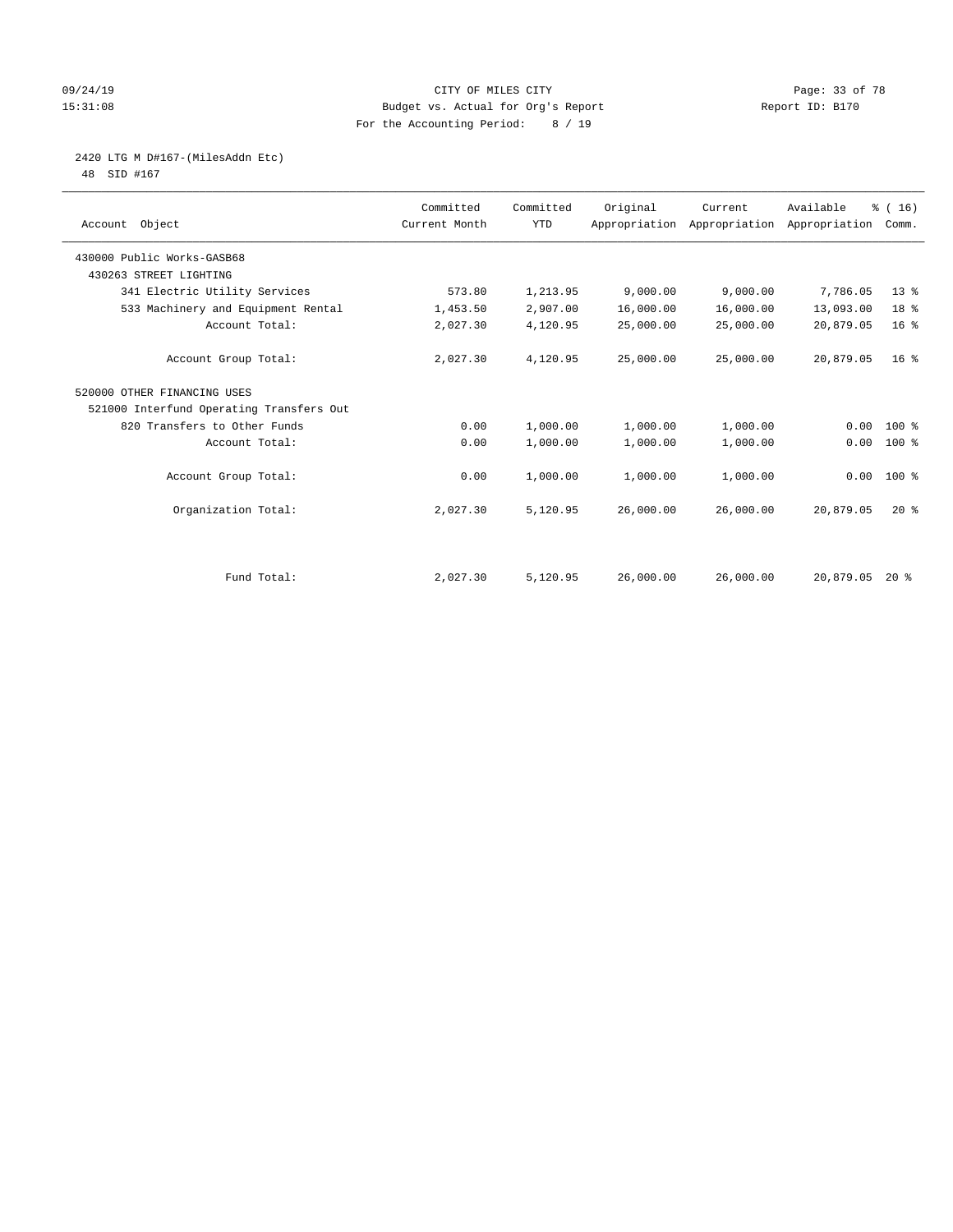#### 09/24/19 Page: 34 of 78 15:31:08 Budget vs. Actual for Org's Report Report ID: B170 For the Accounting Period: 8 / 19

 2430 LTG M D#171-(Balsam Est) 49 SID #171

| Account Object                           | Committed<br>Current Month | Committed<br><b>YTD</b> | Original | Current<br>Appropriation Appropriation | Available<br>Appropriation | % (16)<br>Comm. |
|------------------------------------------|----------------------------|-------------------------|----------|----------------------------------------|----------------------------|-----------------|
| 430000 Public Works-GASB68               |                            |                         |          |                                        |                            |                 |
| 430263 STREET LIGHTING                   |                            |                         |          |                                        |                            |                 |
| 230 Repair and Maintenance Supplies      | 0.00                       | 0.00                    | 1,600.00 | 1,600.00                               | 1,600.00                   | 0 <sup>8</sup>  |
| 341 Electric Utility Services            | 158.17                     | 334.97                  | 1,950.00 | 1,950.00                               | 1,615.03                   | $17*$           |
| 360 Contr R & M                          | 0.00                       | 0.00                    | 1,200.00 | 1,200.00                               | 1,200.00                   | 0 <sup>8</sup>  |
| Account Total:                           | 158.17                     | 334.97                  | 4,750.00 | 4,750.00                               | 4, 415.03                  | 7 %             |
| Account Group Total:                     | 158.17                     | 334.97                  | 4,750.00 | 4,750.00                               | 4, 415.03                  | 7 %             |
| 520000 OTHER FINANCING USES              |                            |                         |          |                                        |                            |                 |
| 521000 Interfund Operating Transfers Out |                            |                         |          |                                        |                            |                 |
| 820 Transfers to Other Funds             | 0.00                       | 1,000.00                | 1,000.00 | 1,000.00                               | 0.00                       | $100$ %         |
| Account Total:                           | 0.00                       | 1,000.00                | 1,000.00 | 1,000.00                               | 0.00                       | $100*$          |
| Account Group Total:                     | 0.00                       | 1,000.00                | 1,000.00 | 1,000.00                               | 0.00                       | $100*$          |
| Organization Total:                      | 158.17                     | 1,334.97                | 5,750.00 | 5,750.00                               | 4,415.03                   | $23$ $%$        |
|                                          |                            |                         |          |                                        |                            |                 |
| Fund Total:                              | 158.17                     | 1,334.97                | 5,750.00 | 5,750.00                               | 4,415.03                   | $23$ $%$        |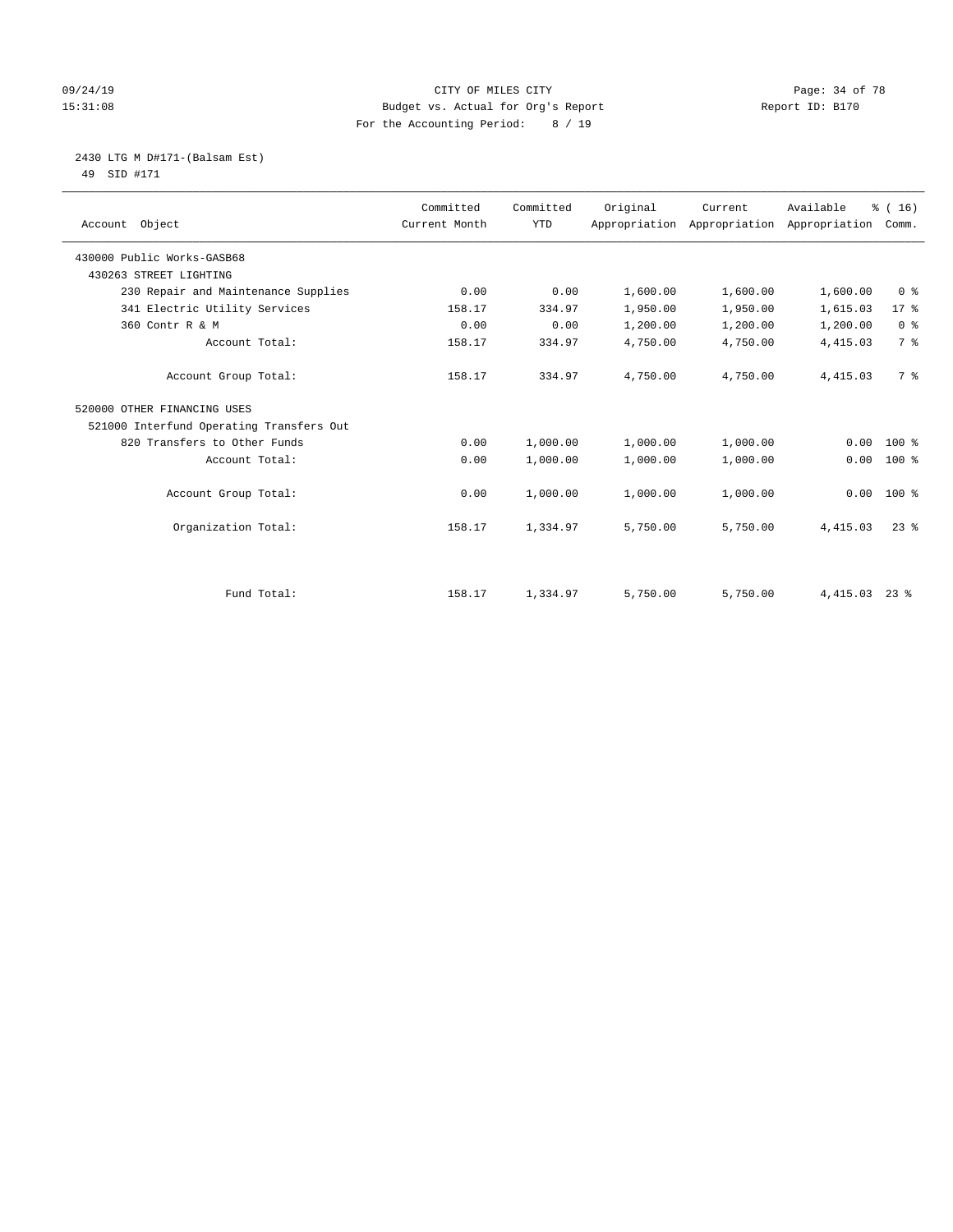#### 09/24/19 Page: 35 of 78 CITY OF MILES CITY CONTROL PAGE: 35 of 78 15:31:08 Budget vs. Actual for Org's Report Report ID: B170 For the Accounting Period: 8 / 19

Account Group Total:  $0.00 \t 1,000.00 \t 1,000.00 \t 1,000.00 \t 0.00 \t 0.00 \t 0.00 \t 0.00 \t 0.00 \t 0.00 \t 0.00 \t 0.00 \t 0.00 \t 0.00 \t 0.00 \t 0.00 \t 0.00 \t 0.00 \t 0.00 \t 0.00 \t 0.00 \t 0.00 \t 0.00 \t 0.00 \t 0.00 \t 0.00 \t 0.00 \t$ 

Organization Total: 1,550.58 4,151.63 32,000.00 32,000.00 27,848.37 13 %

Fund Total: 1,550.58 4,151.63 32,000.00 32,000.00 27,848.37 13 %

 2440 LTG M D#172-(Main Str) 50 SID #172

| Object<br>Account                        | Committed<br>Current Month | Committed<br>YTD | Original<br>Appropriation | Current<br>Appropriation | Available<br>Appropriation | $\frac{1}{6}$ ( 16 )<br>Comm. |
|------------------------------------------|----------------------------|------------------|---------------------------|--------------------------|----------------------------|-------------------------------|
| 430000 Public Works-GASB68               |                            |                  |                           |                          |                            |                               |
| 430263 STREET LIGHTING                   |                            |                  |                           |                          |                            |                               |
| 230 Repair and Maintenance Supplies      | 69.24                      | 69.24            | 4,000.00                  | 4,000.00                 | 3,930.76                   | 28                            |
| 341 Electric Utility Services            | 1,437.59                   | 3,038.64         | 24,000.00                 | 24,000.00                | 20,961.36                  | $13*$                         |
| 360 Contr R & M                          | 43.75                      | 43.75            | 3,000.00                  | 3,000.00                 | 2,956.25                   | 1 <sup>8</sup>                |
| Account Total:                           | 1,550.58                   | 3,151.63         | 31,000.00                 | 31,000.00                | 27,848.37                  | 10 <sup>8</sup>               |
| Account Group Total:                     | 1,550.58                   | 3,151.63         | 31,000.00                 | 31,000.00                | 27,848.37                  | $10*$                         |
| 520000 OTHER FINANCING USES              |                            |                  |                           |                          |                            |                               |
| 521000 Interfund Operating Transfers Out |                            |                  |                           |                          |                            |                               |
| 820 Transfers to Other Funds             | 0.00                       | 1,000.00         | 1,000.00                  | 1,000.00                 | 0.00                       | $100$ %                       |
| Account Total:                           | 0.00                       | 1,000.00         | 1,000.00                  | 1,000.00                 |                            | $0.00$ 100 %                  |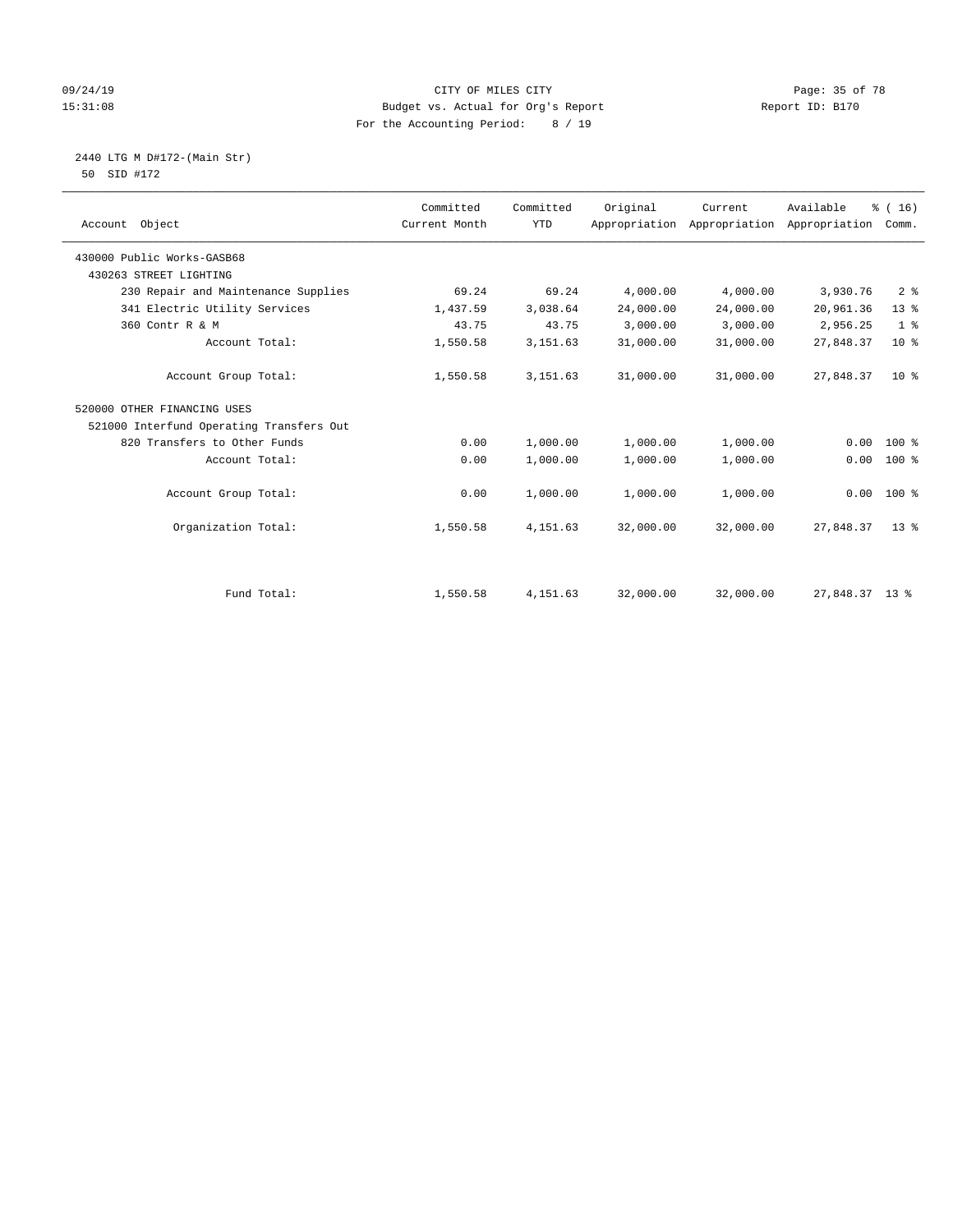#### 09/24/19 Page: 36 of 78 15:31:08 Budget vs. Actual for Org's Report Report ID: B170 For the Accounting Period: 8 / 19

# 2450 LTG M D#195-(SG-Trico)

51 SID #195

|                                          | Committed     | Committed  | Original | Current                                   | Available     | % (16)   |  |
|------------------------------------------|---------------|------------|----------|-------------------------------------------|---------------|----------|--|
| Account Object                           | Current Month | <b>YTD</b> |          | Appropriation Appropriation Appropriation |               | Comm.    |  |
| 430000 Public Works-GASB68               |               |            |          |                                           |               |          |  |
| 430263 STREET LIGHTING                   |               |            |          |                                           |               |          |  |
| 341 Electric Utility Services            | 401.84        | 803.68     | 6,300.00 | 6,300.00                                  | 5,496.32      | $13*$    |  |
| Account Total:                           | 401.84        | 803.68     | 6,300.00 | 6,300.00                                  | 5,496.32      | $13*$    |  |
| Account Group Total:                     | 401.84        | 803.68     | 6,300.00 | 6, 300.00                                 | 5,496.32      | $13*$    |  |
| 520000 OTHER FINANCING USES              |               |            |          |                                           |               |          |  |
| 521000 Interfund Operating Transfers Out |               |            |          |                                           |               |          |  |
| 820 Transfers to Other Funds             | 0.00          | 1,000.00   | 1,000.00 | 1,000.00                                  | 0.00          | $100*$   |  |
| Account Total:                           | 0.00          | 1,000.00   | 1,000.00 | 1,000.00                                  | 0.00          | $100*$   |  |
| Account Group Total:                     | 0.00          | 1,000.00   | 1,000.00 | 1,000.00                                  | 0.00          | $100*$   |  |
| Organization Total:                      | 401.84        | 1,803.68   | 7,300.00 | 7,300.00                                  | 5,496.32      | $25$ $%$ |  |
|                                          |               |            |          |                                           |               |          |  |
| Fund Total:                              | 401.84        | 1,803.68   | 7,300.00 | 7,300.00                                  | 5,496.32 25 % |          |  |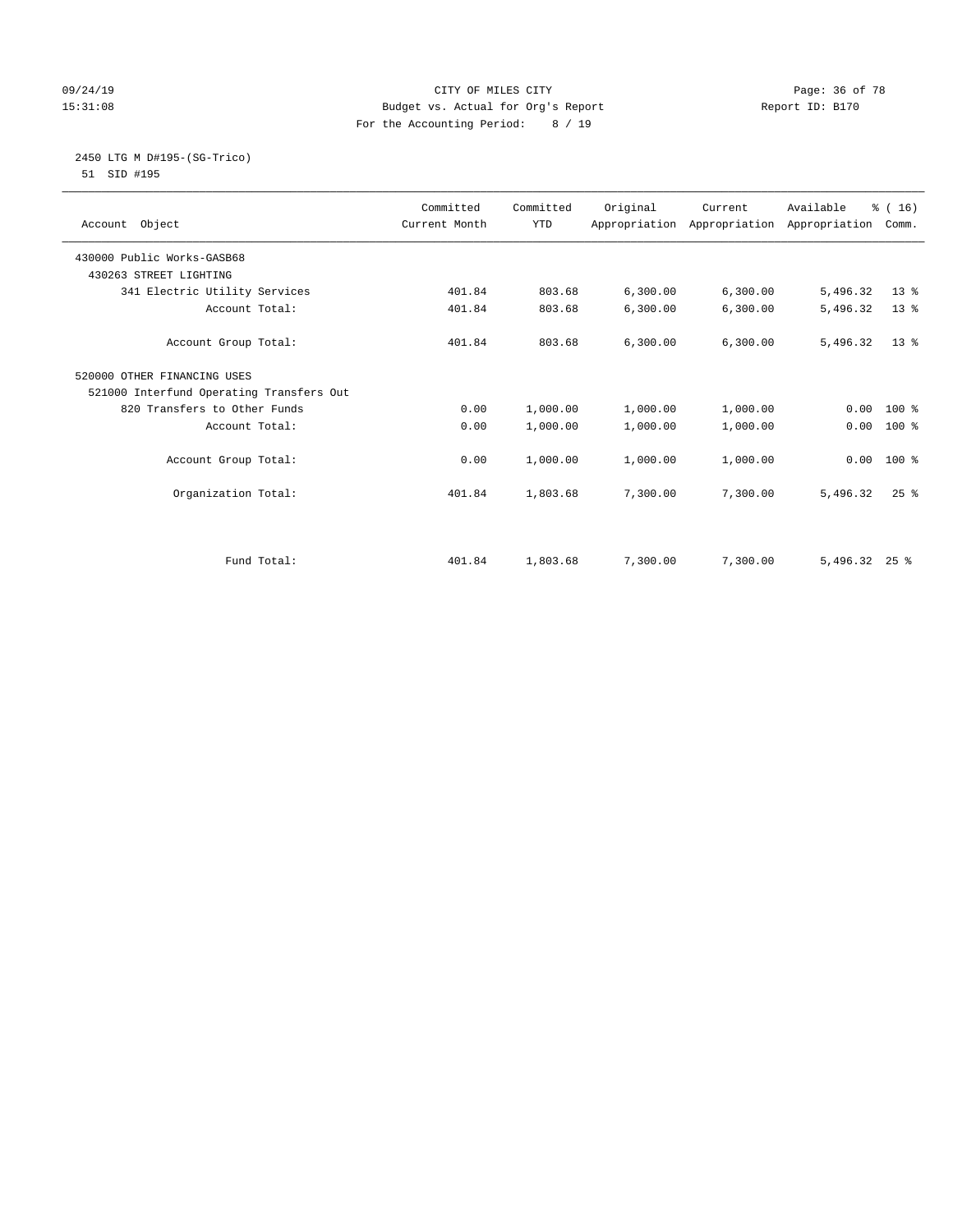#### 09/24/19 Page: 37 of 78 15:31:08 Budget vs. Actual for Org's Report Report ID: B170 For the Accounting Period: 8 / 19

# 2470 LTG M D#202-(SG-MDU&NV)

72 SID #202

| Account Object                           | Committed<br>Current Month | Committed<br><b>YTD</b> | Original | Current<br>Appropriation Appropriation Appropriation | Available | % (16)<br>Comm. |
|------------------------------------------|----------------------------|-------------------------|----------|------------------------------------------------------|-----------|-----------------|
| 430000 Public Works-GASB68               |                            |                         |          |                                                      |           |                 |
| 430263 STREET LIGHTING                   |                            |                         |          |                                                      |           |                 |
| 341 Electric Utility Services            | 119.03                     | 251.83                  | 2,300.00 | 2,300.00                                             | 2,048.17  | 11 <sup>8</sup> |
| 533 Machinery and Equipment Rental       | 456.80                     | 913.60                  | 6,000.00 | 6,000.00                                             | 5,086.40  | 15 <sup>°</sup> |
| Account Total:                           | 575.83                     | 1,165.43                | 8,300.00 | 8,300.00                                             | 7,134.57  | 14 %            |
| Account Group Total:                     | 575.83                     | 1,165.43                | 8,300.00 | 8,300.00                                             | 7,134.57  | $14*$           |
| 520000 OTHER FINANCING USES              |                            |                         |          |                                                      |           |                 |
| 521000 Interfund Operating Transfers Out |                            |                         |          |                                                      |           |                 |
| 820 Transfers to Other Funds             | 0.00                       | 1,000.00                | 1,000.00 | 1,000.00                                             | 0.00      | $100*$          |
| Account Total:                           | 0.00                       | 1,000.00                | 1,000.00 | 1,000.00                                             | 0.00      | $100$ %         |
| Account Group Total:                     | 0.00                       | 1,000.00                | 1,000.00 | 1,000.00                                             |           | $0.00 100$ %    |
| Organization Total:                      | 575.83                     | 2,165.43                | 9,300.00 | 9,300.00                                             | 7.134.57  | $23$ $%$        |
|                                          |                            |                         |          |                                                      |           |                 |
| Fund Total:                              | 575.83                     | 2,165.43                | 9,300.00 | 9,300.00                                             | 7,134.57  | $23$ %          |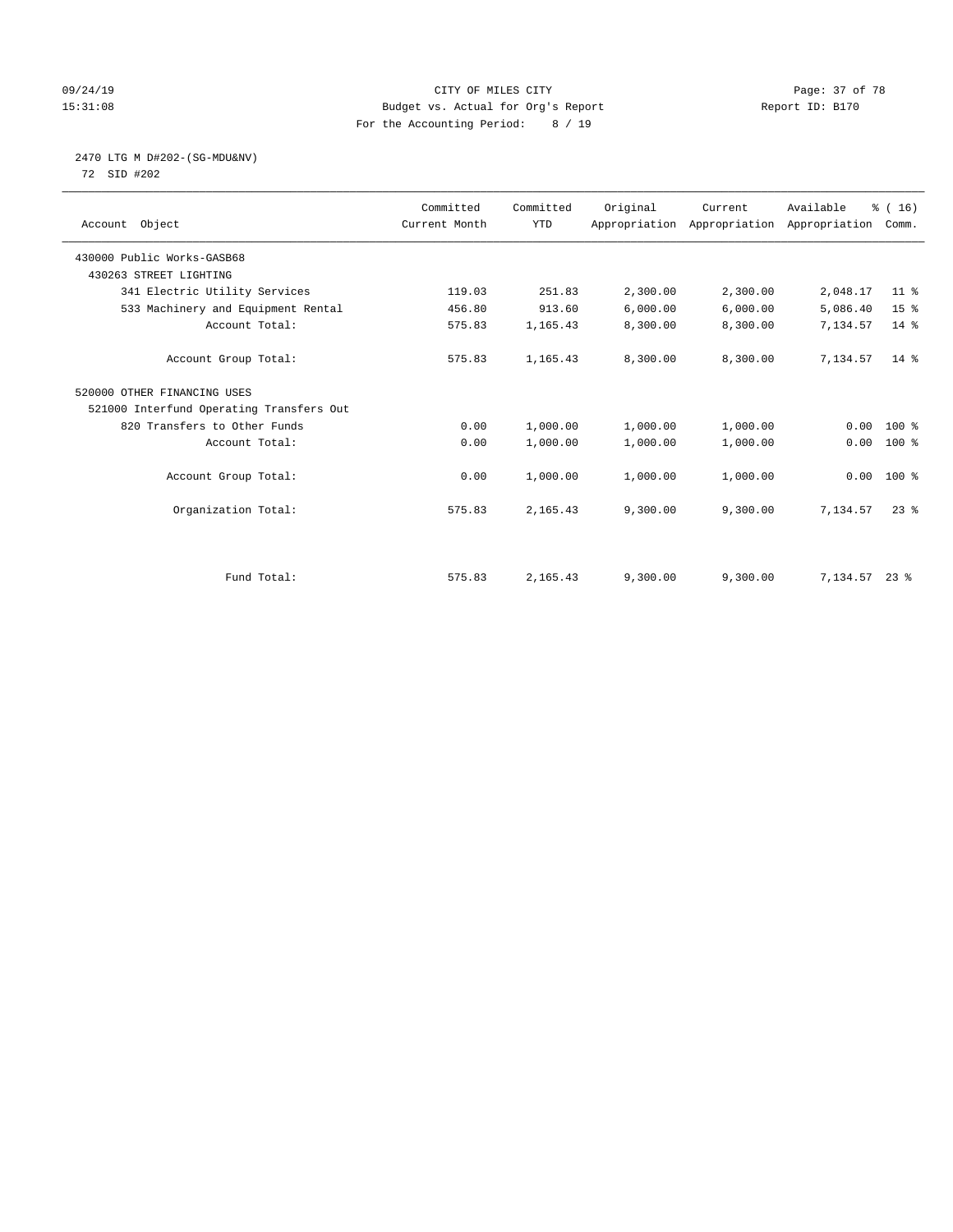#### 09/24/19 Page: 38 of 78 15:31:08 Budget vs. Actual for Org's Report Report ID: B170 For the Accounting Period: 8 / 19

### 2480 LTG M M#173-(Milestown Estates)

47 SID #173(Ltg-Milestown)

| Account Object                           | Committed<br>Current Month | Committed<br><b>YTD</b> | Original | Current<br>Appropriation Appropriation Appropriation | Available     | % (16)<br>Comm. |
|------------------------------------------|----------------------------|-------------------------|----------|------------------------------------------------------|---------------|-----------------|
| 430000 Public Works-GASB68               |                            |                         |          |                                                      |               |                 |
| 430263 STREET LIGHTING                   |                            |                         |          |                                                      |               |                 |
| 230 Repair and Maintenance Supplies      | 0.00                       | 0.00                    | 900.00   | 900.00                                               | 900.00        | 0 <sup>8</sup>  |
| 341 Electric Utility Services            | 140.17                     | 277.64                  | 1,600.00 | 1,600.00                                             | 1,322.36      | $17*$           |
| 360 Contr R & M                          | 0.00                       | 0.00                    | 200.00   | 200.00                                               | 200.00        | 0 <sup>8</sup>  |
| Account Total:                           | 140.17                     | 277.64                  | 2,700.00 | 2,700.00                                             | 2,422.36      | 10 <sup>°</sup> |
| Account Group Total:                     | 140.17                     | 277.64                  | 2,700.00 | 2,700.00                                             | 2,422.36      | $10*$           |
| 520000 OTHER FINANCING USES              |                            |                         |          |                                                      |               |                 |
| 521000 Interfund Operating Transfers Out |                            |                         |          |                                                      |               |                 |
| 820 Transfers to Other Funds             | 0.00                       | 250.00                  | 250.00   | 250.00                                               | 0.00          | $100*$          |
| Account Total:                           | 0.00                       | 250.00                  | 250.00   | 250.00                                               | 0.00          | $100$ %         |
| Account Group Total:                     | 0.00                       | 250.00                  | 250.00   | 250.00                                               | 0.00          | $100*$          |
| Organization Total:                      | 140.17                     | 527.64                  | 2,950.00 | 2,950.00                                             | 2,422.36      | 18 <sup>8</sup> |
|                                          |                            |                         |          |                                                      |               |                 |
| Fund Total:                              | 140.17                     | 527.64                  | 2,950.00 | 2,950.00                                             | 2,422.36 18 % |                 |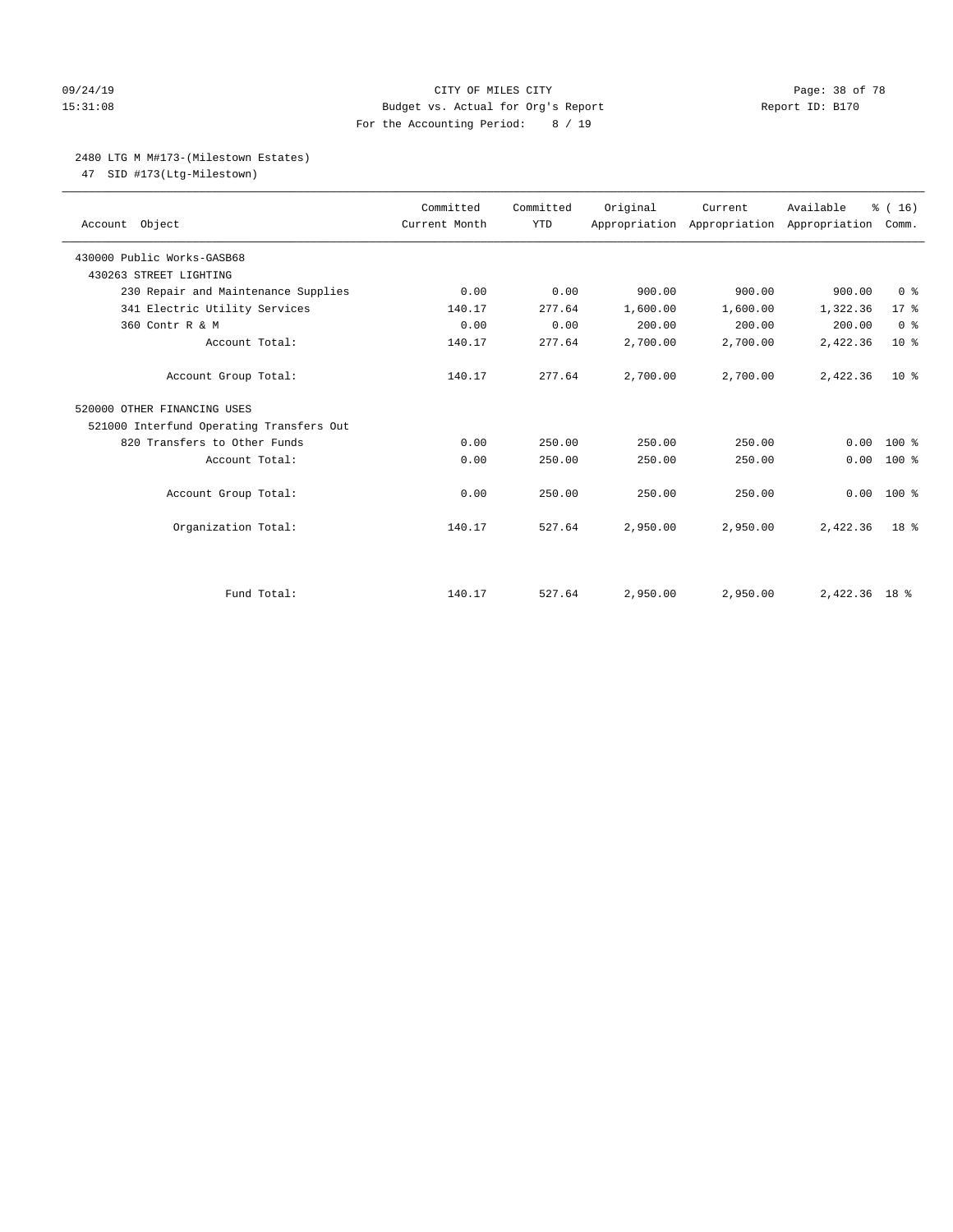#### 09/24/19 Page: 39 of 78 15:31:08 Budget vs. Actual for Org's Report Report ID: B170 For the Accounting Period: 8 / 19

————————————————————————————————————————————————————————————————————————————————————————————————————————————————————————————————————

2510 STR MAINT DIST #204

107 Paved St. Maint. Dist.#204

|                                           | Committed     | Committed | Original   | Current    | Available                                       | ៖ ( 16)        |
|-------------------------------------------|---------------|-----------|------------|------------|-------------------------------------------------|----------------|
| Account Object                            | Current Month | YTD       |            |            | Appropriation Appropriation Appropriation Comm. |                |
| 430000 Public Works-GASB68                |               |           |            |            |                                                 |                |
| 430220 Operations                         |               |           |            |            |                                                 |                |
| 111 Salaries and Wages - Permanent        | 18,759.28     | 34,730.99 | 288,316.00 | 288,316.00 | 253,585.01                                      | $12$ %         |
| 121 OVERTIME-PERMANENT                    | 355.14        | 544.13    | 9,100.00   | 9,100.00   | 8,555.87                                        | 6 %            |
| 131 VACATION                              | 937.65        | 4,007.94  | 19,600.00  | 19,600.00  | 15,592.06                                       | 20 %           |
| 132 SICK LEAVE                            | 289.18        | 509.10    | 13,000.00  | 13,000.00  | 12,490.90                                       | 4%             |
| 133 OTHER LEAVE PAY                       | 0.00          | 0.00      | 4,735.00   | 4,735.00   | 4,735.00                                        | 0 <sup>8</sup> |
| 134 HOLIDAY PAY                           | 0.00          | 122.61    | 3,000.00   | 3,000.00   | 2,877.39                                        | 4%             |
| 141 Unemployment Insurance                | 30.53         | 61.02     | 507.00     | 507.00     | 445.98                                          | $12*$          |
| 142 Workers' Compensation                 | 1,143.70      | 2,275.20  | 17,128.00  | 17,128.00  | 14,852.80                                       | $13*$          |
| 143 Health Insurance                      | 3,774.68      | 6,754.59  | 66,278.00  | 66,278.00  | 59,523.41                                       | $10*$          |
| 144 FICA                                  | 1,455.15      | 2,909.04  | 25,838.00  | 25,838.00  | 22,928.96                                       | $11$ %         |
| 145 PERS                                  | 1,763.58      | 3,460.62  | 29,283.00  | 29,283.00  | 25,822.38                                       | $12*$          |
| 196 CLOTHING ALLOTMENT                    | 0.00          | 712.50    | 1,000.00   | 1,000.00   | 287.50                                          | 71 %           |
| 210 Office Supplies and Materials         | 0.00          | 53.67     | 3,000.00   | 3,000.00   | 2,946.33                                        | 2 <sup>8</sup> |
| 214 Small Items of Equipment              | 0.00          | 438.16    | 25,000.00  | 25,000.00  | 24,561.84                                       | 2 <sub>8</sub> |
| 220 Operating Expenses                    | 0.00          | 0.00      | 20,000.00  | 20,000.00  | 20,000.00                                       | 0 <sup>8</sup> |
| 222 Chemicals, Lab & Med Supplies         | 0.00          | 0.00      | 1,500.00   | 1,500.00   | 1,500.00                                        | 0 <sup>°</sup> |
| 226 Clothing and Uniforms                 | 0.00          | 0.00      | 900.00     | 900.00     | 900.00                                          | 0 <sup>°</sup> |
| 230 Repair and Maintenance Supplies       | 875.22        | 943.72    | 10,000.00  | 10,000.00  | 9,056.28                                        | 9 <sup>°</sup> |
| 231 Gas, Oil, Diesel Fuel, Grease, etc.   | 3,367.72      | 4,751.45  | 40,000.00  | 40,000.00  | 35, 248.55                                      | $12*$          |
| 241 Consumable Tools                      | 0.00          | 0.00      | 50.00      | 50.00      | 50.00                                           | 0 <sup>8</sup> |
| 242 Sign Parts and Supplies               | 0.00          | 0.00      | 8,000.00   | 8,000.00   | 8,000.00                                        | 0 <sup>8</sup> |
| 311 Postage, Box Rent, Etc.               | 34.25         | 35.08     | 200.00     | 200.00     | 164.92                                          | 18 %           |
| 320 Printing, Duplicating, Typing &       | 0.00          | 0.00      | 100.00     | 100.00     | 100.00                                          | 0 <sup>8</sup> |
| 330 Publicity, Subscriptions & Dues       | 0.00          | 0.00      | 500.00     | 500.00     | 500.00                                          | 0 <sup>8</sup> |
| 331 Publication of Formal & Legal Notices | 0.00          | 0.00      | 500.00     | 500.00     | 500.00                                          | 0 <sup>8</sup> |
| 334 Memberships, Registrations & Dues     | 0.00          | 0.00      | 350.00     | 350.00     | 350.00                                          | 0 <sup>8</sup> |
| 341 Electric Utility Services             | 155.24        | 313.40    | 1,210.00   | 1,210.00   | 896.60                                          | $26$ %         |
| 344 Gas Utility Service                   | 8.98          | 19.61     | 1,200.00   | 1,200.00   | 1,180.39                                        | 2 <sup>8</sup> |
| 345 Telephone                             | 67.51         | 133.79    | 1,000.00   | 1,000.00   | 866.21                                          | $13*$          |
| 346 Garbage Service                       | 0.00          | 0.00      | 175.00     | 175.00     | 175.00                                          | 0 <sup>8</sup> |
| 347 Internet                              | 0.00          | 0.00      | 200.00     | 200.00     | 200.00                                          | 0 <sup>8</sup> |
| 350 Professional Services                 | 5,950.00      | 11,168.00 | 50,000.00  | 50,000.00  | 38,832.00                                       | $22$ %         |
| 360 Contr R & M                           | 109.20        | 218.40    | 10,000.00  | 10,000.00  | 9,781.60                                        | 2 <sup>8</sup> |
| 363 R&M Vehicles/Equip/Labor-PW           | 2,104.65      | 4,333.44  | 100,000.00 | 100,000.00 | 95,666.56                                       | 4%             |
| 370 Travel                                | 0.00          | 0.00      | 1,000.00   | 1,000.00   | 1,000.00                                        | 0 <sup>°</sup> |
| 380 Training Services                     | 0.00          | 0.00      | 1,000.00   | 1,000.00   | 1,000.00                                        | 0 <sup>8</sup> |
| 382 Books                                 | 0.00          | 0.00      | 100.00     | 100.00     | 100.00                                          | 0 <sup>8</sup> |
| 511 Insurance on Buildings                | 0.00          | 702.83    | 703.00     | 703.00     |                                                 | $0.17$ 100 %   |
| 512 Insurance on Vehicles & Equipment     | 0.00          | 3,468.47  | 3,469.00   | 3,469.00   | 0.53                                            | 100 %          |
| 513 Liability                             | 0.00          | 12,721.84 | 12,722.00  | 12,722.00  | 0.16                                            | 100 %          |
| 531 Building & Office Rental              | 350.00        | 700.00    | 4,200.00   | 4,200.00   | 3,500.00                                        | $17$ %         |
| 532 Land Rental                           | 0.00          | 0.00      | 8,100.00   | 8,100.00   | 8,100.00                                        | 0 <sup>8</sup> |
| Account Total:                            | 41,531.66     | 96,089.60 | 782,964.00 | 782,964.00 | 686,874.40                                      | $12*$          |
| 430233 Roadway/Re-surfacing               |               |           |            |            |                                                 |                |
| 230 Repair and Maintenance Supplies       | 0.00          | 6,107.18  | 80,000.00  | 80,000.00  | 73,892.82                                       | 8 <sup>°</sup> |
| 350 Professional Services                 | 0.00          | 0.00      | 5,000.00   | 5,000.00   | 5,000.00                                        | $0$ %          |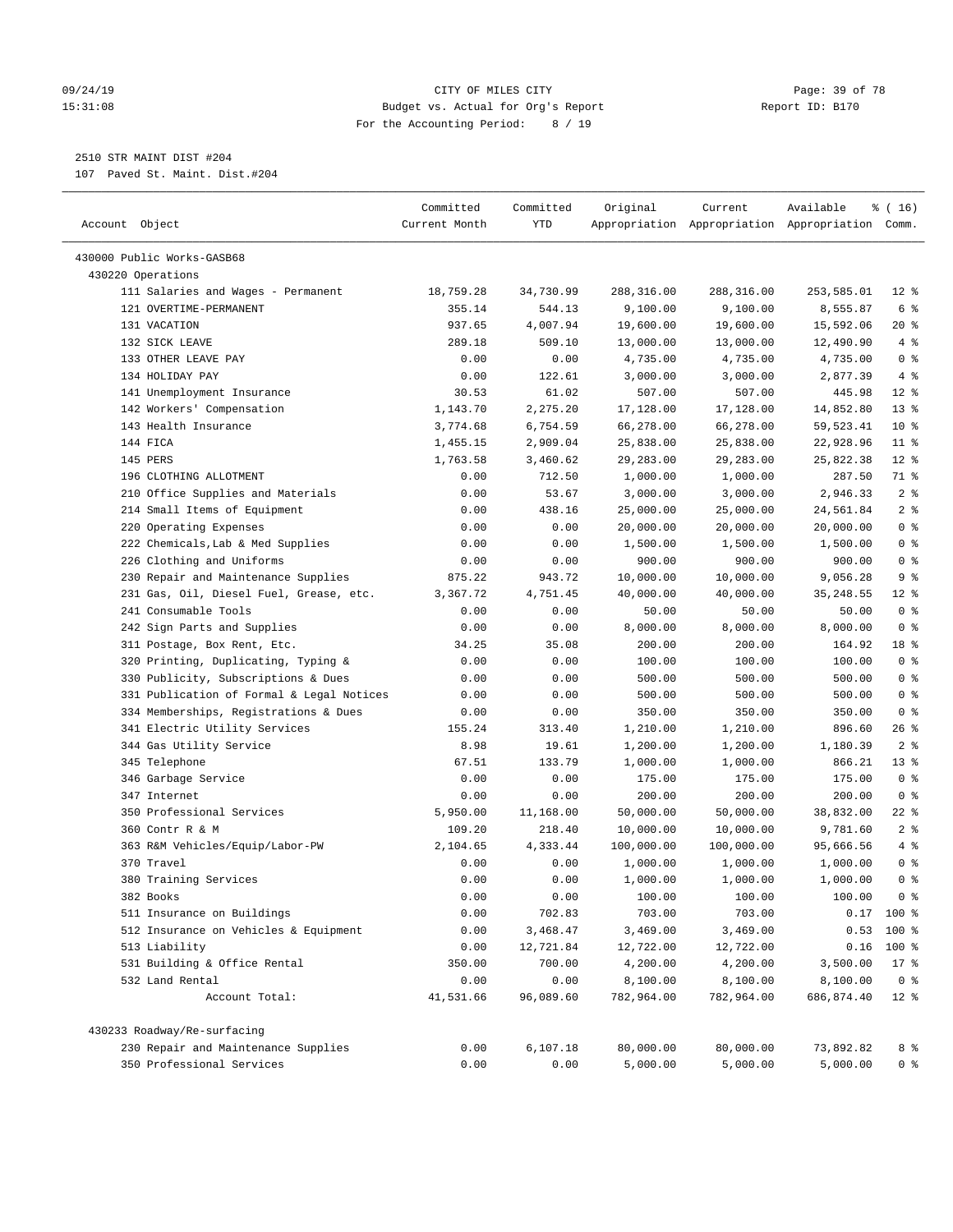#### 09/24/19 Page: 40 of 78 15:31:08 Budget vs. Actual for Org's Report Report ID: B170 For the Accounting Period: 8 / 19

# 2510 STR MAINT DIST #204

107 Paved St. Maint. Dist.#204

| Object<br>Account                        | Committed<br>Current Month | Committed<br><b>YTD</b> | Original     | Current<br>Appropriation Appropriation Appropriation | Available    | % (16)<br>Comm. |
|------------------------------------------|----------------------------|-------------------------|--------------|------------------------------------------------------|--------------|-----------------|
| Account Total:                           | 0.00                       | 6,107.18                | 85,000.00    | 85,000.00                                            | 78,892.82    | 7 <sup>8</sup>  |
| 430234 CURB AND GUTTER                   |                            |                         |              |                                                      |              |                 |
| 350 Professional Services                | 25,918.25                  | 30,013.00               | 40,000.00    | 40,000.00                                            | 9,987.00     | 75 %            |
| Account Total:                           | 25, 918.25                 | 30,013.00               | 40,000.00    | 40,000.00                                            | 9,987.00     | 75 %            |
| 430235 Storm Drain & Culvert Maintenance |                            |                         |              |                                                      |              |                 |
| 230 Repair and Maintenance Supplies      | 6,999.16                   | 20,788.24               | 60,000.00    | 60,000.00                                            | 39, 211.76   | 35%             |
| 350 Professional Services                | 0.00                       | 69.20                   | 10,000.00    | 10,000.00                                            | 9,930.80     | 1 <sup>°</sup>  |
| Account Total:                           | 6,999.16                   | 20,857.44               | 70,000.00    | 70,000.00                                            | 49, 142.56   | $30*$           |
| 430236 Darling Addition Project          |                            |                         |              |                                                      |              |                 |
| 220 Operating Expenses                   | 0.00                       | 0.00                    | 400,000.00   | 400,000.00                                           | 400,000.00   | 0 <sup>8</sup>  |
| 230 Repair and Maintenance Supplies      | 0.00                       | 0.00                    | 500,000.00   | 500,000.00                                           | 500,000.00   | 0 <sup>8</sup>  |
| 350 Professional Services                | 0.00                       | 10,804.02               | 200,000.00   | 200,000.00                                           | 189, 195.98  | 5 <sup>°</sup>  |
| Account Total:                           | 0.00                       | 10,804.02               | 1,100,000.00 | 1,100,000.00                                         | 1,089,195.98 | 1 <sup>°</sup>  |
| Account Group Total:                     | 74,449.07                  | 163,871.24              | 2,077,964.00 | 2,077,964.00                                         | 1,914,092.76 | 8 %             |
| 520000 OTHER FINANCING USES              |                            |                         |              |                                                      |              |                 |
| 521000 Interfund Operating Transfers Out |                            |                         |              |                                                      |              |                 |
| 820 Transfers to Other Funds             | 6,255.00                   | 12,510.00               | 99,536.00    | 99,536.00                                            | 87,026.00    | $13*$           |
| Account Total:                           | 6, 255.00                  | 12,510.00               | 99,536.00    | 99,536.00                                            | 87,026.00    | $13*$           |
| Account Group Total:                     | 6, 255.00                  | 12,510.00               | 99,536.00    | 99,536.00                                            | 87,026.00    | 13 <sup>8</sup> |
| Organization Total:                      | 80,704.07                  | 176, 381.24             | 2,177,500.00 | 2,177,500.00                                         | 2,001,118.76 | 8%              |
| Fund Total:                              | 80,704.07                  | 176,381.24              | 2,177,500.00 | 2,177,500.00                                         | 2,001,118.76 | 8 %             |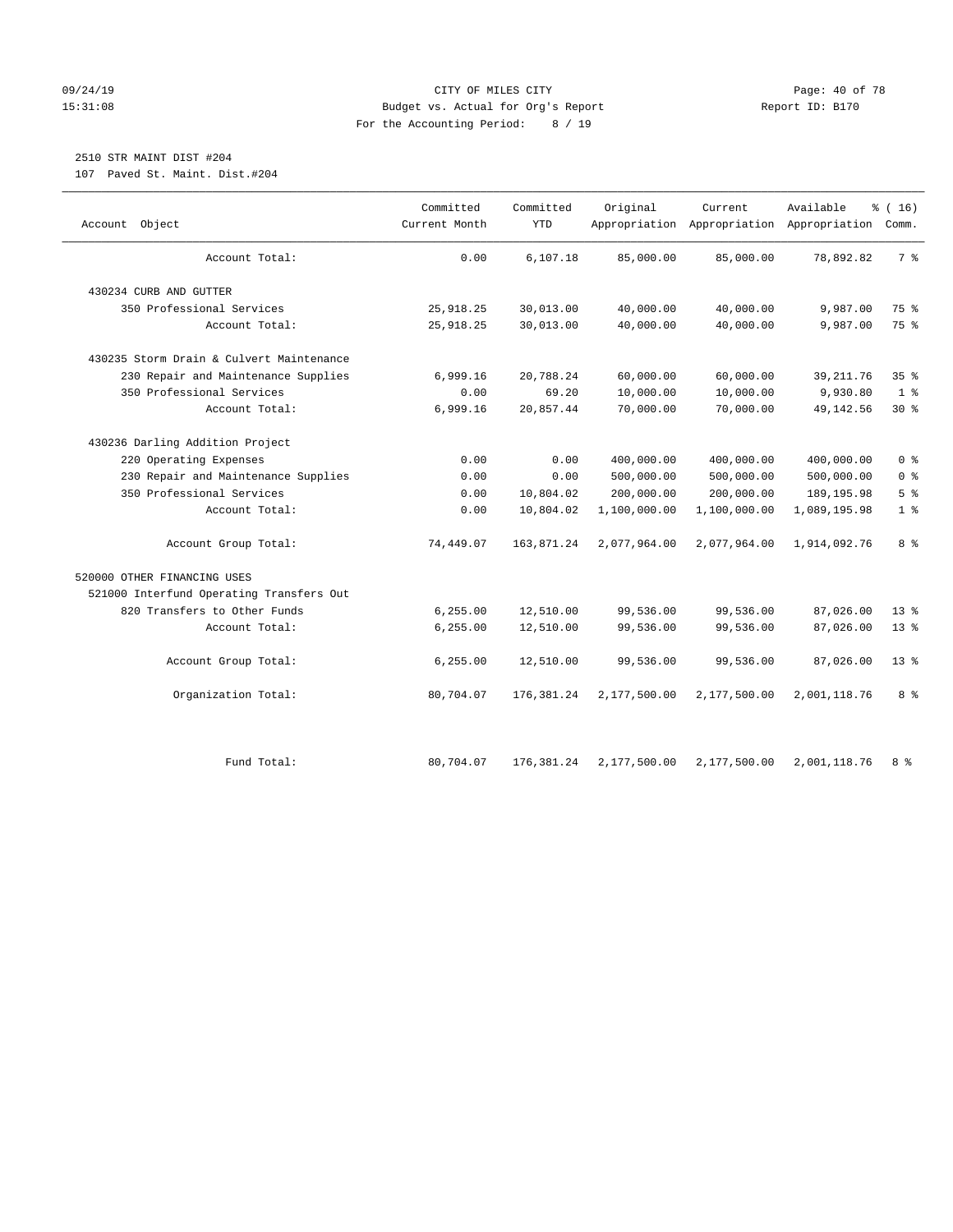#### 09/24/19 Page: 41 of 78 15:31:08 Budget vs. Actual for Org's Report Report ID: B170 For the Accounting Period: 8 / 19

————————————————————————————————————————————————————————————————————————————————————————————————————————————————————————————————————

# 2520 STR MAINT DIST #205

108 Street Maintenance (North Side)

| Account Object                              | Committed<br>Current Month | Committed<br>YTD     | Original                 | Current                  | Available<br>Appropriation Appropriation Appropriation Comm. | % ( 16)                          |
|---------------------------------------------|----------------------------|----------------------|--------------------------|--------------------------|--------------------------------------------------------------|----------------------------------|
|                                             |                            |                      |                          |                          |                                                              |                                  |
| 430000 Public Works-GASB68                  |                            |                      |                          |                          |                                                              |                                  |
| 430220 Operations                           |                            |                      |                          |                          |                                                              |                                  |
| 111 Salaries and Wages - Permanent          | 5,556.84                   | 10,271.56            | 76,636.00                | 76,636.00                | 66, 364.44                                                   | $13*$                            |
| 121 OVERTIME-PERMANENT                      | 97.93                      | 145.82               | 2,500.00                 | 2,500.00                 | 2,354.18                                                     | 6 %                              |
| 131 VACATION                                | 282.00                     | 1,263.40             | 6,000.00                 | 6,000.00                 | 4,736.60                                                     | 21 %                             |
| 132 SICK LEAVE                              | 117.38                     | 173.06               | 3,800.00                 | 3,800.00                 | 3,626.94                                                     | 5 <sup>°</sup>                   |
| 133 OTHER LEAVE PAY                         | 0.00                       | 0.00                 | 1,178.00                 | 1,178.00                 | 1,178.00                                                     | 0 <sup>8</sup>                   |
| 134 HOLIDAY PAY                             | 0.00                       | 31.11                | 800.00                   | 800.00                   | 768.89                                                       | 4%                               |
| 141 Unemployment Insurance                  | 9.08                       | 18.16                | 136.00                   | 136.00                   | 117.84                                                       | $13*$                            |
| 142 Workers' Compensation                   | 297.35                     | 591.56               | 4,697.00                 | 4,697.00                 | 4,105.44                                                     | $13*$                            |
| 143 Health Insurance                        | 1,112.51                   | 2,225.05             | 17,547.00                | 17,547.00                | 15,321.95                                                    | $13*$                            |
| 144 FICA                                    | 437.23                     | 873.46               | 6,981.00                 | 6,981.00                 | 6,107.54                                                     | $13*$                            |
| 145 PERS                                    | 524.89                     | 1,030.46             | 7,882.00                 | 7,882.00                 | 6,851.54                                                     | $13*$                            |
| 196 CLOTHING ALLOTMENT                      | 0.00                       | 210.00               | 300.00                   | 300.00                   | 90.00                                                        | 70 %                             |
| 210 Office Supplies and Materials           | 0.00                       | 13.41                | 1,000.00                 | 1,000.00                 | 986.59                                                       | 1 <sup>8</sup>                   |
| 214 Small Items of Equipment                | 0.00                       | 109.40               | 2,000.00                 | 2,000.00                 | 1,890.60                                                     | 5 <sup>°</sup>                   |
| 220 Operating Expenses                      | 0.00                       | 0.00                 | 4,500.00                 | 4,500.00                 | 4,500.00                                                     | 0 <sup>8</sup>                   |
| 222 Chemicals, Lab & Med Supplies           | 0.00                       | 0.00                 | 500.00                   | 500.00                   | 500.00                                                       | 0 <sup>8</sup>                   |
| 226 Clothing and Uniforms                   | 0.00                       | 0.00                 | 250.00                   | 250.00                   | 250.00                                                       | 0 <sup>8</sup>                   |
| 230 Repair and Maintenance Supplies         | 218.81                     | 244.04               | 5,000.00                 | 5,000.00                 | 4,755.96                                                     | 5 <sup>°</sup>                   |
| 231 Gas, Oil, Diesel Fuel, Grease, etc.     | 841.92                     | 1,258.31             | 10,000.00                | 10,000.00                | 8,741.69                                                     | $13*$                            |
| 242 Sign Parts and Supplies                 | 0.00                       | 0.00                 | 2,500.00                 | 2,500.00                 | 2,500.00                                                     | 0 <sup>8</sup>                   |
| 311 Postage, Box Rent, Etc.                 | 34.25                      | 35.07                | 60.00                    | 60.00                    | 24.93                                                        | 58 %                             |
| 330 Publicity, Subscriptions & Dues         | 0.00                       | 0.00                 | 100.00                   | 100.00                   | 100.00                                                       | 0 <sup>8</sup>                   |
| 334 Memberships, Registrations & Dues       | 0.00                       | 0.00                 | 50.00                    | 50.00                    | 50.00                                                        | 0 <sup>8</sup>                   |
| 341 Electric Utility Services               | 6.05                       | 12.20                | 170.00                   | 170.00                   | 157.80                                                       | 7 %                              |
| 344 Gas Utility Service                     | 2.25                       | 4.90                 | 270.00                   | 270.00                   | 265.10                                                       | 2 <sup>8</sup>                   |
| 345 Telephone                               | 32.83                      | 64.43                | 600.00                   | 600.00                   | 535.57                                                       | $11$ %                           |
| 350 Professional Services                   | 0.00                       | 17.00                | 10,000.00                | 10,000.00                | 9,983.00                                                     | 0 <sup>8</sup>                   |
| 360 Contr R & M                             | 58.44                      | 116.88               | 1,500.00                 | 1,500.00                 | 1,383.12                                                     | 8 %                              |
| 363 R&M Vehicles/Equip/Labor-PW             | 526.15                     | 1,083.37             | 35,000.00                | 35,000.00                | 33,916.63                                                    | 3 <sup>8</sup>                   |
| 370 Travel                                  | 0.00                       | 0.00                 | 250.00                   | 250.00                   | 250.00                                                       | 0 <sup>8</sup>                   |
| 380 Training Services                       | 0.00                       | 0.00                 | 200.00                   | 200.00                   | 200.00                                                       | 0 <sup>8</sup>                   |
| 382 Books                                   | 0.00                       | 0.00                 | 100.00                   | 100.00                   | 100.00                                                       | 0 <sup>8</sup>                   |
| 511 Insurance on Buildings                  | 0.00                       | 175.71               | 176.00                   | 176.00                   | 0.29                                                         | $100*$                           |
| 512 Insurance on Vehicles & Equipment       | 0.00                       | 867.11               | 868.00                   | 868.00                   | 0.89                                                         | $100*$                           |
| 513 Liability                               | 0.00                       | 3,349.27             | 3,350.00                 | 3,350.00                 | 0.73                                                         | $100$ %                          |
| 531 Building & Office Rental                | 166.66                     | 333.32               | 2,000.00                 | 2,000.00                 | 1,666.68                                                     | $17*$                            |
| 532 Land Rental                             | 0.00                       | 0.00                 | 1,500.00                 | 1,500.00                 | 1,500.00                                                     | 0 <sup>8</sup>                   |
| Account Total:                              | 10,322.57                  | 24,518.06            | 210,401.00               | 210,401.00               | 185,882.94                                                   | $12*$                            |
|                                             |                            |                      |                          |                          |                                                              |                                  |
| 430233 Roadway/Re-surfacing                 |                            |                      |                          |                          |                                                              |                                  |
| 350 Professional Services<br>Account Total: | 0.00<br>0.00               | 1,526.79<br>1,526.79 | 125,000.00<br>125,000.00 | 125,000.00<br>125,000.00 | 123, 473. 21<br>123, 473. 21                                 | 1 <sup>8</sup><br>1 <sup>8</sup> |
|                                             |                            |                      |                          |                          |                                                              |                                  |
| 430235 Storm Drain & Culvert Maintenance    |                            |                      |                          |                          |                                                              |                                  |
| 230 Repair and Maintenance Supplies         | 0.00                       | 0.00                 | 500.00                   | 500.00                   | 500.00                                                       | $0$ %                            |
| 350 Professional Services                   | 0.00                       | 17.30                | 10,000.00                | 10,000.00                | 9,982.70                                                     | 0 <sup>8</sup>                   |
| Account Total:                              | 0.00                       | 17.30                | 10,500.00                | 10,500.00                | 10,482.70                                                    | 0 <sup>8</sup>                   |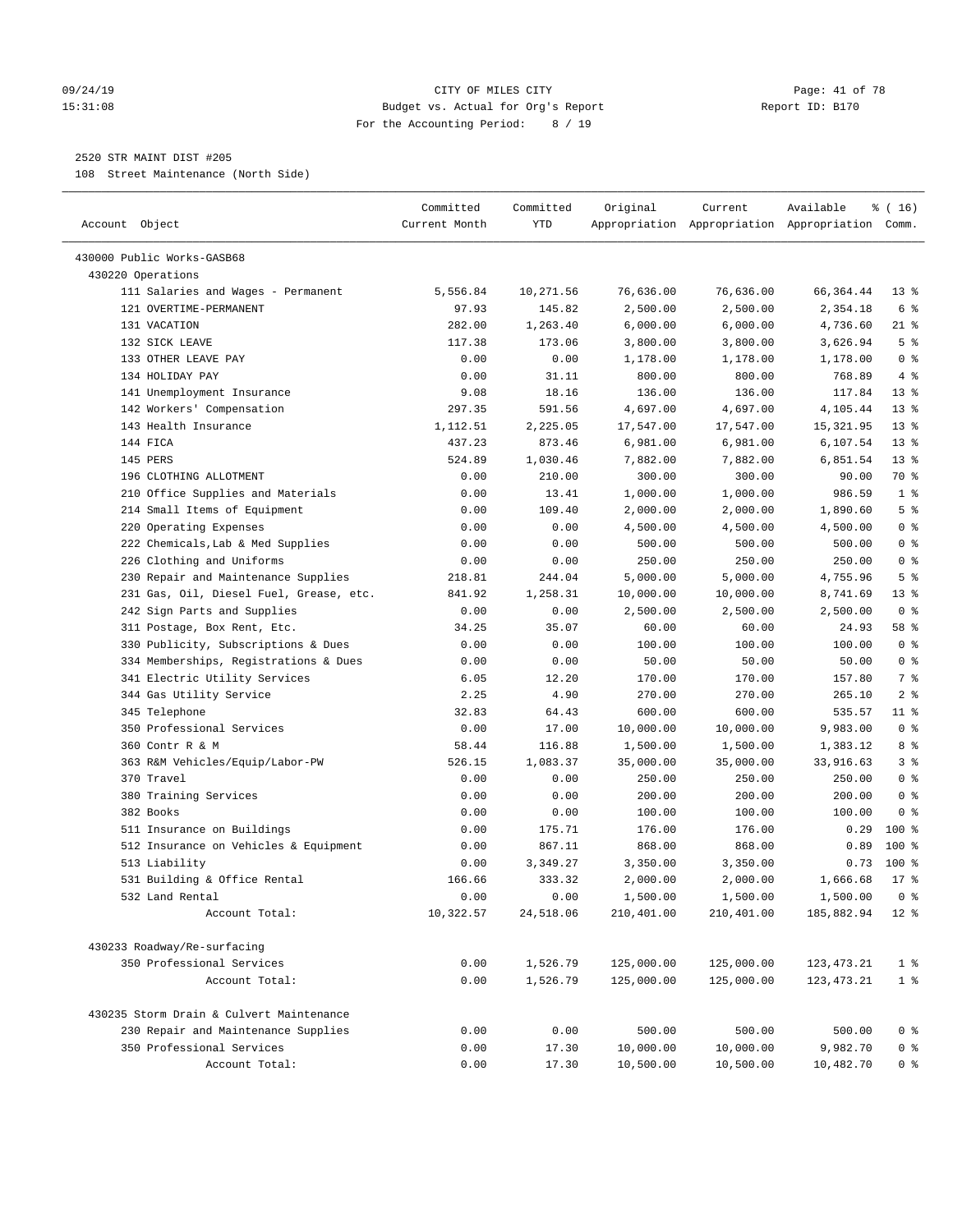#### 09/24/19 CITY OF MILES CITY Page: 42 of 78 15:31:08 Budget vs. Actual for Org's Report Report ID: B170 For the Accounting Period: 8 / 19

# 2520 STR MAINT DIST #205

108 Street Maintenance (North Side)

| Account Object                                                                                          | Committed<br>Current Month | Committed<br><b>YTD</b> | Original<br>Appropriation | Current<br>Appropriation | Available<br>Appropriation | % (16)<br>Comm. |
|---------------------------------------------------------------------------------------------------------|----------------------------|-------------------------|---------------------------|--------------------------|----------------------------|-----------------|
| Account Group Total:                                                                                    | 10,322.57                  | 26,062.15               | 345,901.00                | 345,901.00               | 319,838.85                 | 8 %             |
| 520000 OTHER FINANCING USES<br>521000 Interfund Operating Transfers Out<br>820 Transfers to Other Funds | 2,147.00                   | 4,294.00                | 30,149.00                 | 30,149.00                | 25,855.00                  | $14*$           |
| Account Total:                                                                                          | 2,147.00                   | 4,294.00                | 30,149.00                 | 30,149.00                | 25,855.00                  | $14*$           |
| Account Group Total:                                                                                    | 2,147.00                   | 4,294.00                | 30,149.00                 | 30,149.00                | 25,855.00                  | $14*$           |
| Organization Total:                                                                                     | 12,469.57                  | 30,356.15               | 376,050.00                | 376,050.00               | 345,693.85                 | 8 %             |
|                                                                                                         |                            |                         |                           |                          |                            |                 |
| Fund Total:                                                                                             | 12,469.57                  | 30,356.15               | 376,050.00                | 376,050.00               | 345,693.85                 | 8 %             |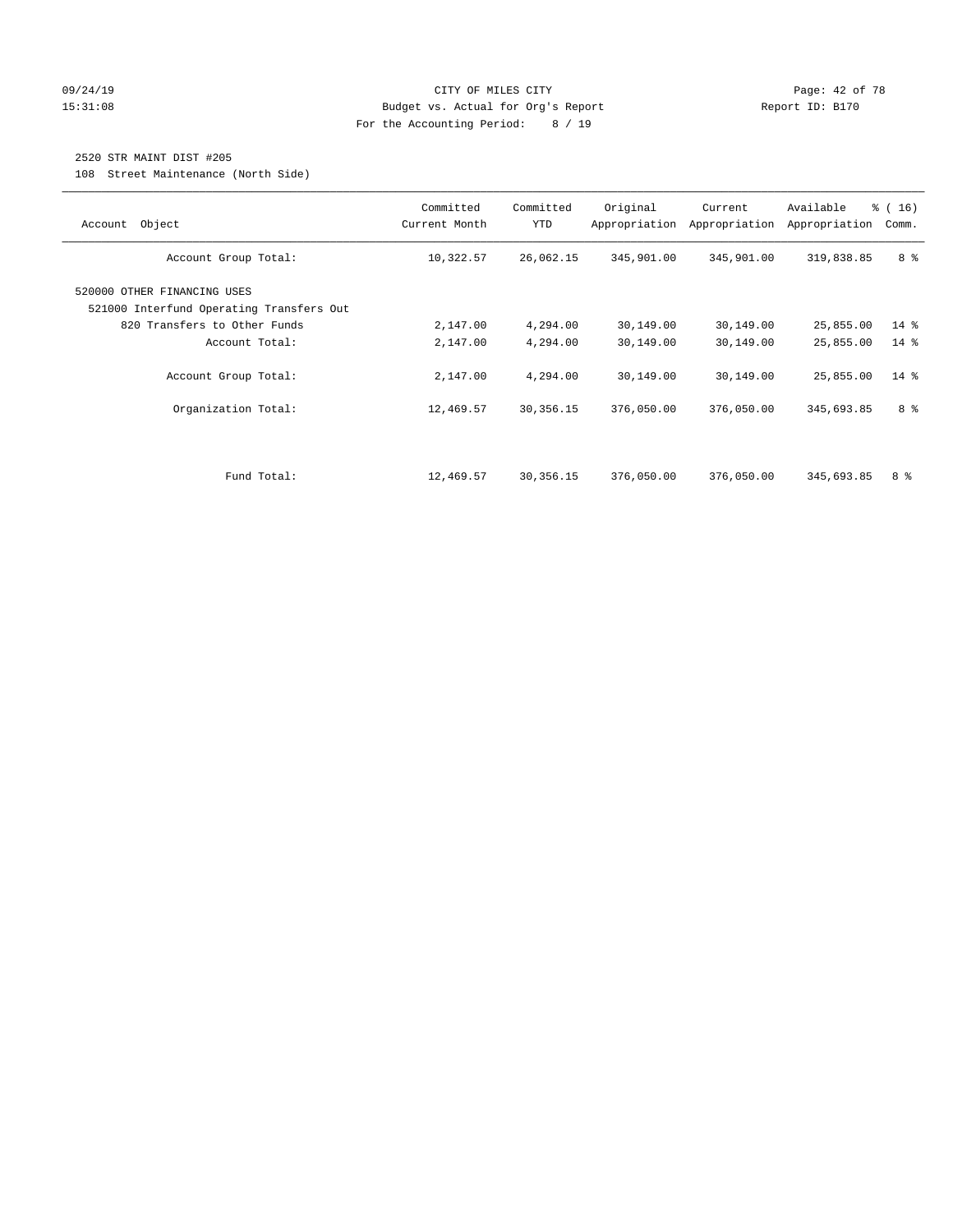#### 09/24/19 CITY OF MILES CITY Page: 43 of 78 15:31:08 Budget vs. Actual for Org's Report Report ID: B170 For the Accounting Period: 8 / 19

#### 2540 STR MAINT DIST#207-(MILESTOWN ESTATES)

109 Milestown Estates Maintenance Dist.

|                                          | Committed     | Committed  | Original | Current                                         | Available       | % (16)          |
|------------------------------------------|---------------|------------|----------|-------------------------------------------------|-----------------|-----------------|
| Account Object                           | Current Month | <b>YTD</b> |          | Appropriation Appropriation Appropriation Comm. |                 |                 |
| 430000 Public Works-GASB68               |               |            |          |                                                 |                 |                 |
| 430220 Operations                        |               |            |          |                                                 |                 |                 |
| 111 Salaries and Wages - Permanent       | 277.48        | 514.36     | 3,736.00 | 3,736.00                                        | 3,221.64        | $14$ %          |
| 121 OVERTIME-PERMANENT                   | 5.60          | 8.18       | 100.00   | 100.00                                          | 91.82           | 8%              |
| 131 VACATION                             | 14.50         | 62.03      | 300.00   | 300.00                                          | 237.97          | $21$ %          |
| 132 SICK LEAVE                           | 6.21          | 9.05       | 200.00   | 200.00                                          | 190.95          | 5 <sup>°</sup>  |
| 133 OTHER LEAVE PAY                      | 0.00          | 0.00       | 39.00    | 39.00                                           | 39.00           | 0 <sup>8</sup>  |
| 134 HOLIDAY PAY                          | 0.00          | 1.80       | 40.00    | 40.00                                           | 38.20           | 5 <sup>°</sup>  |
| 141 Unemployment Insurance               | 0.42          | 0.84       | 7.00     | 7.00                                            | 6.16            | $12*$           |
| 142 Workers' Compensation                | 15.76         | 31.34      | 225.00   | 225.00                                          | 193.66          | $14*$           |
| 143 Health Insurance                     | 55.58         | 111.18     | 763.00   | 763.00                                          | 651.82          | 15 <sup>8</sup> |
| 144 FICA                                 | 21.92         | 43.68      | 338.00   | 338.00                                          | 294.32          | 13 <sup>8</sup> |
| 145 PERS                                 | 26.36         | 51.64      | 389.00   | 389.00                                          | 337.36          | 13 <sup>8</sup> |
| 196 CLOTHING ALLOTMENT                   | 0.00          | 10.50      | 20.00    | 20.00                                           | 9.50            | 53%             |
| 350 Professional Services                | 0.00          | 0.00       | 1,000.00 | 1,000.00                                        | 1,000.00        | 0 <sup>8</sup>  |
| Account Total:                           | 423.83        | 844.60     | 7,157.00 | 7,157.00                                        | 6,312.40        | $12*$           |
| Account Group Total:                     | 423.83        | 844.60     | 7,157.00 | 7,157.00                                        | 6,312.40        | $12*$           |
| 510000 MISCELLANEOUS                     |               |            |          |                                                 |                 |                 |
| 510330 Comprehensive Liability Insurance |               |            |          |                                                 |                 |                 |
| 513 Liability                            | 0.00          | 62.00      | 62.00    | 62.00                                           | 0.00            | $100*$          |
| Account Total:                           | 0.00          | 62.00      | 62.00    | 62.00                                           | 0.00            | $100*$          |
| Account Group Total:                     | 0.00          | 62.00      | 62.00    | 62.00                                           | 0.00            | $100*$          |
| Organization Total:                      | 423.83        | 906.60     | 7,219.00 | 7,219.00                                        | 6,312.40        | $13*$           |
|                                          |               |            |          |                                                 |                 |                 |
| Fund Total:                              | 423.83        | 906.60     | 7,219.00 | 7,219.00                                        | $6,312.40$ 13 % |                 |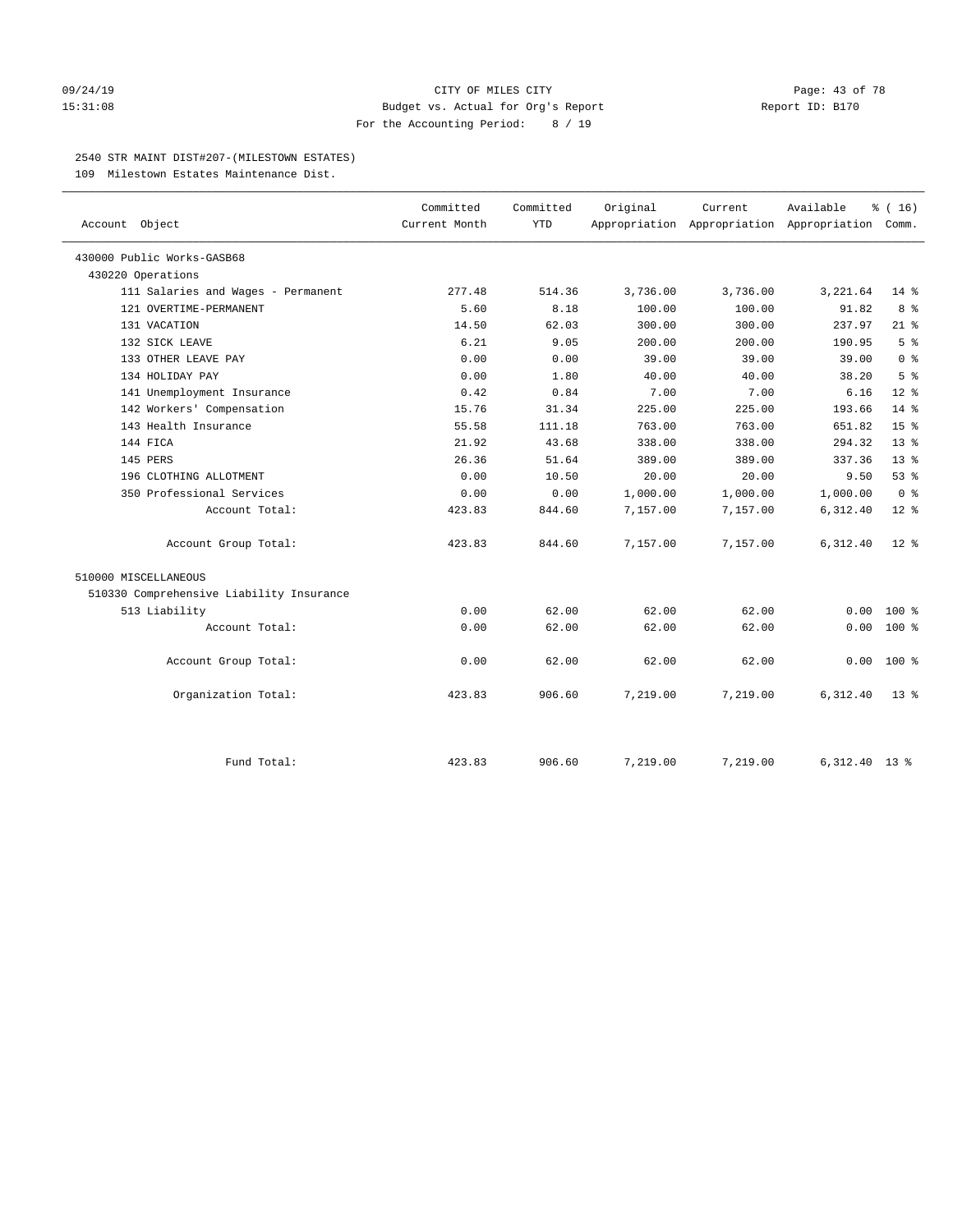#### 09/24/19 Page: 44 of 78 15:31:08 Budget vs. Actual for Org's Report Report ID: B170 For the Accounting Period: 8 / 19

# 2701 Fire Grants

7 Fire

| Object<br>Account                                                            | Committed<br>Current Month | Committed<br><b>YTD</b> | Original<br>Appropriation | Current<br>Appropriation | Available<br>Appropriation | $\frac{1}{6}$ ( 16 )<br>Comm. |
|------------------------------------------------------------------------------|----------------------------|-------------------------|---------------------------|--------------------------|----------------------------|-------------------------------|
| 420000 PUBLIC SAFETY-GASB68<br>420464 Fire-Turnouts/Accountability Sys Grant |                            |                         |                           |                          |                            |                               |
| 226 Clothing and Uniforms                                                    | 144,094.45                 | 144,094.45              | 723,232.00                | 723,232.00               | 579,137.55                 | $20*$                         |
| Account Total:                                                               | 144,094.45                 | 144,094.45              | 723,232.00                | 723,232.00               | 579,137.55                 | $20*$                         |
| Account Group Total:                                                         | 144,094.45                 | 144,094.45              | 723,232.00                | 723,232.00               | 579,137.55                 | $20*$                         |
| Organization Total:                                                          | 144,094.45                 | 144,094.45              | 723,232.00                | 723, 232, 00             | 579, 137.55                | $20*$                         |
| Fund Total:                                                                  | 144,094.45                 | 144,094.45              | 723,232.00                | 723,232.00               | 579,137.55                 | $20*$                         |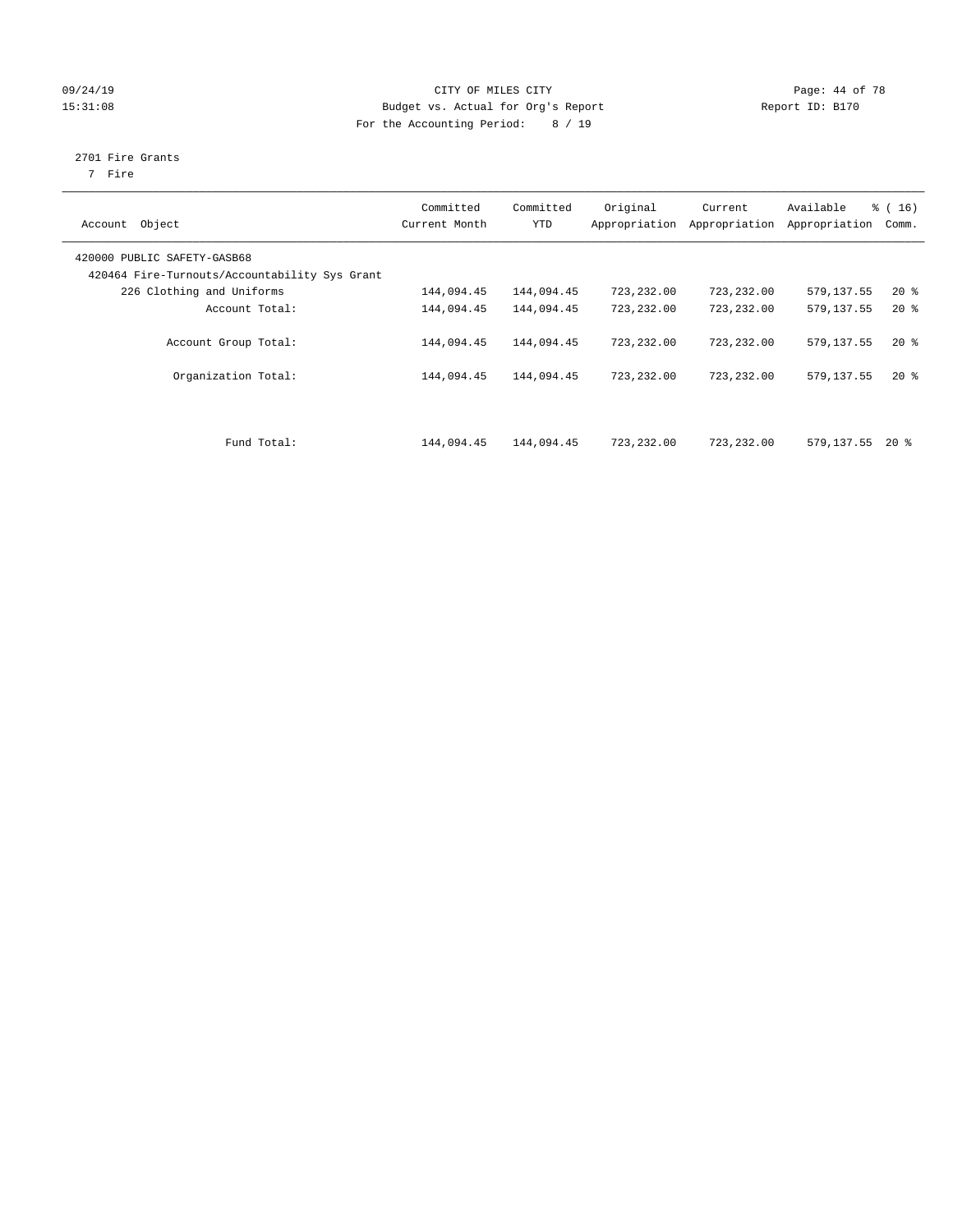#### 09/24/19 Page: 45 of 78 15:31:08 Budget vs. Actual for Org's Report Report ID: B170 For the Accounting Period: 8 / 19

#### 2820 GAS TAX 34 Gas Tax

| Account Object              |                                          | Committed<br>Current Month | Committed<br><b>YTD</b> | Original   | Current<br>Appropriation Appropriation Appropriation | Available  | % (16)<br>Comm. |
|-----------------------------|------------------------------------------|----------------------------|-------------------------|------------|------------------------------------------------------|------------|-----------------|
| 520000 OTHER FINANCING USES |                                          |                            |                         |            |                                                      |            |                 |
|                             | 521000 Interfund Operating Transfers Out |                            |                         |            |                                                      |            |                 |
|                             | 820 Transfers to Other Funds             | 321.00                     | 642.00                  | 3,850.00   | 3,850.00                                             | 3,208.00   | 17.8            |
|                             | Account Total:                           | 321.00                     | 642.00                  | 3,850.00   | 3,850.00                                             | 3,208.00   | $17*$           |
| 521204 TRANSFER:            | SID 204                                  |                            |                         |            |                                                      |            |                 |
|                             | 820 Transfers to Other Funds             | 0.00                       | 0.00                    | 84, 332.00 | 84, 332.00                                           | 84,332.00  | 0 <sup>8</sup>  |
|                             | Account Total:                           | 0.00                       | 0.00                    | 84, 332.00 | 84,332.00                                            | 84, 332.00 | 0 <sup>8</sup>  |
| 521205 TRANSFER:            | SID 205                                  |                            |                         |            |                                                      |            |                 |
|                             | 820 Transfers to Other Funds             | 0.00                       | 0.00                    | 84, 332.00 | 84,332.00                                            | 84,332.00  | 0 <sup>8</sup>  |
|                             | Account Total:                           | 0.00                       | 0.00                    | 84, 332.00 | 84,332.00                                            | 84,332.00  | 0 <sup>8</sup>  |
|                             | Account Group Total:                     | 321.00                     | 642.00                  | 172,514.00 | 172,514.00                                           | 171,872.00 | 0 <sup>8</sup>  |
|                             | Organization Total:                      | 321.00                     | 642.00                  | 172,514.00 | 172,514.00                                           | 171,872.00 | 0 <sup>8</sup>  |
|                             |                                          |                            |                         |            |                                                      |            |                 |
|                             | Fund Total:                              | 321.00                     | 642.00                  | 172,514.00 | 172,514.00                                           | 171,872.00 | 0 <sup>8</sup>  |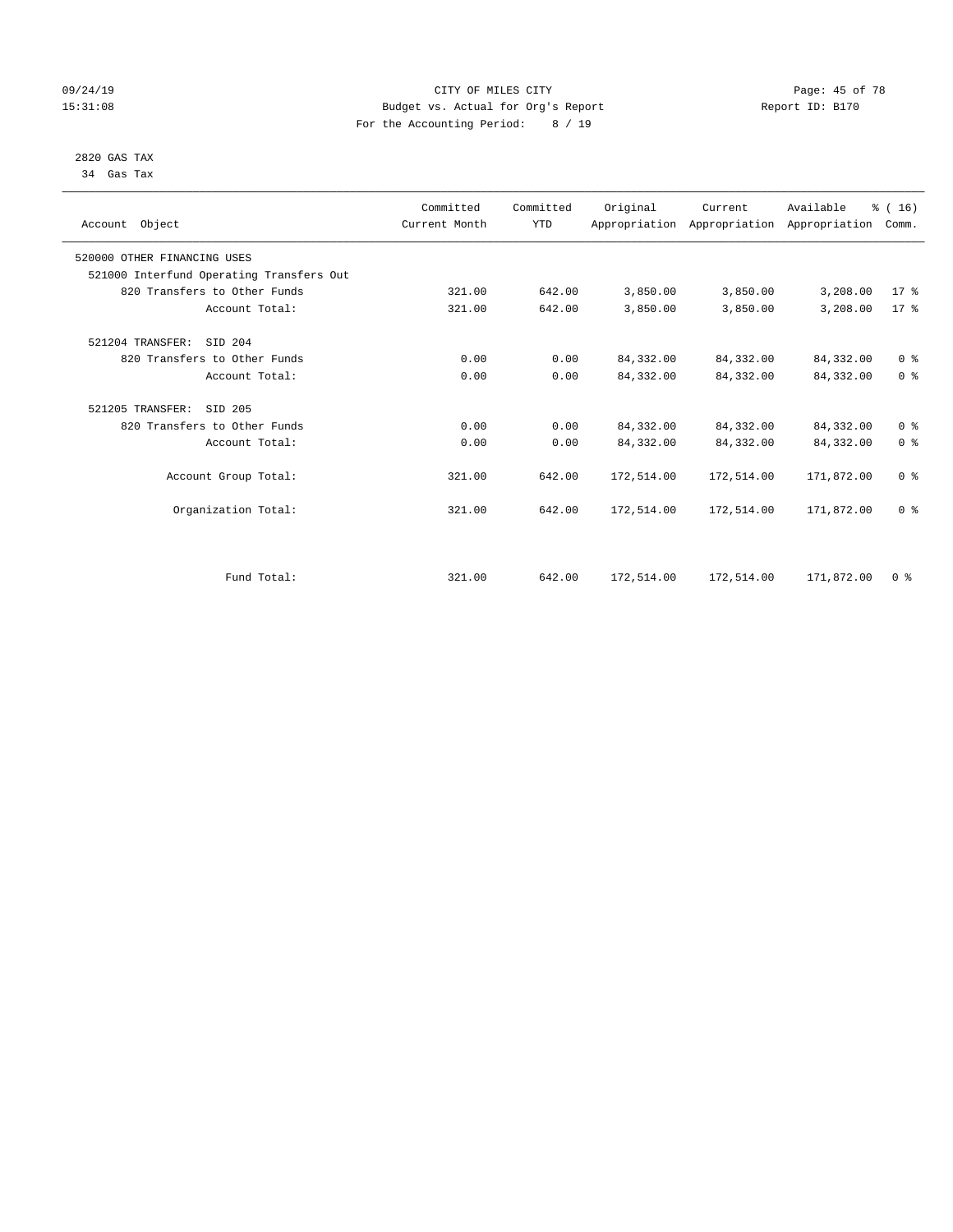#### 09/24/19 Page: 46 of 78 15:31:08 Budget vs. Actual for Org's Report Report ID: B170 For the Accounting Period: 8 / 19

#### 2821 HB473- Fuel Tax 95 HB473

| Object<br>Account                                         | Committed<br>Current Month | Committed<br><b>YTD</b> | Original<br>Appropriation | Current<br>Appropriation | Available<br>Appropriation | % (16)<br>Comm. |
|-----------------------------------------------------------|----------------------------|-------------------------|---------------------------|--------------------------|----------------------------|-----------------|
| 430000 Public Works-GASB68<br>430233 Roadway/Re-surfacing |                            |                         |                           |                          |                            |                 |
| 935 HB473 Tax Match Program                               | 108,307.21                 | 108,307.21              | 138,752.00                | 138,752.00               | 30,444.79                  | 78 %            |
| Account Total:                                            | 108,307.21                 | 108,307.21              | 138,752.00                | 138,752.00               | 30,444.79                  | 78 %            |
| Account Group Total:                                      | 108,307.21                 | 108,307.21              | 138,752.00                | 138,752.00               | 30,444.79                  | 78 %            |
| Organization Total:                                       | 108,307.21                 | 108,307.21              | 138,752.00                | 138,752.00               | 30,444.79                  | 78 %            |
| Fund Total:                                               | 108,307.21                 | 108,307.21              | 138,752.00                | 138,752.00               | 30,444.79                  | 78 %            |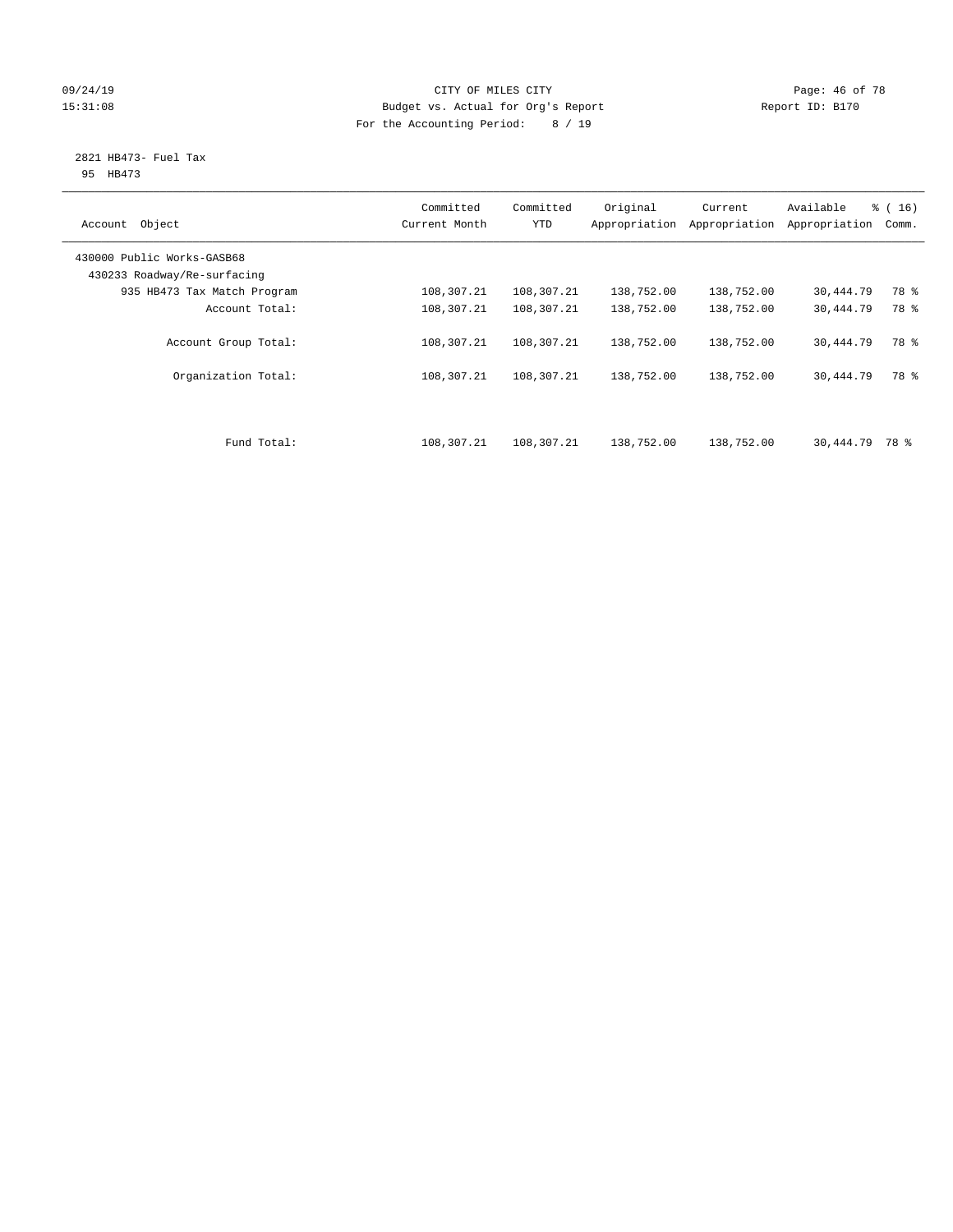# 09/24/19 Page: 47 of 78 15:31:08 Budget vs. Actual for Org's Report Report ID: B170 For the Accounting Period: 8 / 19

2850 911 EMERGENCY

105 Enhanced 911

| Account Object                              | Committed<br>Current Month | Committed<br><b>YTD</b> | Original   | Current    | Available<br>Appropriation Appropriation Appropriation Comm. | % (16)          |
|---------------------------------------------|----------------------------|-------------------------|------------|------------|--------------------------------------------------------------|-----------------|
| 420000 PUBLIC SAFETY-GASB68                 |                            |                         |            |            |                                                              |                 |
| 420140 Crime Control and Investigation (05) |                            |                         |            |            |                                                              |                 |
| 210 Office Supplies and Materials           | 0.00                       | 0.00                    | 1,000.00   | 1,000.00   | 1,000.00                                                     | 0 <sup>8</sup>  |
| 214 Small Items of Equipment                | 355.00                     | 355.00                  | 2,000.00   | 2,000.00   | 1,645.00                                                     | 18 %            |
| 220 Operating Expenses                      | 0.00                       | 0.00                    | 2,000.00   | 2,000.00   | 2,000.00                                                     | 0 <sup>8</sup>  |
| 311 Postage, Box Rent, Etc.                 | 0.00                       | 0.00                    | 150.00     | 150.00     | 150.00                                                       | 0 <sup>8</sup>  |
| 320 Printing, Duplicating, Typing &         | 0.00                       | 0.00                    | 100.00     | 100.00     | 100.00                                                       | 0 <sup>8</sup>  |
| 334 Memberships, Registrations & Dues       | 0.00                       | 0.00                    | 400.00     | 400.00     | 400.00                                                       | 0 <sup>8</sup>  |
| 341 Electric Utility Services               | 50.24                      | 99.81                   | 600.00     | 600.00     | 500.19                                                       | $17*$           |
| 345 Telephone                               | 2,291.67                   | 2,633.31                | 28,000.00  | 28,000.00  | 25,366.69                                                    | 9 <sup>°</sup>  |
| 350 Professional Services                   | 19,599.61                  | 20,449.36               | 70,000.00  | 70,000.00  | 49,550.64                                                    | 29%             |
| 370 Travel                                  | 0.00                       | 0.00                    | 1,500.00   | 1,500.00   | 1,500.00                                                     | 0 <sup>8</sup>  |
| 380 Training Services                       | 0.00                       | 0.00                    | 3,000.00   | 3,000.00   | 3,000.00                                                     | 0 <sup>8</sup>  |
| 512 Insurance on Vehicles & Equipment       | 0.00                       | 245.00                  | 245.00     | 245.00     | 0.00                                                         | $100*$          |
| 940 Machinery & Equipment                   | 0.00                       | 0.00                    | 30,000.00  | 30,000.00  | 30,000.00                                                    | 0 <sup>8</sup>  |
| 941 911 Eq & Software (2/01)                | 177,639.00                 | 177,639.00              | 401,790.00 | 401,790.00 | 224,151.00                                                   | 44 %            |
| Account Total:                              | 199,935.52                 | 201, 421.48             | 540,785.00 | 540,785.00 | 339, 363.52                                                  | 37 <sup>8</sup> |
| Account Group Total:                        | 199,935.52                 | 201, 421.48             | 540,785.00 | 540,785.00 | 339, 363.52                                                  | 37%             |
| 520000 OTHER FINANCING USES                 |                            |                         |            |            |                                                              |                 |
| 521000 Interfund Operating Transfers Out    |                            |                         |            |            |                                                              |                 |
| 820 Transfers to Other Funds                | 0.00                       | 0.00                    | 59,693.00  | 59,693.00  | 59,693.00                                                    | 0 <sup>8</sup>  |
| Account Total:                              | 0.00                       | 0.00                    | 59,693.00  | 59,693.00  | 59,693.00                                                    | 0 <sup>8</sup>  |
| Account Group Total:                        | 0.00                       | 0.00                    | 59,693.00  | 59,693.00  | 59,693.00                                                    | 0 <sup>8</sup>  |
| Organization Total:                         | 199,935.52                 | 201,421.48              | 600,478.00 | 600,478.00 | 399,056.52                                                   | 34 %            |
| Fund Total:                                 | 199,935.52                 | 201, 421.48             | 600,478.00 | 600,478.00 | 399,056.52 34 %                                              |                 |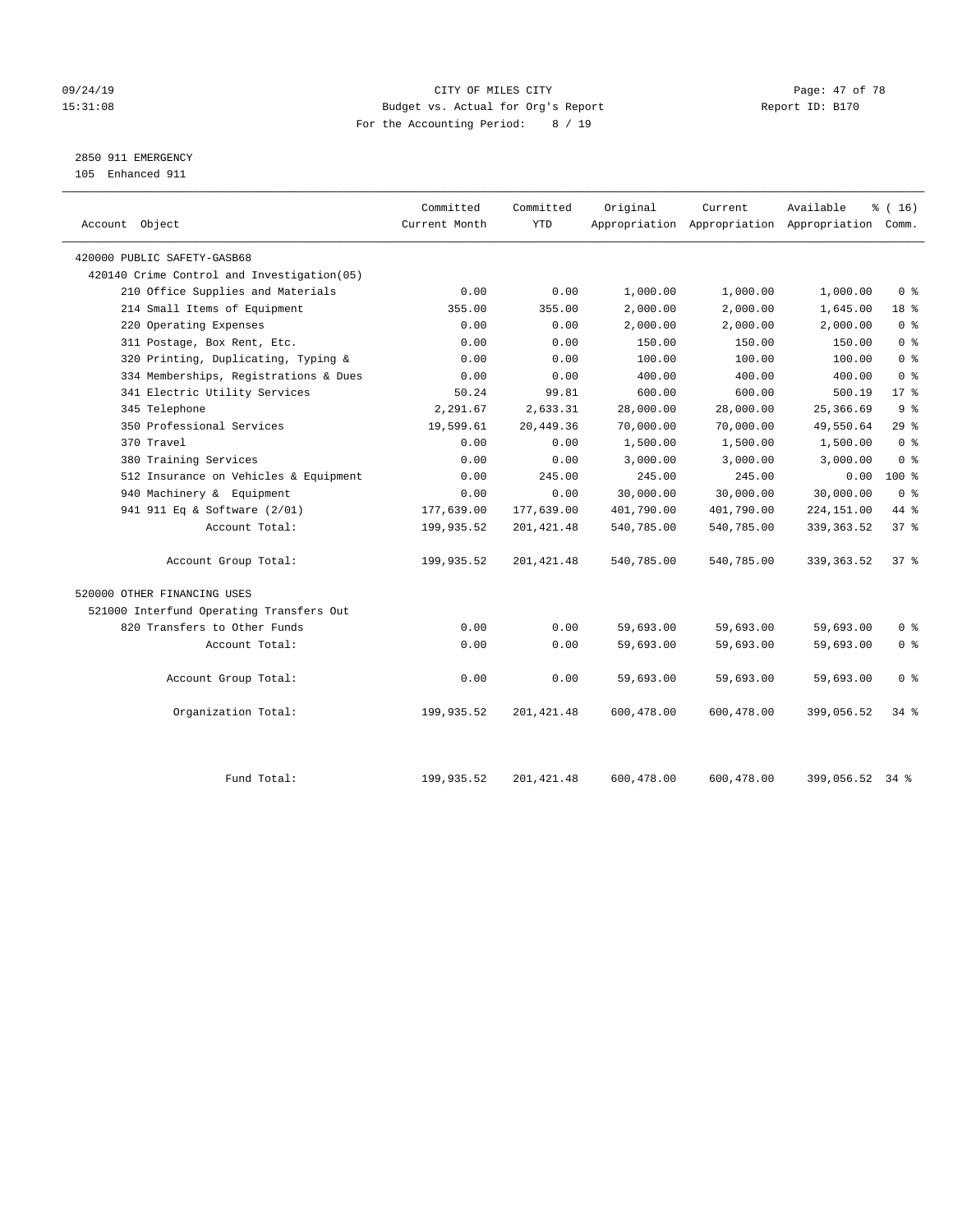#### 09/24/19 Page: 48 of 78 15:31:08 Budget vs. Actual for Org's Report Report ID: B170 For the Accounting Period: 8 / 19

# 2880 LIBRARY GRANTS

39 Partners Program

| Account Object                                                      | Committed<br>Current Month | Committed<br><b>YTD</b> | Original<br>Appropriation | Current<br>Appropriation | Available<br>Appropriation | % (16)<br>Comm. |
|---------------------------------------------------------------------|----------------------------|-------------------------|---------------------------|--------------------------|----------------------------|-----------------|
| 460000 CULTURE AND RECREATION-GASB68<br>460100 Library Services(16) |                            |                         |                           |                          |                            |                 |
| 311 Postage, Box Rent, Etc.                                         | 0.00                       | 247.50                  | 4,900.00                  | 4,900.00                 | 4,652.50                   | 5 <sup>8</sup>  |
| 382 Books                                                           | 0.00                       | 0.00                    | 100.00                    | 100.00                   | 100.00                     | 0 <sup>8</sup>  |
| Account Total:                                                      | 0.00                       | 247.50                  | 5,000.00                  | 5,000.00                 | 4,752.50                   | 5 <sup>8</sup>  |
| Account Group Total:                                                | 0.00                       | 247.50                  | 5,000.00                  | 5,000.00                 | 4,752.50                   | 5 <sup>8</sup>  |
| Organization Total:                                                 | 0.00                       | 247.50                  | 5.000.00                  | 5,000.00                 | 4,752.50                   | 5 <sup>8</sup>  |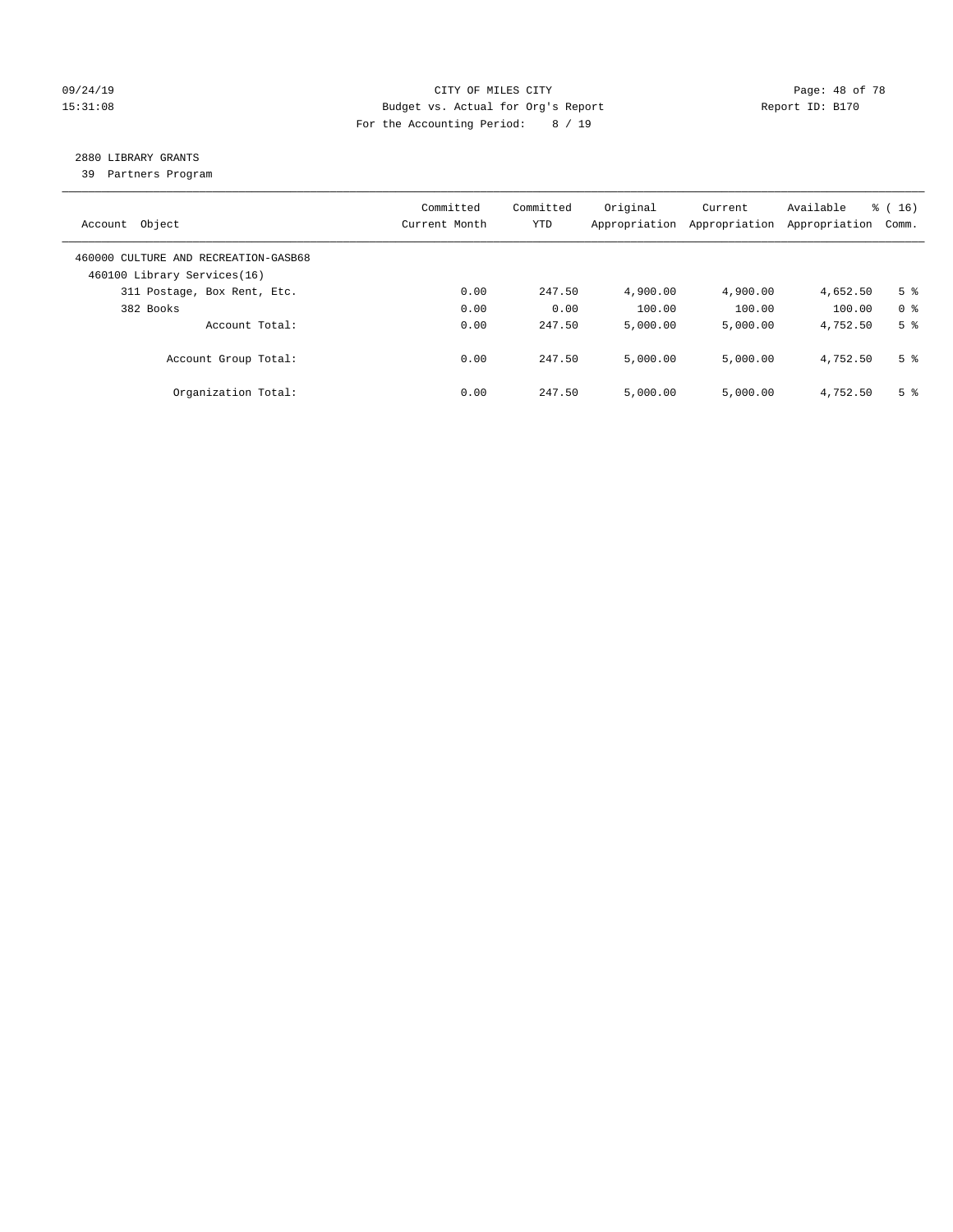### 09/24/19 Page: 49 of 78 15:31:08 Budget vs. Actual for Org's Report Report ID: B170 For the Accounting Period: 8 / 19

#### 2880 LIBRARY GRANTS

41 Sagebrush Fed/Coal Sev Tax

| Object<br>Account                    | Committed<br>Current Month | Committed<br><b>YTD</b> | Original<br>Appropriation | Current<br>Appropriation | Available<br>Appropriation | % (16)<br>Comm. |
|--------------------------------------|----------------------------|-------------------------|---------------------------|--------------------------|----------------------------|-----------------|
| 460000 CULTURE AND RECREATION-GASB68 |                            |                         |                           |                          |                            |                 |
| 460100 Library Services(16)          |                            |                         |                           |                          |                            |                 |
| 210 Office Supplies and Materials    | 0.00                       | 0.00                    | 500.00                    | 500.00                   | 500.00                     | 0 <sub>8</sub>  |
| 214 Small Items of Equipment         | 0.00                       | 0.00                    | 2,500.00                  | 2,500.00                 | 2,500.00                   | 0 <sup>8</sup>  |
| 350 Professional Services            | 0.00                       | 0.00                    | 5,000.00                  | 5,000.00                 | 5,000.00                   | 0 <sup>8</sup>  |
| 370 Travel                           | 0.00                       | 0.00                    | 5,000.00                  | 5,000.00                 | 5,000.00                   | 0 <sup>8</sup>  |
| 380 Training Services                | 0.00                       | 0.00                    | 2,000.00                  | 2,000.00                 | 2,000.00                   | 0 <sup>8</sup>  |
| Account Total:                       | 0.00                       | 0.00                    | 15,000.00                 | 15,000.00                | 15,000.00                  | 0 <sup>8</sup>  |
| Account Group Total:                 | 0.00                       | 0.00                    | 15,000.00                 | 15,000.00                | 15,000.00                  | 0 <sup>8</sup>  |
| Organization Total:                  | 0.00                       | 0.00                    | 15,000.00                 | 15,000.00                | 15,000.00                  | 0 %             |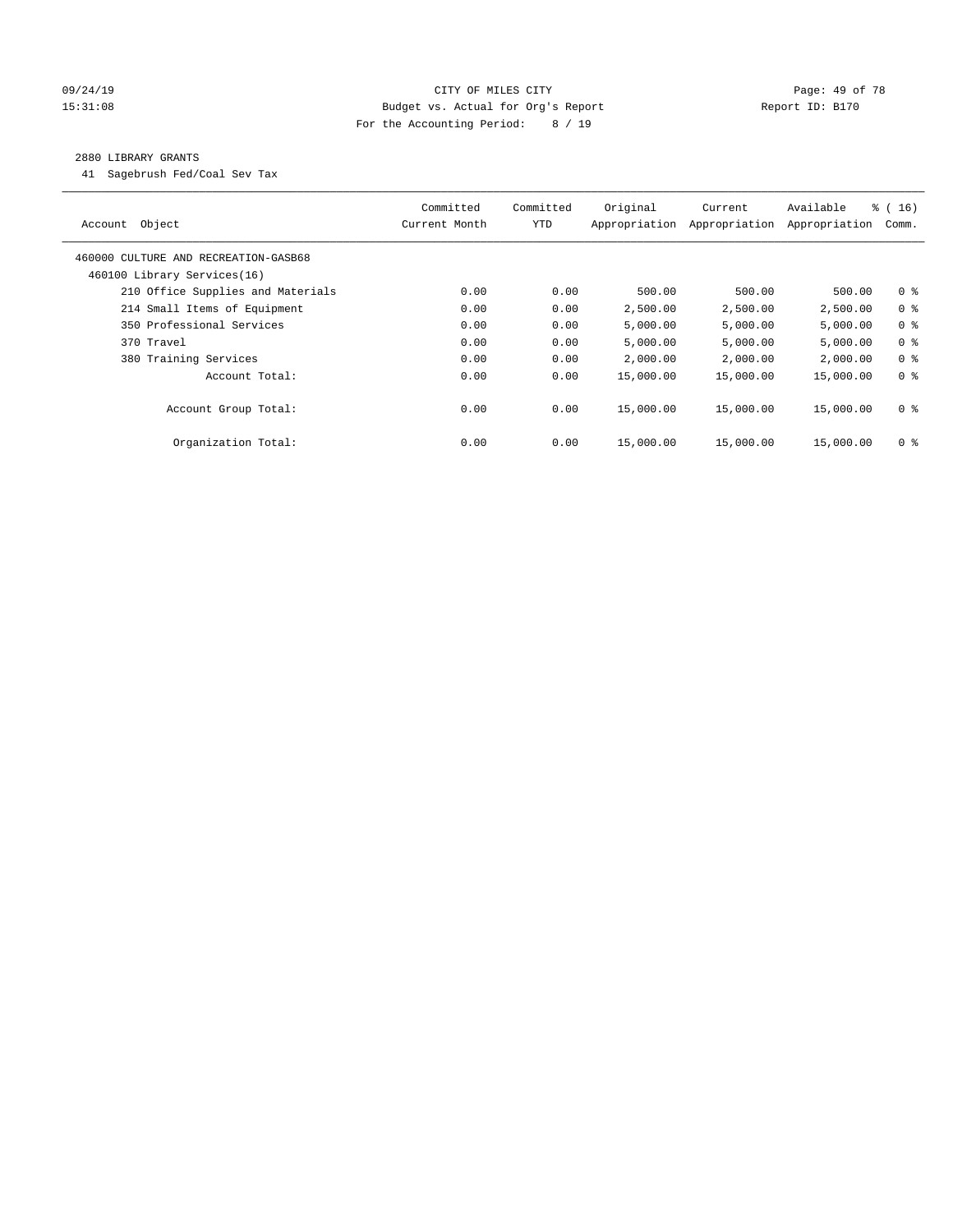#### 09/24/19 Page: 50 of 78 15:31:08 Budget vs. Actual for Org's Report Report ID: B170 For the Accounting Period: 8 / 19

#### 2880 LIBRARY GRANTS

43 State Aid Per Capita-Tech Serv

| Object<br>Account                                                   | Committed<br>Current Month | Committed<br><b>YTD</b> | Original<br>Appropriation | Current<br>Appropriation | Available<br>Appropriation | $\frac{1}{6}$ ( 16 )<br>Comm. |
|---------------------------------------------------------------------|----------------------------|-------------------------|---------------------------|--------------------------|----------------------------|-------------------------------|
| 460000 CULTURE AND RECREATION-GASB68<br>460100 Library Services(16) |                            |                         |                           |                          |                            |                               |
| 210 Office Supplies and Materials                                   | 0.00                       | 0.00                    | 1,000.00                  | 1,000.00                 | 1,000.00                   | 0 <sup>8</sup>                |
| 350 Professional Services                                           | 0.00                       | 0.00                    | 15,284.00                 | 15,284.00                | 15,284.00                  | 0 <sup>8</sup>                |
| 370 Travel                                                          | 0.00                       | 0.00                    | 5.000.00                  | 5,000.00                 | 5.000.00                   | 0 <sup>8</sup>                |
| Account Total:                                                      | 0.00                       | 0.00                    | 21,284.00                 | 21,284.00                | 21,284.00                  | 0 <sup>8</sup>                |
| Account Group Total:                                                | 0.00                       | 0.00                    | 21,284.00                 | 21,284.00                | 21,284.00                  | 0 <sup>8</sup>                |
| Organization Total:                                                 | 0.00                       | 0.00                    | 21,284.00                 | 21,284.00                | 21,284.00                  | 0 <sup>8</sup>                |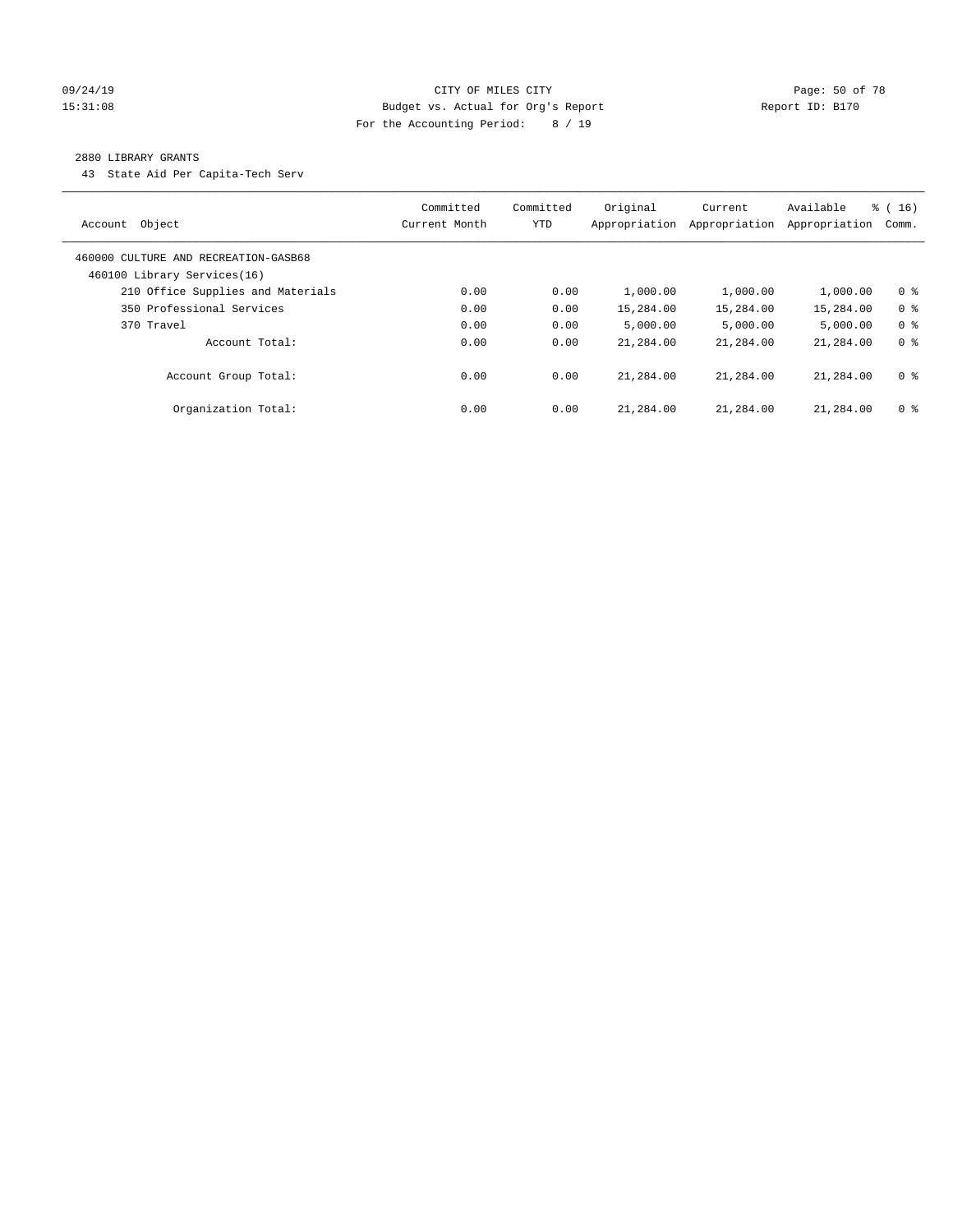#### 09/24/19 Page: 51 of 78 15:31:08 Budget vs. Actual for Org's Report Report ID: B170 For the Accounting Period: 8 / 19

#### 2880 LIBRARY GRANTS

111 One Time Endowments-Library

| Object<br>Account                                                   | Committed<br>Current Month | Committed<br>YTD | Original<br>Appropriation | Current<br>Appropriation | Available<br>Appropriation | % (16)<br>Comm. |
|---------------------------------------------------------------------|----------------------------|------------------|---------------------------|--------------------------|----------------------------|-----------------|
| 460000 CULTURE AND RECREATION-GASB68<br>460100 Library Services(16) |                            |                  |                           |                          |                            |                 |
| 214 Small Items of Equipment                                        | 0.00                       | 279.96           | 2,000.00                  | 2,000.00                 | 1,720.04                   | $14$ %          |
| 350 Professional Services                                           | 0.00                       | 0.00             | 1,500.00                  | 1,500.00                 | 1,500.00                   | 0 <sup>8</sup>  |
| Account Total:                                                      | 0.00                       | 279.96           | 3,500.00                  | 3,500.00                 | 3,220.04                   | 8 %             |
| Account Group Total:                                                | 0.00                       | 279.96           | 3,500.00                  | 3,500.00                 | 3,220.04                   | 8 %             |
| Organization Total:                                                 | 0.00                       | 279.96           | 3,500.00                  | 3,500.00                 | 3,220.04                   | 8 %             |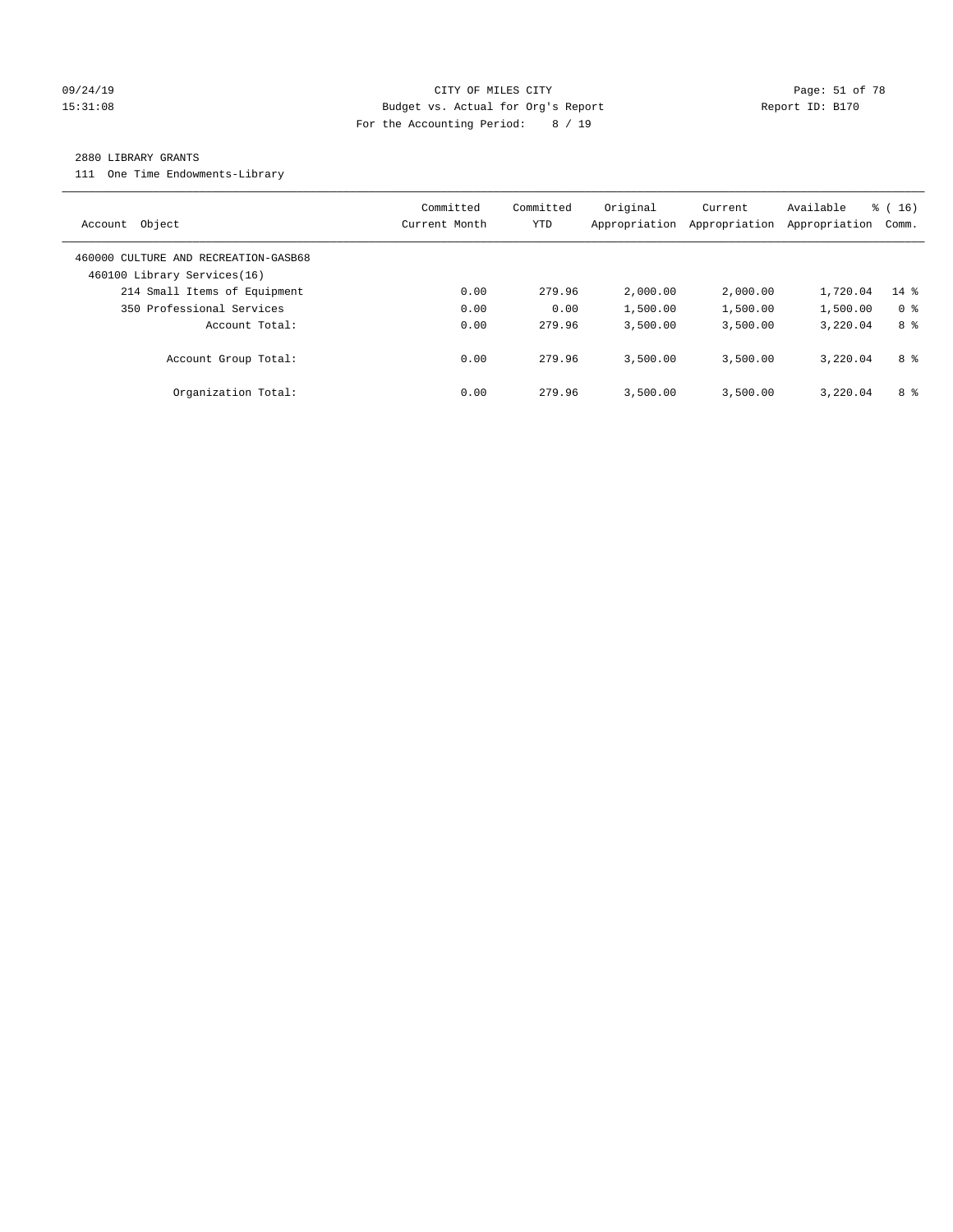#### 09/24/19 Page: 52 of 78 15:31:08 Budget vs. Actual for Org's Report Report ID: B170 For the Accounting Period: 8 / 19

#### 2880 LIBRARY GRANTS

112 Library Board of Trustees-Library

| Object<br>Account                                                   | Committed<br>Current Month | Committed<br><b>YTD</b> | Original<br>Appropriation | Current<br>Appropriation | Available<br>Appropriation | % (16)<br>Comm. |
|---------------------------------------------------------------------|----------------------------|-------------------------|---------------------------|--------------------------|----------------------------|-----------------|
| 460000 CULTURE AND RECREATION-GASB68<br>460100 Library Services(16) |                            |                         |                           |                          |                            |                 |
| 350 Professional Services                                           | 0.00                       | 0.00                    | 10,000.00                 | 10,000.00                | 10,000.00                  | 0 <sup>8</sup>  |
| 360 Contr R & M                                                     | 0.00                       | 0.00                    | 40,000.00                 | 40,000.00                | 40,000.00                  | 0 <sup>8</sup>  |
| 382 Books                                                           | 0.00                       | 0.00                    | 10,000.00                 | 10,000.00                | 10,000.00                  | 0 <sup>8</sup>  |
| Account Total:                                                      | 0.00                       | 0.00                    | 60,000.00                 | 60,000.00                | 60,000.00                  | 0 <sup>8</sup>  |
| Account Group Total:                                                | 0.00                       | 0.00                    | 60,000.00                 | 60,000.00                | 60,000.00                  | 0 <sup>8</sup>  |
| Organization Total:                                                 | 0.00                       | 0.00                    | 60,000.00                 | 60,000.00                | 60,000.00                  | 0 <sup>8</sup>  |
|                                                                     |                            |                         |                           |                          |                            |                 |
| Fund Total:                                                         | 0.00                       | 527.46                  | 104,784.00                | 104,784.00               | 104,256.54                 | $1 \text{ }$    |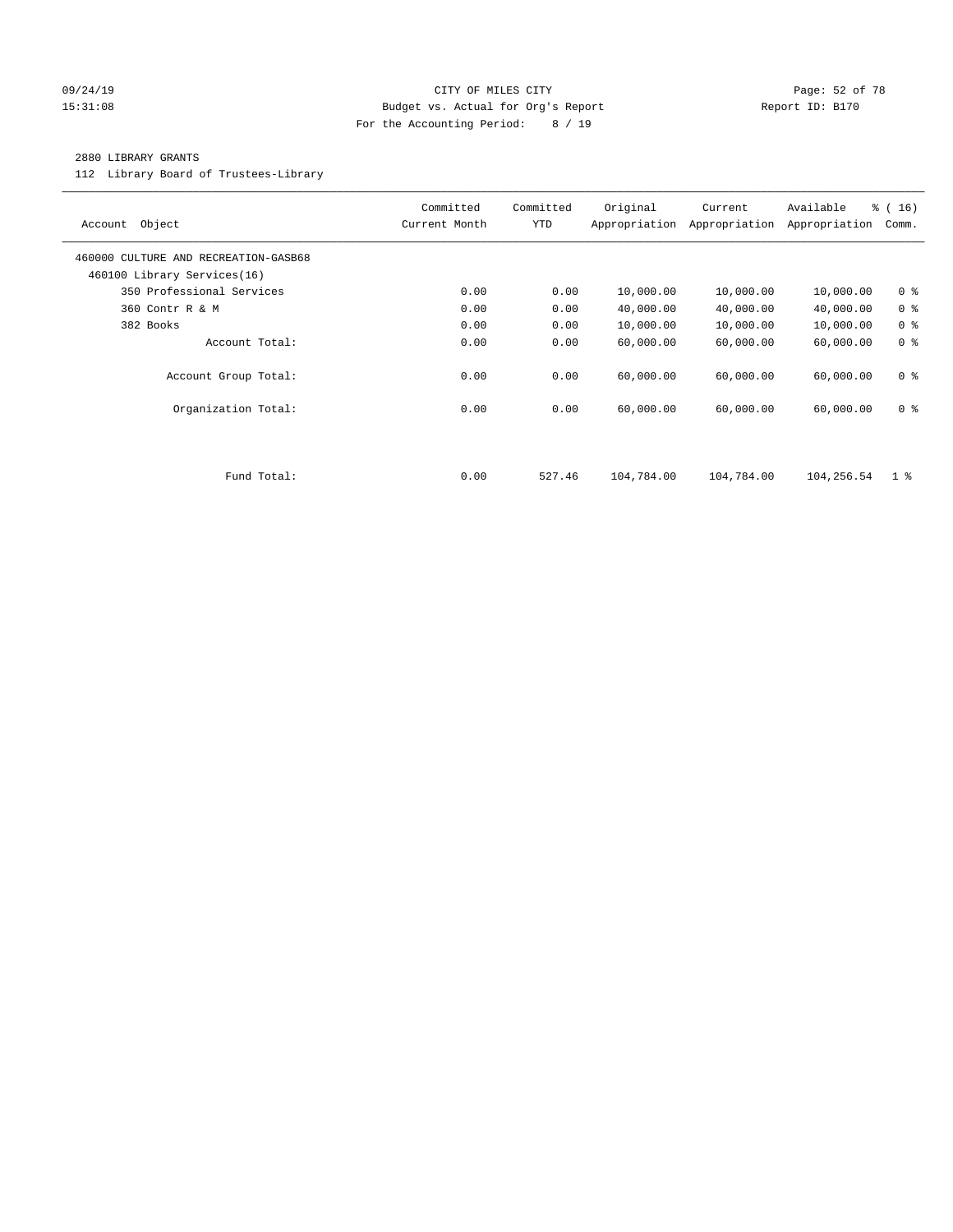# 09/24/19 Page: 53 of 78 15:31:08 Budget vs. Actual for Org's Report Report ID: B170 For the Accounting Period: 8 / 19

2935 Historic Preservation

11 Historic Preservation

| Account Object                              | Committed<br>Current Month | Committed<br><b>YTD</b> | Original | Current  | Available<br>Appropriation Appropriation Appropriation | % (16)<br>Comm. |
|---------------------------------------------|----------------------------|-------------------------|----------|----------|--------------------------------------------------------|-----------------|
| 460000 CULTURE AND RECREATION-GASB68        |                            |                         |          |          |                                                        |                 |
| 460461 Historic Preservation-Administration |                            |                         |          |          |                                                        |                 |
| 111 Salaries and Wages - Permanent          | 0.00                       | 0.00                    | 1,968.00 | 1,968.00 | 1,968.00                                               | 0 <sup>8</sup>  |
| 131 VACATION                                | 0.00                       | 0.00                    | 60.00    | 60.00    | 60.00                                                  | 0 <sup>8</sup>  |
| 132 SICK LEAVE                              | 0.00                       | 0.00                    | 60.00    | 60.00    | 60.00                                                  | 0 <sup>8</sup>  |
| 133 OTHER LEAVE PAY                         | 0.00                       | 0.00                    | 100.00   | 100.00   | 100.00                                                 | 0 <sup>8</sup>  |
| 141 Unemployment Insurance                  | 0.00                       | 0.00                    | 3.00     | 3.00     | 3.00                                                   | 0 <sup>8</sup>  |
| 142 Workers' Compensation                   | 0.00                       | 0.00                    | 28.00    | 28.00    | 28.00                                                  | 0 <sup>8</sup>  |
| 144 FICA                                    | 0.00                       | 0.00                    | 167.00   | 167.00   | 167.00                                                 | 0 <sup>8</sup>  |
| 145 PERS                                    | 0.00                       | 0.00                    | 190.00   | 190.00   | 190.00                                                 | 0 <sup>8</sup>  |
| 196 CLOTHING ALLOTMENT                      | 0.00                       | 0.00                    | 75.00    | 75.00    | 75.00                                                  | 0 <sup>8</sup>  |
| 210 Office Supplies and Materials           | 0.00                       | 5.99                    | 1,000.00 | 1,000.00 | 994.01                                                 | 1 <sup>°</sup>  |
| 220 Operating Expenses                      | 0.00                       | 0.00                    | 2,000.00 | 2,000.00 | 2,000.00                                               | 0 <sup>8</sup>  |
| 311 Postage, Box Rent, Etc.                 | 0.00                       | 0.42                    | 150.00   | 150.00   | 149.58                                                 | 0 <sup>8</sup>  |
| 320 Printing, Duplicating, Typing &         | 0.00                       | 0.00                    | 300.00   | 300.00   | 300.00                                                 | 0 <sup>8</sup>  |
| 330 Publicity, Subscriptions & Dues         | 0.00                       | 0.00                    | 200.00   | 200.00   | 200.00                                                 | 0 <sup>8</sup>  |
| 331 Publication of Formal & Legal Notices   | 0.00                       | 0.00                    | 150.00   | 150.00   | 150.00                                                 | 0 <sup>8</sup>  |
| 334 Memberships, Registrations & Dues       | 0.00                       | 0.00                    | 20.00    | 20.00    | 20.00                                                  | 0 <sup>8</sup>  |
| 345 Telephone                               | 0.00                       | 1.22                    | 0.00     | 0.00     | $-1.22$                                                | $***$ %         |
| 347 Internet                                | 0.85                       | 1.62                    | 60.00    | 60.00    | 58.38                                                  | 3 <sup>8</sup>  |
| 350 Professional Services                   | 0.00                       | 0.00                    | 1,800.00 | 1,800.00 | 1,800.00                                               | 0 <sup>8</sup>  |
| 360 Contr R & M                             | 0.00                       | 5.00                    | 0.00     | 0.00     | $-5.00$                                                | $***$ %         |
| 370 Travel                                  | 0.00                       | 0.00                    | 500.00   | 500.00   | 500.00                                                 | 0 <sup>8</sup>  |
| 380 Training Services                       | 0.00                       | 0.00                    | 300.00   | 300.00   | 300.00                                                 | 0 <sup>8</sup>  |
| Account Total:                              | 0.85                       | 14.25                   | 9,131.00 | 9,131.00 | 9,116.75                                               | 0 <sup>8</sup>  |
| Account Group Total:                        | 0.85                       | 14.25                   | 9,131.00 | 9,131.00 | 9,116.75                                               | 0 <sup>8</sup>  |
| Organization Total:                         | 0.85                       | 14.25                   | 9,131.00 | 9,131.00 | 9,116.75                                               | 0 <sup>8</sup>  |
| Fund Total:                                 | 0.85                       | 14.25                   | 9,131.00 | 9,131.00 | 9,116.75                                               | 0 <sup>8</sup>  |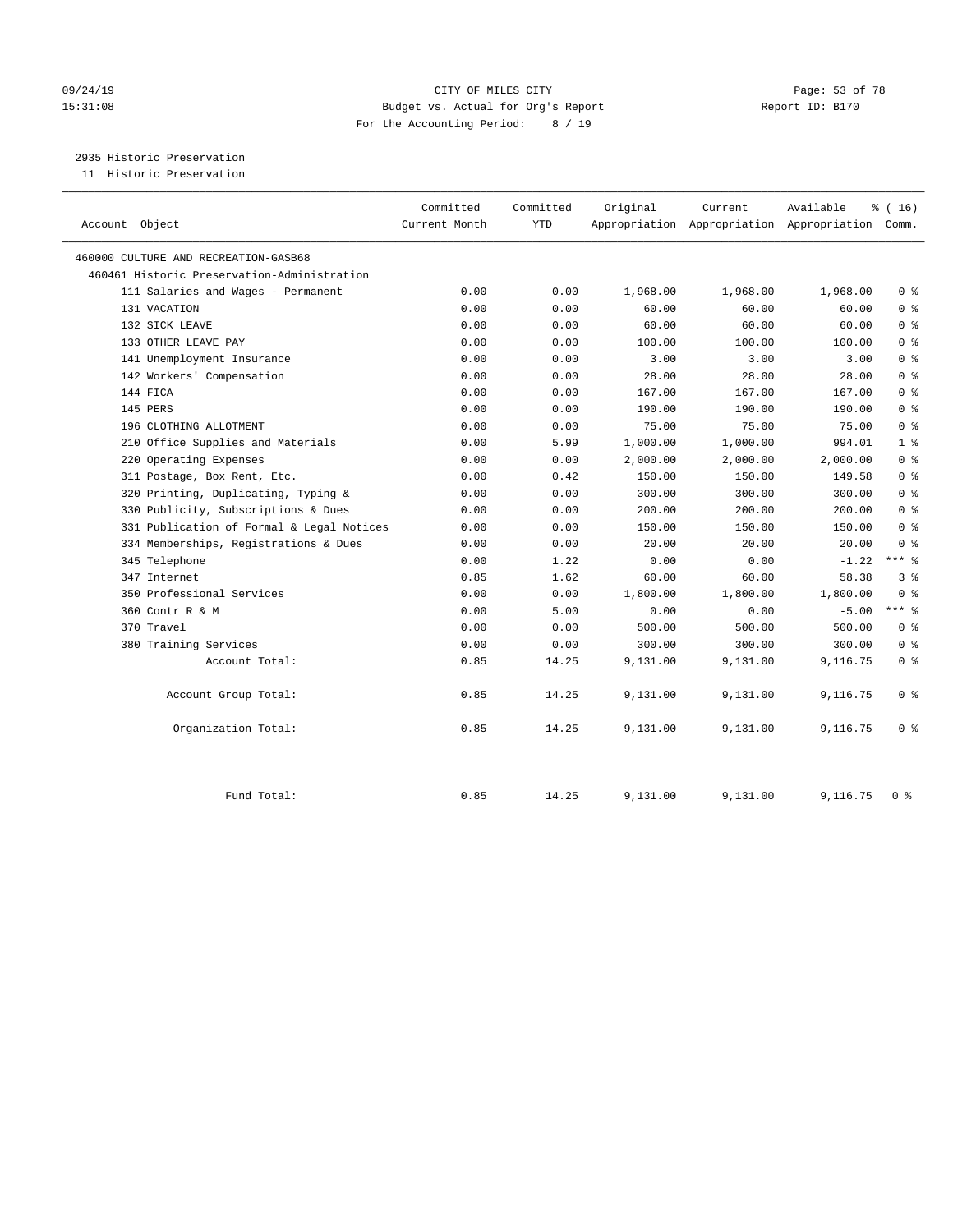#### 09/24/19 CITY OF MILES CITY Page: 54 of 78 15:31:08 Budget vs. Actual for Org's Report Report ID: B170 For the Accounting Period: 8 / 19

————————————————————————————————————————————————————————————————————————————————————————————————————————————————————————————————————

### 2985 RETIRED SENIOR VOLUNTEER PROG (RSVP)

15 Retired Senior Volunteer Program

|                                            | Committed     | Committed  | Original   | Current    | Available                                       | % (16)          |
|--------------------------------------------|---------------|------------|------------|------------|-------------------------------------------------|-----------------|
| Account Object                             | Current Month | <b>YTD</b> |            |            | Appropriation Appropriation Appropriation Comm. |                 |
| 450000 Social and Economic Services-GASB68 |               |            |            |            |                                                 |                 |
| 450330 RSVP Non-Federal                    |               |            |            |            |                                                 |                 |
| 111 Salaries and Wages - Permanent         | 188.80        | 318.42     | 2,000.00   | 2,000.00   | 1,681.58                                        | 16 <sup>8</sup> |
| 131 VACATION                               | 9.57          | 28.17      | 200.00     | 200.00     | 171.83                                          | $14$ %          |
| 132 SICK LEAVE                             | 0.00          | 0.00       | 200.00     | 200.00     | 200.00                                          | 0 <sup>8</sup>  |
| 133 OTHER LEAVE PAY                        | 12.05         | 12.05      | 100.00     | 100.00     | 87.95                                           | $12*$           |
| 141 Unemployment Insurance                 | 0.32          | 0.55       | 12.00      | 12.00      | 11.45                                           | 5 <sup>°</sup>  |
| 142 Workers' Compensation                  | 0.84          | 1.43       | 31.00      | 31.00      | 29.57                                           | 5 <sup>8</sup>  |
| 143 Health Insurance                       | 0.00          | 0.00       | 400.00     | 400.00     | 400.00                                          | 0 <sup>8</sup>  |
| 144 FICA                                   | 16.10         | 27.45      | 192.00     | 192.00     | 164.55                                          | $14*$           |
| 145 PERS                                   | 18.25         | 31.10      | 173.00     | 173.00     | 141.90                                          | 18 %            |
| 210 Office Supplies and Materials          | 0.00          | 0.00       | 1,098.00   | 1,098.00   | 1,098.00                                        | 0 <sup>8</sup>  |
| 220 Operating Expenses                     | 286.82        | 286.82     | 7,345.00   | 7,345.00   | 7,058.18                                        | 4%              |
| 311 Postage, Box Rent, Etc.                | 0.00          | 128.24     | 750.00     | 750.00     | 621.76                                          | $17*$           |
| 330 Publicity, Subscriptions & Dues        | 159.60        | 159.60     | 160.00     | 160.00     | 0.40                                            | 100 %           |
| 334 Memberships, Registrations & Dues      | 0.00          | 0.00       | 150.00     | 150.00     | 150.00                                          | 0 <sup>8</sup>  |
| 345 Telephone                              | 120.45        | 240.15     | 1,440.00   | 1,440.00   | 1,199.85                                        | $17*$           |
| 370 Travel                                 | 0.00          | 0.00       | 1,750.00   | 1,750.00   | 1,750.00                                        | 0 <sup>8</sup>  |
| 379 Other Travel                           | 0.00          | 0.00       | 1,500.00   | 1,500.00   | 1,500.00                                        | 0 <sup>8</sup>  |
| 512 Insurance on Vehicles & Equipment      | 0.00          | 0.00       | 500.00     | 500.00     | 500.00                                          | 0 <sup>8</sup>  |
| 513 Liability                              | 0.00          | 9.80       | 599.00     | 599.00     | 589.20                                          | 2 <sup>°</sup>  |
| Account Total:                             | 812.80        | 1,243.78   | 18,600.00  | 18,600.00  | 17,356.22                                       | 7 <sup>8</sup>  |
| 450340 RSVP FEDERAL GRANT- FALLON/CUSTER   |               |            |            |            |                                                 |                 |
| 111 Salaries and Wages - Permanent         | 2,810.23      | 6,178.30   | 44,890.00  | 44,890.00  | 38,711.70                                       | $14*$           |
| 131 VACATION                               | 181.72        | 873.77     | 4,300.00   | 4,300.00   | 3,426.23                                        | 20 %            |
| 132 SICK LEAVE                             | 0.00          | 0.00       | 3,900.00   | 3,900.00   | 3,900.00                                        | 0 <sup>8</sup>  |
| 133 OTHER LEAVE PAY                        | 229.05        | 229.05     | 1,900.00   | 1,900.00   | 1,670.95                                        | $12*$           |
| 141 Unemployment Insurance                 | 4.68          | 10.76      | 247.00     | 247.00     | 236.24                                          | 4%              |
| 142 Workers' Compensation                  | 12.57         | 28.95      | 683.00     | 683.00     | 654.05                                          | 4%              |
| 143 Health Insurance                       | 794.35        | 1,588.70   | 8,600.00   | 8,600.00   | 7,011.30                                        | 18 %            |
| 144 FICA                                   | 238.56        | 549.15     | 4,207.00   | 4,207.00   | 3,657.85                                        | $13*$           |
| 145 PERS                                   | 270.35        | 622.36     | 3,794.00   | 3,794.00   | 3,171.64                                        | 16 <sup>°</sup> |
| 210 Office Supplies and Materials          | 0.00          | 0.00       | 1,525.00   | 1,525.00   | 1,525.00                                        | 0 <sup>8</sup>  |
| 334 Memberships, Registrations & Dues      | 0.00          | 75.00      | 275.00     | 275.00     | 200.00                                          | $27$ %          |
| 370 Travel                                 | 0.00          | 1,642.99   | 7,081.00   | 7,081.00   | 5,438.01                                        | $23$ %          |
| 530 Rent                                   | 417.50        | 1,252.50   | 5,010.00   | 5,010.00   | 3,757.50                                        | $25$ %          |
| Account Total:                             | 4,959.01      | 13,051.53  | 86,412.00  | 86, 412.00 | 73,360.47                                       | 15 <sup>°</sup> |
| 450351 RSVP-Excess                         |               |            |            |            |                                                 |                 |
| 111 Salaries and Wages - Permanent         | 776.92        | 776.92     | 2,000.00   | 2,000.00   | 1,223.08                                        | 39%             |
| 141 Unemployment Insurance                 | 1.32          | 1.32       | 10.00      | 10.00      | 8.68                                            | $13*$           |
| 142 Workers' Compensation                  | 3.55          | 3.55       | 26.00      | 26.00      | 22.45                                           | $14$ %          |
| 144 FICA                                   | 67.28         | 67.28      | 155.00     | 155.00     | 87.72                                           | 43 %            |
| 145 PERS                                   | 76.26         | 76.26      | 140.00     | 140.00     | 63.74                                           | 54 %            |
| 220 Operating Expenses                     | 968.49        | 1,268.49   | 2,000.00   | 2,000.00   | 731.51                                          | 63 %            |
| Account Total:                             | 1,893.82      | 2,193.82   | 4,331.00   | 4,331.00   | 2,137.18                                        | $51$ %          |
|                                            |               |            |            |            |                                                 |                 |
| Account Group Total:                       | 7,665.63      | 16,489.13  | 109,343.00 | 109,343.00 | 92,853.87                                       | 15 <sup>8</sup> |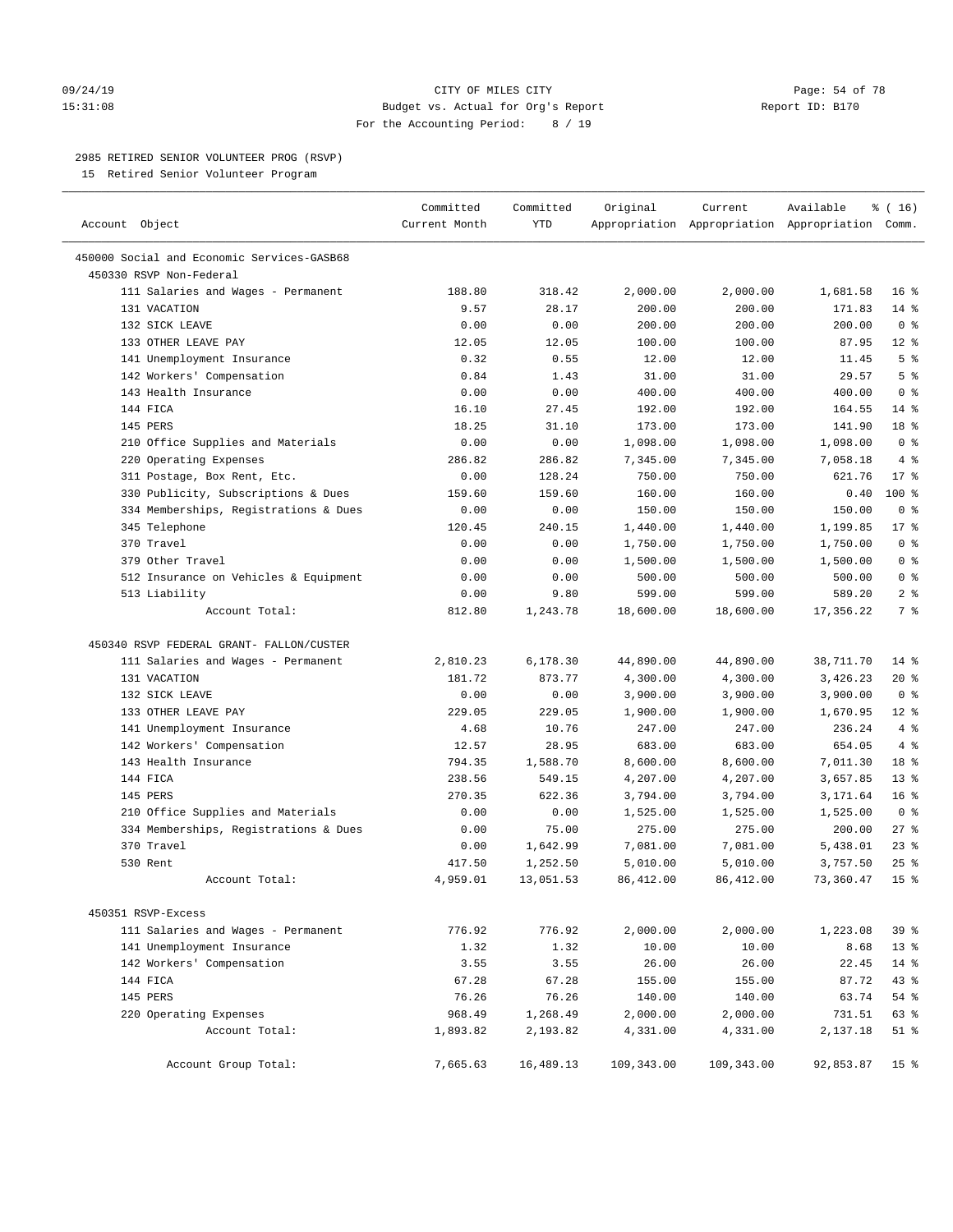#### 09/24/19 CITY OF MILES CITY Page: 55 of 78 15:31:08 Budget vs. Actual for Org's Report Report ID: B170 For the Accounting Period: 8 / 19

#### 2985 RETIRED SENIOR VOLUNTEER PROG (RSVP)

15 Retired Senior Volunteer Program

| Account Object      | Committed<br>Current Month | Committed<br>YTD | Original   | Current    | Available<br>Appropriation Appropriation Appropriation Comm. | $\frac{1}{6}$ (16) |
|---------------------|----------------------------|------------------|------------|------------|--------------------------------------------------------------|--------------------|
| Organization Total: | 7,665.63                   | 16,489.13        | 109,343.00 | 109,343.00 | 92,853.87                                                    | 15 <sup>8</sup>    |
| Fund Total:         | 7,665.63                   | 16,489.13        | 109,343.00 | 109,343.00 | $92,853.87$ 15 %                                             |                    |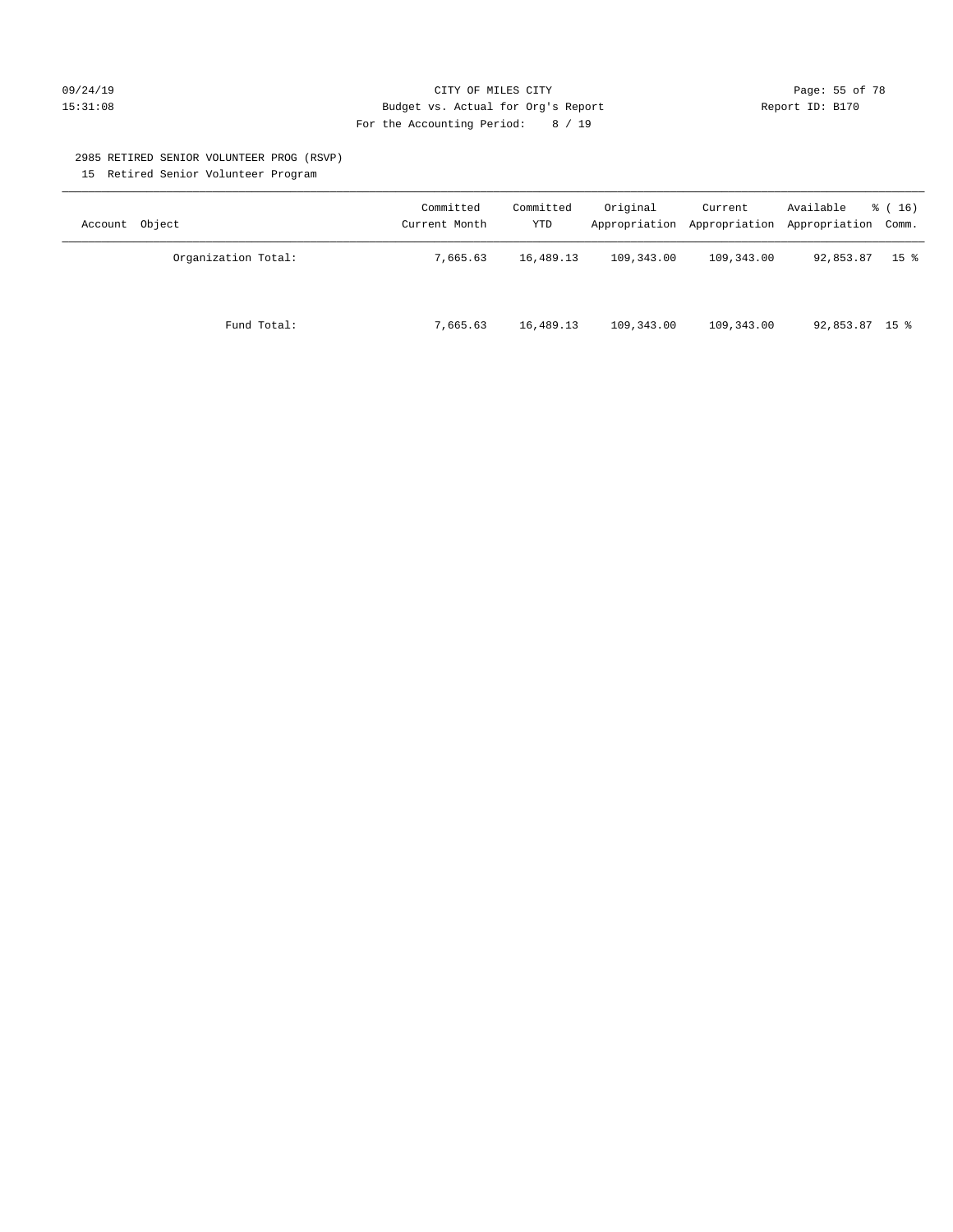#### 09/24/19 Page: 56 of 78 15:31:08 Budget vs. Actual for Org's Report Report ID: B170 For the Accounting Period: 8 / 19

#### 3670 SID 211 110 SID # 211

| Account Object                     | Committed<br>Current Month | Committed<br><b>YTD</b> | Original | Current<br>Appropriation Appropriation | Available<br>Appropriation | $\frac{1}{6}$ ( 16 )<br>Comm. |
|------------------------------------|----------------------------|-------------------------|----------|----------------------------------------|----------------------------|-------------------------------|
| 490000 DEBT SERVICE                |                            |                         |          |                                        |                            |                               |
| 490500 Other Debt Service Payments |                            |                         |          |                                        |                            |                               |
| 643 Principal- SID 211             | 1,899.32                   | 1,899.32                | 3,806.00 | 3,806.00                               | 1,906.68                   | $50*$                         |
| 644 Interest- SID 211              | 780.16                     | 780.16                  | 1,541.00 | 1,541.00                               | 760.84                     | $51$ %                        |
| Account Total:                     | 2,679.48                   | 2,679.48                | 5,347.00 | 5,347.00                               | 2,667.52                   | 50%                           |
| Account Group Total:               | 2,679.48                   | 2,679.48                | 5,347.00 | 5,347.00                               | 2,667.52                   | $50*$                         |
| Organization Total:                | 2,679.48                   | 2,679.48                | 5,347.00 | 5,347.00                               | 2,667.52                   | $50*$                         |
|                                    |                            |                         |          |                                        |                            |                               |
| Fund Total:                        | 2,679.48                   | 2,679.48                | 5,347.00 | 5,347.00                               | 2,667.52                   | 50 %                          |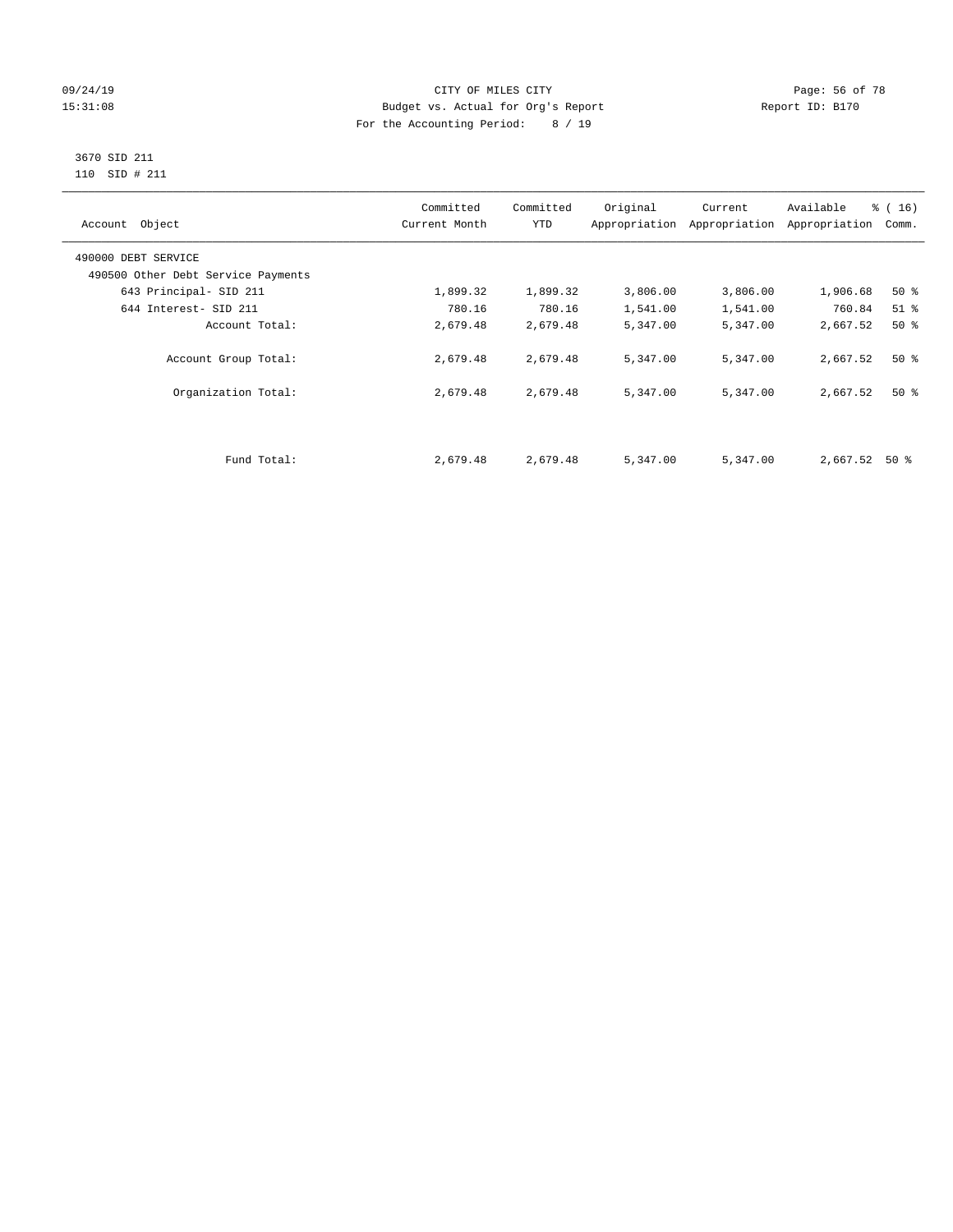#### 09/24/19 Page: 57 of 78 15:31:08 Budget vs. Actual for Org's Report Report ID: B170 For the Accounting Period: 8 / 19

# 4000 General Fund Capitol Improvement Fund

501 Capital Purchases

| Account Object                                                     | Committed<br>Current Month | Committed<br><b>YTD</b> | Original<br>Appropriation | Current<br>Appropriation | Available<br>Appropriation | % (16)<br>Comm.    |
|--------------------------------------------------------------------|----------------------------|-------------------------|---------------------------|--------------------------|----------------------------|--------------------|
| 410000 GENERAL GOVERNMENTGASB68<br>410100 Legislative Services(02) |                            |                         |                           |                          |                            |                    |
| 940 Machinery & Equipment                                          | 0.00                       | 14,469.00               | 57,640.00                 | 57,640.00                | 43,171.00                  | $25$ $\frac{6}{5}$ |
| Account Total:                                                     | 0.00                       | 14,469.00               | 57,640.00                 | 57,640.00                | 43,171.00                  | $25$ $%$           |
| Account Group Total:                                               | 0.00                       | 14,469.00               | 57,640.00                 | 57,640.00                | 43,171.00                  | $25$ %             |
| Organization Total:                                                | 0.00                       | 14,469.00               | 57,640.00                 | 57,640.00                | 43,171.00                  | 25%                |
|                                                                    |                            |                         |                           |                          |                            |                    |
| Fund Total:                                                        | 0.00                       | 14,469.00               | 57,640.00                 | 57,640.00                | 43,171.00                  | 25 %               |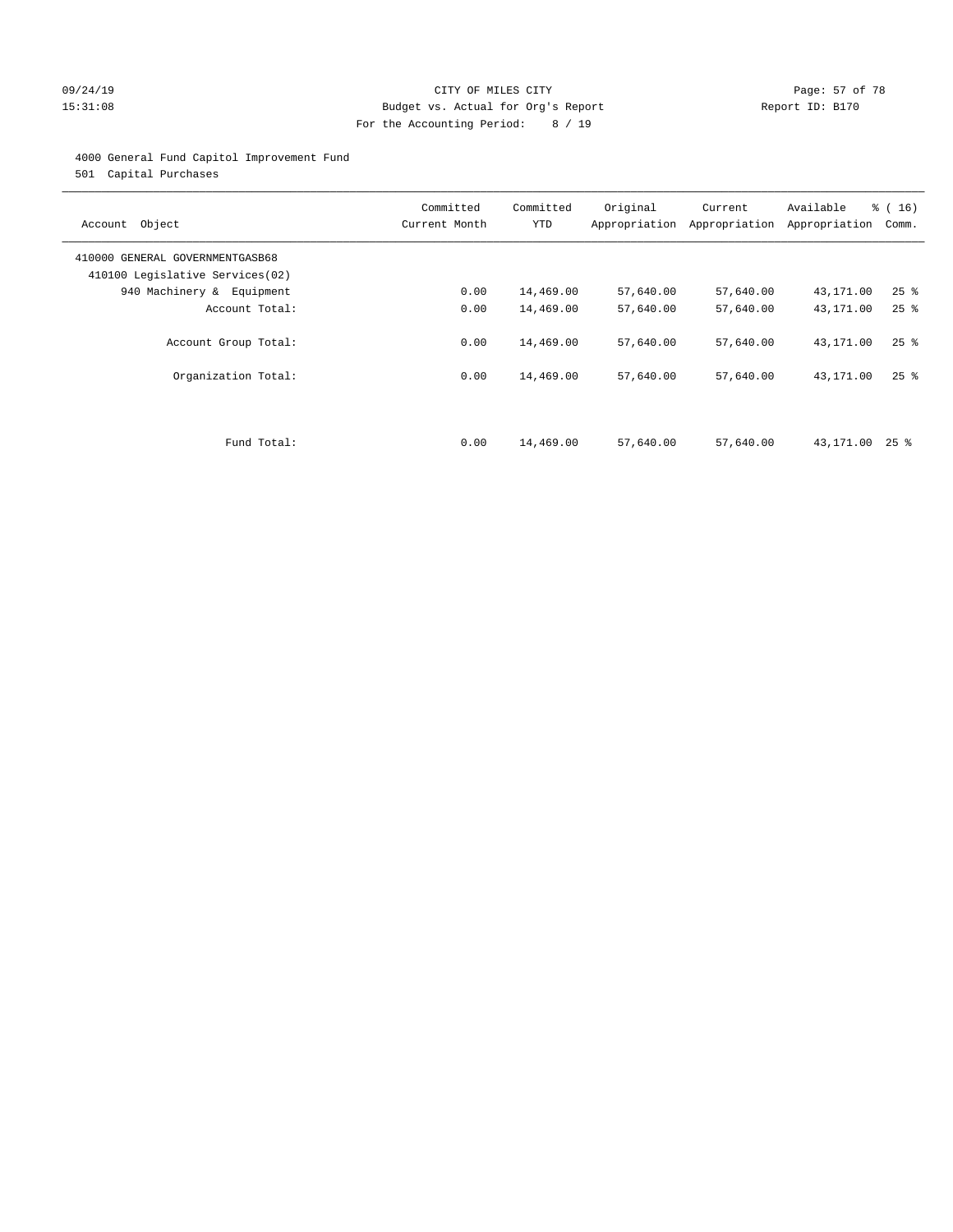#### 09/24/19 CITY OF MILES CITY Page: 58 of 78 15:31:08 Budget vs. Actual for Org's Report Report ID: B170 For the Accounting Period: 8 / 19

#### 4050 Ambulance Capital Improvement Fund

10 Ambulance

| Account Object                                                             | Committed<br>Current Month | Committed<br><b>YTD</b> | Original  | Current<br>Appropriation Appropriation | Available<br>Appropriation | $\frac{16}{16}$<br>Comm. |
|----------------------------------------------------------------------------|----------------------------|-------------------------|-----------|----------------------------------------|----------------------------|--------------------------|
| 420000 PUBLIC SAFETY-GASB68<br>420730 Emergency Medical Services-Ambulance |                            |                         |           |                                        |                            |                          |
| 940 Machinery & Equipment                                                  | 0.00                       | 0.00                    | 13,779.00 | 13,779.00                              | 13,779.00                  | 0 <sup>8</sup>           |
| Account Total:                                                             | 0.00                       | 0.00                    | 13,779.00 | 13,779.00                              | 13,779.00                  | 0 <sup>8</sup>           |
| Account Group Total:                                                       | 0.00                       | 0.00                    | 13,779.00 | 13,779.00                              | 13,779.00                  | 0 <sup>8</sup>           |
| Organization Total:                                                        | 0.00                       | 0.00                    | 13,779.00 | 13,779.00                              | 13,779.00                  | 0 <sup>8</sup>           |
|                                                                            |                            |                         |           |                                        |                            |                          |
| Fund Total:                                                                | 0.00                       | 0.00                    | 13,779.00 | 13,779.00                              | 13,779.00                  | 0 %                      |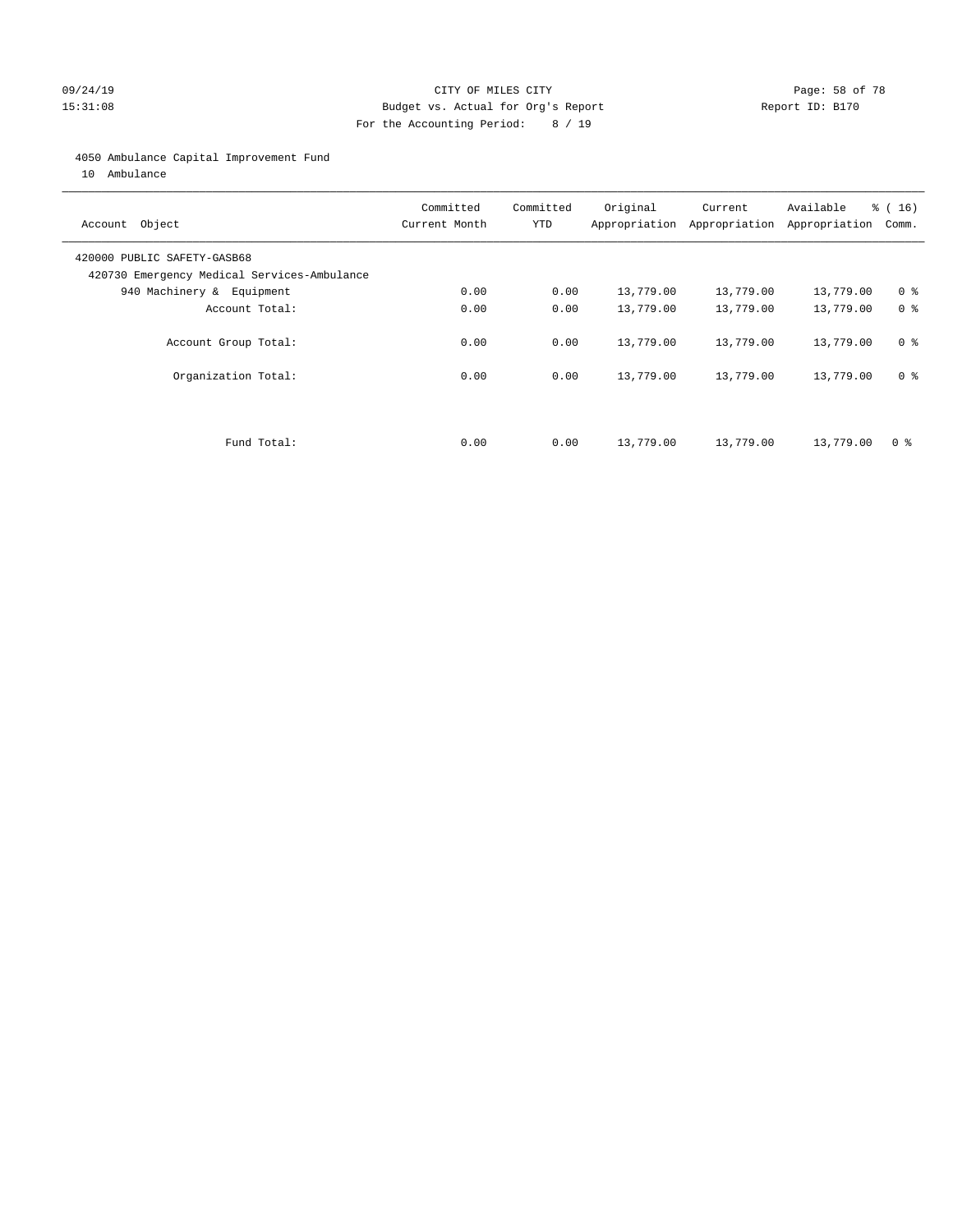#### 09/24/19 Page: 59 of 78 15:31:08 Budget vs. Actual for Org's Report Report ID: B170 For the Accounting Period: 8 / 19

#### 4060 CAPITAL IMPROV-PUBLIC WORKS

911 Public Works Operations

| Object<br>Account                                         | Committed<br>Current Month | Committed<br><b>YTD</b> | Original<br>Appropriation | Current<br>Appropriation | Available<br>Appropriation | % (16)<br>Comm.                  |
|-----------------------------------------------------------|----------------------------|-------------------------|---------------------------|--------------------------|----------------------------|----------------------------------|
| 430000 Public Works-GASB68<br>430233 Roadway/Re-surfacing |                            |                         |                           |                          |                            |                                  |
| 940 Machinery & Equipment                                 | 0.00                       | 0.00                    | 510,000.00                | 510,000.00               | 510,000.00                 | 0 <sup>8</sup>                   |
| Account Total:                                            | 0.00                       | 0.00                    | 510,000.00                | 510,000.00               | 510,000.00                 | 0 <sup>8</sup>                   |
| Account Group Total:<br>Organization Total:               | 0.00<br>0.00               | 0.00<br>0.00            | 510,000.00<br>510,000.00  | 510,000.00<br>510,000.00 | 510,000.00<br>510,000.00   | 0 <sup>8</sup><br>0 <sup>8</sup> |
| Fund Total:                                               | 0.00                       | 0.00                    | 510,000.00                | 510,000.00               | 510,000.00                 | 0 %                              |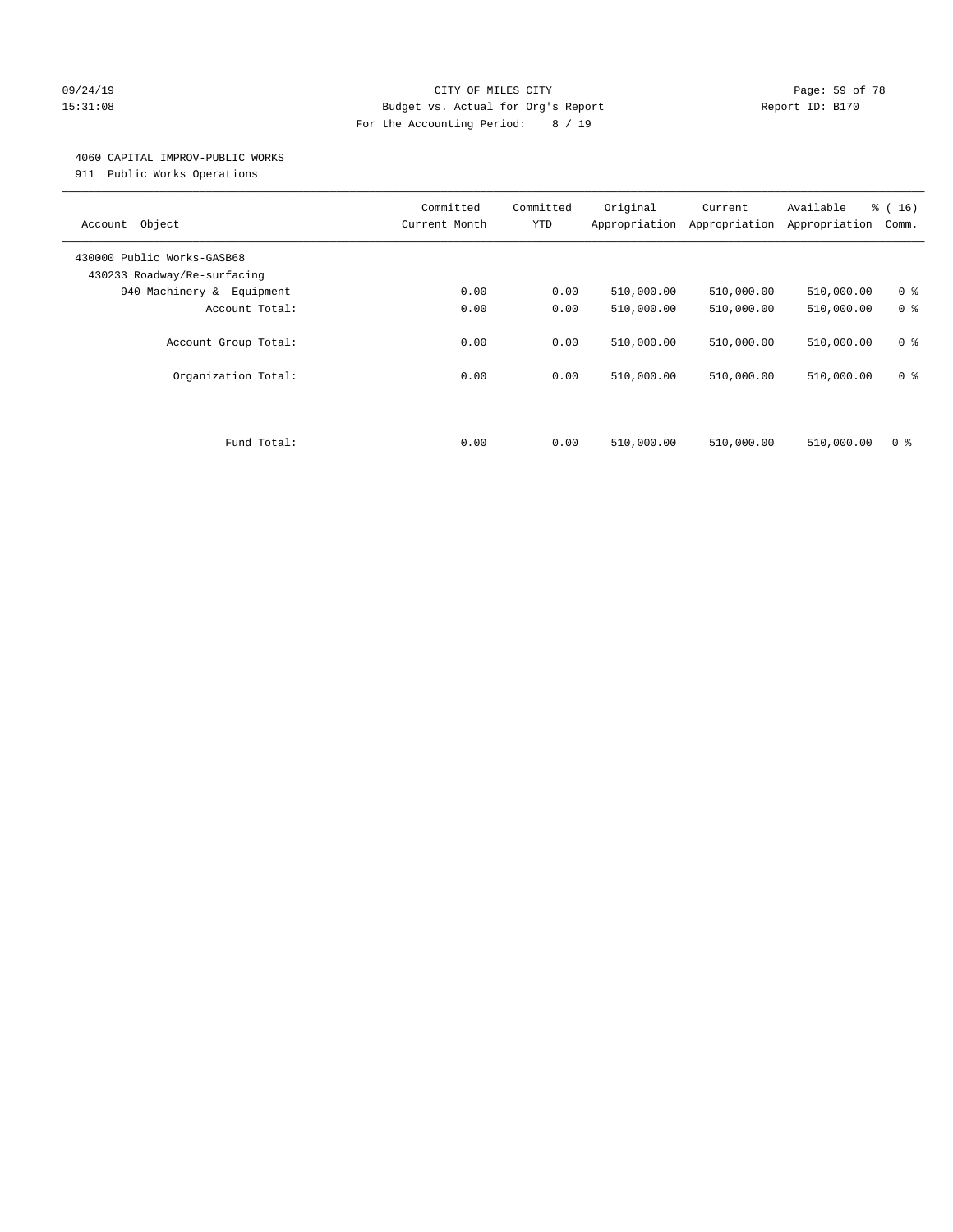#### 09/24/19 Page: 60 of 78 15:31:08 Budget vs. Actual for Org's Report Report ID: B170 For the Accounting Period: 8 / 19

### 5210 WATER UTILITY

22 Water Plant

| Account Object                                | Committed<br>Current Month | Committed<br>YTD | Original   | Current    | Available<br>Appropriation Appropriation Appropriation Comm. | ៖ ( 16)         |
|-----------------------------------------------|----------------------------|------------------|------------|------------|--------------------------------------------------------------|-----------------|
| 430000 Public Works-GASB68                    |                            |                  |            |            |                                                              |                 |
| 430530 Water Source of Supply and Pumping(22) |                            |                  |            |            |                                                              |                 |
| 111 Salaries and Wages - Permanent            | 21,824.55                  | 41,841.54        | 250,484.00 | 250,484.00 | 208,642.46                                                   | $17*$           |
| 121 OVERTIME-PERMANENT                        | 1,148.55                   | 2,443.92         | 10,300.00  | 10,300.00  | 7,856.08                                                     | $24$ %          |
| 131 VACATION                                  | 1,735.65                   | 2,999.56         | 19,500.00  | 19,500.00  | 16,500.44                                                    | 15 <sup>°</sup> |
| 132 SICK LEAVE                                | 103.25                     | 606.79           | 5,500.00   | 5,500.00   | 4,893.21                                                     | $11$ %          |
| 133 OTHER LEAVE PAY                           | 0.00                       | 0.00             | 2,733.00   | 2,733.00   | 2,733.00                                                     | 0 <sup>8</sup>  |
| 134 HOLIDAY PAY                               | 0.00                       | 592.08           | 5,400.00   | 5,400.00   | 4,807.92                                                     | $11$ %          |
| 141 Unemployment Insurance                    | 37.25                      | 74.08            | 441.00     | 441.00     | 366.92                                                       | $17*$           |
| 142 Workers' Compensation                     | 1,454.65                   | 2,885.34         | 16,848.00  | 16,848.00  | 13,962.66                                                    | $17*$           |
| 143 Health Insurance                          | 4,449.93                   | 9,853.14         | 53,404.00  | 53,404.00  | 43,550.86                                                    | 18 %            |
| 144 FICA                                      | 1,811.88                   | 3,606.67         | 22,485.00  | 22,485.00  | 18,878.33                                                    | 16 <sup>8</sup> |
| 145 PERS                                      | 2,075.40                   | 4,065.70         | 25,482.00  | 25,482.00  | 21,416.30                                                    | 16 <sup>8</sup> |
| 196 CLOTHING ALLOTMENT                        | 0.00                       | 915.00           | 950.00     | 950.00     | 35.00                                                        | 96%             |
| 210 Office Supplies and Materials             | 0.00                       | 0.00             | 250.00     | 250.00     | 250.00                                                       | 0 <sup>8</sup>  |
| 214 Small Items of Equipment                  | 0.00                       | 0.00             | 8,000.00   | 8,000.00   | 8,000.00                                                     | 0 <sup>8</sup>  |
| 220 Operating Expenses                        | 139.71                     | 248.47           | 2,500.00   | 2,500.00   | 2,251.53                                                     | $10*$           |
| 222 Chemicals, Lab & Med Supplies             | 0.00                       | 0.00             | 250.00     | 250.00     | 250.00                                                       | 0 <sup>8</sup>  |
| 226 Clothing and Uniforms                     | 27.52                      | 27.52            | 600.00     | 600.00     | 572.48                                                       | 5 <sup>°</sup>  |
| 230 Repair and Maintenance Supplies           | 205.77                     | 548.95           | 10,000.00  | 10,000.00  | 9,451.05                                                     | 5 <sup>°</sup>  |
| 231 Gas, Oil, Diesel Fuel, Grease, etc.       | 593.33                     | 707.38           | 2,000.00   | 2,000.00   | 1,292.62                                                     | 35%             |
| 241 Consumable Tools                          | 0.00                       | 0.00             | 200.00     | 200.00     | 200.00                                                       | 0 <sup>8</sup>  |
| 311 Postage, Box Rent, Etc.                   | 0.00                       | 0.00             | 50.00      | 50.00      | 50.00                                                        | 0 <sup>8</sup>  |
| 330 Publicity, Subscriptions & Dues           | 0.00                       | 0.00             | 750.00     | 750.00     | 750.00                                                       | 0 <sup>8</sup>  |
| 334 Memberships, Registrations & Dues         | 35.00                      | 35.00            | 200.00     | 200.00     | 165.00                                                       | 18 %            |
| 341 Electric Utility Services                 | 7,326.42                   | 14, 115.64       | 75,800.00  | 75,800.00  | 61,684.36                                                    | 19 <sup>°</sup> |
| 344 Gas Utility Service                       | 42.19                      | 111.55           | 10,000.00  | 10,000.00  | 9,888.45                                                     | 1 <sup>8</sup>  |
| 345 Telephone                                 | 76.28                      | 151.33           | 1,000.00   | 1,000.00   | 848.67                                                       | 15 <sup>°</sup> |
| 346 Garbage Service                           | 231.00                     | 231.00           | 500.00     | 500.00     | 269.00                                                       | 46 %            |
| 347 Internet                                  | 80.20                      | 160.40           | 1,000.00   | 1,000.00   | 839.60                                                       | 16 <sup>°</sup> |
| 350 Professional Services                     | 0.00                       | 0.00             | 500.00     | 500.00     | 500.00                                                       | 0 <sup>8</sup>  |
| 352 Wtr/Swr Lab Testing                       | 0.00                       | 0.00             | 1,000.00   | 1,000.00   | 1,000.00                                                     | 0 <sup>8</sup>  |
| 357 Architectual, Engineering Serv Etc.       | 0.00                       | 0.00             | 10,000.00  | 10,000.00  | 10,000.00                                                    | 0 <sup>8</sup>  |
| 360 Contr R & M                               | 311.50                     | 12,772.50        | 143,000.00 | 143,000.00 | 130,227.50                                                   | 9 <sup>°</sup>  |
| 363 R&M Vehicles/Equip/Labor-PW               | 0.00                       | 0.00             | 3,500.00   | 3,500.00   | 3,500.00                                                     | 0 <sup>8</sup>  |
| 369 Other Repair and Maintenance              | 0.00                       | 0.00             | 2,000.00   | 2,000.00   | 2,000.00                                                     | 0 <sup>8</sup>  |
| 370 Travel                                    | 0.00                       | 0.00             | 1,000.00   | 1,000.00   | 1,000.00                                                     | 0 <sup>8</sup>  |
| 380 Training Services                         | 0.00                       | 0.00             | 2,000.00   | 2,000.00   | 2,000.00                                                     | 0 <sup>8</sup>  |
| 382 Books                                     | 0.00                       | 0.00             | 200.00     | 200.00     | 200.00                                                       | 0 <sup>8</sup>  |
| 400 BUILDING MATERIALS                        | 0.00                       | 0.00             | 500.00     | 500.00     | 500.00                                                       | 0 <sup>8</sup>  |
| 511 Insurance on Buildings                    | 0.00                       | 9,143.21         | 9,522.00   | 9,522.00   | 378.79                                                       | 96 %            |
| 512 Insurance on Vehicles & Equipment         | 0.00                       | 271.93           | 272.00     | 272.00     | 0.07                                                         | 100 %           |
| 940 Machinery & Equipment                     | 0.00                       | 0.00             | 85,000.00  | 85,000.00  | 85,000.00                                                    | 0 <sup>8</sup>  |
| Account Total:                                | 43,710.03                  | 108,408.70       | 785,121.00 | 785,121.00 | 676,712.30                                                   | $14*$           |
| Account Group Total:                          | 43,710.03                  | 108,408.70       | 785,121.00 | 785,121.00 | 676,712.30                                                   | 14 %            |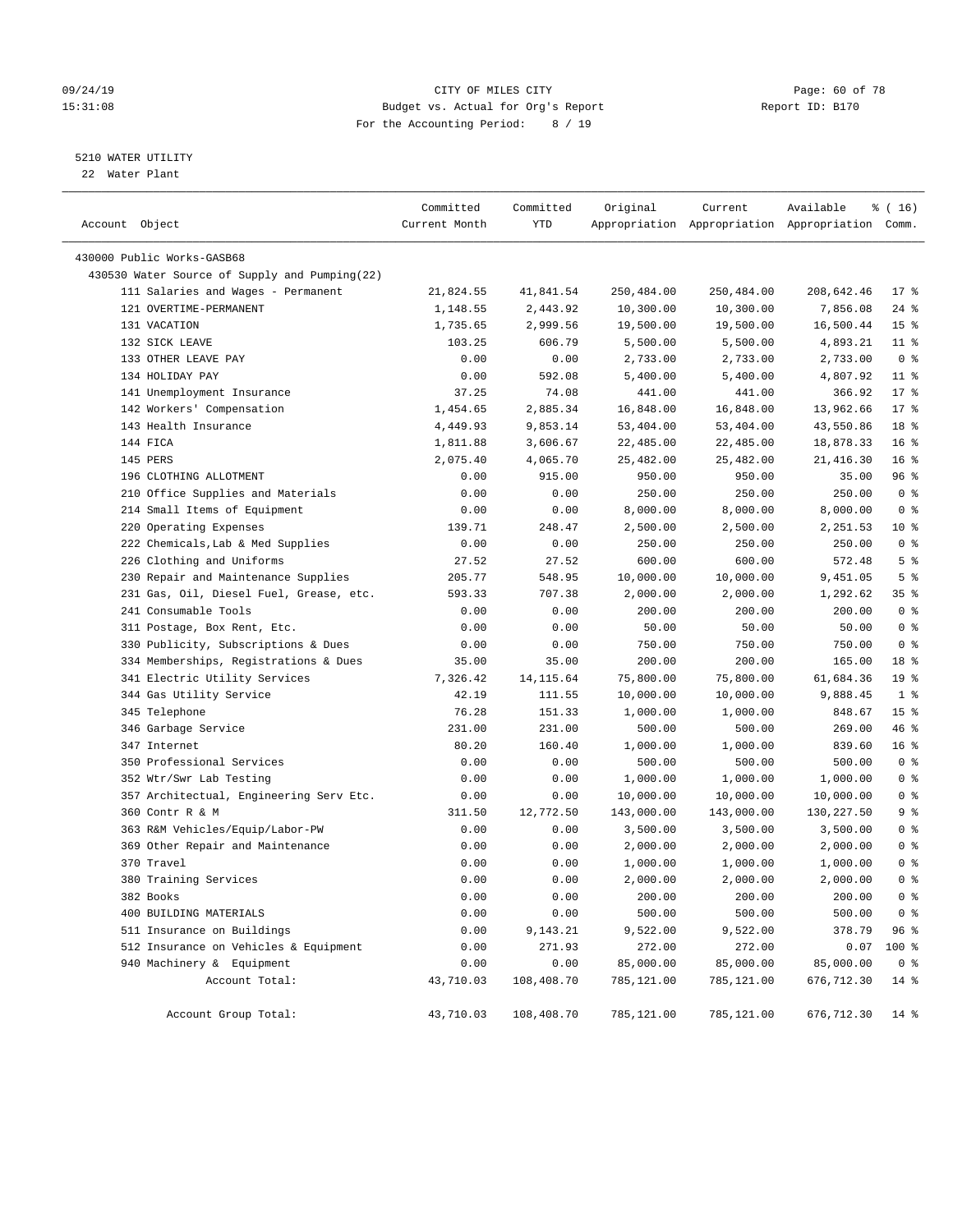# 09/24/19 Page: 61 of 78 15:31:08 Budget vs. Actual for Org's Report Report ID: B170 For the Accounting Period: 8 / 19

#### 5210 WATER UTILITY 22 Water Plant

| Account Object |                     | Committed<br>Current Month | Committed<br><b>YTD</b> | Original   | Current    | Available<br>Appropriation Appropriation Appropriation Comm. | $\frac{1}{6}$ (16) |
|----------------|---------------------|----------------------------|-------------------------|------------|------------|--------------------------------------------------------------|--------------------|
|                | Organization Total: | 43,710.03                  | 108,408.70              | 785,121.00 | 785,121.00 | 676,712.30 14 %                                              |                    |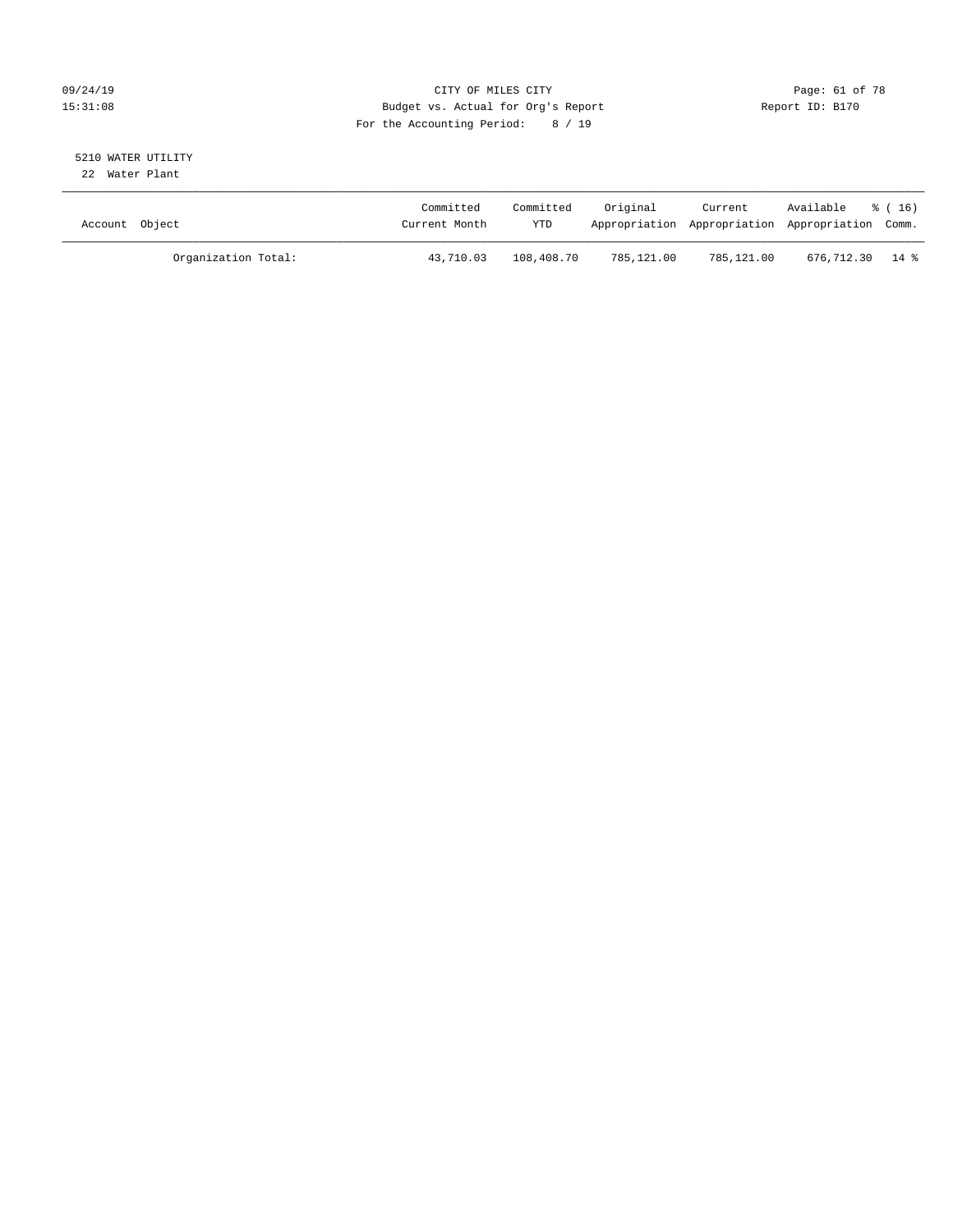#### 09/24/19 Page: 62 of 78 15:31:08 Budget vs. Actual for Org's Report Report ID: B170 For the Accounting Period: 8 / 19

————————————————————————————————————————————————————————————————————————————————————————————————————————————————————————————————————

### 5210 WATER UTILITY

23 Water Lines

|                                           | Committed     | Committed  | Original     | Current      | Available                                       | ៖ ( 16)         |
|-------------------------------------------|---------------|------------|--------------|--------------|-------------------------------------------------|-----------------|
| Account Object                            | Current Month | YTD        |              |              | Appropriation Appropriation Appropriation Comm. |                 |
|                                           |               |            |              |              |                                                 |                 |
| 430000 Public Works-GASB68                |               |            |              |              |                                                 |                 |
| 430550 Transmission and Distribution(23)  |               |            |              |              |                                                 |                 |
| 111 Salaries and Wages - Permanent        | 10,166.06     | 20,374.79  | 151,428.00   | 151,428.00   | 131,053.21                                      | $13*$           |
| 121 OVERTIME-PERMANENT                    | 833.10        | 2,573.17   | 10,200.00    | 10,200.00    | 7,626.83                                        | $25$ %          |
| 131 VACATION                              | 1,051.75      | 2,285.18   | 7,600.00     | 7,600.00     | 5,314.82                                        | $30*$           |
| 132 SICK LEAVE                            | 794.08        | 879.05     | 5,000.00     | 5,000.00     | 4,120.95                                        | 18 %            |
| 133 OTHER LEAVE PAY                       | 0.00          | 0.00       | 1,430.00     | 1,430.00     | 1,430.00                                        | 0 <sup>8</sup>  |
| 134 HOLIDAY PAY                           | 76.16         | 110.38     | 2,100.00     | 2,100.00     | 1,989.62                                        | 5 <sup>°</sup>  |
| 141 Unemployment Insurance                | 19.42         | 40.08      | 267.00       | 267.00       | 226.92                                          | 15 <sup>°</sup> |
| 142 Workers' Compensation                 | 698.23        | 1,434.45   | 8,523.00     | 8,523.00     | 7,088.55                                        | $17*$           |
| 143 Health Insurance                      | 2,447.18      | 4,894.32   | 34,140.00    | 34,140.00    | 29, 245.68                                      | $14*$           |
| 144 FICA                                  | 948.51        | 1,961.49   | 13,599.00    | 13,599.00    | 11,637.51                                       | $14*$           |
| 145 PERS                                  | 1,120.27      | 2,273.51   | 15,412.00    | 15,412.00    | 13, 138.49                                      | 15 <sup>8</sup> |
| 196 CLOTHING ALLOTMENT                    | 0.00          | 462.00     | 800.00       | 800.00       | 338.00                                          | 58 %            |
| 210 Office Supplies and Materials         | 0.00          | 5.42       | 350.00       | 350.00       | 344.58                                          | 2 <sup>°</sup>  |
| 214 Small Items of Equipment              | 1,377.20      | 4,614.13   | 37,000.00    | 37,000.00    | 32,385.87                                       | $12*$           |
| 220 Operating Expenses                    | 151.26        | 1,127.14   | 35,000.00    | 35,000.00    | 33,872.86                                       | 3%              |
| 222 Chemicals, Lab & Med Supplies         | 0.00          | 0.00       | 200.00       | 200.00       | 200.00                                          | 0 <sup>°</sup>  |
| 226 Clothing and Uniforms                 | 0.00          | 0.00       | 700.00       | 700.00       | 700.00                                          | 0 <sup>8</sup>  |
| 230 Repair and Maintenance Supplies       | 1,708.86      | 1,776.90   | 40,000.00    | 40,000.00    | 38,223.10                                       | 4%              |
| 231 Gas, Oil, Diesel Fuel, Grease, etc.   | 1,036.52      | 1,378.70   | 15,000.00    | 15,000.00    | 13,621.30                                       | 9 <sup>°</sup>  |
| 233 Water/Sewer Main Replacement and      | 0.00          | 0.00       | 10,000.00    | 10,000.00    | 10,000.00                                       | 0 <sup>8</sup>  |
| 234 Hydrant/Manhole Replacement, Valves   | 6,695.30      | 11,880.23  | 20,000.00    | 20,000.00    | 8,119.77                                        | 59 %            |
| 235 Curb Stop Replacement                 | 479.20        | 2,082.92   | 18,000.00    | 18,000.00    | 15,917.08                                       | $12$ %          |
| 241 Consumable Tools                      | 0.00          | 0.00       | 1,000.00     | 1,000.00     | 1,000.00                                        | 0 <sup>8</sup>  |
| 311 Postage, Box Rent, Etc.               | 0.00          | 0.00       | 100.00       | 100.00       | 100.00                                          | 0 <sup>8</sup>  |
| 320 Printing, Duplicating, Typing &       | 0.00          | 0.00       | 100.00       | 100.00       | 100.00                                          | 0 <sup>8</sup>  |
| 330 Publicity, Subscriptions & Dues       | 0.00          | 0.00       | 1,500.00     | 1,500.00     | 1,500.00                                        | 0 <sup>8</sup>  |
| 331 Publication of Formal & Legal Notices | 0.00          | 0.00       | 150.00       | 150.00       | 150.00                                          | 0 <sup>8</sup>  |
| 334 Memberships, Registrations & Dues     | 0.00          | 125.00     | 500.00       | 500.00       | 375.00                                          | $25$ %          |
| 341 Electric Utility Services             | 15.12         | 30.49      | 1,500.00     | 1,500.00     | 1,469.51                                        | 2 <sub>8</sub>  |
| 344 Gas Utility Service                   | 5.61          | 12.25      | 500.00       | 500.00       | 487.75                                          | 2 <sup>8</sup>  |
| 345 Telephone                             | 59.19         | 116.62     | 700.00       | 700.00       | 583.38                                          | $17*$           |
| 347 Internet                              | 11.40         | 22.80      | 200.00       | 200.00       | 177.20                                          | $11$ %          |
| 350 Professional Services                 | 42.50         | 3,859.48   | 45,000.00    | 45,000.00    | 41,140.52                                       | 9%              |
| 357 Architectual, Engineering Serv Etc.   | 0.00          | 0.00       | 15,000.00    | 15,000.00    | 15,000.00                                       | 0 <sup>8</sup>  |
| 360 Contr R & M                           | 166.10        | 332.20     | 80,000.00    | 80,000.00    | 79,667.80                                       | 0 <sup>°</sup>  |
| 363 R&M Vehicles/Equip/Labor-PW           | 819.45        | 1,487.36   | 40,000.00    | 40,000.00    | 38,512.64                                       | $4\degree$      |
| 369 Other Repair and Maintenance          | 0.00          | 0.00       | 1,000.00     | 1,000.00     | 1,000.00                                        | 0 <sup>8</sup>  |
| 370 Travel                                | 0.00          | 0.00       | 1,200.00     | 1,200.00     | 1,200.00                                        | 0 <sup>8</sup>  |
| 380 Training Services                     | 0.00          | 0.00       | 750.00       | 750.00       | 750.00                                          | 0 <sup>8</sup>  |
| 382 Books                                 | 0.00          | 0.00       | 150.00       | 150.00       | 150.00                                          | 0 <sup>8</sup>  |
| 400 BUILDING MATERIALS                    | 0.00          | 0.00       | 750.00       | 750.00       | 750.00                                          | $0$ %           |
| 511 Insurance on Buildings                | 0.00          | 2,997.20   | 2,998.00     | 2,998.00     | 0.80                                            | 100 %           |
| 512 Insurance on Vehicles & Equipment     | 0.00          | 731.65     | 732.00       | 732.00       | 0.35                                            | 100 %           |
| 532 Land Rental                           | 0.00          | 0.00       | 1,500.00     | 1,500.00     | 1,500.00                                        | 0 <sup>8</sup>  |
| 940 Machinery & Equipment                 | 266, 345.13   | 277,149.15 | 1,875,000.00 | 1,875,000.00 | 1,597,850.85                                    | 15 <sup>°</sup> |
| Account Total:                            | 297,067.60    | 347,018.06 | 2,497,079.00 | 2,497,079.00 | 2,150,060.94                                    | $14*$           |
|                                           |               |            |              |              |                                                 |                 |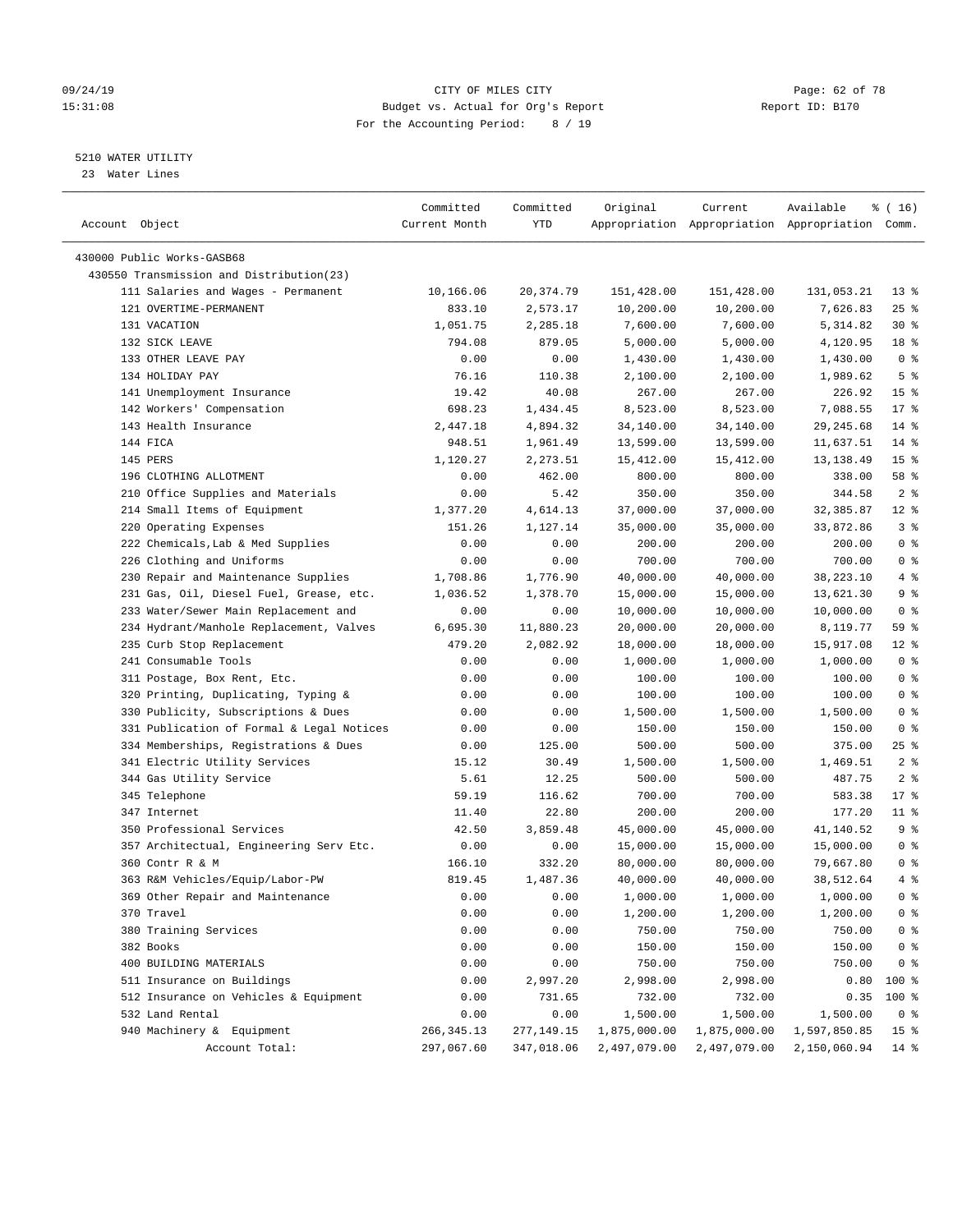# 09/24/19 Page: 63 of 78 15:31:08 Budget vs. Actual for Org's Report Report ID: B170 For the Accounting Period: 8 / 19

#### 5210 WATER UTILITY

23 Water Lines

| Account Object                             | Committed<br>Current Month | Committed<br><b>YTD</b> | Original     | Current<br>Appropriation Appropriation Appropriation | Available    | % (16)<br>Comm. |
|--------------------------------------------|----------------------------|-------------------------|--------------|------------------------------------------------------|--------------|-----------------|
| Account Group Total:                       | 297,067.60                 | 347,018.06              | 2,497,079.00 | 2,497,079.00                                         | 2,150,060.94 | $14*$           |
| 490000 DEBT SERVICE                        |                            |                         |              |                                                      |              |                 |
| 490200 Revenue Bonds                       |                            |                         |              |                                                      |              |                 |
| 611 Principal-NE Wtr Line Phase II         | 0.00                       | 0.00                    | 17,000.00    | 17,000.00                                            | 17,000.00    | 0 <sup>8</sup>  |
| 615 Principal-Northeast Water Ln \$2.2     | 0.00                       | 0.00                    | 67,000.00    | 67,000.00                                            | 67,000.00    | 0 <sup>8</sup>  |
| 616 Principal-Carbon Hill Water Tank \$2.2 | 0.00                       | 0.00                    | 66,000.00    | 66,000.00                                            | 66,000.00    | 0 <sup>8</sup>  |
| 617 Principal - NE Wtr Line \$500k         | 0.00                       | 0.00                    | 15,000.00    | 15,000.00                                            | 15,000.00    | 0 <sup>8</sup>  |
| 618 Principal-Carbon Hill \$500k           | 0.00                       | 0.00                    | 15,000.00    | 15,000.00                                            | 15,000.00    | 0 <sup>8</sup>  |
| 622 Interest-NE Wtr Line Phase II          | 0.00                       | 0.00                    | 1,309.00     | 1,309.00                                             | 1,309.00     | 0 <sup>8</sup>  |
| 631 Interest - NE Wtr Line \$500k          | 0.00                       | 0.00                    | 9,997.00     | 9,997.00                                             | 9,997.00     | 0 <sup>8</sup>  |
| 632 Interest - Carbon Hill Wtr Tank \$500k | 0.00                       | 0.00                    | 9,997.00     | 9,997.00                                             | 9,997.00     | 0 <sup>8</sup>  |
| 634 Interest-Northeast Wtr Ln \$2.2        | 0.00                       | 0.00                    | 48,705.00    | 48,705.00                                            | 48,705.00    | 0 <sup>8</sup>  |
| 638 Interest-Carbon Hill Tank \$2.2        | 0.00                       | 0.00                    | 47, 415.00   | 47,415.00                                            | 47, 415.00   | 0 <sup>8</sup>  |
| Account Total:                             | 0.00                       | 0.00                    | 297,423.00   | 297, 423.00                                          | 297, 423.00  | 0 <sup>8</sup>  |
| Account Group Total:                       | 0.00                       | 0.00                    | 297,423.00   | 297, 423.00                                          | 297, 423.00  | 0 <sup>8</sup>  |
| 520000 OTHER FINANCING USES                |                            |                         |              |                                                      |              |                 |
| 521000 Interfund Operating Transfers Out   |                            |                         |              |                                                      |              |                 |
| 820 Transfers to Other Funds               | 1,000.00                   | 2,000.00                | 12,000.00    | 12,000.00                                            | 10,000.00    | 17.8            |
| Account Total:                             | 1,000.00                   | 2,000.00                | 12,000.00    | 12,000.00                                            | 10,000.00    | 17.8            |
| Account Group Total:                       | 1,000.00                   | 2,000.00                | 12,000.00    | 12,000.00                                            | 10,000.00    | $17*$           |
| Organization Total:                        | 298,067.60                 | 349,018.06              | 2,806,502.00 | 2,806,502.00                                         | 2,457,483.94 | $12*$           |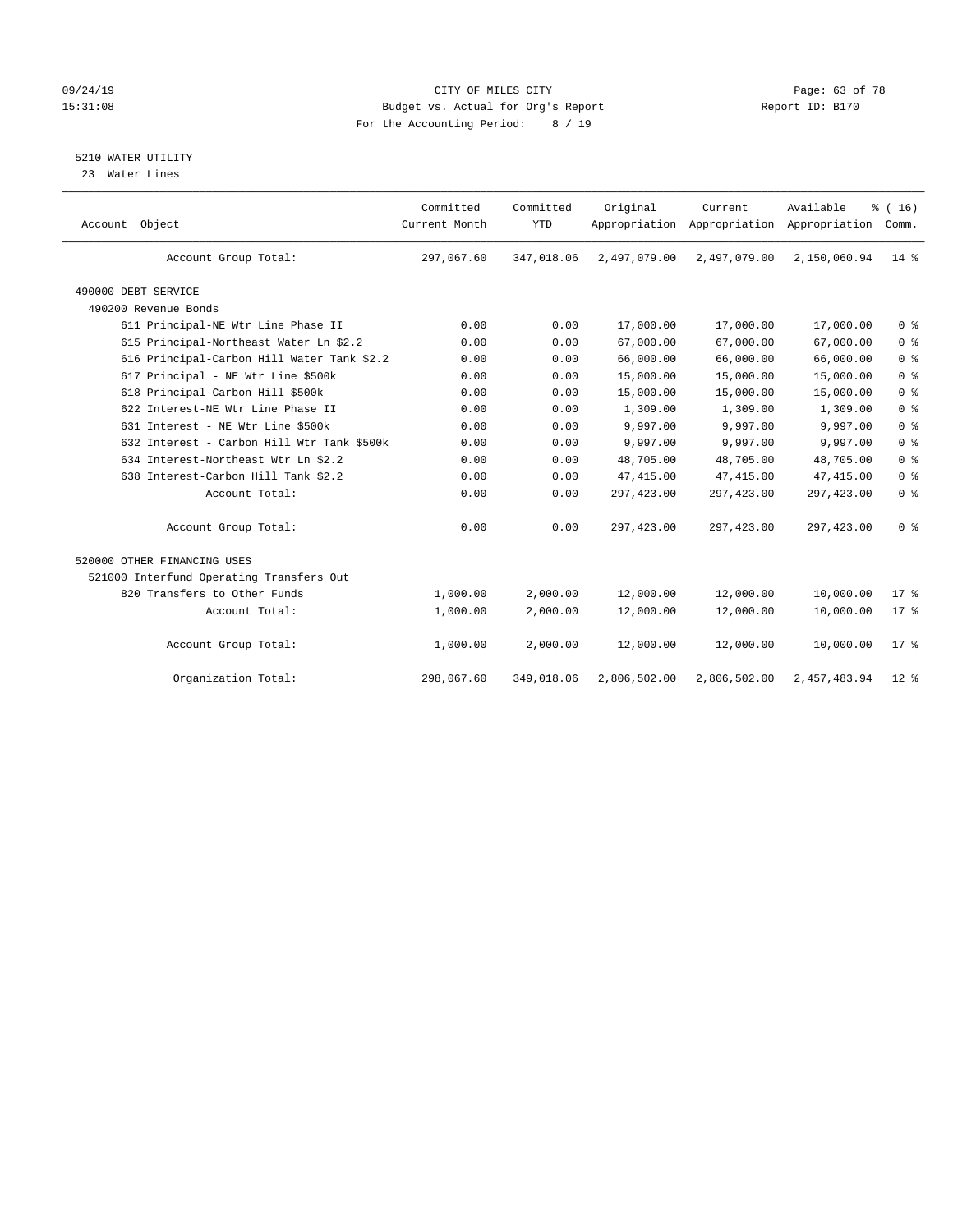#### 09/24/19 CITY OF MILES CITY Page: 64 of 78 15:31:08 Budget vs. Actual for Org's Report Report ID: B170 For the Accounting Period: 8 / 19

# 5210 WATER UTILITY

25 Water Administration

| Account Object                            | Committed<br>Current Month | Committed<br><b>YTD</b> | Original   | Current    | Available<br>Appropriation Appropriation Appropriation Comm. | % (16)          |
|-------------------------------------------|----------------------------|-------------------------|------------|------------|--------------------------------------------------------------|-----------------|
| 430000 Public Works-GASB68                |                            |                         |            |            |                                                              |                 |
| 430510 Water Administration(25)           |                            |                         |            |            |                                                              |                 |
| 111 Salaries and Wages - Permanent        | 1,934.23                   | 4,114.81                | 24,656.00  | 24,656.00  | 20,541.19                                                    | $17*$           |
| 121 OVERTIME-PERMANENT                    | 0.00                       | 0.00                    | 120.00     | 120.00     | 120.00                                                       | 0 <sup>8</sup>  |
| 131 VACATION                              | 465.76                     | 499.52                  | 1,700.00   | 1,700.00   | 1,200.48                                                     | 29%             |
| 132 SICK LEAVE                            | 70.66                      | 138.18                  | 1,100.00   | 1,100.00   | 961.82                                                       | $13*$           |
| 133 OTHER LEAVE PAY                       | 0.00                       | 6.58                    | 104.00     | 104.00     | 97.42                                                        | 6 %             |
| 141 Unemployment Insurance                | 3.71                       | 7.31                    | 42.00      | 42.00      | 34.69                                                        | 17 <sup>8</sup> |
| 142 Workers' Compensation                 | 29.65                      | 58.53                   | 347.00     | 347.00     | 288.47                                                       | $17*$           |
| 143 Health Insurance                      | 437.12                     | 874.17                  | 5,245.00   | 5,245.00   | 4,370.83                                                     | $17*$           |
| 144 FICA                                  | 189.00                     | 373.25                  | 2,118.00   | 2,118.00   | 1,744.75                                                     | 18 <sup>8</sup> |
| 145 PERS                                  | 214.21                     | 412.60                  | 2,400.00   | 2,400.00   | 1,987.40                                                     | $17*$           |
| 196 CLOTHING ALLOTMENT                    | 0.00                       | 120.00                  | 125.00     | 125.00     | 5.00                                                         | 96%             |
| 210 Office Supplies and Materials         | 114.31                     | 114.31                  | 3,200.00   | 3,200.00   | 3,085.69                                                     | $4\degree$      |
| 214 Small Items of Equipment              | 0.00                       | 2,666.17                | 2,700.00   | 2,700.00   | 33.83                                                        | 99 <sup>8</sup> |
| 220 Operating Expenses                    | 1,894.33                   | 2,787.60                | 3,000.00   | 3,000.00   | 212.40                                                       | 93%             |
| 230 Repair and Maintenance Supplies       | 0.00                       | 0.00                    | 1,000.00   | 1,000.00   | 1,000.00                                                     | 0 <sup>8</sup>  |
| 311 Postage, Box Rent, Etc.               | 744.41                     | 1,365.52                | 7,000.00   | 7,000.00   | 5,634.48                                                     | $20*$           |
| 320 Printing, Duplicating, Typing &       | 0.00                       | 0.00                    | 1,100.00   | 1,100.00   | 1,100.00                                                     | 0 <sup>8</sup>  |
| 330 Publicity, Subscriptions & Dues       | 0.00                       | 182.40                  | 1,300.00   | 1,300.00   | 1,117.60                                                     | $14*$           |
| 345 Telephone                             | 47.17                      | 93.11                   | 600.00     | 600.00     | 506.89                                                       | 16 <sup>°</sup> |
| 347 Internet                              | 13.18                      | 25.13                   | 250.00     | 250.00     | 224.87                                                       | $10*$           |
| 350 Professional Services                 | 101.06                     | 125.56                  | 6,000.00   | 6,000.00   | 5,874.44                                                     | 2 <sup>°</sup>  |
| 360 Contr R & M                           | 144.38                     | 7,001.76                | 8,100.00   | 8,100.00   | 1,098.24                                                     | 86 %            |
| 370 Travel                                | 0.00                       | 0.00                    | 250.00     | 250.00     | 250.00                                                       | 0 <sup>8</sup>  |
| 380 Training Services                     | 50.00                      | 50.00                   | 250.00     | 250.00     | 200.00                                                       | $20*$           |
| 382 Books                                 | 0.00                       | 0.00                    | 125.00     | 125.00     | 125.00                                                       | 0 <sup>8</sup>  |
| 513 Liability                             | 0.00                       | 8,365.29                | 15,000.00  | 15,000.00  | 6,634.71                                                     | 56%             |
| 531 Building & Office Rental              | 500.00                     | 1,000.00                | 8,366.00   | 8,366.00   | 7,366.00                                                     | $12*$           |
| 810 Losses (Bad debt expense - Enterprise | 0.00                       | 0.00                    | 500.00     | 500.00     | 500.00                                                       | 0 <sup>8</sup>  |
| 920 Buildings                             | 0.00                       | 0.00                    | 2,000.00   | 2,000.00   | 2,000.00                                                     | 0 <sup>8</sup>  |
| Account Total:                            | 6,953.18                   | 30, 381.80              | 98,698.00  | 98,698.00  | 68, 316.20                                                   | $31$ %          |
| Account Group Total:                      | 6,953.18                   | 30,381.80               | 98,698.00  | 98,698.00  | 68, 316.20                                                   | 318             |
| 520000 OTHER FINANCING USES               |                            |                         |            |            |                                                              |                 |
| 521000 Interfund Operating Transfers Out  |                            |                         |            |            |                                                              |                 |
| 820 Transfers to Other Funds              | 3,693.00                   | 7,386.00                | 55,271.00  | 55,271.00  | 47,885.00                                                    | 13 <sup>8</sup> |
| Account Total:                            | 3,693.00                   | 7,386.00                | 55,271.00  | 55,271.00  | 47,885.00                                                    | 13 <sup>8</sup> |
| Account Group Total:                      | 3,693.00                   | 7,386.00                | 55,271.00  | 55,271.00  | 47,885.00                                                    | $13*$           |
| Organization Total:                       | 10,646.18                  | 37,767.80               | 153,969.00 | 153,969.00 | 116,201.20                                                   | 25%             |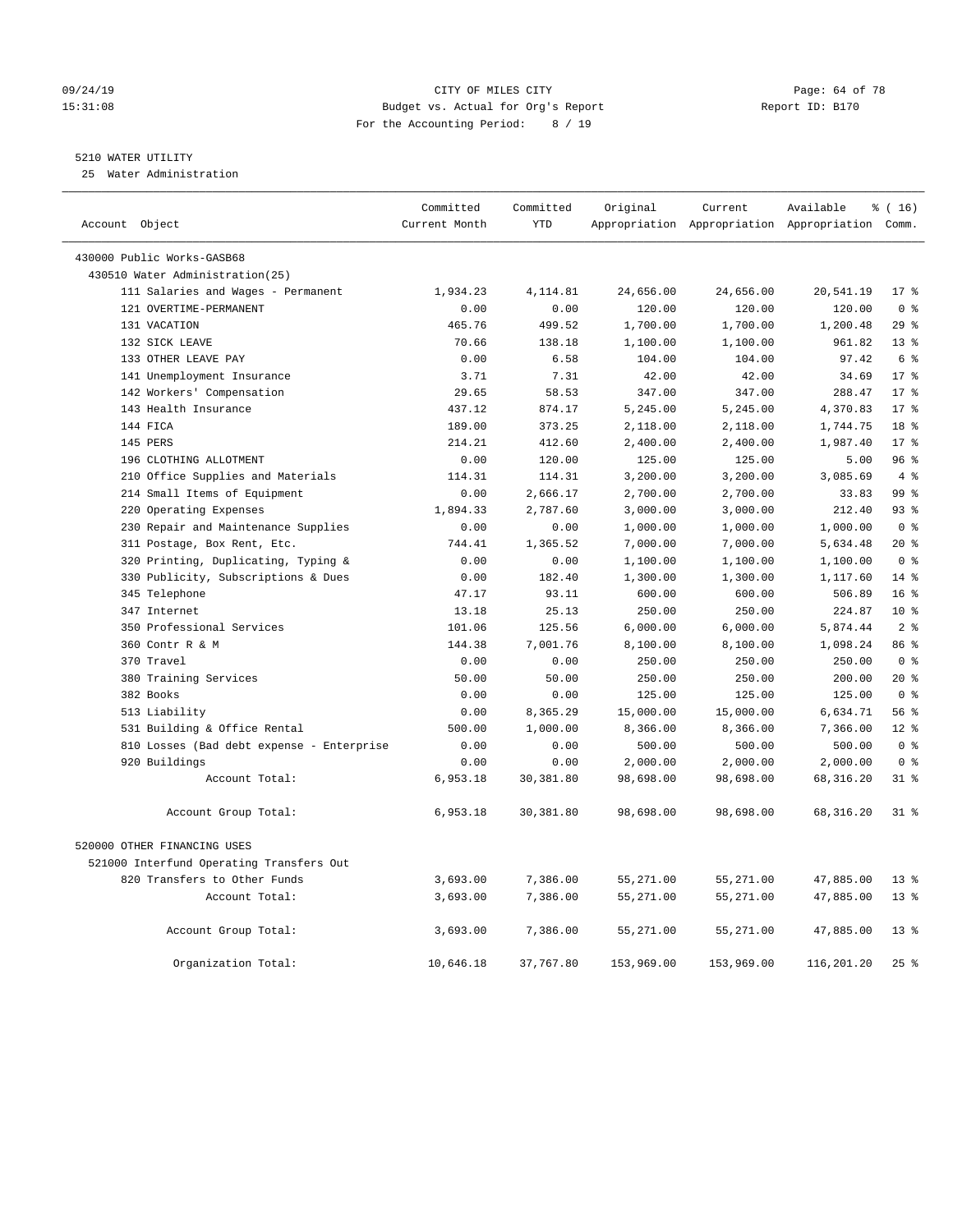#### 09/24/19 Page: 65 of 78 15:31:08 Budget vs. Actual for Org's Report Report ID: B170 For the Accounting Period: 8 / 19

# 5210 WATER UTILITY

80 Water Purification

| Account Object                          | Committed<br>Current Month | Committed<br><b>YTD</b> | Original   | Current    | Available<br>Appropriation Appropriation Appropriation Comm. | $\frac{1}{6}$ ( 16 ) |
|-----------------------------------------|----------------------------|-------------------------|------------|------------|--------------------------------------------------------------|----------------------|
| 430000 Public Works-GASB68              |                            |                         |            |            |                                                              |                      |
| 430540 Water Purification and Treatment |                            |                         |            |            |                                                              |                      |
| 210 Office Supplies and Materials       | 0.00                       | 0.00                    | 400.00     | 400.00     | 400.00                                                       | 0 <sup>8</sup>       |
| 214 Small Items of Equipment            | 0.00                       | 0.00                    | 3,000.00   | 3,000.00   | 3,000.00                                                     | 0 <sup>8</sup>       |
| 220 Operating Expenses                  | 164.34                     | 291.17                  | 3,000.00   | 3,000.00   | 2,708.83                                                     | $10*$                |
| 222 Chemicals, Lab & Med Supplies       | 1,845.25                   | 10,916.42               | 60,000.00  | 60,000.00  | 49,083.58                                                    | 18 <sup>8</sup>      |
| 226 Clothing and Uniforms               | 22.93                      | 22.93                   | 500.00     | 500.00     | 477.07                                                       | 5 <sup>°</sup>       |
| 230 Repair and Maintenance Supplies     | 270.11                     | 606.30                  | 10,000.00  | 10,000.00  | 9,393.70                                                     | 6 <sup>°</sup>       |
| 231 Gas, Oil, Diesel Fuel, Grease, etc. | 563.07                     | 639.10                  | 2,000.00   | 2,000.00   | 1,360.90                                                     | 32%                  |
| 311 Postage, Box Rent, Etc.             | 2.30                       | 19.45                   | 100.00     | 100.00     | 80.55                                                        | $19*$                |
| 320 Printing, Duplicating, Typing &     | 0.00                       | 0.00                    | 100.00     | 100.00     | 100.00                                                       | 0 <sup>8</sup>       |
| 330 Publicity, Subscriptions & Dues     | 0.00                       | 0.00                    | 750.00     | 750.00     | 750.00                                                       | 0 <sup>8</sup>       |
| 334 Memberships, Registrations & Dues   | 35.00                      | 35.00                   | 300.00     | 300.00     | 265.00                                                       | $12*$                |
| 352 Wtr/Swr Lab Testing                 | 389.48                     | 1,154.48                | 10,000.00  | 10,000.00  | 8,845.52                                                     | $12*$                |
| 357 Architectual, Engineering Serv Etc. | 0.00                       | 0.00                    | 8,000.00   | 8,000.00   | 8,000.00                                                     | 0 <sup>8</sup>       |
| 360 Contr R & M                         | 0.00                       | 148.50                  | 4,000.00   | 4,000.00   | 3,851.50                                                     | 4%                   |
| 369 Other Repair and Maintenance        | 0.00                       | 0.00                    | 1,500.00   | 1,500.00   | 1,500.00                                                     | 0 <sup>8</sup>       |
| 370 Travel                              | 0.00                       | 0.00                    | 1,500.00   | 1,500.00   | 1,500.00                                                     | 0 <sup>8</sup>       |
| 380 Training Services                   | 0.00                       | 0.00                    | 1,500.00   | 1,500.00   | 1,500.00                                                     | 0 <sup>8</sup>       |
| 382 Books                               | 0.00                       | 0.00                    | 200.00     | 200.00     | 200.00                                                       | 0 <sup>8</sup>       |
| 533 Machinery and Equipment Rental      | 0.00                       | 0.00                    | 500.00     | 500.00     | 500.00                                                       | 0 <sup>8</sup>       |
| 940 Machinery & Equipment               | 0.00                       | 0.00                    | 5.000.00   | 5,000.00   | 5,000.00                                                     | 0 <sup>8</sup>       |
| Account Total:                          | 3,292.48                   | 13,833.35               | 112,350.00 | 112,350.00 | 98,516.65                                                    | $12*$                |
| Account Group Total:                    | 3,292.48                   | 13,833.35               | 112,350.00 | 112,350.00 | 98,516.65                                                    | $12*$                |
| Organization Total:                     | 3,292.48                   | 13,833.35               | 112,350.00 | 112,350.00 | 98,516.65                                                    | $12$ %               |

| $^1$ Total.<br>Fund | 355,716.29 | 509,027.91 | 3,857,942.00 | 3,857,942.00 | 3,348,914.09 | 13 <sup>8</sup> |
|---------------------|------------|------------|--------------|--------------|--------------|-----------------|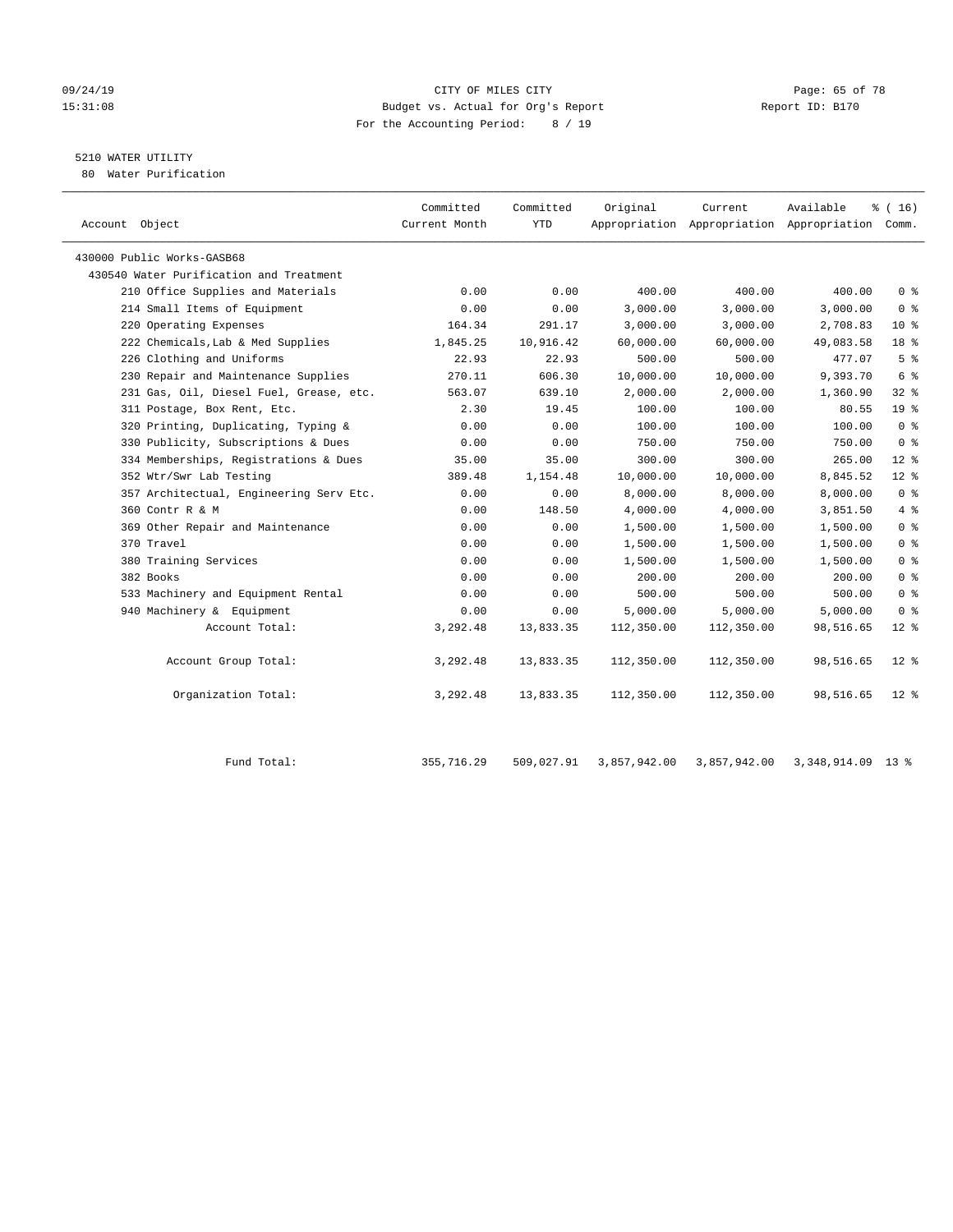#### 09/24/19 Page: 66 of 78 15:31:08 Budget vs. Actual for Org's Report Report ID: B170 For the Accounting Period: 8 / 19

————————————————————————————————————————————————————————————————————————————————————————————————————————————————————————————————————

# 5310 SEWER UTILITY

29 Sewer Administration

|                                          | Committed     | Committed | Original   | Current                                         | Available  | $\frac{1}{6}$ ( 16 ) |
|------------------------------------------|---------------|-----------|------------|-------------------------------------------------|------------|----------------------|
| Account Object                           | Current Month | YTD       |            | Appropriation Appropriation Appropriation Comm. |            |                      |
| 430000 Public Works-GASB68               |               |           |            |                                                 |            |                      |
| 430610 Sewer Administration(29)          |               |           |            |                                                 |            |                      |
| 111 Salaries and Wages - Permanent       | 1,933.94      | 4,114.52  | 24,668.00  | 24,668.00                                       | 20,553.48  | $17$ %               |
| 121 OVERTIME-PERMANENT                   | 0.00          | 0.00      | 120.00     | 120.00                                          | 120.00     | 0 <sup>8</sup>       |
| 131 VACATION                             | 465.76        | 499.52    | 1,700.00   | 1,700.00                                        | 1,200.48   | 29%                  |
| 132 SICK LEAVE                           | 70.66         | 138.18    | 1,100.00   | 1,100.00                                        | 961.82     | $13*$                |
| 133 OTHER LEAVE PAY                      | 0.00          | 6.58      | 105.00     | 105.00                                          | 98.42      | 6 %                  |
| 141 Unemployment Insurance               | 3.70          | 7.32      | 42.00      | 42.00                                           | 34.68      | $17*$                |
| 142 Workers' Compensation                | 29.65         | 58.57     | 347.00     | 347.00                                          | 288.43     | $17*$                |
| 143 Health Insurance                     | 437.05        | 874.12    | 5,245.00   | 5,245.00                                        | 4,370.88   | $17*$                |
| 144 FICA                                 | 189.00        | 373.29    | 2,119.00   | 2,119.00                                        | 1,745.71   | 18 %                 |
| 145 PERS                                 | 214.18        | 412.61    | 2,401.00   | 2,401.00                                        | 1,988.39   | $17*$                |
| 196 CLOTHING ALLOTMENT                   | 0.00          | 120.00    | 125.00     | 125.00                                          | 5.00       | 96%                  |
| 210 Office Supplies and Materials        | 114.32        | 114.32    | 3,200.00   | 3,200.00                                        | 3,085.68   | 4%                   |
| 214 Small Items of Equipment             | 0.00          | 2,666.17  | 2,700.00   | 2,700.00                                        | 33.83      | 99 %                 |
| 220 Operating Expenses                   | 1,894.32      | 2,787.60  | 3,500.00   | 3,500.00                                        | 712.40     | $80*$                |
| 230 Repair and Maintenance Supplies      | 0.00          | 0.00      | 1,000.00   | 1,000.00                                        | 1,000.00   | 0 <sup>8</sup>       |
| 311 Postage, Box Rent, Etc.              | 744.41        | 1,365.53  | 7,000.00   | 7,000.00                                        | 5,634.47   | $20*$                |
| 320 Printing, Duplicating, Typing &      | 0.00          | 0.00      | 1,100.00   | 1,100.00                                        | 1,100.00   | 0 <sup>8</sup>       |
| 330 Publicity, Subscriptions & Dues      | 0.00          | 182.40    | 1,300.00   | 1,300.00                                        | 1,117.60   | $14*$                |
| 345 Telephone                            | 47.15         | 93.07     | 600.00     | 600.00                                          | 506.93     | $16*$                |
| 347 Internet                             | 19.51         | 39.02     | 250.00     | 250.00                                          | 210.98     | 16 <sup>°</sup>      |
| 350 Professional Services                | 101.07        | 125.57    | 6,000.00   | 6,000.00                                        | 5,874.43   | 2 <sup>°</sup>       |
| 360 Contr R & M                          | 144.38        | 7,001.76  | 8,100.00   | 8,100.00                                        | 1,098.24   | 86 %                 |
| 370 Travel                               | 0.00          | 0.00      | 250.00     | 250.00                                          | 250.00     | 0 <sup>8</sup>       |
| 380 Training Services                    | 50.00         | 50.00     | 250.00     | 250.00                                          | 200.00     | $20*$                |
| 382 Books                                | 0.00          | 0.00      | 125.00     | 125.00                                          | 125.00     | 0 <sup>8</sup>       |
| 531 Building & Office Rental             | 500.00        | 1,000.00  | 6,000.00   | 6,000.00                                        | 5,000.00   | $17*$                |
| 920 Buildings                            | 0.00          | 0.00      | 2,000.00   | 2,000.00                                        | 2,000.00   | 0 <sup>8</sup>       |
| Account Total:                           |               | 22,030.15 |            |                                                 |            | $27$ %               |
|                                          | 6,959.10      |           | 81,347.00  | 81,347.00                                       | 59,316.85  |                      |
| Account Group Total:                     | 6,959.10      | 22,030.15 | 81,347.00  | 81,347.00                                       | 59, 316.85 | $27$ %               |
| 490000 DEBT SERVICE                      |               |           |            |                                                 |            |                      |
| 490200 Revenue Bonds                     |               |           |            |                                                 |            |                      |
| 608 Prpl-Wastewater Project Phase I      | 0.00          | 0.00      | 69,000.00  | 69,000.00                                       | 69,000.00  | 0 <sup>8</sup>       |
| 619 Principal-WWTP Phase II              | 0.00          | 0.00      | 259,000.00 | 259,000.00                                      | 259,000.00 | 0 <sup>8</sup>       |
| 626 Interest-Wastewater Project Phase I  | 0.00          | 0.00      | 31,890.00  | 31,890.00                                       | 31,890.00  | 0 <sup>8</sup>       |
| 639 Interest-WWTP Phase II               | 0.00          | 0.00      | 143,338.00 | 143,338.00                                      | 143,338.00 | 0 %                  |
| Account Total:                           | 0.00          | 0.00      | 503,228.00 | 503,228.00                                      | 503,228.00 | 0 <sup>8</sup>       |
| Account Group Total:                     | 0.00          | 0.00      | 503,228.00 | 503,228.00                                      | 503,228.00 | 0 <sup>8</sup>       |
| 510000 MISCELLANEOUS                     |               |           |            |                                                 |            |                      |
| 510330 Comprehensive Liability Insurance |               |           |            |                                                 |            |                      |
| 513 Liability                            | 0.00          | 10,096.97 | 10,097.00  | 10,097.00                                       |            | $0.03$ 100 %         |
| Account Total:                           | 0.00          | 10,096.97 | 10,097.00  | 10,097.00                                       |            | $0.03$ 100 %         |
|                                          |               |           |            |                                                 |            |                      |
| Account Group Total:                     | 0.00          | 10,096.97 | 10,097.00  | 10,097.00                                       |            | $0.03$ 100 %         |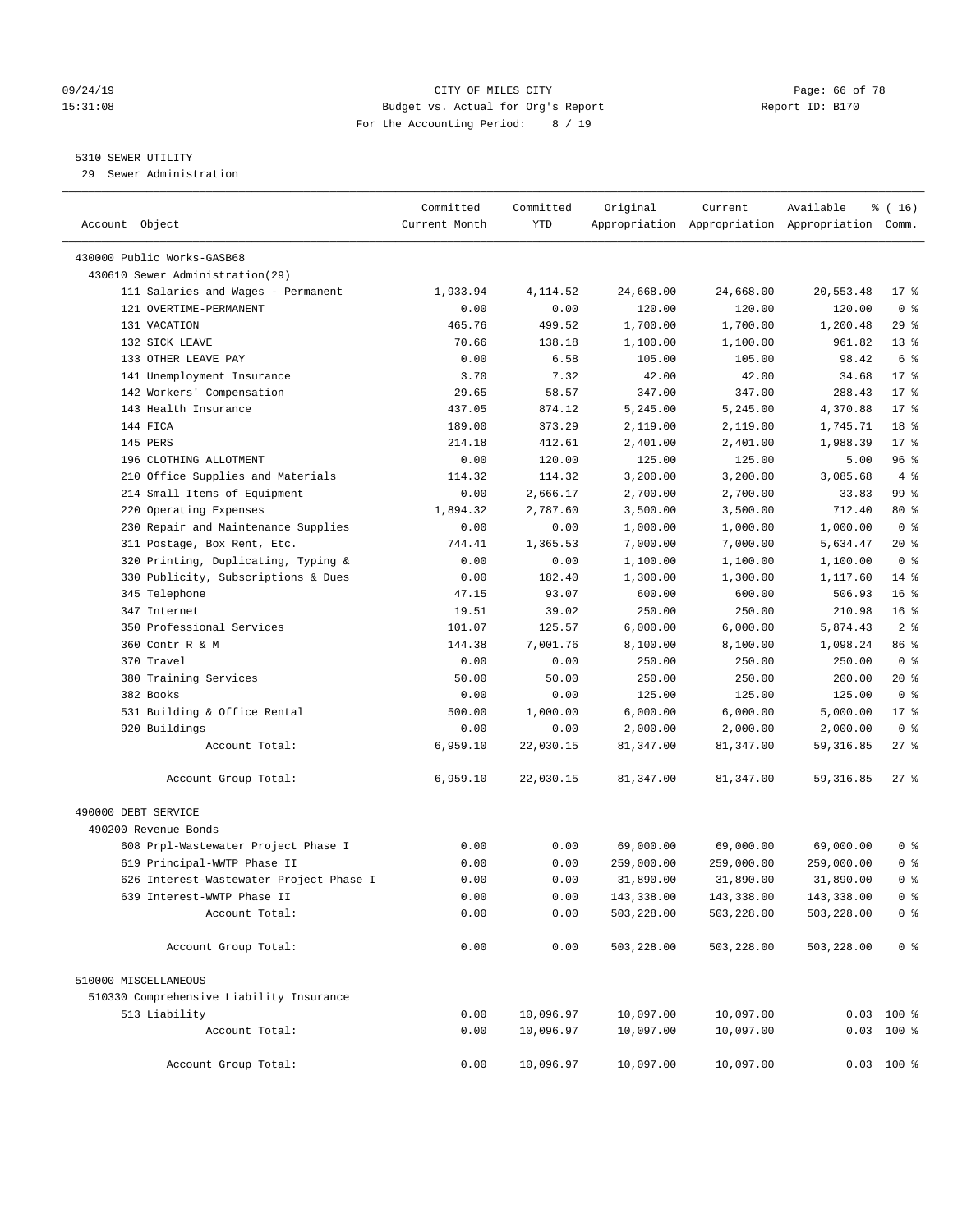# 09/24/19 Page: 67 of 78 15:31:08 Budget vs. Actual for Org's Report Report ID: B170 For the Accounting Period: 8 / 19

# 5310 SEWER UTILITY

29 Sewer Administration

| Object<br>Account                                                       | Committed<br>Current Month | Committed<br>YTD | Original<br>Appropriation | Current<br>Appropriation | Available<br>Appropriation | $\frac{3}{6}$ ( 16 )<br>Comm. |
|-------------------------------------------------------------------------|----------------------------|------------------|---------------------------|--------------------------|----------------------------|-------------------------------|
| 520000 OTHER FINANCING USES<br>521000 Interfund Operating Transfers Out |                            |                  |                           |                          |                            |                               |
| 820 Transfers to Other Funds                                            | 2,654.00                   | 5,308.00         | 42,805.00                 | 42,805.00                | 37,497.00                  | $12$ %                        |
| Account Total:                                                          | 2,654.00                   | 5,308.00         | 42,805.00                 | 42,805.00                | 37,497.00                  | $12*$                         |
| Account Group Total:                                                    | 2,654.00                   | 5,308.00         | 42,805.00                 | 42,805.00                | 37,497.00                  | $12*$                         |
| Organization Total:                                                     | 9,613.10                   | 37, 435.12       | 637, 477, 00              | 637, 477, 00             | 600,041.88                 | 6 %                           |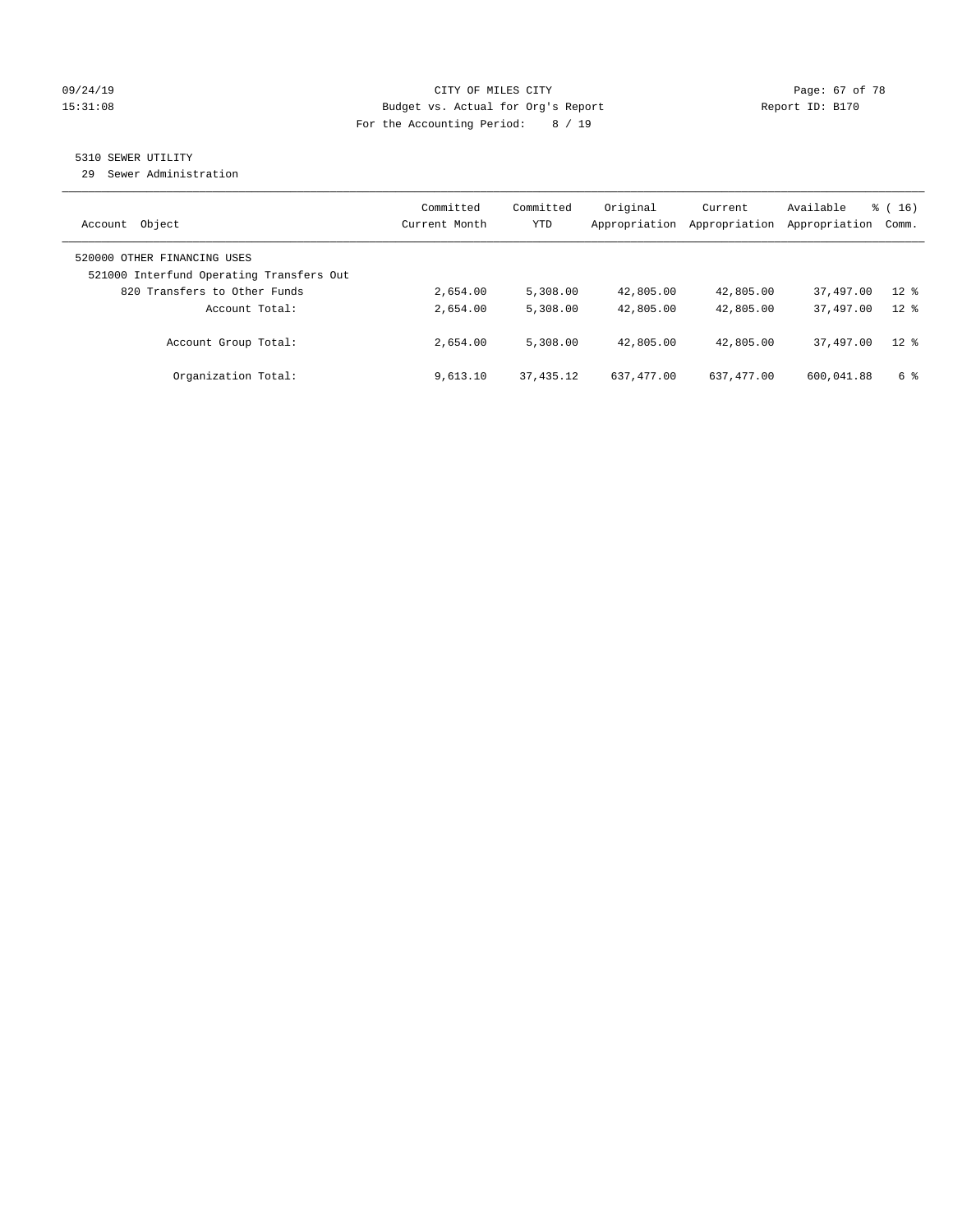#### 09/24/19 Page: 68 of 78 15:31:08 Budget vs. Actual for Org's Report Report ID: B170 For the Accounting Period: 8 / 19

————————————————————————————————————————————————————————————————————————————————————————————————————————————————————————————————————

# 5310 SEWER UTILITY

31 Sewer Lines

|                                                                            | Committed          | Committed             | Original                | Current                 | Available                                       | ៖ ( 16)         |
|----------------------------------------------------------------------------|--------------------|-----------------------|-------------------------|-------------------------|-------------------------------------------------|-----------------|
| Account Object                                                             | Current Month      | YTD                   |                         |                         | Appropriation Appropriation Appropriation Comm. |                 |
|                                                                            |                    |                       |                         |                         |                                                 |                 |
| 430000 Public Works-GASB68<br>430630 Sewer Collection and Transmission(31) |                    |                       |                         |                         |                                                 |                 |
|                                                                            | 9,862.23           |                       |                         |                         |                                                 | $14$ %          |
| 111 Salaries and Wages - Permanent<br>121 OVERTIME-PERMANENT               | 832.47             | 19,806.50<br>2,572.57 | 139,268.00<br>10,200.00 | 139,268.00<br>10,200.00 | 119,461.50<br>7,627.43                          | $25$ %          |
| 131 VACATION                                                               |                    |                       |                         |                         |                                                 | $30*$           |
|                                                                            | 1,037.20<br>790.70 | 2,215.21<br>875.66    | 7,300.00                | 7,300.00                | 5,084.79                                        | 18 %            |
| 132 SICK LEAVE<br>133 OTHER LEAVE PAY                                      |                    |                       | 4,800.00                | 4,800.00                | 3,924.34                                        | 0 <sup>8</sup>  |
| 134 HOLIDAY PAY                                                            | 0.00               | 0.00                  | 1,234.00                | 1,234.00                | 1,234.00                                        | 5 <sup>°</sup>  |
| 141 Unemployment Insurance                                                 | 76.16<br>18.88     | 110.38<br>39.08       | 2,100.00<br>247.00      | 2,100.00<br>247.00      | 1,989.62<br>207.92                              | $16*$           |
|                                                                            | 696.67             |                       | 7,785.00                | 7,785.00                | 6,353.64                                        | 18 %            |
| 142 Workers' Compensation                                                  |                    | 1,431.36              |                         |                         |                                                 | $17*$           |
| 143 Health Insurance                                                       | 2,399.48           | 4,798.97              | 28,800.00               | 28,800.00               | 24,001.03                                       |                 |
| 144 FICA                                                                   | 926.16             | 1,916.23              | 12,615.00               | 12,615.00               | 10,698.77                                       | 15 <sup>°</sup> |
| 145 PERS                                                                   | 1,092.32           | 2,217.82              | 14,297.00               | 14,297.00               | 12,079.18                                       | 16 <sup>°</sup> |
| 196 CLOTHING ALLOTMENT                                                     | 0.00               | 453.00                | 600.00                  | 600.00                  | 147.00                                          | 76 %            |
| 210 Office Supplies and Materials                                          | 0.00               | 0.00                  | 400.00                  | 400.00                  | 400.00                                          | 0 <sup>8</sup>  |
| 214 Small Items of Equipment                                               | 0.00               | 16.29                 | 20,000.00               | 20,000.00               | 19,983.71                                       | 0 <sup>8</sup>  |
| 220 Operating Expenses                                                     | 155.67             | 188.10                | 15,000.00               | 15,000.00               | 14,811.90                                       | 1 <sup>°</sup>  |
| 222 Chemicals, Lab & Med Supplies                                          | 0.00               | 0.00                  | 1,000.00                | 1,000.00                | 1,000.00                                        | 0 <sup>8</sup>  |
| 226 Clothing and Uniforms                                                  | 0.00               | 0.00                  | 1,000.00                | 1,000.00                | 1,000.00                                        | 0 <sup>8</sup>  |
| 230 Repair and Maintenance Supplies                                        | 0.00               | 0.00                  | 10,000.00               | 10,000.00               | 10,000.00                                       | 0 <sup>8</sup>  |
| 231 Gas, Oil, Diesel Fuel, Grease, etc.                                    | 1,036.53           | 1,378.71              | 15,000.00               | 15,000.00               | 13,621.29                                       | 9 <sup>°</sup>  |
| 233 Water/Sewer Main Replacement and                                       | 0.00               | 303.80                | 5,000.00                | 5,000.00                | 4,696.20                                        | 6 <sup>°</sup>  |
| 234 Hydrant/Manhole Replacement, Valves                                    | 0.00               | 0.00                  | 8,000.00                | 8,000.00                | 8,000.00                                        | 0 <sup>8</sup>  |
| 241 Consumable Tools                                                       | 0.00               | 0.00                  | 500.00                  | 500.00                  | 500.00                                          | 0 <sup>8</sup>  |
| 311 Postage, Box Rent, Etc.                                                | 0.00               | 0.00                  | 100.00                  | 100.00                  | 100.00                                          | 0 <sup>8</sup>  |
| 320 Printing, Duplicating, Typing &                                        | 0.00               | 0.00                  | 100.00                  | 100.00                  | 100.00                                          | 0 <sup>8</sup>  |
| 330 Publicity, Subscriptions & Dues                                        | 0.00               | 0.00                  | 300.00                  | 300.00                  | 300.00                                          | 0 <sup>8</sup>  |
| 331 Publication of Formal & Legal Notices                                  | 0.00               | 0.00                  | 250.00                  | 250.00                  | 250.00                                          | 0 <sup>8</sup>  |
| 334 Memberships, Registrations & Dues                                      | 0.00               | 125.00                | 750.00                  | 750.00                  | 625.00                                          | $17*$           |
| 341 Electric Utility Services                                              | 15.12              | 30.49                 | 1,000.00                | 1,000.00                | 969.51                                          | 3%              |
| 344 Gas Utility Service                                                    | 5.61               | 12.25                 | 500.00                  | 500.00                  | 487.75                                          | 2 <sup>°</sup>  |
| 345 Telephone                                                              | 59.18              | 116.60                | 1,000.00                | 1,000.00                | 883.40                                          | $12*$           |
| 347 Internet                                                               | 11.40              | 22.80                 | 170.00                  | 170.00                  | 147.20                                          | 13 <sup>8</sup> |
| 350 Professional Services                                                  | 705.70             | 4,522.68              | 20,000.00               | 20,000.00               | 15,477.32                                       | $23$ %          |
| 357 Architectual, Engineering Serv Etc.                                    | 0.00               | 0.00                  | 10,000.00               | 10,000.00               | 10,000.00                                       | 0 <sup>8</sup>  |
| 360 Contr R & M                                                            | 166.10             | 332.20                | 5,000.00                | 5,000.00                | 4,667.80                                        | 7 %             |
| 363 R&M Vehicles/Equip/Labor-PW                                            | 819.45             | 1,487.36              | 40,000.00               | 40,000.00               | 38,512.64                                       | 4%              |
| 369 Other Repair and Maintenance                                           | 0.00               | 0.00                  | 1,000.00                | 1,000.00                | 1,000.00                                        | 0 <sup>8</sup>  |
| 370 Travel                                                                 | 0.00               | 0.00                  | 1,200.00                | 1,200.00                | 1,200.00                                        | 0 <sup>8</sup>  |
| 380 Training Services                                                      | 0.00               | 0.00                  | 750.00                  | 750.00                  | 750.00                                          | 0 <sup>8</sup>  |
| 382 Books                                                                  | 0.00               | 0.00                  | 150.00                  | 150.00                  | 150.00                                          | 0 <sup>8</sup>  |
| 400 BUILDING MATERIALS                                                     | 0.00               | 0.00                  | 750.00                  | 750.00                  | 750.00                                          | $0$ %           |
| 512 Insurance on Vehicles & Equipment                                      | 0.00               | 1,624.63              | 1,625.00                | 1,625.00                | 0.37                                            | 100 %           |
| 513 Liability                                                              | 0.00               | 0.00                  | 5,000.00                | 5,000.00                | 5,000.00                                        | 0 <sup>8</sup>  |
| 532 Land Rental                                                            | 614.93             | 850.34                | 1,200.00                | 1,200.00                | 349.66                                          | 71 %            |
| 940 Machinery & Equipment                                                  | 110,539.65         | 110,539.65            | 510,000.00              | 510,000.00              | 399,460.35                                      | $22$ %          |
| Account Total:                                                             | 131,861.61         | 157,987.68            | 905,991.00              | 905,991.00              | 748,003.32                                      | $17 - 8$        |
| Account Group Total:                                                       | 131,861.61         | 157,987.68            | 905,991.00              | 905,991.00              | 748,003.32                                      | $17$ %          |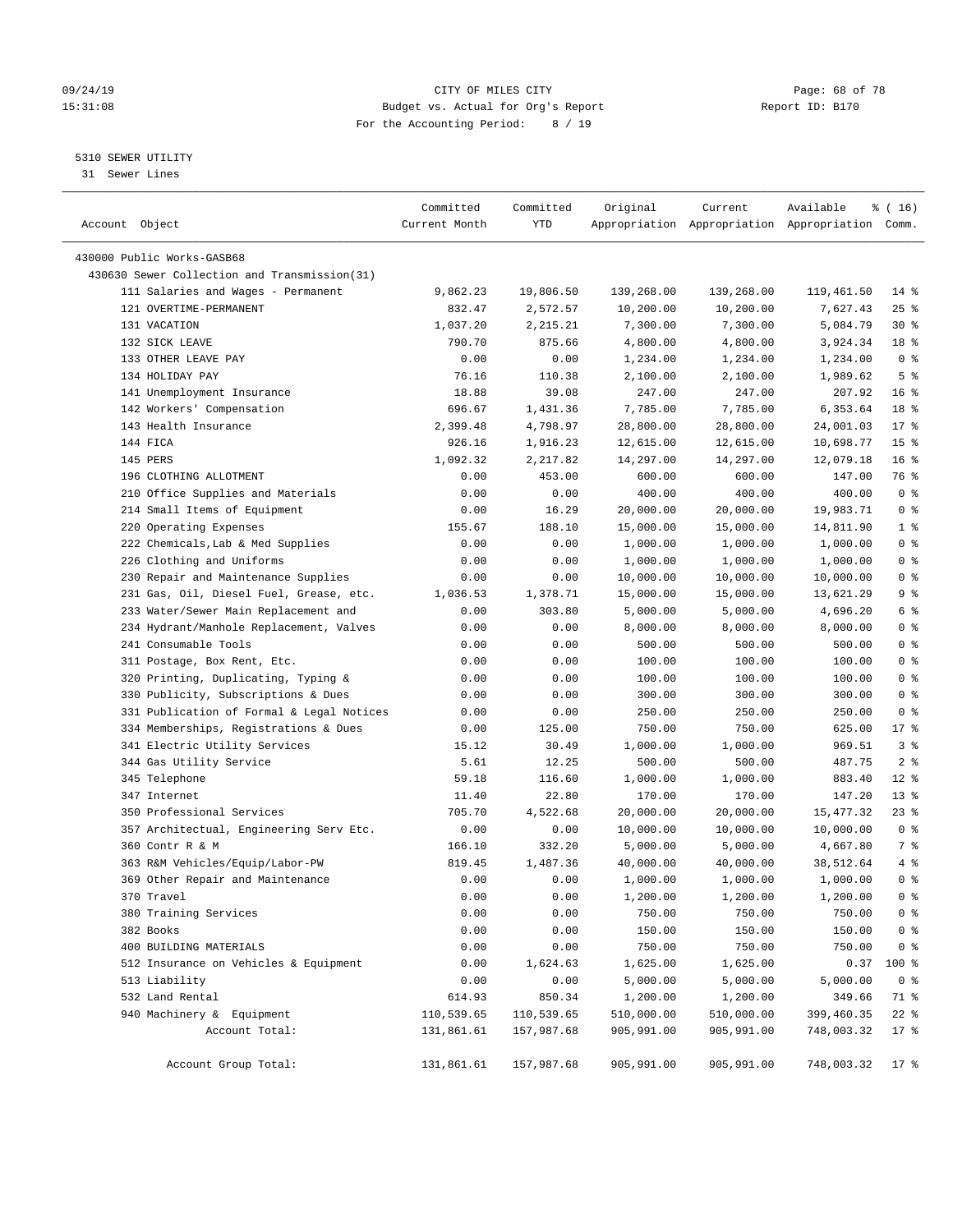# 09/24/19 Page: 69 of 78 15:31:08 Budget vs. Actual for Org's Report Report ID: B170 For the Accounting Period: 8 / 19

# 5310 SEWER UTILITY

31 Sewer Lines

| Object<br>Account                                                       | Committed<br>Current Month | Committed<br>YTD | Original<br>Appropriation | Current<br>Appropriation | Available<br>Appropriation | $\frac{3}{6}$ ( 16 )<br>Comm. |
|-------------------------------------------------------------------------|----------------------------|------------------|---------------------------|--------------------------|----------------------------|-------------------------------|
| 520000 OTHER FINANCING USES<br>521000 Interfund Operating Transfers Out |                            |                  |                           |                          |                            |                               |
| 820 Transfers to Other Funds                                            | 1,000.00                   | 2,000.00         | 12,000.00                 | 12,000.00                | 10,000.00                  | $17*$                         |
| Account Total:                                                          | 1,000.00                   | 2,000.00         | 12,000.00                 | 12,000.00                | 10,000.00                  | $17*$                         |
| Account Group Total:                                                    | 1,000.00                   | 2,000.00         | 12,000.00                 | 12,000.00                | 10,000.00                  | $17*$                         |
| Organization Total:                                                     | 132,861.61                 | 159,987.68       | 917,991.00                | 917,991.00               | 758,003.32                 | $17$ %                        |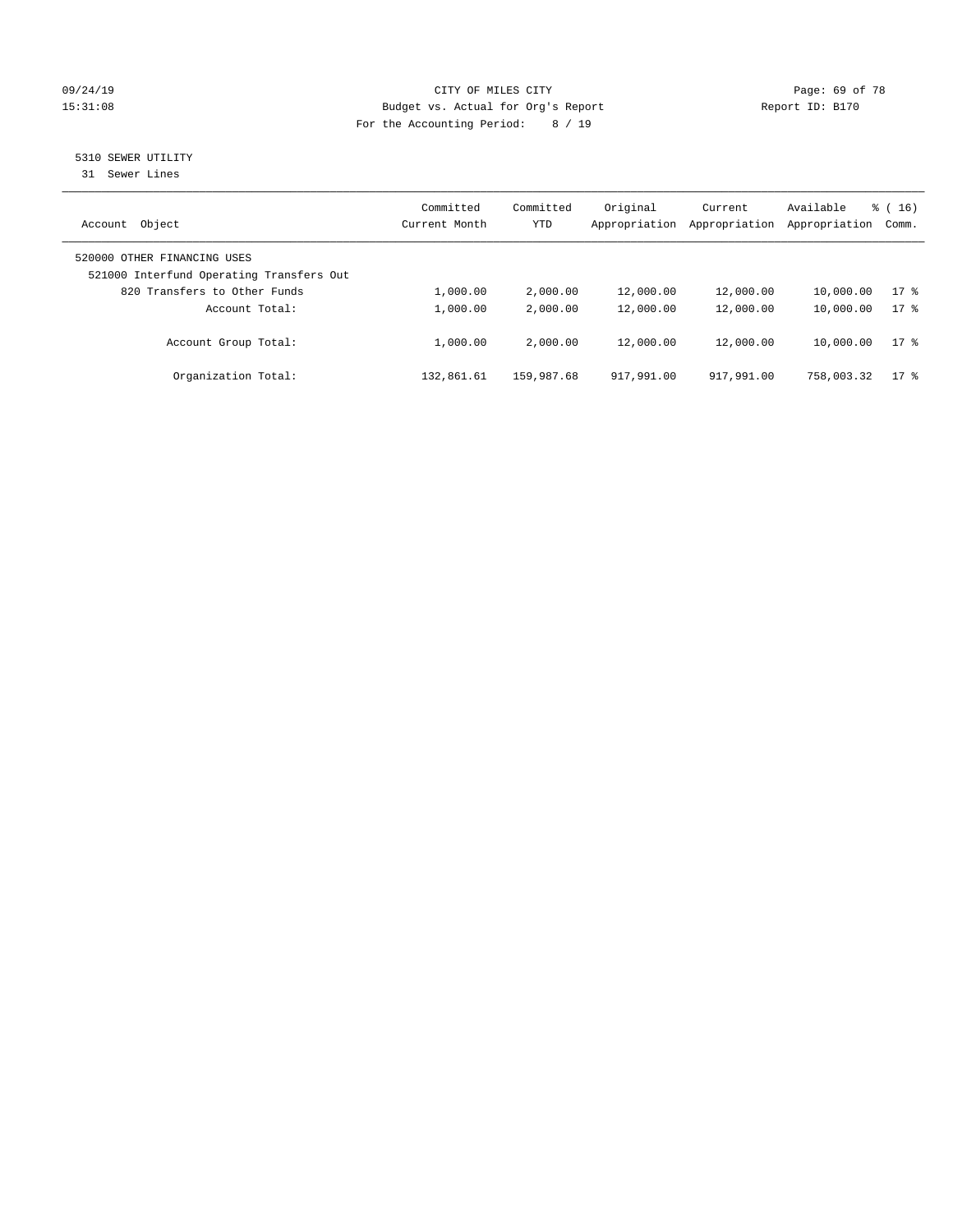#### 09/24/19 Page: 70 of 78 15:31:08 Budget vs. Actual for Org's Report Report ID: B170 For the Accounting Period: 8 / 19

# 5310 SEWER UTILITY

32 Sewer Lifts

| Account Object                          | Committed<br>Current Month | Committed<br>YTD | Original   | Current    | Available<br>Appropriation Appropriation Appropriation Comm. | \$(16)          |  |
|-----------------------------------------|----------------------------|------------------|------------|------------|--------------------------------------------------------------|-----------------|--|
| 430000 Public Works-GASB68              |                            |                  |            |            |                                                              |                 |  |
| 430690 Sewer Lift Stations(32)          |                            |                  |            |            |                                                              |                 |  |
| 111 Salaries and Wages - Permanent      | 5,679.09                   | 10,903.64        | 66,424.00  | 66,424.00  | 55,520.36                                                    | 16 <sup>°</sup> |  |
| 121 OVERTIME-PERMANENT                  | 304.26                     | 649.52           | 2,700.00   | 2,700.00   | 2,050.48                                                     | $24$ %          |  |
| 131 VACATION                            | 467.13                     | 820.96           | 5,300.00   | 5,300.00   | 4,479.04                                                     | 15 <sup>°</sup> |  |
| 132 SICK LEAVE                          | 27.53                      | 161.78           | 1,500.00   | 1,500.00   | 1,338.22                                                     | $11$ %          |  |
| 133 OTHER LEAVE PAY                     | 0.00                       | 0.00             | 794.00     | 794.00     | 794.00                                                       | 0 <sup>8</sup>  |  |
| 134 HOLIDAY PAY                         | 0.00                       | 157.89           | 1,400.00   | 1,400.00   | 1,242.11                                                     | $11$ %          |  |
| 141 Unemployment Insurance              | 9.71                       | 19.41            | 117.00     | 117.00     | 97.59                                                        | $17*$           |  |
| 142 Workers' Compensation               | 375.65                     | 746.09           | 4,478.00   | 4,478.00   | 3,731.91                                                     | $17*$           |  |
| 143 Health Insurance                    | 1,199.86                   | 2,336.12         | 14,400.00  | 14,400.00  | 12,063.88                                                    | 16 <sup>8</sup> |  |
| 144 FICA                                | 471.85                     | 940.94           | 5,976.00   | 5,976.00   | 5,035.06                                                     | 16 <sup>8</sup> |  |
| 145 PERS                                | 561.72                     | 1,100.68         | 6,773.00   | 6,773.00   | 5,672.32                                                     | 16 <sup>8</sup> |  |
| 196 CLOTHING ALLOTMENT                  | 0.00                       | 226.50           | 600.00     | 600.00     | 373.50                                                       | 38 %            |  |
| 210 Office Supplies and Materials       | 0.00                       | 0.00             | 400.00     | 400.00     | 400.00                                                       | 0 <sup>8</sup>  |  |
| 214 Small Items of Equipment            | 0.00                       | 0.00             | 12,000.00  | 12,000.00  | 12,000.00                                                    | 0 <sup>8</sup>  |  |
| 220 Operating Expenses                  | 204.59                     | 210.58           | 2,000.00   | 2,000.00   | 1,789.42                                                     | $11$ %          |  |
| 222 Chemicals, Lab & Med Supplies       | 0.00                       | 0.00             | 1,000.00   | 1,000.00   | 1,000.00                                                     | 0 <sup>8</sup>  |  |
| 226 Clothing and Uniforms               | 22.02                      | 22.02            | 500.00     | 500.00     | 477.98                                                       | 4%              |  |
| 230 Repair and Maintenance Supplies     | 34.76                      | 199.75           | 18,000.00  | 18,000.00  | 17,800.25                                                    | 1 <sup>8</sup>  |  |
| 231 Gas, Oil, Diesel Fuel, Grease, etc. | 151.24                     | 341.32           | 2,500.00   | 2,500.00   | 2,158.68                                                     | $14$ %          |  |
| 241 Consumable Tools                    | 0.00                       | 0.00             | 100.00     | 100.00     | 100.00                                                       | 0 <sup>8</sup>  |  |
| 311 Postage, Box Rent, Etc.             | 0.00                       | 0.00             | 50.00      | 50.00      | 50.00                                                        | 0 <sup>8</sup>  |  |
| 341 Electric Utility Services           | 1,711.07                   | 3,624.19         | 20,000.00  | 20,000.00  | 16, 375.81                                                   | 18 <sup>8</sup> |  |
| 344 Gas Utility Service                 | 67.91                      | 130.95           | 2,000.00   | 2,000.00   | 1,869.05                                                     | 7 %             |  |
| 352 Wtr/Swr Lab Testing                 | 0.00                       | 0.00             | 250.00     | 250.00     | 250.00                                                       | 0 <sup>8</sup>  |  |
| 360 Contr R & M                         | 0.00                       | 494.00           | 2,000.00   | 2,000.00   | 1,506.00                                                     | 25%             |  |
| 369 Other Repair and Maintenance        | 0.00                       | 0.00             | 1,000.00   | 1,000.00   | 1,000.00                                                     | 0 <sup>8</sup>  |  |
| 370 Travel                              | 0.00                       | 0.00             | 600.00     | 600.00     | 600.00                                                       | 0 <sup>8</sup>  |  |
| 380 Training Services                   | 0.00                       | 0.00             | 600.00     | 600.00     | 600.00                                                       | 0 <sup>8</sup>  |  |
| 400 BUILDING MATERIALS                  | 0.00                       | 0.00             | 200.00     | 200.00     | 200.00                                                       | 0 <sup>8</sup>  |  |
| 511 Insurance on Buildings              | 0.00                       | 1,686.74         | 1,687.00   | 1,687.00   | 0.26                                                         | $100*$          |  |
| 533 Machinery and Equipment Rental      | 0.00                       | 0.00             | 200.00     | 200.00     | 200.00                                                       | 0 <sup>8</sup>  |  |
| Account Total:                          | 11,288.39                  | 24,773.08        | 175,549.00 | 175,549.00 | 150,775.92                                                   | $14*$           |  |
| Account Group Total:                    | 11,288.39                  | 24,773.08        | 175,549.00 | 175,549.00 | 150,775.92                                                   | $14$ %          |  |
| Organization Total:                     | 11,288.39                  | 24,773.08        | 175,549.00 | 175,549.00 | 150,775.92                                                   | $14*$           |  |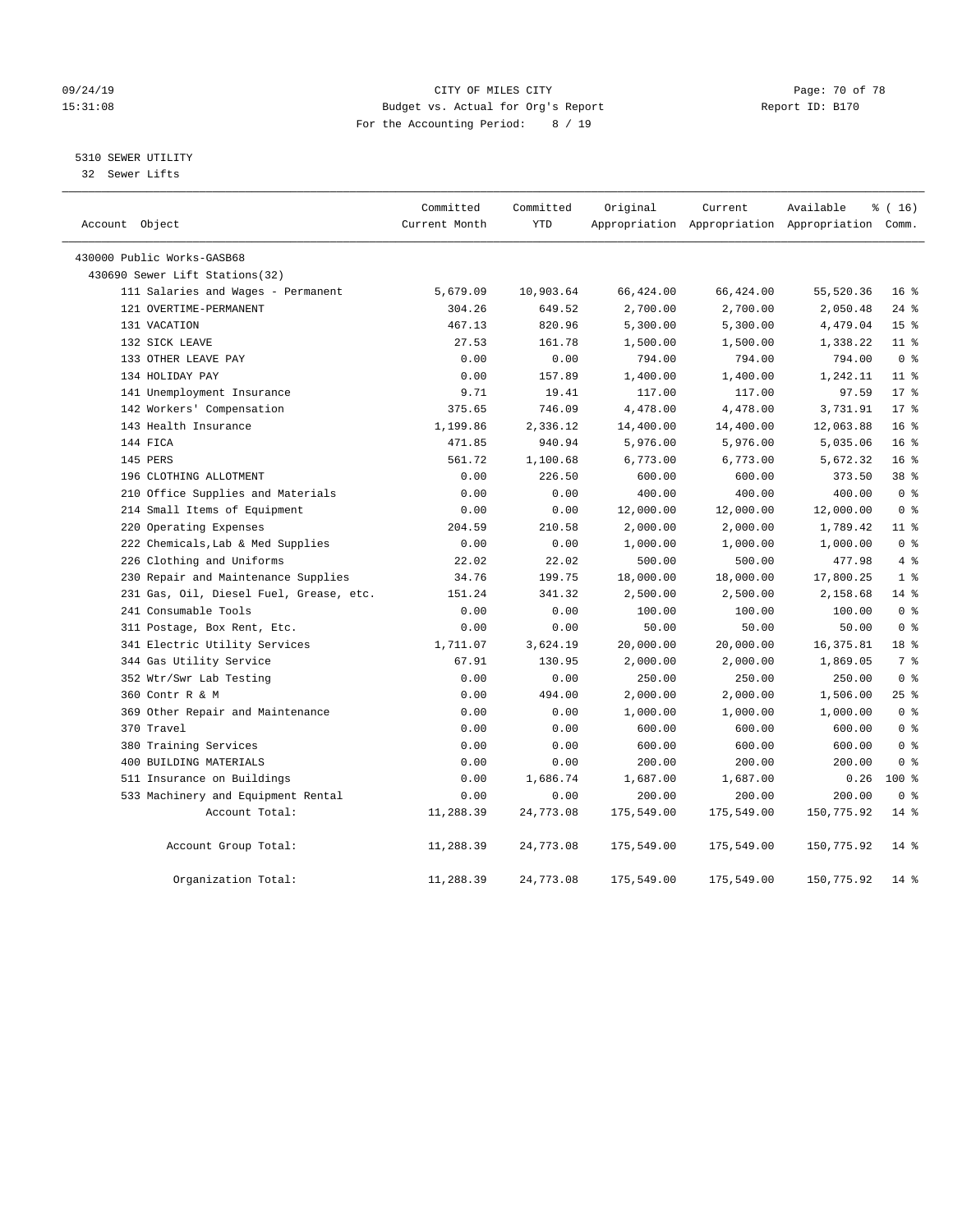#### 09/24/19 Page: 71 of 78 15:31:08 Budget vs. Actual for Org's Report Report ID: B170 For the Accounting Period: 8 / 19

————————————————————————————————————————————————————————————————————————————————————————————————————————————————————————————————————

### 5310 SEWER UTILITY

33 Sewer Plant

|                                         | Committed     | Committed | Original                                         | Current      | Available                                       | % (16)          |
|-----------------------------------------|---------------|-----------|--------------------------------------------------|--------------|-------------------------------------------------|-----------------|
| Account Object                          | Current Month | YTD       |                                                  |              | Appropriation Appropriation Appropriation Comm. |                 |
| 430000 Public Works-GASB68              |               |           |                                                  |              |                                                 |                 |
| 430640 Sewer Treatment and Disposal(33) |               |           |                                                  |              |                                                 |                 |
| 111 Salaries and Wages - Permanent      | 9,789.60      | 18,690.69 | 105,796.00                                       | 105,796.00   | 87,105.31                                       | 18 %            |
| 121 OVERTIME-PERMANENT                  | 464.15        | 982.43    | 4,100.00                                         | 4,100.00     | 3,117.57                                        | 24 %            |
| 131 VACATION                            | 720.01        | 1,326.28  | 8,400.00                                         | 8,400.00     | 7,073.72                                        | 16 <sup>8</sup> |
| 132 SICK LEAVE                          | 41.30         | 242.76    | 2,600.00                                         | 2,600.00     | 2,357.24                                        | 9%              |
| 133 OTHER LEAVE PAY                     | 0.00          | 0.00      | 1,527.00                                         | 1,527.00     | 1,527.00                                        | 0 <sup>8</sup>  |
| 134 HOLIDAY PAY                         | 0.00          | 236.84    | 2,100.00                                         | 2,100.00     | 1,863.16                                        | $11$ %          |
| 141 Unemployment Insurance              | 16.49         | 32.87     | 187.00                                           | 187.00       | 154.13                                          | 18 %            |
| 142 Workers' Compensation               | 612.71        | 1,213.38  | 7,200.00                                         | 7,200.00     | 5,986.62                                        | $17*$           |
| 143 Health Insurance                    | 1,859.43      | 3,623.51  | 23,078.00                                        | 23,078.00    | 19,454.49                                       | 16 <sup>8</sup> |
| 144 FICA                                | 803.59        | 1,597.56  | 9,526.00                                         | 9,526.00     | 7,928.44                                        | $17*$           |
| 145 PERS                                | 879.19        | 1,724.35  | 10,796.00                                        | 10,796.00    | 9,071.65                                        | 16 <sup>°</sup> |
| 196 CLOTHING ALLOTMENT                  | 0.00          | 426.00    | 500.00                                           | 500.00       | 74.00                                           | 85 %            |
| 210 Office Supplies and Materials       | 0.00          | 0.00      | 250.00                                           | 250.00       | 250.00                                          | 0 <sup>8</sup>  |
| 214 Small Items of Equipment            | 1,099.99      | 1,099.99  | 16,000.00                                        | 16,000.00    | 14,900.01                                       | 7 %             |
| 220 Operating Expenses                  | 2.94          | 95.52     | 20,000.00                                        | 20,000.00    | 19,904.48                                       | 0 <sup>8</sup>  |
| 222 Chemicals, Lab & Med Supplies       | 370.46        | 704.35    | 30,000.00                                        | 30,000.00    | 29, 295.65                                      | 2 <sub>8</sub>  |
| 226 Clothing and Uniforms               | 27.52         | 27.52     | 600.00                                           | 600.00       | 572.48                                          | 5 <sup>8</sup>  |
| 230 Repair and Maintenance Supplies     | 64.01         | 254.22    | 20,000.00                                        | 20,000.00    | 19,745.78                                       | 1 <sup>8</sup>  |
| 231 Gas, Oil, Diesel Fuel, Grease, etc. | 120.99        | 273.05    | 6,000.00                                         | 6,000.00     | 5,726.95                                        | 5 <sup>8</sup>  |
| 241 Consumable Tools                    | 0.00          | 0.00      | 200.00                                           | 200.00       | 200.00                                          | 0 <sup>8</sup>  |
| 311 Postage, Box Rent, Etc.             | 0.00          | 0.00      | 100.00                                           | 100.00       | 100.00                                          | 0 <sup>8</sup>  |
| 320 Printing, Duplicating, Typing &     | 0.00          | 0.00      | 100.00                                           | 100.00       | 100.00                                          | 0 <sup>8</sup>  |
| 330 Publicity, Subscriptions & Dues     | 0.00          | 0.00      | 100.00                                           | 100.00       | 100.00                                          | 0 <sup>8</sup>  |
| 334 Memberships, Registrations & Dues   | 0.00          | 0.00      | 400.00                                           | 400.00       | 400.00                                          | 0 <sup>8</sup>  |
| 341 Electric Utility Services           | 5,809.44      | 12,328.24 | 130,000.00                                       | 130,000.00   | 117,671.76                                      | 9 <sup>°</sup>  |
| 342 Water Utility Services              | 97.08         | 230.54    | 1,500.00                                         | 1,500.00     | 1,269.46                                        | 15 <sup>8</sup> |
| 345 Telephone                           | 35.02         | 68.81     | 800.00                                           | 800.00       | 731.19                                          | 9%              |
| 346 Garbage Service                     | 0.00          | 0.00      | 1,400.00                                         | 1,400.00     | 1,400.00                                        | 0 <sup>8</sup>  |
| 347 Internet                            | 45.60         | 91.20     | 650.00                                           | 650.00       | 558.80                                          | $14$ %          |
| 350 Professional Services               | 0.00          | 0.00      | 5,000.00                                         | 5,000.00     | 5,000.00                                        | 0 <sup>8</sup>  |
| 352 Wtr/Swr Lab Testing                 | 110.00        | 245.00    | 9,000.00                                         | 9,000.00     | 8,755.00                                        | 3%              |
| 357 Architectual, Engineering Serv Etc. | 0.00          | 0.00      | 5,000.00                                         | 5,000.00     | 5,000.00                                        | 0 <sup>8</sup>  |
| 360 Contr R & M                         | 38.40         | 193.60    | 8,000.00                                         | 8,000.00     | 7,806.40                                        | 2 <sup>8</sup>  |
| 363 R&M Vehicles/Equip/Labor-PW         | 200.00        | 625.00    | 5,000.00                                         | 5,000.00     | 4,375.00                                        | 13 <sup>°</sup> |
| 370 Travel                              | 0.00          | 0.00      | 1,000.00                                         | 1,000.00     | 1,000.00                                        | 0 <sup>8</sup>  |
| 380 Training Services                   | 0.00          | 0.00      | 1,000.00                                         | 1,000.00     | 1,000.00                                        | 0 <sup>8</sup>  |
| 382 Books                               | 0.00          | 0.00      | 200.00                                           | 200.00       | 200.00                                          | 0 <sup>8</sup>  |
| 400 BUILDING MATERIALS                  | 0.00          | 139.00    | 500.00                                           | 500.00       | 361.00                                          | 28 %            |
| 511 Insurance on Buildings              | 0.00          | 10,902.57 | 10,903.00                                        | 10,903.00    | 0.43                                            | 100 %           |
| 512 Insurance on Vehicles & Equipment   | 0.00          | 76.36     | 77.00                                            | 77.00        | 0.64                                            | 99 %            |
| 533 Machinery and Equipment Rental      | 0.00          | 0.00      | 2,000.00                                         | 2,000.00     | 2,000.00                                        | 0 <sup>8</sup>  |
| 940 Machinery & Equipment               | 0.00          | 0.00      | 610,000.00                                       | 610,000.00   | 610,000.00                                      | 0 <sub>8</sub>  |
| Account Total:                          | 23, 207.92    | 57,451.64 | 1,061,590.00                                     | 1,061,590.00 | 1,004,138.36                                    | 5 <sup>°</sup>  |
|                                         |               |           |                                                  |              |                                                 |                 |
| Account Group Total:                    | 23, 207.92    |           | 57,451.64 1,061,590.00 1,061,590.00 1,004,138.36 |              |                                                 | 5 <sup>8</sup>  |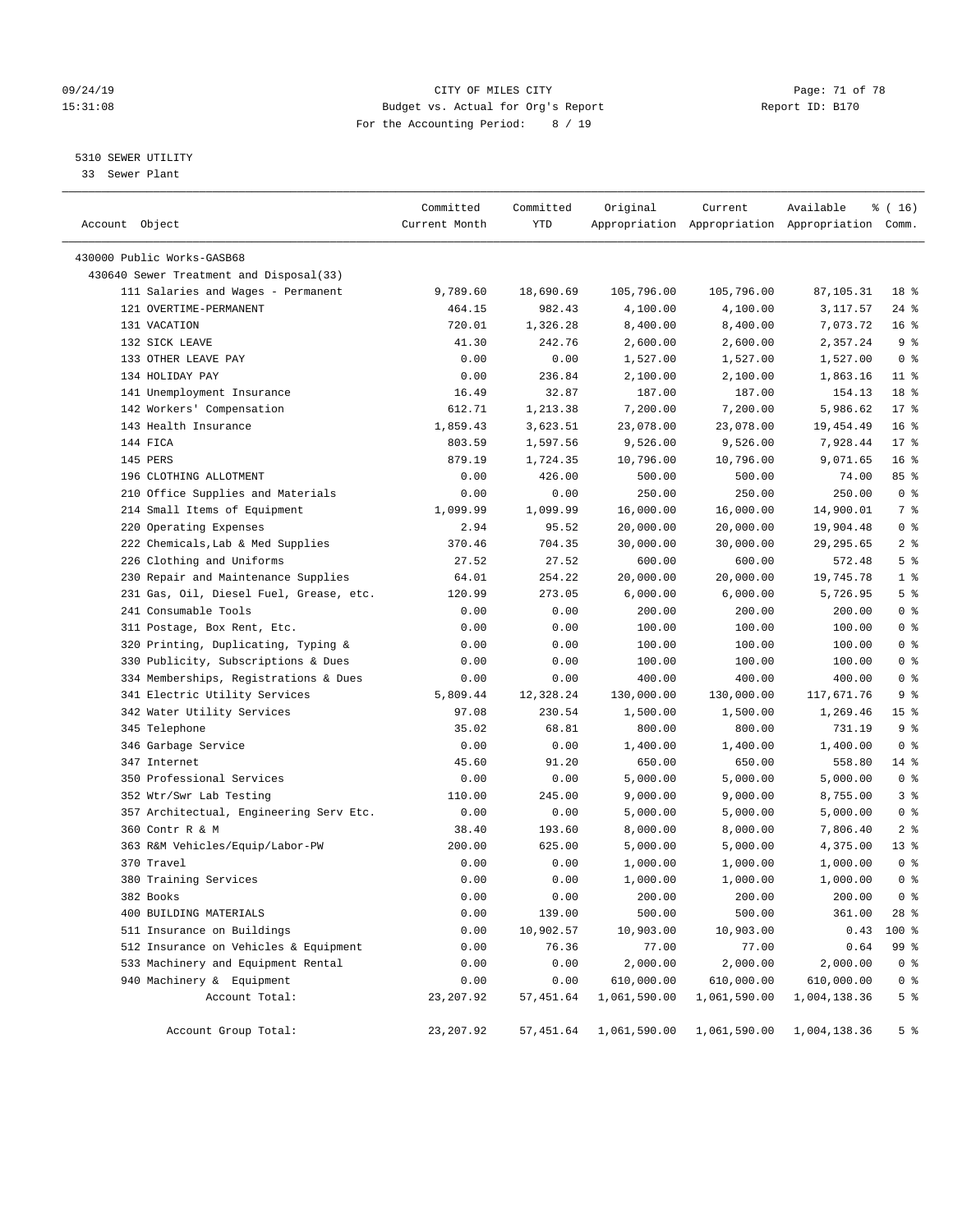# 09/24/19 Page: 72 of 78 15:31:08 Budget vs. Actual for Org's Report Report ID: B170 For the Accounting Period: 8 / 19

# 5310 SEWER UTILITY

33 Sewer Plant

| Account Object |                     | Committed<br>Current Month | Committed<br>YTD | Original     | Current      | Available<br>Appropriation Appropriation Appropriation Comm. | $\frac{1}{6}$ (16) |
|----------------|---------------------|----------------------------|------------------|--------------|--------------|--------------------------------------------------------------|--------------------|
|                | Organization Total: | 23,207.92                  | 57,451.64        | 1,061,590.00 | 1,061,590.00 | 1,004,138.36                                                 | 5 <sup>8</sup>     |
|                | Fund Total:         | 176,971.02                 | 279,647.52       | 2,792,607.00 | 2,792,607.00 | 2,512,959.48 10 %                                            |                    |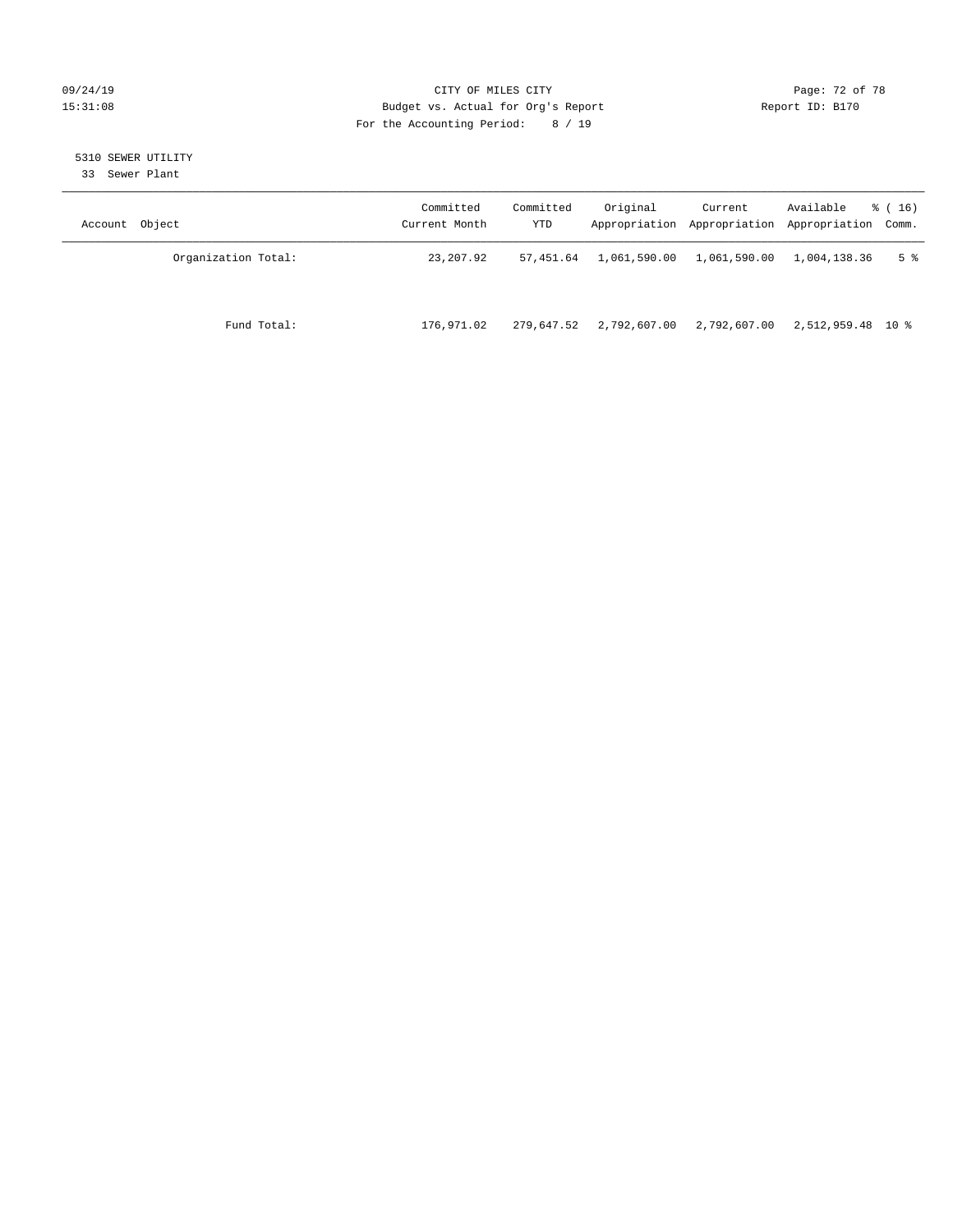## 09/24/19 Page: 73 of 78 15:31:08 Budget vs. Actual for Org's Report Report ID: B170 For the Accounting Period: 8 / 19

# 5510 AMBULANCE FUND

10 Ambulance

| Account Object                              | Committed<br>Current Month | Committed<br>YTD | Original   | Current              | Available<br>Appropriation Appropriation Appropriation Comm. | $*(16)$         |
|---------------------------------------------|----------------------------|------------------|------------|----------------------|--------------------------------------------------------------|-----------------|
| 420000 PUBLIC SAFETY-GASB68                 |                            |                  |            |                      |                                                              |                 |
| 420730 Emergency Medical Services-Ambulance |                            |                  |            |                      |                                                              |                 |
| 111 Salaries and Wages - Permanent          | 19,101.35                  | 39,879.01        | 207,984.00 | 207,984.00           | 168,104.99                                                   | 19 <sup>°</sup> |
| 112 SALARIES AND WAGES - PART PAID          | 948.00                     | 1,881.00         | 20,000.00  | 20,000.00            | 18,119.00                                                    | 9 <sub>8</sub>  |
| 121 OVERTIME-PERMANENT                      | 3,038.11                   | 5,846.19         | 51,800.00  | 51,800.00            | 45,953.81                                                    | $11$ %          |
| 131 VACATION                                | 2,159.50                   | 3,907.76         | 26,600.00  | 26,600.00            | 22,692.24                                                    | 15 <sup>°</sup> |
| 132 SICK LEAVE                              | 612.83                     | 1,296.55         | 10,600.00  | 10,600.00            | 9,303.45                                                     | $12*$           |
| 133 OTHER LEAVE PAY                         | 0.00                       | 0.00             | 8,189.00   | 8,189.00             | 8,189.00                                                     | 0 <sup>8</sup>  |
| 134 HOLIDAY PAY                             | 0.00                       | 501.67           | 12,000.00  | 12,000.00            | 11,498.33                                                    | 4%              |
| 141 Unemployment Insurance                  | 38.74                      | 79.93            | 462.00     | 462.00               | 382.07                                                       | $17*$           |
| 142 Workers' Compensation                   | 1,583.08                   | 3,241.91         | 15,300.00  | 15,300.00            | 12,058.09                                                    | $21$ %          |
| 143 Health Insurance                        | 3,677.39                   | 7,355.13         | 44,054.00  | 44,054.00            | 36,698.87                                                    | $17*$           |
| 144 FICA                                    | 432.25                     | 887.04           | 5,019.00   | 5,019.00             | 4,131.96                                                     | 18 <sup>°</sup> |
| 147 Firemen's Pension                       | 2,882.04                   | 5,843.67         | 49,174.00  | 49,174.00            | 43,330.33                                                    | $12*$           |
| 210 Office Supplies and Materials           | 27.63                      | 57.29            |            |                      | 2,942.71                                                     | 2 <sup>8</sup>  |
| 214 Small Items of Equipment                | 0.00                       | 72.39            | 3,000.00   | 3,000.00<br>6,600.00 |                                                              | 1 <sup>8</sup>  |
|                                             |                            |                  | 6,600.00   |                      | 6,527.61                                                     | 0 <sup>8</sup>  |
| 220 Operating Expenses                      | 19.71                      | 153.36           | 33,409.00  | 33,409.00            | 33, 255.64                                                   | $21$ %          |
| 222 Chemicals, Lab & Med Supplies           | 575.93                     | 6,416.98         | 30,000.00  | 30,000.00            | 23,583.02                                                    | 1 <sup>°</sup>  |
| 230 Repair and Maintenance Supplies         | 28.89                      | 28.89            | 3,000.00   | 3,000.00             | 2,971.11                                                     |                 |
| 231 Gas, Oil, Diesel Fuel, Grease, etc.     | 1,498.25                   | 2,302.52         | 16,000.00  | 16,000.00            | 13,697.48                                                    | $14*$           |
| 241 Consumable Tools                        | 0.00                       | 575.25           | 5,000.00   | 5,000.00             | 4,424.75                                                     | $12*$           |
| 300 PURCHASED SERVICES                      | 0.00                       | 0.00             | 2,000.00   | 2,000.00             | 2,000.00                                                     | 0 <sup>8</sup>  |
| 311 Postage, Box Rent, Etc.                 | 1.00                       | 1.00             | 100.00     | 100.00               | 99.00                                                        | 1 <sup>8</sup>  |
| 320 Printing, Duplicating, Typing &         | 0.00                       | $-80.84$         | 350.00     | 350.00               | 430.84                                                       | $-23$ %         |
| 341 Electric Utility Services               | 311.79                     | 579.41           | 2,000.00   | 2,000.00             | 1,420.59                                                     | 29%             |
| 342 Water Utility Services                  | 24.42                      | 48.84            | 400.00     | 400.00               | 351.16                                                       | $12*$           |
| 343 Sewer Utility Services                  | 32.47                      | 64.94            | 400.00     | 400.00               | 335.06                                                       | 16 <sup>°</sup> |
| 344 Gas Utility Service                     | 8.49                       | 17.13            | 1,200.00   | 1,200.00             | 1,182.87                                                     | 1 <sup>°</sup>  |
| 345 Telephone                               | 138.33                     | 275.43           | 1,750.00   | 1,750.00             | 1,474.57                                                     | 16 <sup>°</sup> |
| 346 Garbage Service                         | 0.00                       | 228.69           | 1,065.00   | 1,065.00             | 836.31                                                       | $21$ %          |
| 347 Internet                                | 28.24                      | 56.48            | 550.00     | 550.00               | 493.52                                                       | $10*$           |
| 350 Professional Services                   | 4,957.83                   | 7,256.14         | 47,000.00  | 47,000.00            | 39,743.86                                                    | 15 <sup>°</sup> |
| 360 Contr R & M                             | 0.00                       | 2,450.68         | 5,000.00   | 5,000.00             | 2,549.32                                                     | 49 %            |
| 364 R&M Vehicles - Fire/Amb                 | 1,052.73                   | 1,852.17         | 15,000.00  | 15,000.00            | 13, 147.83                                                   | $12*$           |
| 370 Travel                                  | 0.00                       | 0.00             | 2,500.00   | 2,500.00             | 2,500.00                                                     | 0 <sup>8</sup>  |
| 380 Training Services                       | 0.00                       | 0.00             | 7,982.00   | 7,982.00             | 7,982.00                                                     | 0 <sup>8</sup>  |
| 382 Books                                   | 0.00                       | 0.00             | 2,000.00   | 2,000.00             | 2,000.00                                                     | 0 <sup>8</sup>  |
| 400 BUILDING MATERIALS                      | 0.00                       | 0.00             | 2,000.00   | 2,000.00             | 2,000.00                                                     | 0 <sup>8</sup>  |
| 511 Insurance on Buildings                  | 0.00                       | 680.43           | 681.00     | 681.00               | 0.57                                                         | 100 %           |
| 512 Insurance on Vehicles & Equipment       | 0.00                       | 2,531.08         | 2,532.00   | 2,532.00             | 0.92                                                         | 100 %           |
| 810 Losses (Bad debt expense - Enterprise   | 43,317.40                  | 43,317.40        | 100,000.00 | 100,000.00           | 56,682.60                                                    | 43 %            |
| 811 Contractual Allowances (Ambl)           | 36,706.91                  | 103,676.96       | 250,000.00 | 250,000.00           | 146, 323.04                                                  | 41 %            |
| 940 Machinery & Equipment                   | 0.00                       | 0.00             | 6,221.00   | 6,221.00             | 6,221.00                                                     | 0 <sup>8</sup>  |
| Account Total:                              | 123, 203. 31               | 243, 282.48      | 998,922.00 | 998,922.00           | 755,639.52                                                   | $24$ %          |
| Account Group Total:                        | 123, 203. 31               | 243, 282.48      | 998,922.00 | 998,922.00           | 755,639.52                                                   | $24$ %          |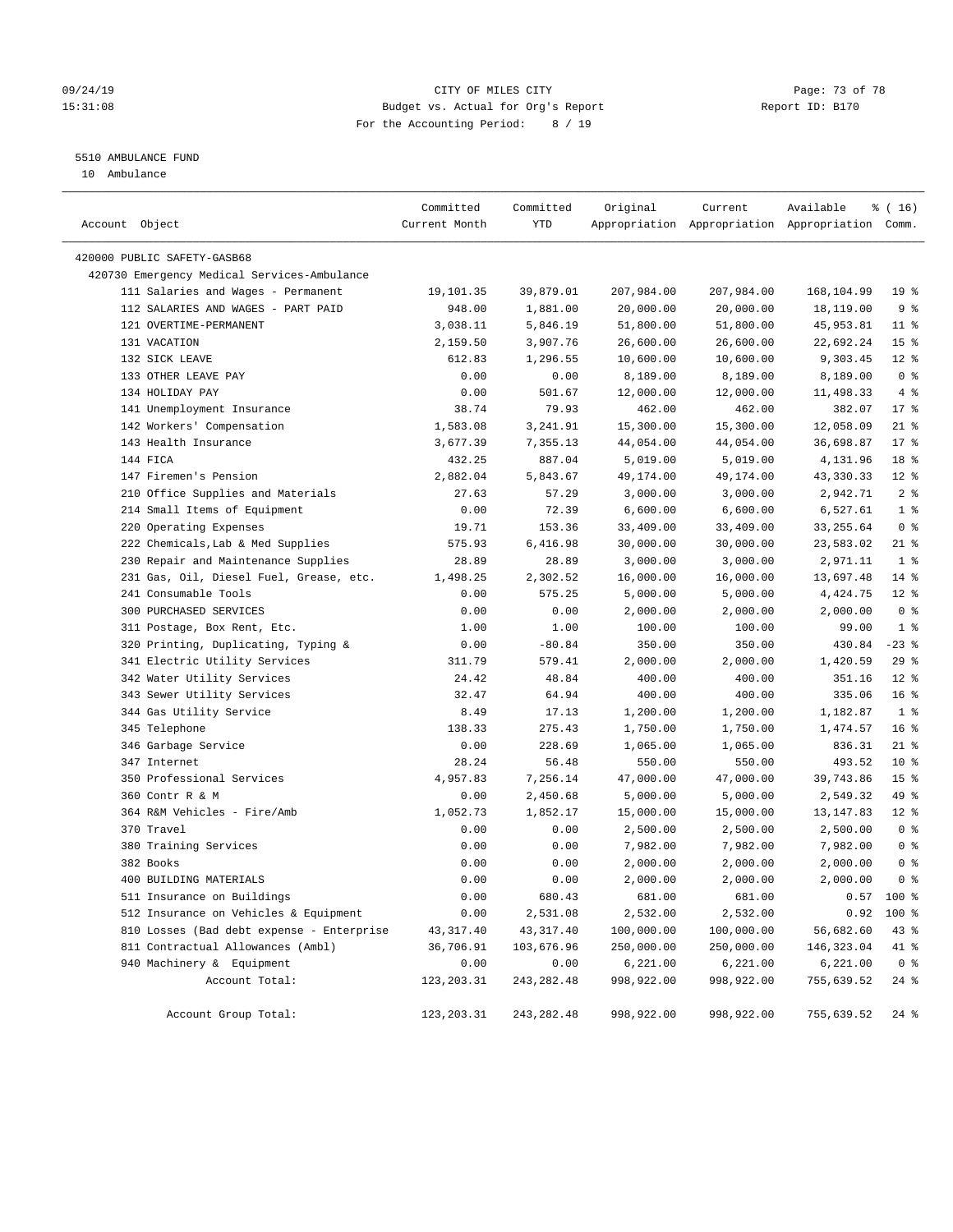## 09/24/19 Page: 74 of 78 15:31:08 Budget vs. Actual for Org's Report Report ID: B170 For the Accounting Period: 8 / 19

# 5510 AMBULANCE FUND

10 Ambulance

| Account Object                           | Committed<br>Current Month | Committed<br><b>YTD</b> | Original                  | Current      | Available<br>Appropriation Appropriation Appropriation | % (16)<br>Comm.    |  |
|------------------------------------------|----------------------------|-------------------------|---------------------------|--------------|--------------------------------------------------------|--------------------|--|
| 510000 MISCELLANEOUS                     |                            |                         |                           |              |                                                        |                    |  |
| 510330 Comprehensive Liability Insurance |                            |                         |                           |              |                                                        |                    |  |
| 513 Liability                            | 0.00                       | 4,930.24                | 4,931.00                  | 4,931.00     | 0.76                                                   | 100 %              |  |
| Account Total:                           | 0.00                       | 4,930.24                | 4,931.00                  | 4,931.00     | 0.76                                                   | $100$ %            |  |
| Account Group Total:                     | 0.00                       | 4,930.24                | 4,931.00                  | 4,931.00     |                                                        | $0.76$ 100 %       |  |
| 520000 OTHER FINANCING USES              |                            |                         |                           |              |                                                        |                    |  |
| 521000 Interfund Operating Transfers Out |                            |                         |                           |              |                                                        |                    |  |
| 820 Transfers to Other Funds             | 2,166.00                   | 4,332.00                | 35,991.00                 | 35,991.00    | 31,659.00                                              | $12*$              |  |
| Account Total:                           | 2,166.00                   | 4,332.00                | 35,991.00                 | 35,991.00    | 31,659.00                                              | $12*$              |  |
| Account Group Total:                     | 2,166.00                   | 4,332.00                | 35,991.00                 | 35,991.00    | 31,659.00                                              | $12*$              |  |
| Organization Total:                      | 125, 369. 31               | 252,544.72              | 1,039,844.00              | 1,039,844.00 | 787.299.28                                             | $24$ $%$           |  |
| Fund Total:                              | 125, 369, 31               | 252,544.72              | 1,039,844.00 1,039,844.00 |              | 787,299.28                                             | $24$ $\frac{6}{3}$ |  |
|                                          |                            |                         |                           |              |                                                        |                    |  |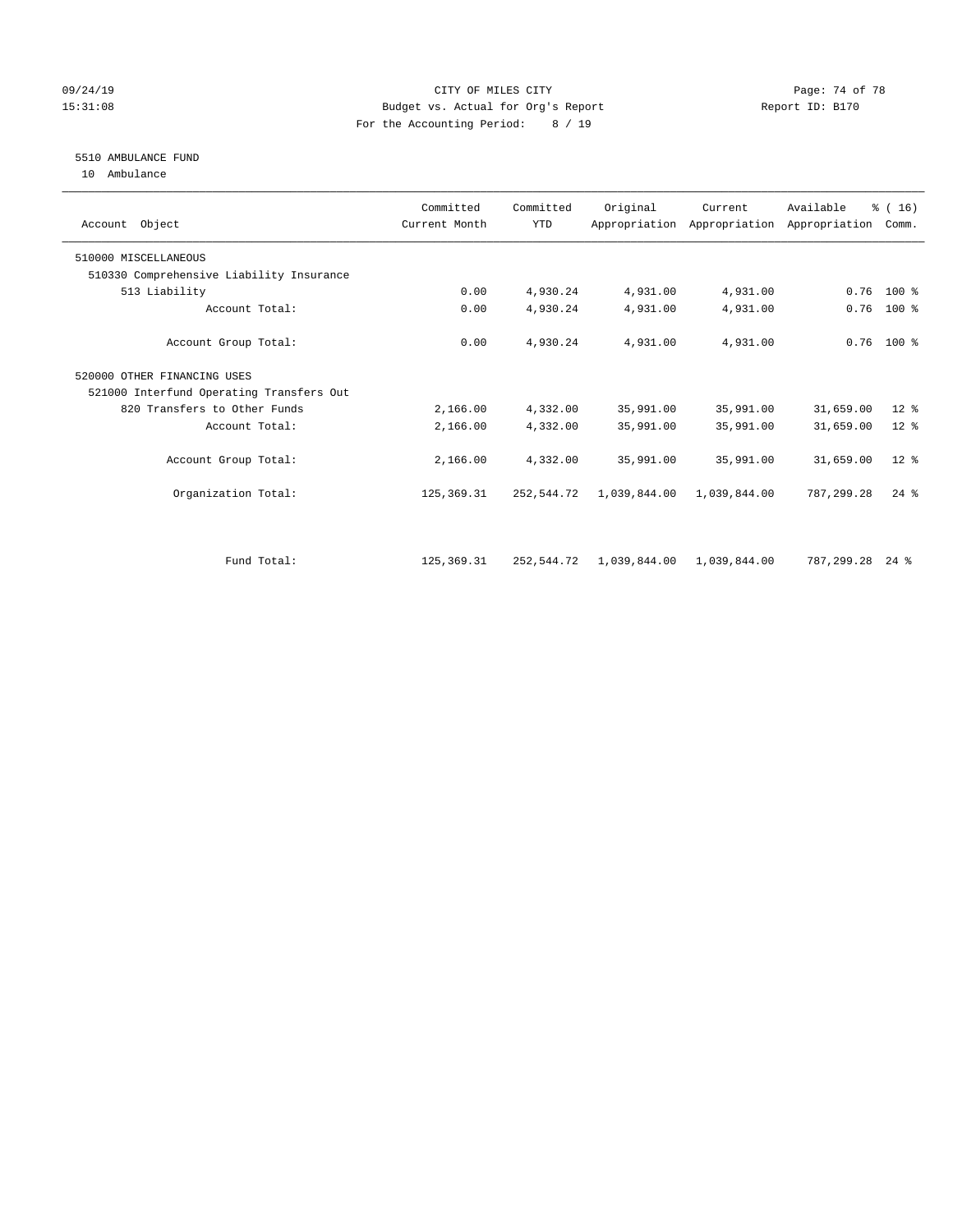## 09/24/19 Page: 75 of 78 15:31:08 Budget vs. Actual for Org's Report Report ID: B170 For the Accounting Period: 8 / 19

————————————————————————————————————————————————————————————————————————————————————————————————————————————————————————————————————

## 5610 AIRPORT OPERATING

87 Airport

|                                                        | Committed     | Committed    | Original             | Current                | Available                                       | $\frac{1}{6}$ ( 16 ) |
|--------------------------------------------------------|---------------|--------------|----------------------|------------------------|-------------------------------------------------|----------------------|
| Account Object                                         | Current Month | YTD          |                      |                        | Appropriation Appropriation Appropriation Comm. |                      |
| 430000 Public Works-GASB68                             |               |              |                      |                        |                                                 |                      |
| 430300 Airport (87)                                    |               |              |                      |                        |                                                 |                      |
| 111 Salaries and Wages - Permanent                     | 6,855.38      | 14,734.36    | 100,260.00           | 100,260.00             | 85,525.64                                       | 15 <sup>°</sup>      |
| 121 OVERTIME-PERMANENT                                 | 587.40        | 587.40       | 2,800.00             | 2,800.00               | 2,212.60                                        | $21$ %               |
| 131 VACATION                                           | 0.00          | 743.36       | 2,100.00             | 2,100.00               | 1,356.64                                        | $35$ $\frac{6}{3}$   |
| 132 SICK LEAVE                                         | 0.00          | 0.00         | 1,800.00             | 1,800.00               | 1,800.00                                        | 0 <sup>8</sup>       |
| 133 OTHER LEAVE PAY                                    | 1,884.21      | 1,884.21     | 3,203.00             | 3,203.00               | 1,318.79                                        | 59 %                 |
| 134 HOLIDAY PAY                                        | 0.00          | 70.80        | 1,600.00             | 1,600.00               | 1,529.20                                        | 4%                   |
| 141 Unemployment Insurance                             | 13.98         | 27.56        | 168.00               | 168.00                 | 140.44                                          | 16 <sup>8</sup>      |
| 142 Workers' Compensation                              | 498.80        | 991.19       | 6,154.00             | 6,154.00               | 5,162.81                                        | 16 <sup>°</sup>      |
| 143 Health Insurance                                   | 1,589.05      | 3,178.10     | 19,073.00            | 19,073.00              | 15,894.90                                       | $17*$                |
| 144 FICA                                               | 713.52        | 1,405.82     | 8,550.00             | 8,550.00               | 7,144.18                                        | 16 <sup>8</sup>      |
| 145 PERS                                               | 808.65        | 1,562.33     | 9,690.00             | 9,690.00               | 8,127.67                                        | 16 <sup>8</sup>      |
| 196 CLOTHING ALLOTMENT                                 | 0.00          | 356.25       | 375.00               | 375.00                 | 18.75                                           | 95%                  |
| 210 Office Supplies and Materials                      | 93.89         | 93.89        | 600.00               | 600.00                 | 506.11                                          | 16 <sup>°</sup>      |
| 214 Small Items of Equipment                           | 0.00          | 0.00         | 250.00               | 250.00                 | 250.00                                          | 0 <sup>8</sup>       |
| 220 Operating Expenses                                 | 199.21        | 448.25       | 4,000.00             | 4,000.00               | 3,551.75                                        | $11$ %               |
| 230 Repair and Maintenance Supplies                    | 910.07        | 2,669.39     | 8,000.00             | 8,000.00               | 5,330.61                                        | 33%                  |
| 231 Gas, Oil, Diesel Fuel, Grease, etc.                | 520.93        | 602.49       | 2,500.00             | 2,500.00               | 1,897.51                                        | $24$ %               |
| 237 Aviation Fuel                                      | 29, 153. 15   | 83,687.56    | 300,000.00           | 300,000.00             | 216, 312.44                                     | $28$ %               |
| 239 Tires, Tubes Etc.                                  | 0.00          | 0.00         | 2,500.00             | 2,500.00               | 2,500.00                                        | 0 <sup>8</sup>       |
| 250 Supplies for Resale                                | 0.00          | 0.00         | 1,000.00             | 1,000.00               | 1,000.00                                        | 0 <sup>8</sup>       |
| 311 Postage, Box Rent, Etc.                            | 0.00          | 73.20        | 200.00               | 200.00                 | 126.80                                          | 37%                  |
| 319 Other Communication and Transportation             | 114.20        | 228.40       | 1,200.00             | 1,200.00               | 971.60                                          | 19 <sup>°</sup>      |
| 330 Publicity, Subscriptions & Dues                    | 0.00          | 0.00         | 1,200.00             | 1,200.00               | 1,200.00                                        | 0 <sup>8</sup>       |
| 334 Memberships, Registrations & Dues                  | 0.00          | 12.99        | 600.00               | 600.00                 | 587.01                                          | 2 <sup>8</sup>       |
| 341 Electric Utility Services                          | 1,119.33      | 2,066.53     | 10,000.00            | 10,000.00              | 7,933.47                                        | $21$ %               |
| 344 Gas Utility Service                                | 95.83         | 189.53       | 5,000.00             | 5,000.00               |                                                 | 4%                   |
| 345 Telephone                                          | 194.14        | 356.69       | 3,000.00             | 3,000.00               | 4,810.47<br>2,643.31                            | $12$ %               |
| 347 Internet                                           | 15.20         | 23.40        | 400.00               | 400.00                 | 376.60                                          | 6 %                  |
| 350 Professional Services                              | 0.00          | 0.00         | 1,000.00             |                        |                                                 | 0 <sup>8</sup>       |
| 360 Contr R & M                                        | 0.00          | 3,656.18     | 0.00                 | 1,000.00<br>0.00       | 1,000.00<br>$-3,656.18$                         | $***$ $-$            |
| 363 R&M Vehicles/Equip/Labor-PW                        | 40.00         | 72.12        | 6,000.00             | 6,000.00               | 5,927.88                                        | 1 <sup>°</sup>       |
| 367 Plumbing, Heating, Electrical                      | 0.00          | 0.00         | 1,000.00             | 1,000.00               | 1,000.00                                        | 0 <sup>8</sup>       |
|                                                        | 0.00          | 0.00         |                      | 150.00                 | 150.00                                          | 0 <sup>8</sup>       |
| 380 Training Services                                  | 0.00          | 3,439.69     | 150.00               |                        |                                                 | $0.31$ 100 %         |
| 511 Insurance on Buildings                             |               | 2,037.97     | 3,440.00             | 3,440.00               |                                                 | $100*$               |
| 512 Insurance on Vehicles & Equipment<br>513 Liability | 0.00<br>0.00  |              | 2,038.00<br>4,800.00 | 2,038.00               | 0.03<br>4,800.00                                | 0 <sup>8</sup>       |
| 925 Industrial Park Project-Airport                    | 0.00          | 0.00<br>0.00 | 180,000.00           | 4,800.00<br>180,000.00 | 180,000.00                                      | 0 <sup>8</sup>       |
| 939 AIP-3-30-055-017-2018                              |               | 0.00         | 418,920.00           | 418,920.00             | 418,920.00                                      | 0 <sup>8</sup>       |
|                                                        | 0.00          | 204.00       | 0.00                 | 0.00                   | $-204.00$                                       | $***$ $_{8}$         |
| 944 Snow Removal Enviironment Study<br>Account Total:  | 0.00          |              |                      |                        |                                                 |                      |
|                                                        | 45,406.94     | 125,403.66   | 1,113,571.00         | 1,113,571.00           | 988, 167.34                                     | 11 <sup>°</sup>      |
| 430320 Airport - Improvements                          |               |              |                      |                        |                                                 |                      |
| 360 Contr R & M                                        | 0.00          | 0.00         | 13,510.00            | 13,510.00              | 13,510.00                                       | 0 <sup>8</sup>       |
| 940 Machinery & Equipment                              | 0.00          | 0.00         | 20,000.00            | 20,000.00              | 20,000.00                                       | 0 <sup>8</sup>       |
| Account Total:                                         | 0.00          | 0.00         | 33,510.00            | 33,510.00              | 33,510.00                                       | $0$ %                |
| Account Group Total:                                   | 45,406.94     | 125,403.66   | 1,147,081.00         | 1,147,081.00           | 1,021,677.34                                    | 11 %                 |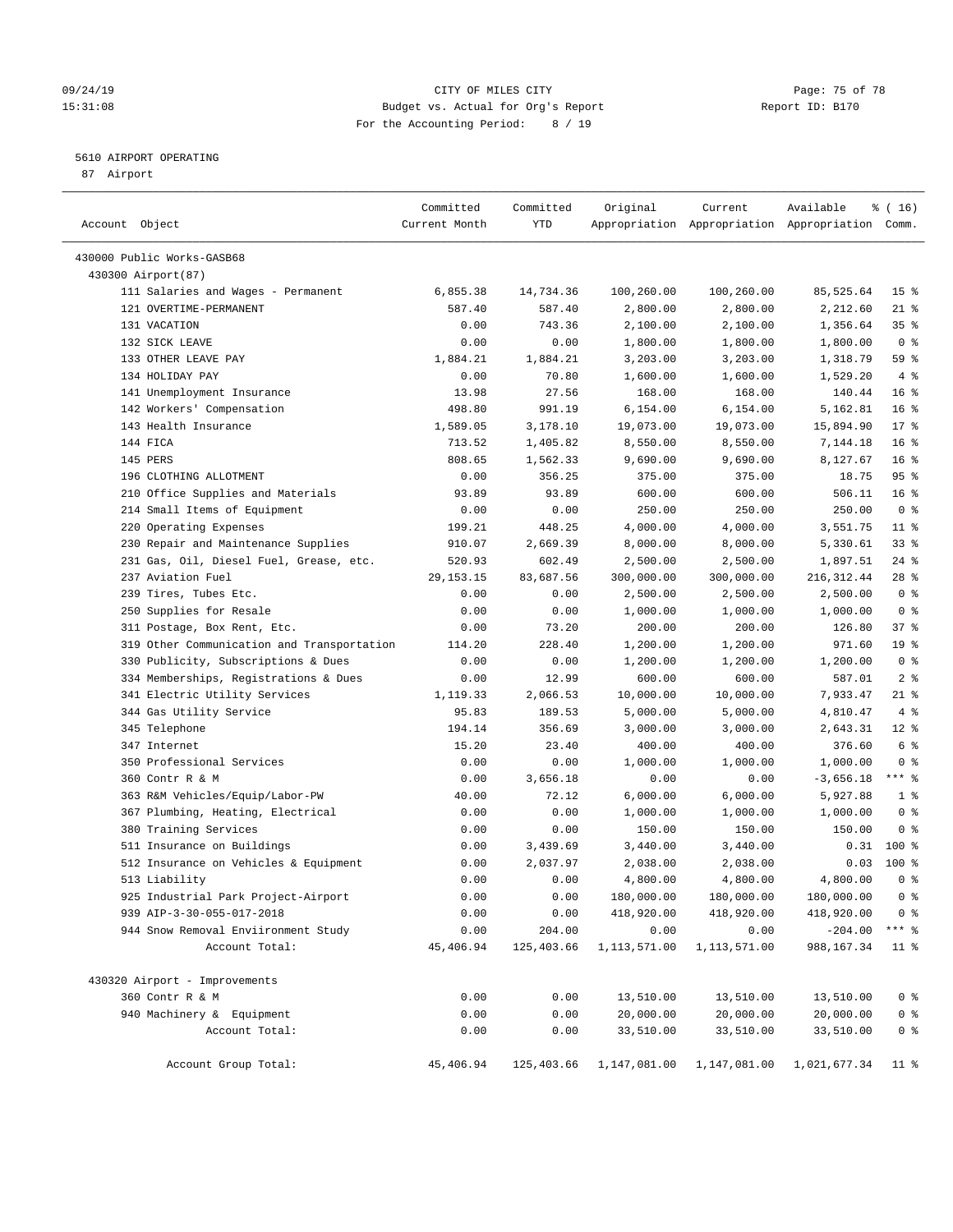### 09/24/19 Page: 76 of 78 15:31:08 Budget vs. Actual for Org's Report Report ID: B170 For the Accounting Period: 8 / 19

# 5610 AIRPORT OPERATING

87 Airport

| Account Object                           | Committed<br>Current Month | Committed<br><b>YTD</b> | Original     | Current<br>Appropriation Appropriation Appropriation | Available         | % (16)<br>Comm. |  |
|------------------------------------------|----------------------------|-------------------------|--------------|------------------------------------------------------|-------------------|-----------------|--|
| 490000 DEBT SERVICE                      |                            |                         |              |                                                      |                   |                 |  |
| 490500 Other Debt Service Payments       |                            |                         |              |                                                      |                   |                 |  |
| 648 MT Aero Principle 06-2015            | 0.00                       | 0.00                    | 16,953.00    | 16,953.00                                            | 16,953.00         | 0 <sup>8</sup>  |  |
| 649 MT Aero Interest06-2015              | 0.00                       | 0.00                    | 1,653.00     | 1,653.00                                             | 1,653.00          | 0 <sup>8</sup>  |  |
| Account Total:                           | 0.00                       | 0.00                    | 18,606.00    | 18,606.00                                            | 18,606.00         | 0 <sup>8</sup>  |  |
| Account Group Total:                     | 0.00                       | 0.00                    | 18,606.00    | 18,606.00                                            | 18,606.00         | 0 <sup>8</sup>  |  |
| 520000 OTHER FINANCING USES              |                            |                         |              |                                                      |                   |                 |  |
| 521000 Interfund Operating Transfers Out |                            |                         |              |                                                      |                   |                 |  |
| 820 Transfers to Other Funds             | 1,683.00                   | 3,366.00                | 20,191.00    | 20,191.00                                            | 16,825.00         | 17.8            |  |
| Account Total:                           | 1,683.00                   | 3,366.00                | 20,191.00    | 20,191.00                                            | 16,825.00         | $17*$           |  |
| Account Group Total:                     | 1,683.00                   | 3,366.00                | 20,191.00    | 20,191.00                                            | 16,825.00         | $17*$           |  |
| Organization Total:                      | 47,089.94                  | 128,769.66              | 1,185,878.00 | 1,185,878.00                                         | 1,057,108.34      | 11 <sup>8</sup> |  |
|                                          |                            |                         |              |                                                      |                   |                 |  |
| Fund Total:                              | 47,089.94                  | 128,769.66              | 1,185,878.00 | 1,185,878.00                                         | 1,057,108.34 11 % |                 |  |